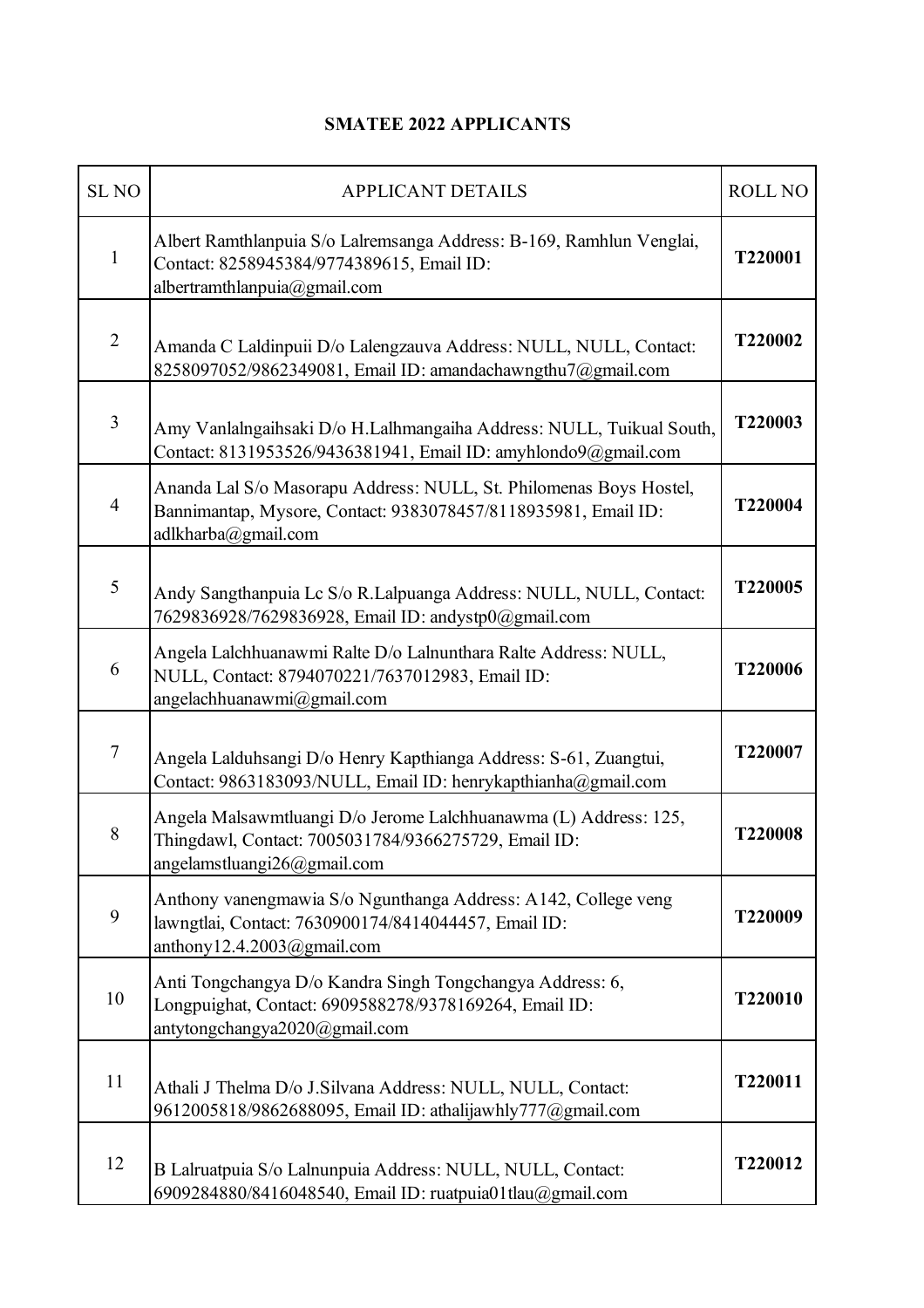| 13 | B.Lalremchhungi D/o P.B.Lalramthanga Address: NULL, NULL, Contact:<br>6009064636/9612585679, Email ID: Teteyboihtlung1@gmail.com                         | T220013 |
|----|----------------------------------------------------------------------------------------------------------------------------------------------------------|---------|
| 14 | B.Lalremruati D/o Lalrochama Address: NULL, NULL, Contact:<br>9862808307/9436350136, Email ID: bawihtlungaruati@gmail.com                                | T220014 |
| 15 | B.lalrinzuala S/o Lalnunmawia Address: B-78, Ramhlun Venglai, Contact:<br>9612654453/9856418342, Email ID: rinzuala59@gmail.com                          | T220015 |
| 16 | B.Vanlalhmangaihi D/o Rochungnunga Address: NULL, NULL, Contact:<br>7628027677/9862668675, Email ID: bvanlalhmangaihi688@gmail.com                       | T220016 |
| 17 | B.Vanlalhmangaihzuali D/o B.Laltlannunga Address: NULL, NULL,<br>Contact: 9089606472/NULL, Email ID: vlhmangaihibawlte@gmail.com                         | T220017 |
| 18 | Bonny Lallawmawma S/o H. Malsawmthanga Address: NULL, NULL,<br>Contact: 7641926687/8420383101, Email ID: bonnysinnate@gmail.com                          | T220018 |
| 19 | C Laldinpuii D/o C Lalramchuana Address: NULL, NULL, Contact:<br>9863136415/8787798315, Email ID: dindinichhangte07@gmail.com                            | T220019 |
| 20 | C Laldinsanga S/o C Vanlalhriata Address: NULL, NULL, Contact:<br>9862291311/9862291311, Email ID: dinsangachongthu23@gmail.com                          | T220020 |
| 21 | C Lalhmingmawii D/o C Malsawmtluanga Address: NULL, NULL,<br>Contact: 7641801170/7641801170, Email ID:<br>hmingmawiichhakchhuak28@gmail.com              | T220021 |
| 22 | C LALRINAWMA S/o Dr. C. Lalmuankima Address: NULL, D-3/55,<br>Diakkawn Forest Tlang, Contact: 8974664789/6009394683, Email ID:<br>benjaminmgk7@gmail.com | T220022 |
| 23 | C Lalrinchhani D/o C Lalrindika Address: NULL, NULL, Contact:<br>9383317322/8414961392, Email ID: Rinchhani555@gmail.com                                 | T220023 |
| 24 | C Lalrinmawii D/o C Lalremruata Address: C-54, Govt. Complex, Contact:<br>9774286438/9612324912, Email ID: rinmoiichk@gmail.com                          | T220024 |
| 25 | C Lalzahawma S/o C Sangbika Address: NULL, Lawngtlai, Aizawl,<br>Contact: 8794836251/8118932086, Email ID: awmachinzah30@gmail.com                       | T220025 |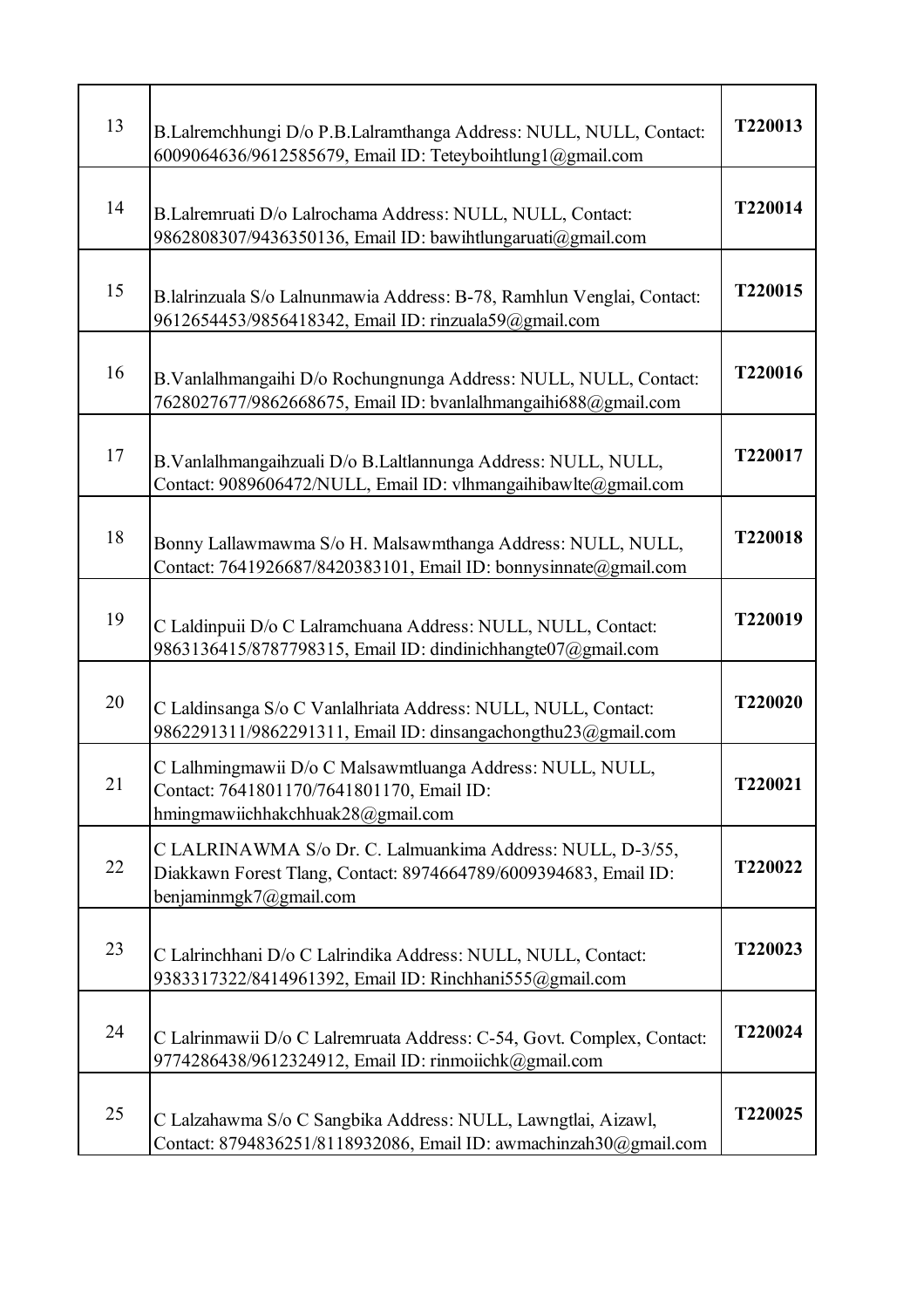| 26 | C Remsangpuii D/o C.Lalhmingmuana Address: NULL, A-4, kawizau,<br>Contact: 9077353895/6909139072, Email ID: puipuii77lola@gmail.com                  | T220026 |
|----|------------------------------------------------------------------------------------------------------------------------------------------------------|---------|
| 27 | C Vanlaltanpuia S/o Lalmuansanga Address: NULL, NULL, Contact:<br>9366461272/9366642155, Email ID: tpachawngthu809@gmail.com                         | T220027 |
| 28 | C. LALRUATFELI D/o C. ZIRKHUMA Address: NULL, NULL, Contact:<br>9862012443/8132831599, Email ID: ruatfely32@gmail.com                                | T220028 |
| 29 | C.Lalduhsaka S/o Dr. C. Lalmuankima Address: NULL, NULL, Contact:<br>6009398551/7085945135, Email ID: duhsakadebora@gmail.com                        | T220029 |
| 30 | C.Lalhmingmawia S/o C.Zothangliana Address: CR-7, Bethlehem<br>vengthlang, Contact: 8132925638/8132925638, Email ID:<br>hmingteachawngthu4@gmail.com | T220030 |
| 31 | C.Vanlalduhzuali D/o Lalhmingthanga Address: NULL, NULL, Contact:<br>6009059692/8798044481, Email ID: vanlalduhzuali577@gmail.com                    | T220031 |
| 32 | Caroline Lalchhuanawmi D/o C Lalrosanga Address: NULL, NULL,<br>Contact: 8731874221/8132975805, Email ID: crlnchhangte@gmail.com                     | T220032 |
| 33 | Chau Sheambi Enling S/o Chau Ambika Enling Address: F-77/(1),<br>KHATLA EAST, Contact: 7005506475/6009375213, Email ID:<br>chauambika11@gmail.com    | T220033 |
| 34 | Chawngthansanga S/o C Kawlchhawna Address: Y/49, Bawngkawn South,<br>Contact: 7628973732/9612150909, Email ID:<br>chawngthansanga66i@gmail.com       | T220034 |
| 35 | Christy Thangvanlali D/o N Sumkhawkhaia Address: S/b 22(B),<br>Bawngkawn, Contact: 9362298973/NULL, Email ID:<br>christynaulak@gmail.com             | T220035 |
| 36 | Daitingia D/o L.Khuma Address: 33, Aizawl upper republic, Contact:<br>9366413172/7629877973, Email ID: daitingialyno@gmail.com                       | T220036 |
| 37 | Debbie Lalengkimi D/o B Zoherliana Address: NULL, NULL, Contact:<br>8132851723/8794092871, Email ID: debbiebawitlung09@gmail.com                     | T220037 |
| 38 | Deborah Lalhruaitluangi D/o V Lalhmangaiha Address: NULL, NULL,<br>Contact: 7085502727/9436144380, Email ID: deborahhruaii@gmail.com                 | T220038 |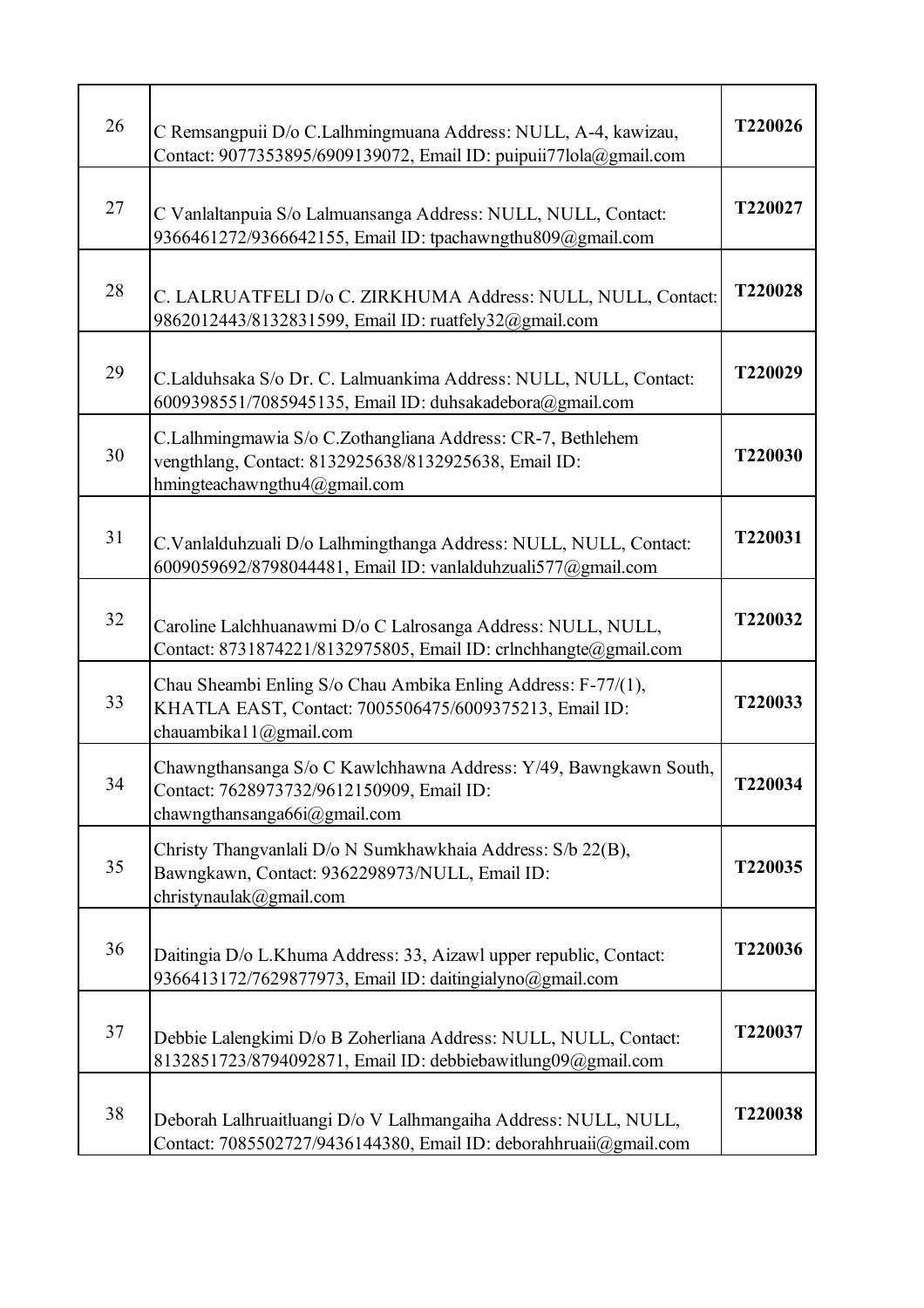| 39 | Deborah Lalnunsiami D/o H. Lalmuankima Address: NULL, NULL,<br>Contact: 8256995201/9856285748, Email ID: deborahlsni25@gmail.com                                                             | T220039 |
|----|----------------------------------------------------------------------------------------------------------------------------------------------------------------------------------------------|---------|
| 40 | Deborah Lalnuntluangi D/o L. Vanlalzuia Address: Ward no 41, Jyoti nagar,<br>sevoke road, Contact: 7630060160/7630060160, Email ID:<br>deborahlailung03@gmail.com                            | T220040 |
| 41 | Deborah Zodinpuii D/o Vanlalruata Address: NULL, Satish V, Houuse<br>no49, Andrahalli, near Acharya girls hostel, Contact:<br>7005799636/8257840308, Email ID: margaretlalhlimpuii@gmail.com | T220041 |
| 42 | Elisebi Lalrinpuii D/o R. Lalrinsanga Address: NULL, NULL, Contact:<br>9612622664/9774377699, Email ID:<br>elisebilalrinpuiielisebi42470@gmail.com                                           | T220042 |
| 43 | Elizabeth D/o Malsawmsanga Address: B164/2, RAMHLUN VENGLAI,<br>Contact: 8730949864/NULL, Email ID: Elizabeth@gmail.com                                                                      | T220043 |
| 44 | Elizabeth Lalfakawmi D/o Lalrinzuala Address: NULL, NULL, Contact:<br>9863327816/8131903776, Email ID: lalfakawmielizabeth@gmail.com                                                         | T220044 |
| 45 | Elohm Malsawmkimi D/o K Lalkrostana Address: NULL, NULL, Contact:<br>9612366489/7629814889, Email ID: khrawsakhiangte@gmail.com                                                              | T220045 |
| 46 | Esther Lalhminghlui D/o Tlanzara Hranglung Address: NULL, NULL,<br>Contact: 9362634143/NULL, Email ID: es.hrl.07@gmail.com                                                                   | T220046 |
| 47 | Esther R Lalnunpuii D/o R.Lalnuntluanga Address: NULL, NULL, Contact:<br>8787599697/9856779591, Email ID: esthernunpuii08@gmail.com                                                          | T220047 |
| 48 | F.Laldinmawii D/o Lalbiaksanga Address: NULL, NULL, Contact:<br>8119949437/9862379476, Email ID: dindinifanai30@gmail.com                                                                    | T220048 |
| 49 | F.Lalfakzuali D/o Laltuakliana Address: NULL, NULL, Contact:<br>9366643776/NULL, Email ID: lalfakzualifaki8@gmail.com                                                                        | T220049 |
| 50 | F.Lallawmkimi D/o F. Rokhuma Address: NULL, NULL, Contact:<br>6909490758/6909490758, Email ID: lallawmkimifanai10@gmail.com                                                                  | T220050 |
| 51 | F.Lalrempuii D/o F.Lalmuanpuia Address: NULL, Polo, Contact:<br>8837238853/9862380613, Email ID: aft.ruata@gmail.com                                                                         | T220051 |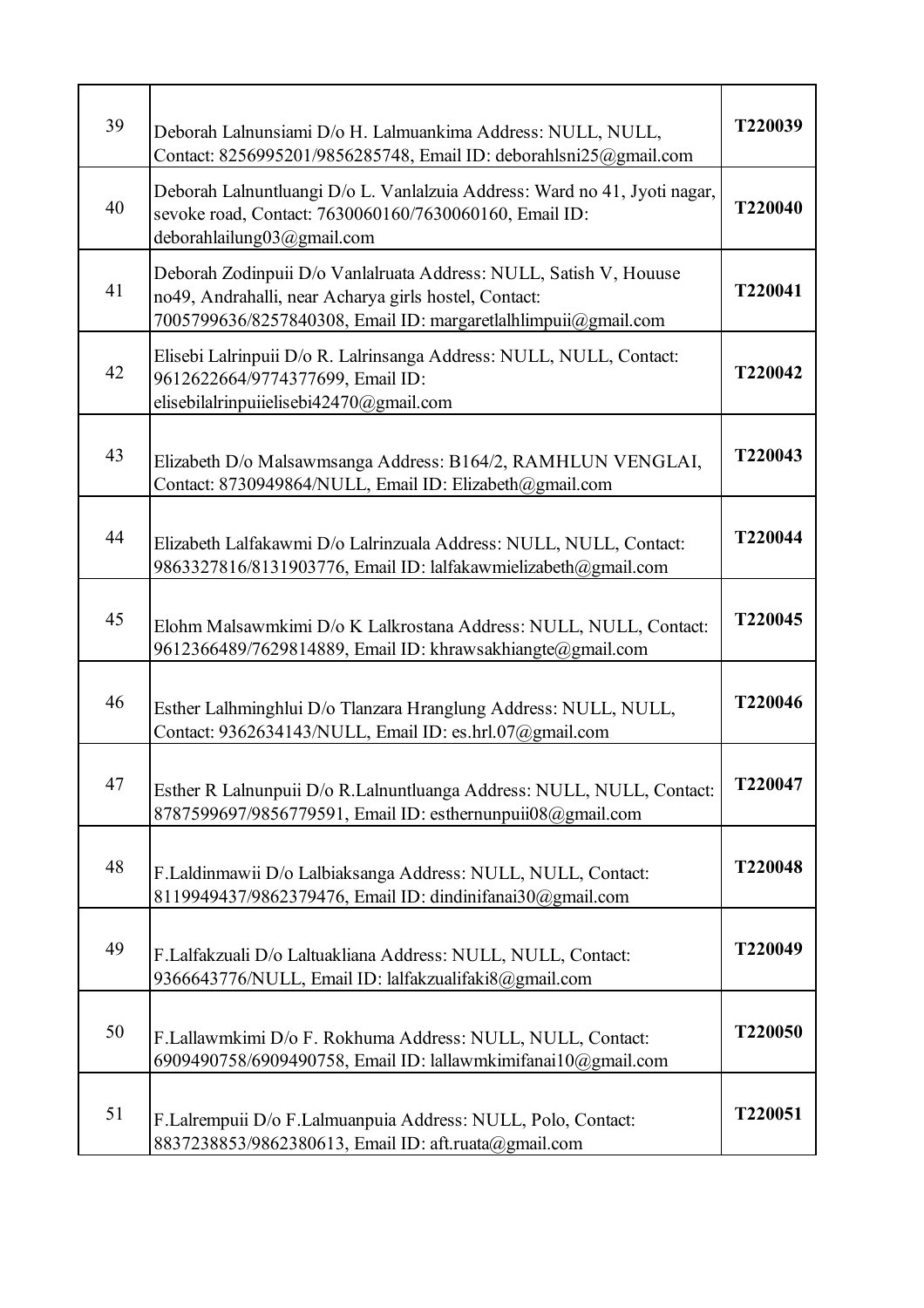| 52 | FK Duhkima S/o F Vanlalruata Address: LN/B-15, Durtlang, Leitan,<br>Contact: 7630927328/7618714598, Email ID: kimarielfanai17@gmail.com              | T220052        |
|----|------------------------------------------------------------------------------------------------------------------------------------------------------|----------------|
| 53 | Flora Chakma D/o H. Bimal Kanti Chakma Address: Chakma House,<br>Hunthar Veng, Aizawl, Contact: 9863080051/NULL, Email ID:<br>florachakma8@gmail.com | T220053        |
| 54 | Grace Lalchhuanpuii D/o C.Lalzuidika Address: B-126, Tuikual South,<br>Contact: 9615443765/6033155326, Email ID: graceryzk@gmail.com                 | T220054        |
| 55 | H Lalremruati D/o Thanmawia Address: NULL, NULL, Contact:<br>9366412140/8131804008, Email ID: remruatihauhnar9@gmail.com                             | T220055        |
| 56 | H Lalrinchhana S/o H. Lalremruata Address: NULL, NULL, Contact:<br>6009400349/9366698848, Email ID: rinchhanahmar4@gmail.com                         | T220056        |
| 57 | H.Lalramthlengliana S/o H.Lalrosiama Address: NULL, NULL, Contact:<br>7005765807/9862400735, Email ID: rozzinmpa@gmail.com                           | T220057        |
| 58 | H.Lalruatfela S/o H.Ramfangzauva Address: NULL, NULL, Contact:<br>7628879577/8730928387, Email ID: felahmar480@gmail.com                             | T220058        |
| 59 | H.Laltanpuii Fanai D/o Lalchuailova Address: D/CH - 88, Dinthar, Aizawl,<br>Contact: 9862221471/NULL, Email ID: tanpuiifanai2003@gmail.com           | T220059        |
| 60 | Helen Lalenkawli D/o S Lalhmingsanga Address: NULL, NULL, Contact:<br>7628828865/9366853600, Email ID: helenlalenkawli2@gmail.com                    | <b>T220060</b> |
| 61 | Hmangaihropuii D/o Zoliana (L) Address: NULL, NULL, Contact:<br>7005370182/9612500694, Email ID: hmangaihropuiiboihboih@gmail.com                    | T220061        |
| 62 | Hmangaihzuali D/o Laltlawmlova Address: NULL, Mizoram Secretariat<br>MINECO, Contact: 8974829275/9436192259, Email ID:<br>rsphmar.hmar1@gmail.com    | T220062        |
| 63 | Hmingthanmawii D/o H Lalthanchunga Address: A 55, Ramhlun Venglai,<br>Contact: 9862427647/8974055349, Email ID: hmingthan999@gmail.com               | T220063        |
| 64 | Holy Lalvenropuia S/o Dr.Malsawmtluanga Fanchun Address: NULL,<br>NULL, Contact: 7005228225/NULL, Email ID: hlalvenropuia@gmail.com                  | T220064        |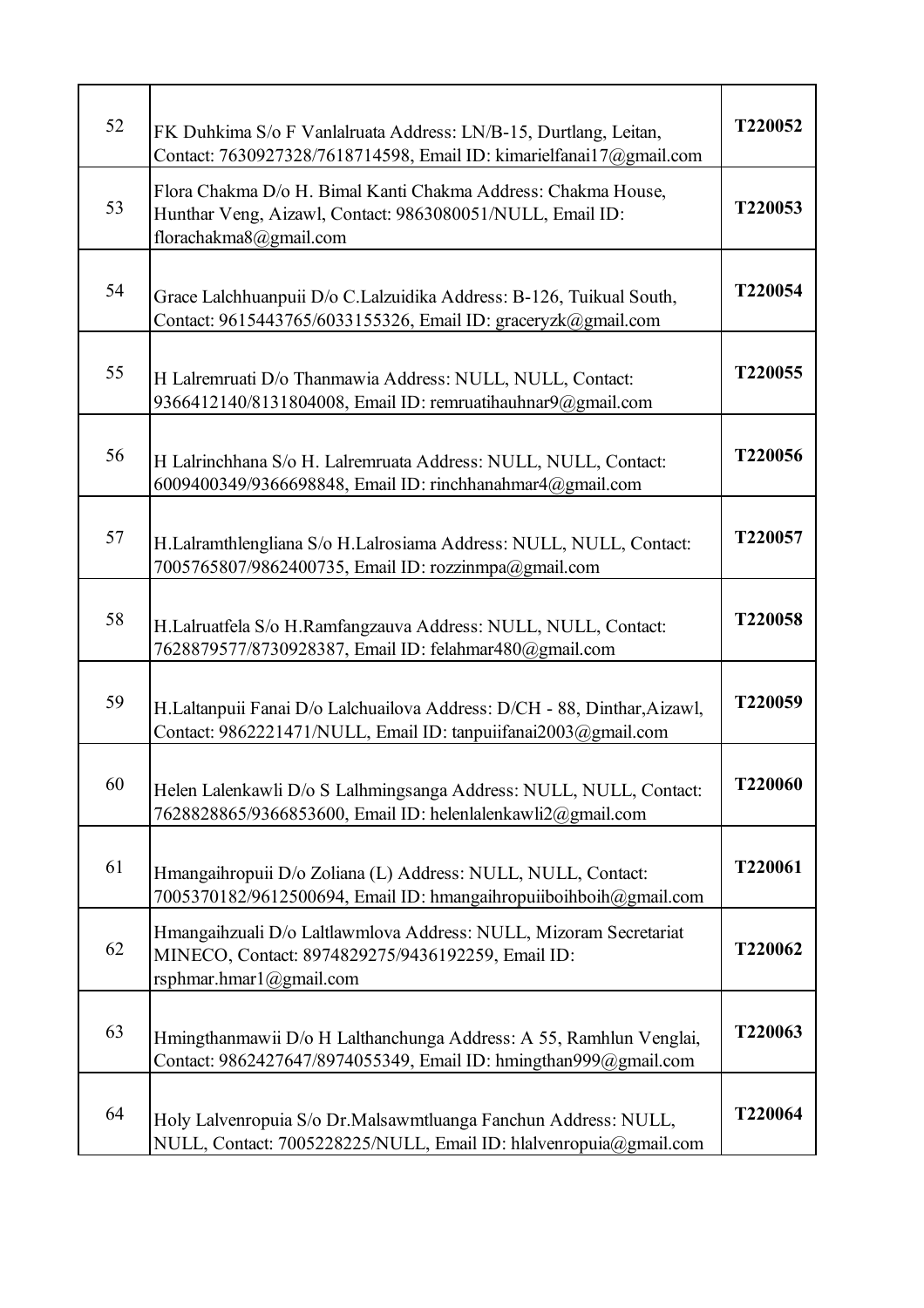| 65 | Jasleen N. Varangia D/o N. Vakha Address: B-37/A, Khatla, Contact:<br>8974954090/9863230199, Email ID: jasleennohro@gmail.com                                                                                | T220065 |
|----|--------------------------------------------------------------------------------------------------------------------------------------------------------------------------------------------------------------|---------|
| 66 | Jenet Lalremmawii D/o H.Lalremruata Address: A-62A, Armed veng,<br>Contact: 9863169087/8729807968, Email ID:<br>jennetlalremmawii@gmail.com                                                                  | T220066 |
| 67 | Jenifer Remruatmawii D/o Darliansanga Address: NULL, NULL, Contact:<br>6009098410/8118928181, Email ID: jeniferralsun@gmail.com                                                                              | T220067 |
| 68 | Jenny Lalremsangi D/o Hmangaihliana Address: NULL, NULL, Contact:<br>6009396162/7005572488, Email ID: jennylalremsangi790@gmail.com                                                                          | T220068 |
| 69 | Jessica Lalthapuii D/o Christopher Zairemmawia Address: NULL, NULL,<br>Contact: 9362198254/9774303259, Email ID: jesebaebae@gmail.com                                                                        | T220069 |
| 70 | John Lalsiammawia S/o Lalsiamthanga Address: D-116 ground floor,<br>Ramhlun North, Contact: 6909571332/8974931602, Email ID:<br>johnaselate@gmail.com                                                        | T220070 |
| 71 | Josephine Lalawmpuii D/o Francis Lalhmunliana (L) Address: NULL,<br>NULL, Contact: 8837295466/9612939154, Email ID:<br>josephinelalawmpuii16@gmail.com                                                       | T220071 |
| 72 | Joshua Lalmalsawmtluanga S/o H. Lalengmawia Address: Y-2 C/10,<br>Chaltlang, Contact: 8794768205/NULL, Email ID:<br>joshuamalsawma01@gmail.com                                                               | T220072 |
| 73 | Julie Malsawmsangzuali D/o P.Vanhlupuia Address: NULL, NULL,<br>Contact: 8132861856/9612614539, Email ID: juliepautu19@gmail.com                                                                             | T220073 |
| 74 | K Lianhranga S/o K Chaawia Address: Y38, Ramhlun South, Contact:<br>8732026580/9485115362, Email ID: lianhrangakhiteng@gmail.com                                                                             | T220074 |
| 75 | K Vanlalfelkima S/o K Lalchhuanliana Address: NULL, Ramthar Bishop<br>Road, Aizawl, Upa nunsiama te kawmchhak, retailer chung, Contact:<br>9863543227/NULL, Email ID: felkima43@gmail.com                    | T220075 |
| 76 | K Vanlalhriatpuia S/o K Lalchhuanliana Address: NULL, Ramthar Bishop<br>Road, Aizawl, Upa nunsiama te kawmchhak, retailer chung, Contact:<br>7085488483/7005425317, Email ID: puipuiakhawlhring427@gmail.com | T220076 |
| 77 | K. Laldintluangi D/o K. Laldanglova Address: NULL, NULL, Contact:<br>8257903221/9436158396, Email ID: dindinikhawlhring21@gmail.com                                                                          | T220077 |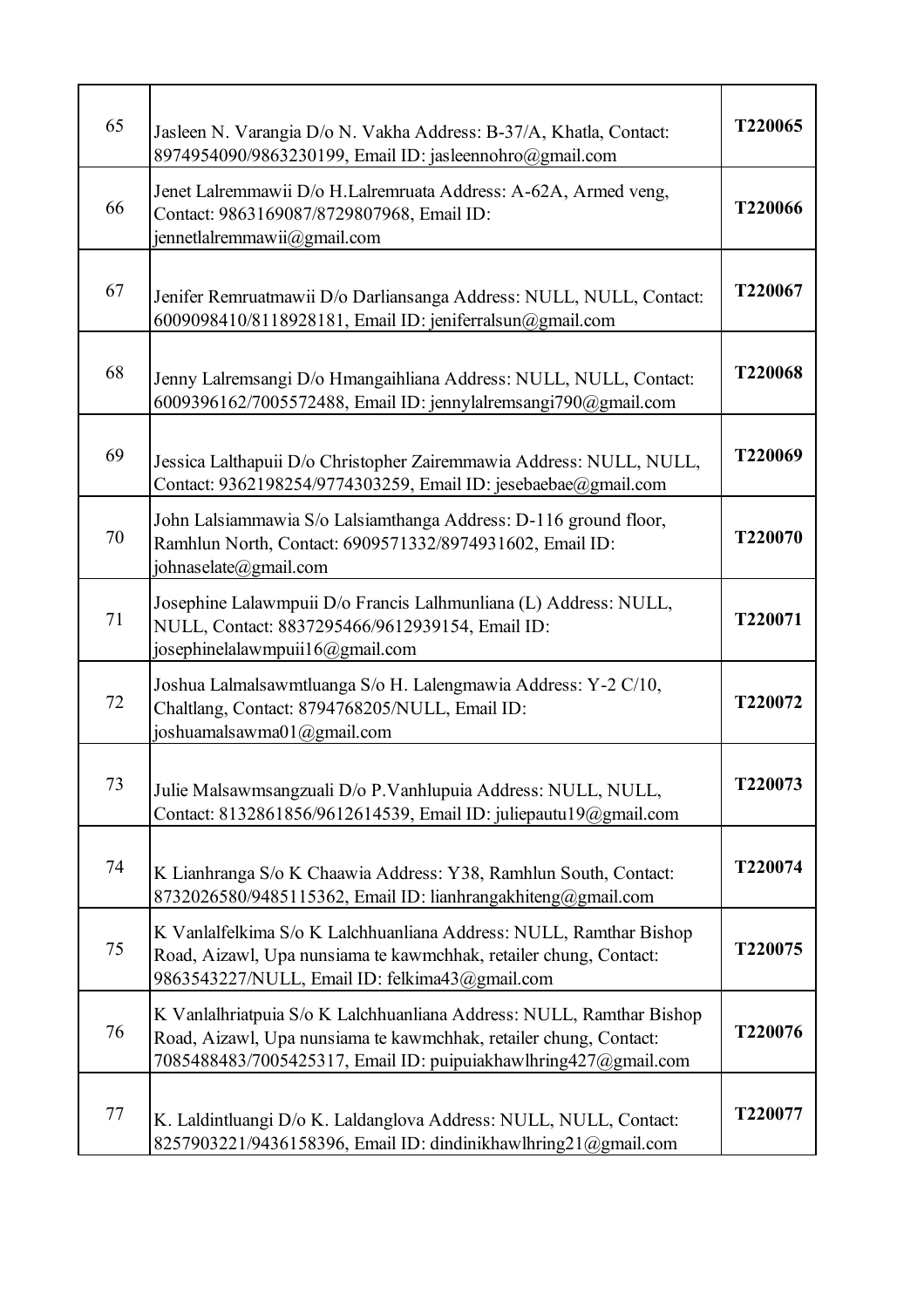| 78 | K. Lalhlamawii D/o K. Lalrinngheta Address: E-34, Lunglei, Contact:<br>8118934861/8118934861, Email ID: Hlamawiikhawlhring@gmail.com                                 | T220078 |
|----|----------------------------------------------------------------------------------------------------------------------------------------------------------------------|---------|
| 79 | K. Rochungnungi D/o K. Vanrammawia (L) Address: NULL, NULL,<br>Contact: 8414098712/841409871, Email ID: mimikingbawl@gmail.com                                       | T220079 |
| 80 | K.Rosemary D/o K.Chhodo Address: U-5/A, Laipuitlang, Contact:<br>8416092053/9436764354, Email ID: khithierosemary@gmail.com                                          | T220080 |
| 81 | K. Vanlallawmawmi D/o Lallawmsanga Address: M-10/1, Bawngkawn<br>south, College road, Contact: 8974372922/9856861954, Email ID:<br>omomi1730@gmail.com               | T220081 |
| 82 | K. Vanlalrosangpuii D/o K. Vanlalhlua Address: FK10/A, FALKLAND,<br>Contact: 9863519013/NULL, Email ID: vanlalrosangpuii@gmail.com                                   | T220082 |
| 83 | Khushbu Kumari D/o Ramawadh Address: NULL, NULL, Contact:<br>8794688470/9863537465, Email ID: awesomedreamer2509@gmail.com                                           | T220083 |
| 84 | Krosslily Hauhnar D/o Lalbiaksanga Hauhnar Address: C-54, Chanmari<br>west, Aizawl MIZORAM, Contact: 9378045937/7005619593, Email ID:<br>kross20lily@gmail.com       | T220084 |
| 85 | L.Lalmuankimi D/o L.Biakthanga Address: A21/1, Luangmual, Contact:<br>6009972702/6009972782, Email ID: kimmieloitlang@gmail.com                                      | T220085 |
| 86 | Lalbiakhlupuii D/o Lalremtluanga Address: NULL, NULL, Contact:<br>9615241777/8974201845, Email ID: hluteiralte34@gmail.com                                           | T220086 |
| 87 | Lalchhandami D/o Vanlalduha Address: NULL, Manipur, Contact:<br>9366598153/9862242328, Email ID: katemaylette@gmail.com                                              | T220087 |
| 88 | Lalchhanhima Sailo S/o Remlalnghaka Address: A/146, Ramhlun South,<br>Contact: 8259875660/9862357076, Email ID: chhanasailo2003@gmail.com                            | T220088 |
| 89 | Lalchhanhimi D/o Lalrammawia Address: NULL, NULL, Contact:<br>9362623605/6909882346, Email ID: tetei2502@gmail.com                                                   | T220089 |
| 90 | Lalchhanhimi D/o Lalfakawma Address: NULL, Y-125 / Ramhlun South,<br>Ramhlun Post Office, Contact: 9077878151/8413995822, Email ID:<br>lalchhanhimipautu24@gmail.com | T220090 |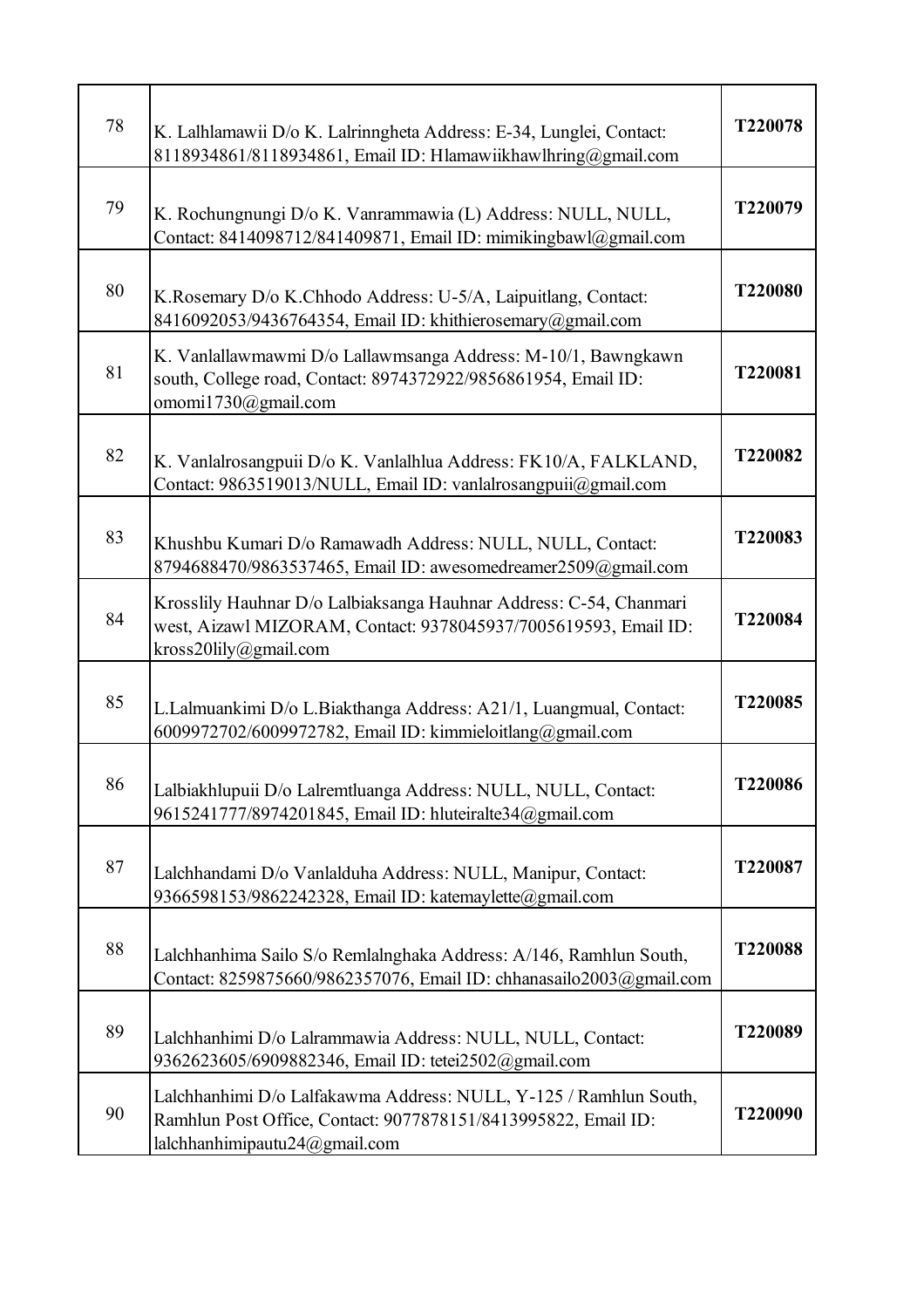| 91  | Laldingpuii D/o Thangsuanliana Address: NULL, NULL, Contact:<br>9612604056/NULL, Email ID: dingpuii1712@gmail.com                                                    | T220091 |
|-----|----------------------------------------------------------------------------------------------------------------------------------------------------------------------|---------|
| 92  | Laldinmawii D/o Mc Sangbika Address: NULL, NULL, Contact:<br>7085076090/8118907765, Email ID: laldinmaw200@gmail.com                                                 | T220092 |
| 93  | Lalduhawma S/o Pc. Lalramhluna Address: NULL, NULL, Contact:<br>7630985185/9863365403, Email ID: duhawmachungpui@gmail.com                                           | T220093 |
| 94  | Lalduhawmi D/o K.Lalchawimawia Address: NULL, NULL, Contact:<br>9077252958/9862385716, Email ID: omomikhiangte57@gmail.com                                           | T220094 |
| 95  | Lalengzauva S/o R.Lalremmawia Address: A 58/1, Ramhlun Venglai,<br>Contact: 9863137164/9862540549, Email ID:<br>engzauvarenthlei25@gmail.com                         | T220095 |
| 96  | Lalfakzuali D/o Lalbiakvela Address: NULL, 49, near Genesareth gospel<br>home, Contact: 9366165467/9862014565, Email ID:<br>zualteichhakchhuak6@gmail.com            | T220096 |
| 97  | Lalhlimpuia Ralsun S/o Dr.Lalsanglien Ralsun Address: NULL, NULL,<br>Contact: 8837063798/7308533254, Email ID: hpuia8605@gmail.com                                   | T220097 |
| 98  | Lalhlupuii D/o Vanlalthuama(L) Address: NULL, Aizawl, Mizoram,<br>Contact: 7005152269/6909839615, Email ID: lalhlupuiihmar55@gmail.com                               | T220098 |
| 99  | Lalhmangaihi Ralte D/o Zoramthanga Lushai Address: IMC/W/NO.13<br>HNO.666/R-20, PACHIN TINALI, Contact: 8794259101/9612216339,<br>Email ID: susannaralte18@gmail.com | T220099 |
| 100 | Lalhmangaihsangi D/o Vanlalsawma Address: NULL, NULL, Contact:<br>7641039663/9862368799, Email ID: sangsangipautu21@gmail.com                                        | T220100 |
| 101 | Lalhmangaihzuala S/o Lalthansanga Address: A-38, Pehlawn, Contact:<br>8787831342/8787831342, Email ID: zualteazcolney@gmail.com                                      | T220101 |
| 102 | Lalhmangaihzuala S/o Vanlalsiama Address: NULL, NULL, Contact:<br>9612765640/8974980994, Email ID: hmangaiih@gmail.com                                               | T220102 |
| 103 | Lalhmanmawia Langel S/o Thanzuala Address: NULL, NULL, Contact:<br>6909489429/6909489429, Email ID: hmantealangel@gmail.com                                          | T220103 |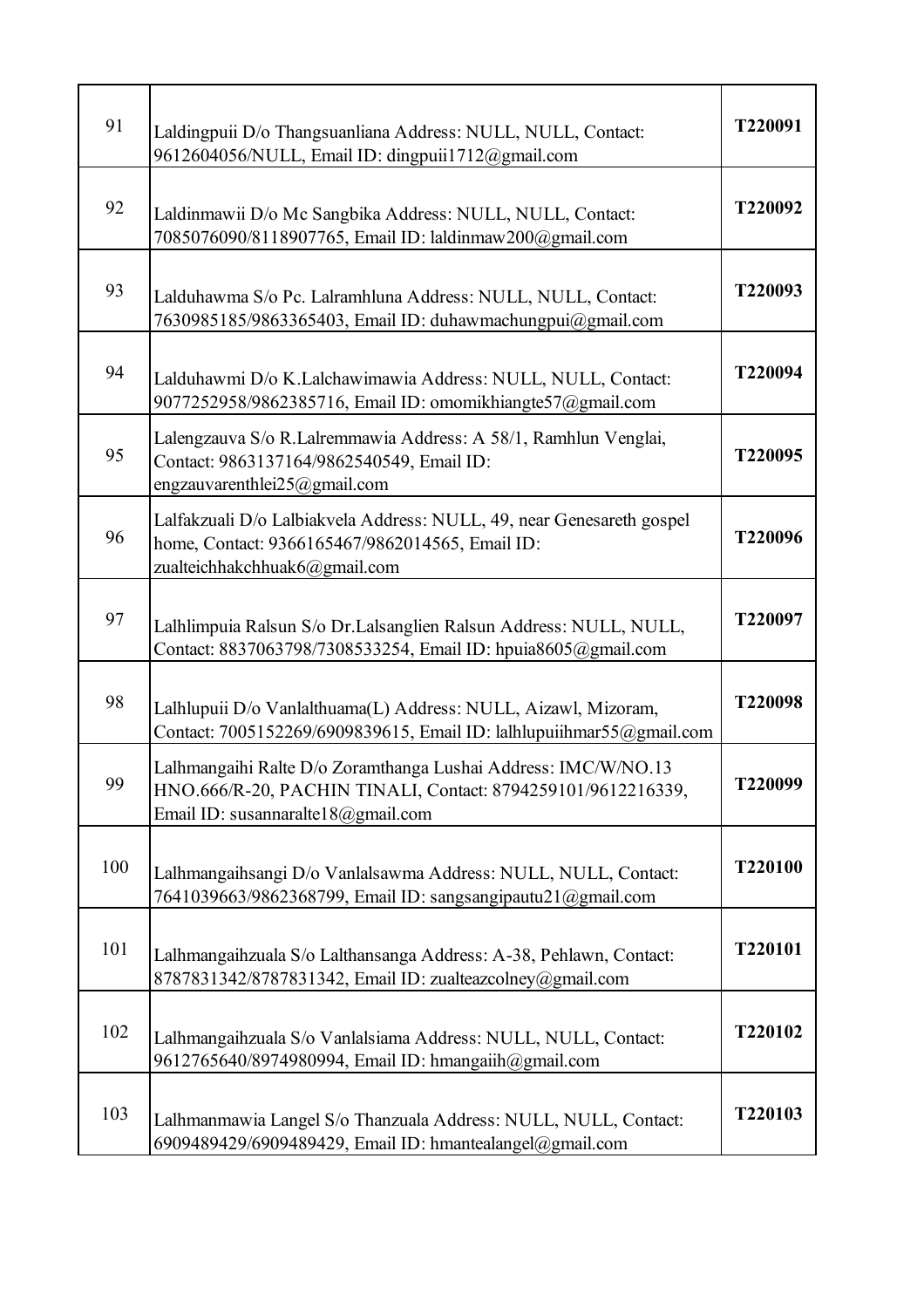| 104 | Lalhmingsangi D/o Zohmingthanga Address: NULL, NULL, Contact:<br>7640988531/9362197791, Email ID: hmarsangtei713@gmail.com                                                | T220104 |
|-----|---------------------------------------------------------------------------------------------------------------------------------------------------------------------------|---------|
| 105 | Lalhungchhungi D/o K. Laltanpuia Address: NULL, NULL, Contact:<br>9774351731/9362875736, Email ID: nuteilalhungchhungi@gmail.com                                          | T220105 |
| 106 | Lalhunthari D/o Lalramchullova Address: 44615, Ramthar veng, Contact:<br>9366680662/7085584274, Email ID: chhakchhuaklalhunthari7@gmail.com                               | T220106 |
| 107 | Lallawmawmi D/o Lalruatkima Address: NULL, Durtlang kawnveng,<br>Contact: 6033190460/7005398346, Email ID:<br>lawmilallawmawmihauhnar@gmail.com                           | T220107 |
| 108 | Lallawmkima S/o Zodinthara Address: A-52, Salem Veng, Contact:<br>9836764182/9836764182, Email ID: lawmkima208@gmial.com                                                  | T220108 |
| 109 | Lallawmkimi D/o Zosangliana Address: NULL, NULL, Contact:<br>7085206778/8787375007, Email ID: 96tekyung@gmail.com                                                         | T220109 |
| 110 | Lallawmpuii D/o H Luaia Address: VL/B209, Medical quarter DH kolasib,<br>Quarter no 3, Quarter no 3, Contact: 9366880314/9871156903, Email ID:<br>nubawihi.6.03@gmail.com | T220110 |
| 111 | Lallawmzuala Thawmte S/o Lalruatkima Address: NULL, NULL, Contact:<br>6009314212/9862399683, Email ID: lallawmzualathawmte@gmail.com                                      | T220111 |
| 112 | Lallawmzuali D/o Lallawmzuali Address: B 93, Sihphir venghlun, Contact:<br>9362380635/8974249739, Email ID: lallawmzuali2003@gmail.com                                    | T220112 |
| 113 | Lallawmzuali D/o Lalnunzira Address: NULL, NULL, Contact:<br>8837499630/8837499630, Email ID: azualtei18@gmail.com                                                        | T220113 |
| 114 | Lalmalsawma S/o Varneihphunga Address: NULL, NULL, Contact:<br>6909516568/NULL, Email ID: lalmalsawmasanate@gmail.com                                                     | T220114 |
| 115 | Lalmalsawma Fanai S/o Dr F Lallianhlira Address: NULL, L-46 C,<br>Chawnpui, Aizawl, Contact: 9863025749/9436147375, Email ID:<br>f.malsawma48@gmail.com                   | T220115 |
| 116 | Lalmuanawma S/o Lalpawlliana Address: NULL, NULL, Contact:<br>9863136983/NULL, Email ID: amuanteahmar@gmail.com                                                           | T220116 |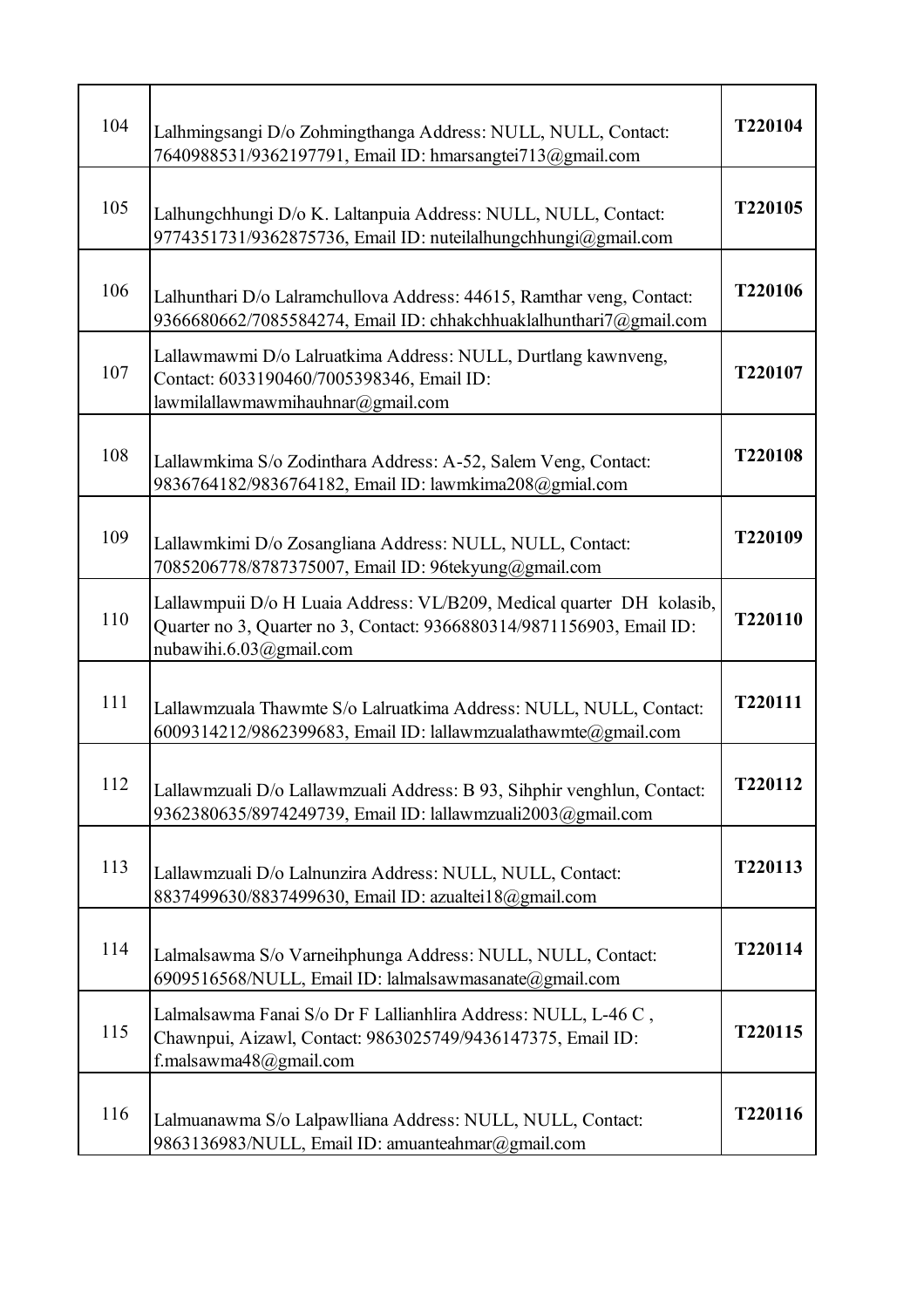| 117 | Lalngaihsangi D/o N.Lalchhuanmawia Address: NULL, Siaha, tlangkawn,<br>Contact: 6909407325/NULL, Email ID: nutlaisangi@gmail.com                                       | T220117 |
|-----|------------------------------------------------------------------------------------------------------------------------------------------------------------------------|---------|
| 118 | Lalngaihzuala S/o H.Laldinsanga Address: NULL, NULL, Contact:<br>9362380446/NULL, Email ID: hmarngaiha92@gmail.com                                                     | T220118 |
| 119 | Lalnunsiami D/o Vanlalduha(L) Address: DT-31/C, Dinthar, Aizawl,<br>Contact: 7630047345/7630047345, Email ID: lalnunsiami453@gmail.com                                 | T220119 |
| 120 | Lalramengmawii D/o Laldinsanga Address: NULL, NULL, Contact:<br>7005615629/7005541044, Email ID: 1.r.engmawii02@gmail.com                                              | T220120 |
| 121 | Lalramhluna S/o Vanlalvuana Address: D-124, Tuikual North, Contact:<br>6909288528/9863384537, Email ID: ramhlunacg@gmail.com                                           | T220121 |
| 122 | Lalramluahpuii D/o Zaliana Address: NULL, Dawrpui, Contact:<br>8837361094/8794842113, Email ID: puypuyee021@gmail.com                                                  | T220122 |
| 123 | Lalrammawii D/o John Lalfakzuala Address: NULL, NULL, Contact:<br>8131989219/9862790536, Email ID: amawiilalrammawii7@gmail.com                                        | T220123 |
| 124 | Lalramnghaki Chenkual D/o C Lalawmpuia Address: NULL, NULL,<br>Contact: 9862530780/NULL, Email ID: teteichenkual2017@gmail.com                                         | T220124 |
| 125 | Lalremruati D/o Ziona Address: NULL, NULL, Contact:<br>9366102132/8257865482, Email ID: ruatilalrem72@gmail.com                                                        | T220125 |
| 126 | Lalremruati Tlau D/o Lalhmunsanga Address: M-II 9/iii, Chaltlang, Contact:<br>8413836934/9615350776, Email ID: hriata4555@gmail.com                                    | T220126 |
| 127 | Lalremthari D/o Laldinthara Address: NULL, NULL, Contact:<br>6033088817/NULL, Email ID: lalremthari99@gmail.com                                                        | T220127 |
| 128 | Lalremtluangi D/o Laltinchhawna Address: NULL, NULL, Contact:<br>7630077691/9862436765, Email ID: remtluangi32@gmail.com                                               | T220128 |
| 129 | Lalrinchhani D/o Zosanglura Address: 4/, Kulikawn Vengthlang, Kulikawn<br>vengthlang biakin bul, Contact: 8119847789/8119847789, Email ID:<br>Lalrinchhani32@gmail.com | T220129 |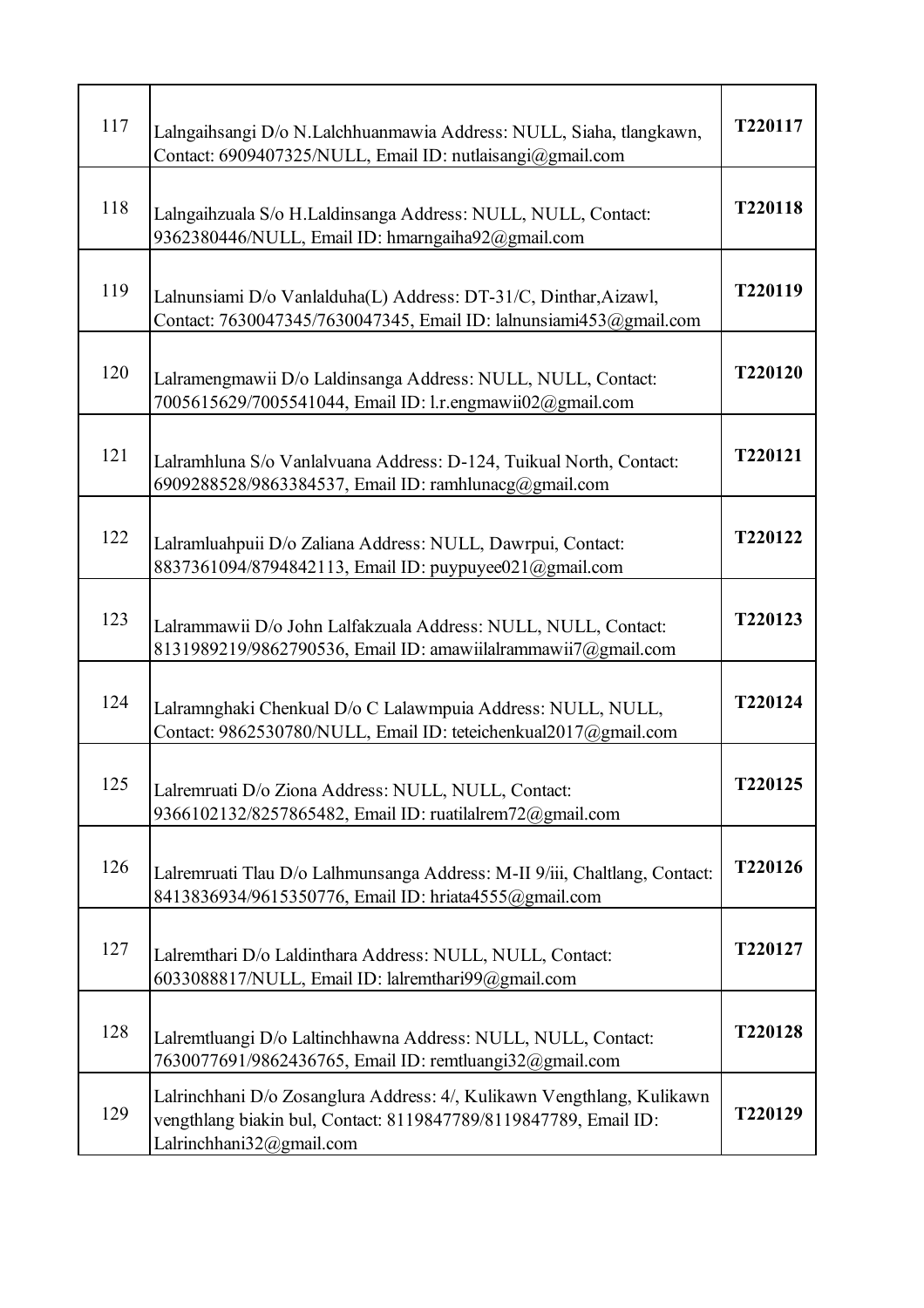| 130 | Lalrindiki D/o N.K.Munga Address: C-5/7, Chhinga Vengthlang, Contact:<br>8732034865/7005052377, Email ID: lalrindikiemily@gmail.com                               | T220130 |
|-----|-------------------------------------------------------------------------------------------------------------------------------------------------------------------|---------|
| 131 | Lalrinengi D/o Lalhmingsanga Address: D-43/D, Tuikual, Contact:<br>6009283839/NULL, Email ID: lalrinengiengtei2@gmail.com                                         | T220131 |
| 132 | Lalrinfeli D/o TBC Lalnuntluanga Address: NULL, NULL, Contact:<br>7629858987/9612318807, Email ID: lalrinfelifeli07@gmail.com                                     | T220132 |
| 133 | Lalrinfeli Ralte D/o R.Lalrinawma Address: 158, Vairengte, Contact:<br>8259028776/7005537586, Email ID: lalrinfeliralte090@gmail.com                              | T220133 |
| 134 | Lalrinkima Sailo S/o Lalhmangaiha Sailo Address: NULL, NULL, Contact:<br>9436366102/8794308350, Email ID: marovi2277@gmail.com                                    | T220134 |
| 135 | Lalrinliana Chinzah S/o Henry Lalrinmuana Address: C-3 115A, Chanmari-<br>III, Lunglei, Contact: 8258840682/8837032475, Email ID:<br>lalrinachinzah $@g$ mail.com | T220135 |
| 136 | Lalrinmawii D/o A.Zothanpuia Address: NULL, Zonuam, Aganwadi<br>center1 bul, Contact: 9774851168/9856935287, Email ID:<br>lalrinmawiiaquariua@gmail.com           | T220136 |
| 137 | Lalrinpuii D/o Lalbiakdika Address: NULL, NULL, Contact:<br>9863966937/9862611385, Email ID: bdaralte03@gmail.com                                                 | T220137 |
| 138 | Lalrintluanga S/o P Lalnunpuia Address: NULL, NULL, Contact:<br>6033211185/7005701151, Email ID: tluangaaries 19@gmail.com                                        | T220138 |
| 139 | Lalrohlui D/o Lalrinawma Address: NULL, NULL, Contact:<br>8798764514/8798764514, Email ID: rohluichhangte00@gmail.com                                             | T220139 |
| 140 | Lalruatkima D/o Lalthawmliana Address: NULL, NULL, Contact:<br>8259848272/8259874161, Email ID: ninalh088@gmail.com                                               | T220140 |
| 141 | Lalsangzuali D/o RL Thanngura Address: B-230, Dinthar veng Thenzawl,<br>Contact: 8974895176/8974895176, Email ID: raltenunui35@gmail.com                          | T220141 |
| 142 | Lalthakimi Haokip D/o Jangthang Haokip (L) Address: Z/56,<br>ZEMABAWK, Contact: 8837024308/NULL, Email ID:<br>lalthakimikk@gmail.com                              | T220142 |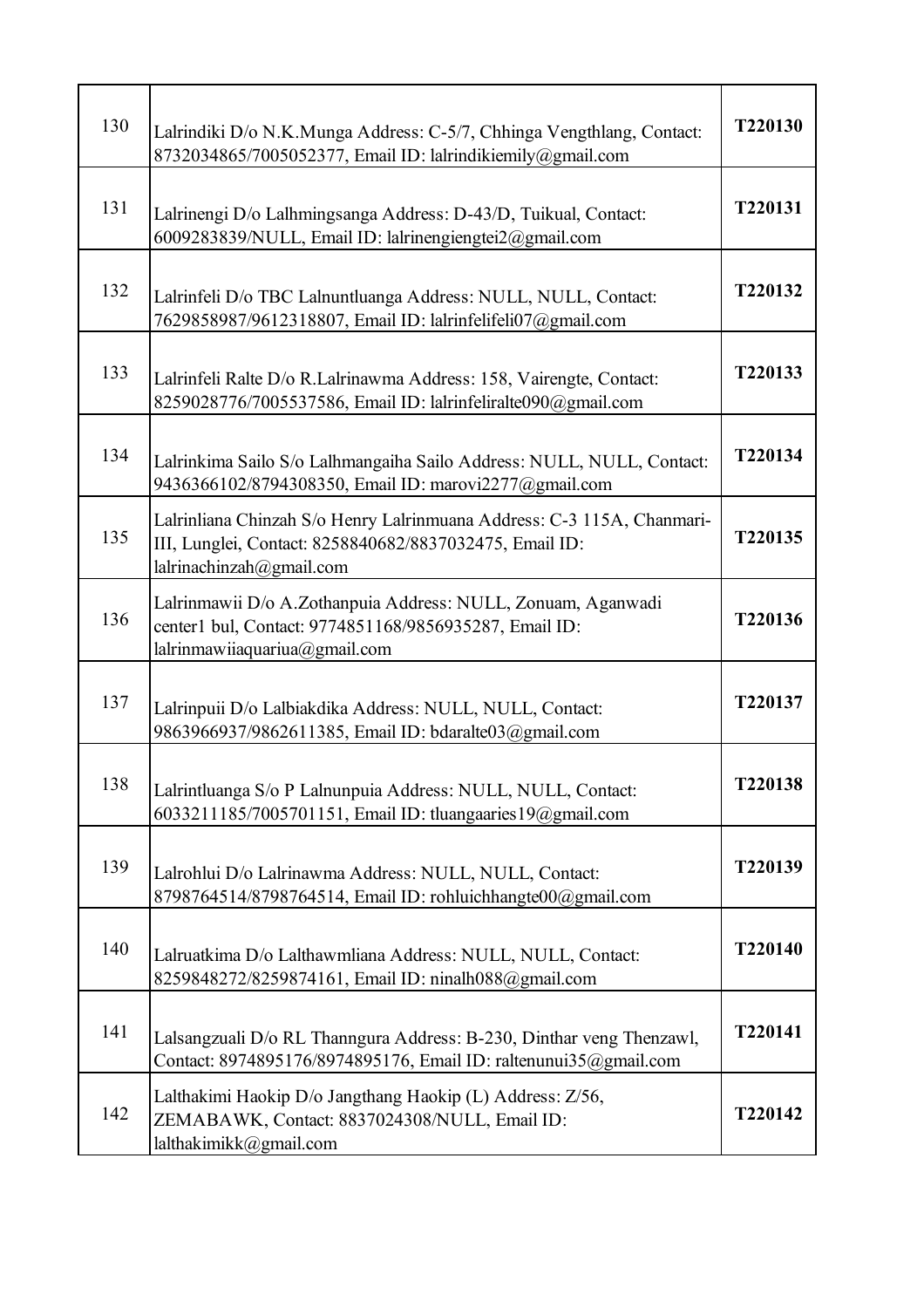| 143 | Lalthazuali D/o V Lalrinsanga Address: NULL, Laipuitlang, Contact:<br>6009834899/9862577329, Email ID: thazualilalthazuali3@gmail.com                                   | T220143 |
|-----|-------------------------------------------------------------------------------------------------------------------------------------------------------------------------|---------|
| 144 | Laltlankimi D/o Sapliankunga Address: NULL, NULL, Contact:<br>8731058374/9774558265, Email ID: kimkimiralte612@gmail.com                                                | T220144 |
| 145 | Lalvenpuii D/o R Vanlalchhuanga Address: NULL, NULL, Contact:<br>9366844374/9436143774, Email ID: venpuiirenthlei13@gmail.com                                           | T220145 |
| 146 | Lalzuitluangi Hlondo D/o H. Lalremsanga Address: NULL, NULL, Contact:<br>9077543364/9612174623, Email ID: lalzuitluangihlondo@gmail.com                                 | T220146 |
| 147 | Lemina Laltlansangi D/o Lalngaihtuaha Address: 3, Zawlpui, Contact:<br>6909712435/6909712435, Email ID: laltlansangilemina@gmail.com                                    | T220147 |
| 148 | Linny Ramnunsangi D/o Vanromawia Address: NULL, NULL, Contact:<br>8258968722/NULL, Email ID: ramnunsangilinny@gmail.com                                                 | T220148 |
| 149 | Logos Vanlalthlana S/o H.Dawngliana Address: CNB 35B, Chaltlang lily<br>veng, Contact: 8119936553/9774162739, Email ID:<br>logosvanlalthlana@gmail.com                  | T220149 |
| 150 | LR Malsawmdawngi D/o Lalramlawma Address: L/89, Lawngtlai, Contact:<br>8974740217/NULL, Email ID: lrmalsawmi17@gmail.com                                                | T220150 |
| 151 | Lucy Lalhmingthangi D/o Lalhmingliana Address: NULL, Mualpui,<br>Chhingchhip, Contact: 6909244136/9366991214, Email ID:<br>yooniverselucy@gmail.com                     | T220151 |
| 152 | M.Lalrinsangi D/o M.Lalhuta Address: NULL, NULL, Contact:<br>8258937800/8787628213, Email ID: rinsangi194@gmail.com                                                     | T220152 |
| 153 | Malsawmdawngzeli D/o C. Lalrambuatsaiha Address: Y-131, Y-131,<br>Rainbow hostel, Luangmual Vengthlang, Contact:<br>6009954856/9436140576, Email ID: msdong06@gmail.com | T220153 |
| 154 | Malsawmdawngzuali D/o Laldawngliana Varte Address: NULL, Champhai<br>Zotlang, H/no- Z-307, Contact: 6009133614/8119881344, Email ID:<br>malivarte $6@g$ mail.com        | T220154 |
| 155 | Malsawmkima Hnamte S/o H.Laldingliana Address: NULL, Chaltlang<br>Dawrkawn Aizawl Mizoram, Contact: 7629858728/NULL, Email ID:<br>kimawork15@gmail.com                  | T220155 |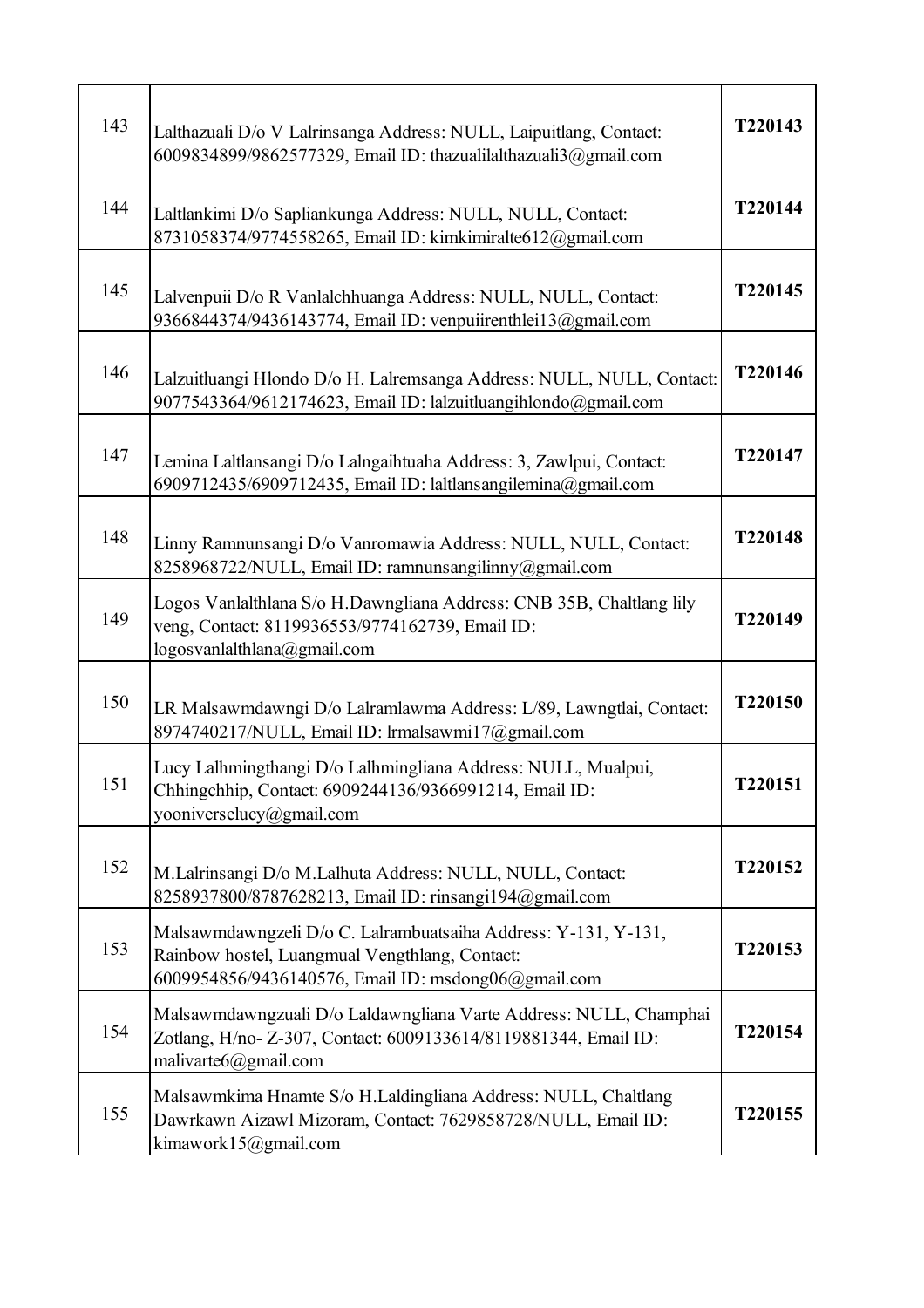| 156 | Malsawmsangi D/o Ramnunmawia Address: L-23A, Laipuitlang, Contact:<br>8974904020/9612393676, Email ID: malsawmsang16@gmail.com                                  | T220156 |
|-----|-----------------------------------------------------------------------------------------------------------------------------------------------------------------|---------|
| 157 | Malsawmtluangi D/o T.S.Lala Address: NULL, NULL, Contact:<br>9366462815/NULL, Email ID: sawmsawmikhiangtemeow@gmail.com                                         | T220157 |
| 158 | Malsawmtluangi Pachuau D/o Lalramliana Pachuau Address: NULL,<br>NULL, Contact: 7005202891/9862790491, Email ID:<br>mstluangipachuau69939@gmail.com             | T220158 |
| 159 | Malsawmzeli D/o Denny Lalngaihawma Address: A-II C/4(b), Chaltlang,<br>Contact: 9615989380/8794615652, Email ID: malsawmzeli83@gmail.com                        | T220159 |
| 160 | Manglianchhungi D/o LS Thanga(L) Address: NULL, Ramhlun Venglai,<br>Contact: 8119876669/8119876669, Email ID: helenmalchi@gmail.com                             | T220160 |
| 161 | Mary Lalremruati D/o Stephen Tudu Address: NULL, NULL, Contact:<br>8730895844/8730895844, Email ID: marylalremruati08@gmail.com                                 | T220161 |
| 162 | Melody Thapa D/o Khadka Bahadur Thapa Address: U-7, Laipuitlang,<br>Contact: 9366008669/8072596719, Email ID: melodymavies 18@gmail.com                         | T220162 |
| 163 | MS Dawngzela S/o L Hmangaihzuala Address: NULL, NULL, Contact:<br>9366006794/8730945010, Email ID: dodoovangchhia@gmail.com                                     | T220163 |
| 164 | Ngurdingpuii D/o Kapruala Address: NULL, NULL, Contact:<br>7630087292/8794994613, Email ID: ngurdingpuii0@gmail.com                                             | T220164 |
| 165 | Noel Vanrempuii D/o Lalthlamuana Address: NULL, Aizawl, Contact:<br>8837383822/7640885641, Email ID: noelcameo4@gmail.com                                       | T220165 |
| 166 | Noelle Vanlalbiaknii D/o Jerome Lalbiakdika Address: NULL, M-II 9/iii,<br>Chaltlang, Contact: 9612623393/9612062389, Email ID:<br>noellevanlalbiaknii@gmail.com | T220166 |
| 167 | P. Lalremruatpuii D/o P. Lalhmangaiha Address: NULL, NULL, Contact:<br>8731843205/8415051135, Email ID: rpi31pautu@gmail.com                                    | T220167 |
| 168 | PC Lalrinzuali D/o Lalbeiseia Address: NULL, NULL, Contact:<br>8413845976/7005794477, Email ID: lalzualrin@gmail.com                                            | T220168 |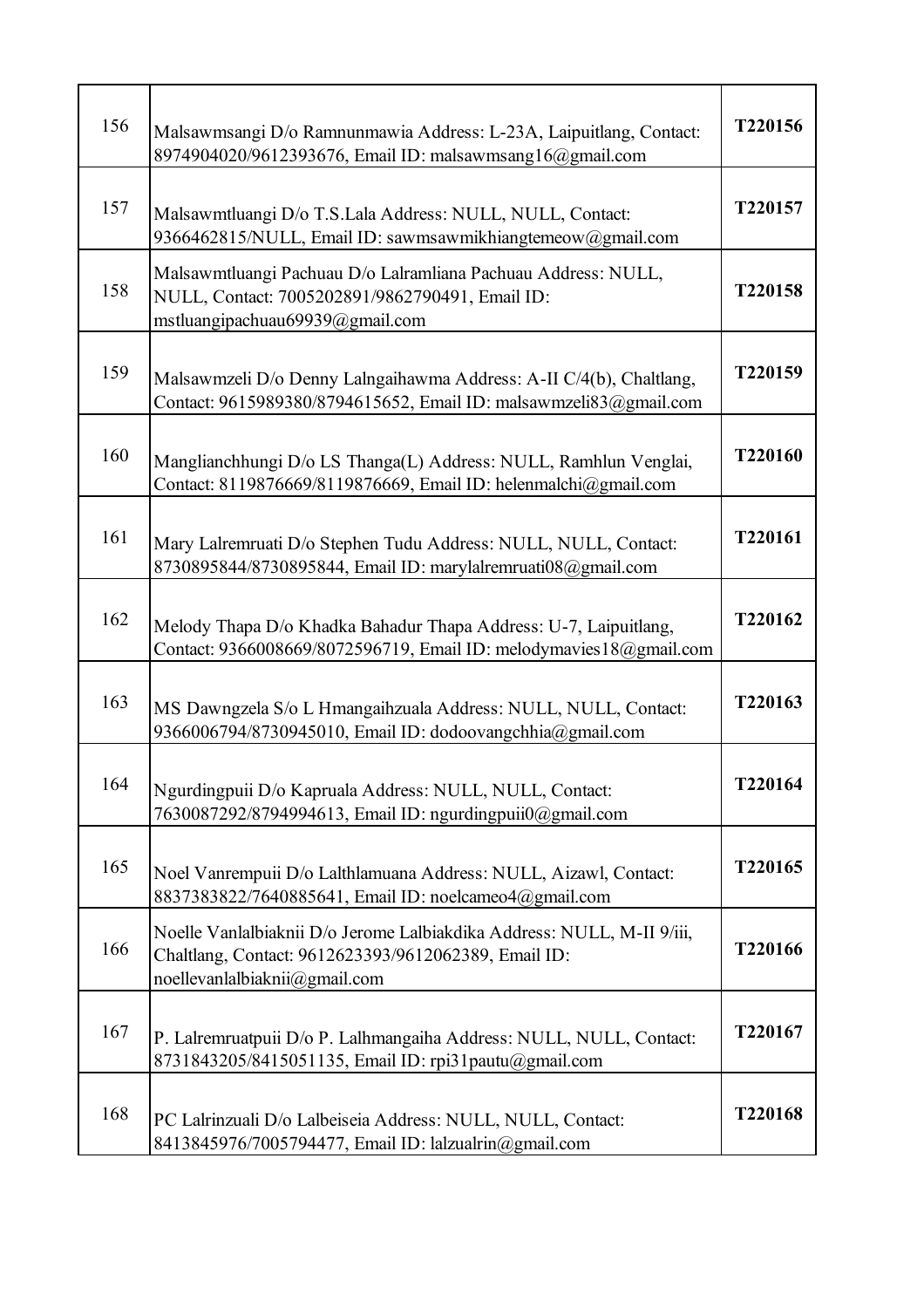| 169 | PC Rodingpuii D/o PC Rozamliana Address: NULL, NULL, Contact:<br>8258863480/9862643387, Email ID: roipachuau7@gmail.com                                 | T220169 |
|-----|---------------------------------------------------------------------------------------------------------------------------------------------------------|---------|
| 170 | R Lalhmangaihsangi D/o David Laltlankima Address: NULL, NULL,<br>Contact: 6909715590/9856450951, Email ID: sangsangi1522@gmail.com                      | T220170 |
| 171 | R Lalrinsanga S/o R Rodingliana Address: B-15, Ramhlun North, Contact:<br>8258881849/7629842689, Email ID: vlmalsawmdawngi@gmail.com                    | T220171 |
| 172 | R. M.S Dawngliani D/o R Lalrinkima Address: NULL, Mission Veng D-29<br>Aizawl, Aizawl, Contact: 8730927536/9612447274, Email ID:<br>rmsdawngi@gmail.com | T220172 |
| 173 | R. Lalnunsiami D/o R Lalrinmawia Address: A 25, Ramhlun Venglai,<br>Contact: 8575234913/9774632552, Email ID:<br>lalnunsiamiraltesiakeng@gmail.com      | T220173 |
| 174 | R.Lalrinsangi D/o R.Vanlalfela Address: B-23, Bukpui, Contact:<br>6009218467/9615384113, Email ID: Rinsangiralte07@gmail.com                            | T220174 |
| 175 | Ramropuia S/o Lalbiakmawia Address: NULL, NULL, Contact:<br>9862356125/9863469003, Email ID: ramropuia111@gmail.com                                     | T220175 |
| 176 | Rebecca Lalruatpuii D/o J. Lalrinpuia Address: 118, SETHLUN LUNGLEI,<br>Contact: 6009986125/NULL, Email ID: rebeccalalruatpuii@gmail.com                | T220176 |
| 177 | Rengpuii Sailo D/o Zosailova Sailo Address: NULL, NULL, Contact:<br>8787636723/NULL, Email ID: rengpuiis@gmail.com                                      | T220177 |
| 178 | Rodingliani Tlau D/o T. Khawlhmingthanga Address: A-117, Ramhlun<br>South, Contact: 7032368660/NULL, Email ID: dingdingtlau@gmail.com                   | T220178 |
| 179 | Rosel Lalremmawii D/o Rosel Hmar Address: Y-95, ramhlun south, y-95,<br>Contact: 6909712507/9862380050, Email ID: rosellalremmawii@gmail.com            | T220179 |
| 180 | Ruthi C Lalremruati D/o Dino C Zdinliana Address: NULL, NULL,<br>Contact: 8415849201/9612907109, Email ID: partei.cpi@gmail.com                         | T220180 |
| 181 | Saidingliani D/o H.Lalmalsawma Address: NULL, NULL, Contact:<br>6909751352/6909751352, Email ID: saiisailo633@gmail.com                                 | T220181 |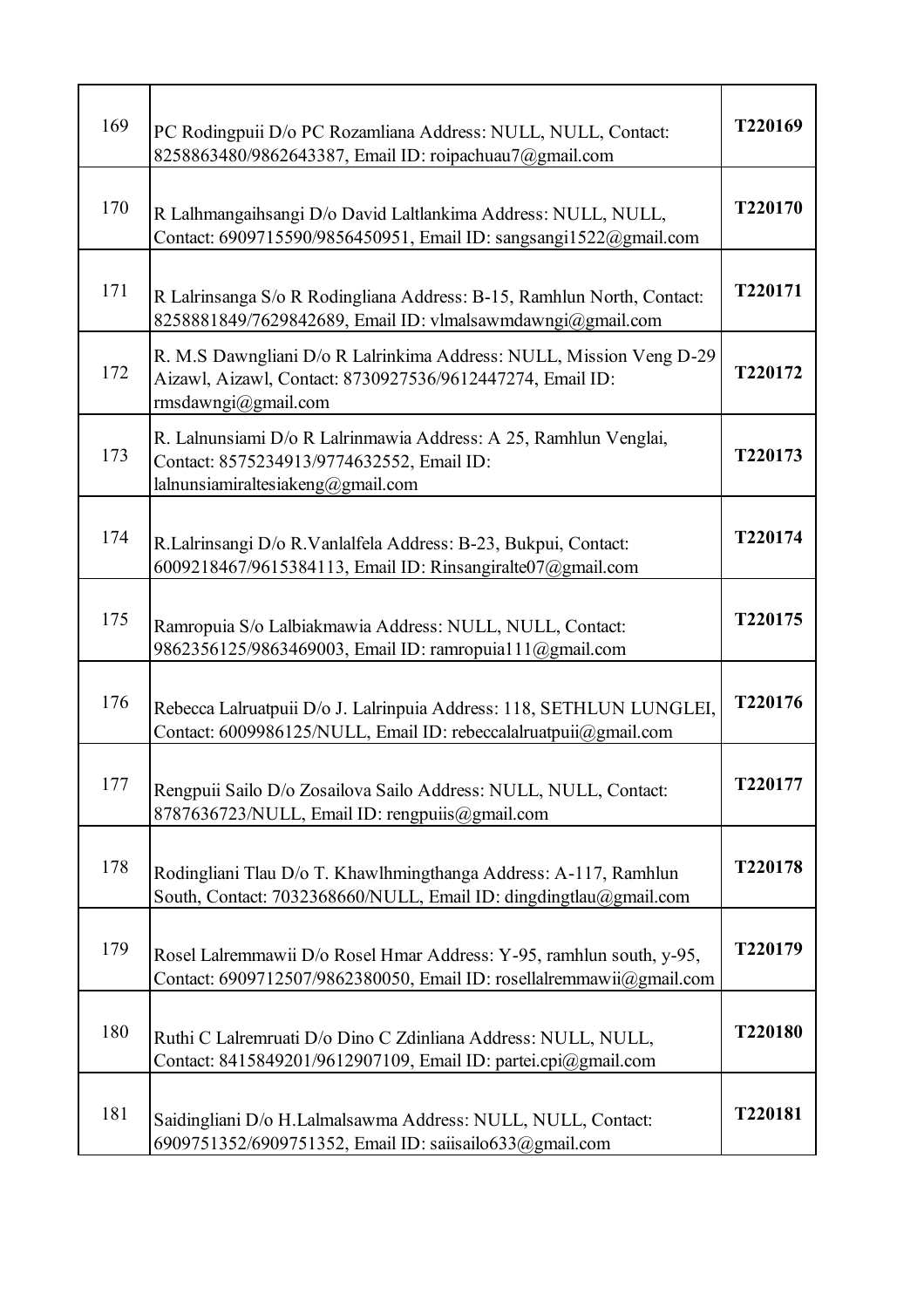| 182 | Saidingpuii Sailo D/o Sairengpuia Sailo Address: NC-II-2/1, New Capital<br>Complex, Aizawl, Contact: 9366171568/NULL, Email ID:<br>Saidingpuiisailo21@gmail.com | T220182 |
|-----|-----------------------------------------------------------------------------------------------------------------------------------------------------------------|---------|
| 183 | Saizampuii D/o Lalthantluanga Address: NULL, NULL, Contact:<br>8132843843/NULL, Email ID: saizampui8@gmail.com                                                  | T220183 |
| 184 | Samson Zohmingsanga S/o Lalramfangzauva Address: 65, Signal Basti,<br>Contact: 7005623695/NULL, Email ID: sammyyaden@gmail.com                                  | T220184 |
| 185 | Samuel Beipalaikhei Solo S/o Pheiki Solo Address: NULL, NULL, Contact:<br>8787486545/9612537672, Email ID: eunicesethangophazi@gmail.com                        | T220185 |
| 186 | Samuel C Vanlalpeka S/o C Lalnunmawia Address: NULL, NULL, Contact:<br>7641016521/9612156676, Email ID: whynotsamuel7@gmail.com                                 | T220186 |
| 187 | Samuel Lalngaihzuala S/o K.Lalthlengliana Address: NULL, NULL,<br>Contact: 8787460686/9862855932, Email ID:<br>Samuellalkhiangte@gmail.com                      | T220187 |
| 188 | Sandra Ramnunmawii D/o R.Lalruatkima Address: NULL, NULL, Contact:<br>9612738552/9366520959, Email ID: teapryme@gmail.com                                       | T220188 |
| 189 | Seldingpuii Hrahsel D/o Biakenga Hrahsel (L) Address: B-42, Darlawn<br>Vengpui, Contact: 9862323305/8837432354, Email ID:<br>seldingpuiihrahsel@gmail.com       | T220189 |
| 190 | Simon Zodinsanga S/o Lalhriatpuia Address: NULL, NULL, Contact:<br>7085929423/9436147907, Email ID: lahriatpuia98@gmail.com                                     | T220190 |
| 191 | Stephen Lalnunenga S/o N. A. Address: Block B, M II/23, DIET Principal<br>Quarter, Contact: 8787769669/7005184743, Email ID:<br>lalnunengastephen@gmail.com     | T220191 |
| 192 | Sylvia Mawichungnungi D/o Aithanga Address: 62, Mimbung, Mizoram,<br>Contact: 6909099160/8131823401, Email ID:<br>sylvialangellangel@gmail.com                  | T220192 |
| 193 | T. Larinzuali D/o T. Siamdingliana Address: B -105, Durtlang North,<br>Contact: 8787726782/9436350674, Email ID: zualteitonson07@gmail.com                      | T220193 |
| 194 | TC Lallawmkima S/o Vanlalhruaia Address: NULL, NULL, Contact:<br>9862421296/9862421295, Email ID: lawmkima251@gmail.com                                         | T220194 |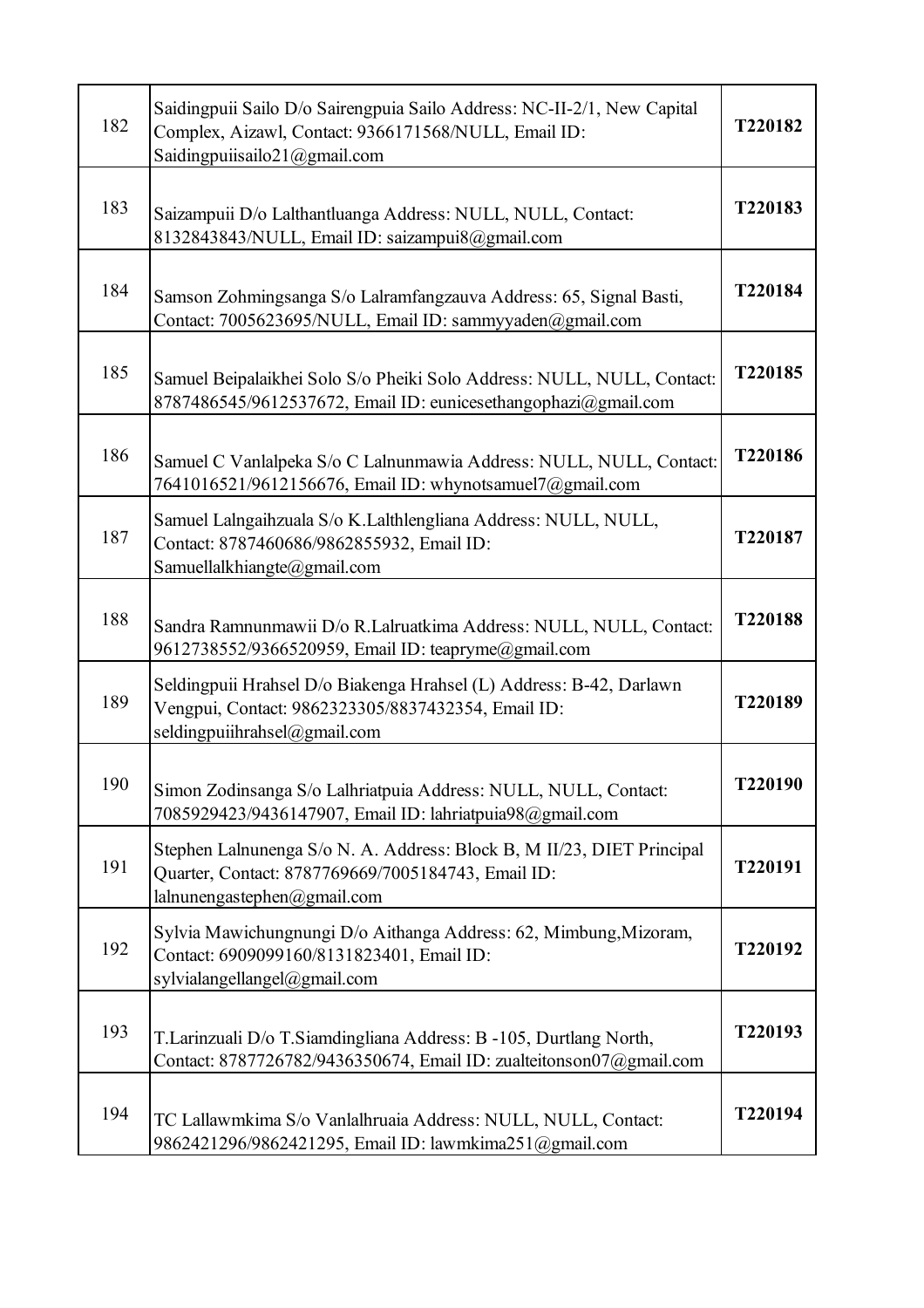| 195 | V.L.Malsawmdawngzeli Fanai D/o Lalchhanhima Fanai(L) Address: A-124,<br>Armed Veng South, Contact: 7642924600/7642924600, Email ID:<br>nunuif20@gmail.com | T220195 |
|-----|-----------------------------------------------------------------------------------------------------------------------------------------------------------|---------|
| 196 | Vanlal Hruaii D/o Samuel Zothankhuma Address: NULL, NULL, Contact:<br>7005634607/9436153317, Email ID: vanlalhruaii90@gmail.com                           | T220196 |
| 197 | Vanlalchhanchhuahi Ralte D/o Lalrinawma Address: NULL, NULL,<br>Contact: 8413932008/9362223227, Email ID:<br>vanlalchhanchhuahiralte@gmail.com            | T220197 |
| 198 | Vanlalfakkima S/o Lalbiakdika Address: NULL, b 126, Contact:<br>9436141840/7005684411, Email ID: biakdika@gmail.com                                       | T220198 |
| 199 | Vanlalhlimpuia Sailo S/o Lalbiaktluanga Sailo Address: G-62, Tanhril,<br>Contact: 9362224509/8257040330, Email ID: apuiasailo30@gmail.com                 | T220199 |
| 200 | Vanlalhriatchhungi D/o Bialkhuma Address: NULL, NULL, Contact:<br>6909883231/8974198336, Email ID: vanlalhriatchhungib@gmail.com                          | T220200 |
| 201 | Vanlalhruaii D/o R Lalbiakthanga (L) Address: NULL, NULL, Contact:<br>8119950237/8014161802, Email ID: hruaiiralte1234@gmail.com                          | T220201 |
| 202 | Vanlalpeki D/o P Vanlalmawia Address: NULL, NULL, Contact:<br>8259969802/9863130414, Email ID: pvanlalmawia@gmail.com                                     | T220202 |
| 203 | Vanlalrimawia S/o R.Laltanpuia Address: C - 370, Sihphir, Contact:<br>9612217459/9612100251, Email ID: moiarenthlei14@gmail.com                           | T220203 |
| 204 | Vanlalrintluangi D/o Lalremtluanga(L) Address: NULL, NULL, Contact:<br>7085150586/NULL, Email ID: deadshotgangsta@gmail.com                               | T220204 |
| 205 | Vanlalruati Pachuau D/o Vanlalhuma Address: Y-16, MISSION<br>VENGTHLANG, Contact: 8257941197/9856738438, Email ID:<br>Ruatipachuau149@gmail.com           | T220205 |
| 206 | Vanlalruatpuii D/o Lalzarmawia Address: A-93/II, Ramhlun Venglai,<br>Contact: 9366023927/9612311480, Email ID: puipuii9753@gmail.com                      | T220206 |
| 207 | Vanlalthaengzampuii D/o Ramnghinglova Address: NULL, NULL, Contact:<br>7005268302/8575707018, Email ID: zampuiy8@gmail.com                                | T220207 |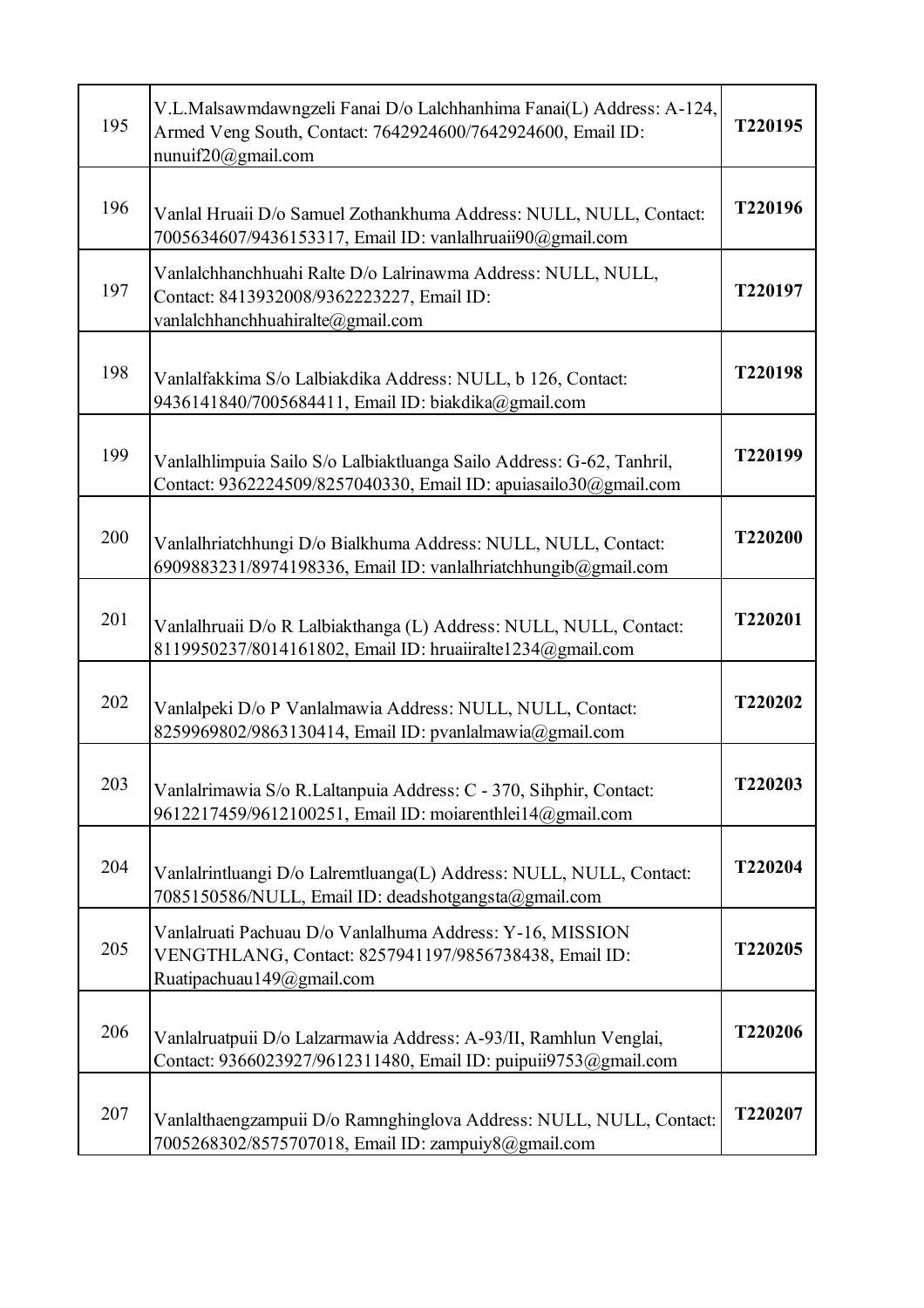| 208 | Vanlaltleipuii D/o C.Sawitlinga Address: NULL, NULL, Contact:<br>8974304199/NULL, Email ID: atleiichhakchhuak@gmail.com                         | T220208 |
|-----|-------------------------------------------------------------------------------------------------------------------------------------------------|---------|
| 209 | Vincy Lalruatpuii D/o C. Lalhlimpuia Address: NULL, NULL, Contact:<br>6909588659/7557828359, Email ID: ruatyiichhangte@gmail.com                | T220209 |
| 210 | W C Lalhmachhuana S/o Lalrintluanga Address: NULL, NULL, Contact:<br>7005624757/9362382597, Email ID: winstonhmar32@gmail.com                   | T220210 |
| 211 | Zairemthanga S/o H. Vanlalchhunga Address: NULL, NULL, Contact:<br>8119868831/9366334612, Email ID: zairemthangajongte@gmail.com                | T220211 |
| 212 | Zirthangpuii D/o Vanlalhluna Address: D-III, Ramhlun North, Contact:<br>9856603802/9856984772, Email ID: marini9April@gmail.com                 | T220212 |
| 213 | Zonuntluangi D/o Lallawmsanga Address: NULL, NULL, Contact:<br>9402369198/NULL, Email ID: zoizonuntluangi@gmail.com                             | T220213 |
| 214 | Zoramthari D/o Vungzamuana Address: V 43/ A, Chanmari West, Contact:<br>8794531723/9774360521, Email ID: lalrindikidiktei50@gmail.com           | T220214 |
| 215 | Zothanpuii D/o Lalthanga Address: NULL, NULL, Contact:<br>8974135701/9862329515, Email ID: zothani0911@gmail.com                                | T220215 |
| 216 | Lalbiakhlua S/o Singliana Address: , , Contact: 9077252017/9436153352,<br>Email ID: biakhlua245@gmail.com                                       | T220216 |
| 217 | Abigail Remruatdiki D/o R. Lalthlamuana Address: NULL, NULL, Contact:<br>8794201554/7005894357, Email ID: abigailremruatdiki@gmail.com          | T220217 |
| 218 | ADS Lalhmangaihzuala S/o Param Jit Singh Address: NULL,<br>ZEMABAWK, Contact: 8258860427/8258860427, Email ID:<br>zualah49@gmail.com            | T220218 |
| 219 | Alex Lalmalsawma S/o Vanlalpeka Kawlni Address: C-32, Durtlang<br>Kawnveng, Contact: 9366458116/9362862437, Email ID:<br>alexkawlni54@gmail.com | T220219 |
| 220 | Alex Zaihmingthanga S/o J.Zonunkima Address: A-77, Chanmari, Aizawl,<br>Contact: 9366706742/NULL, Email ID: alexzaihmingthanga@gmail.con        | T220220 |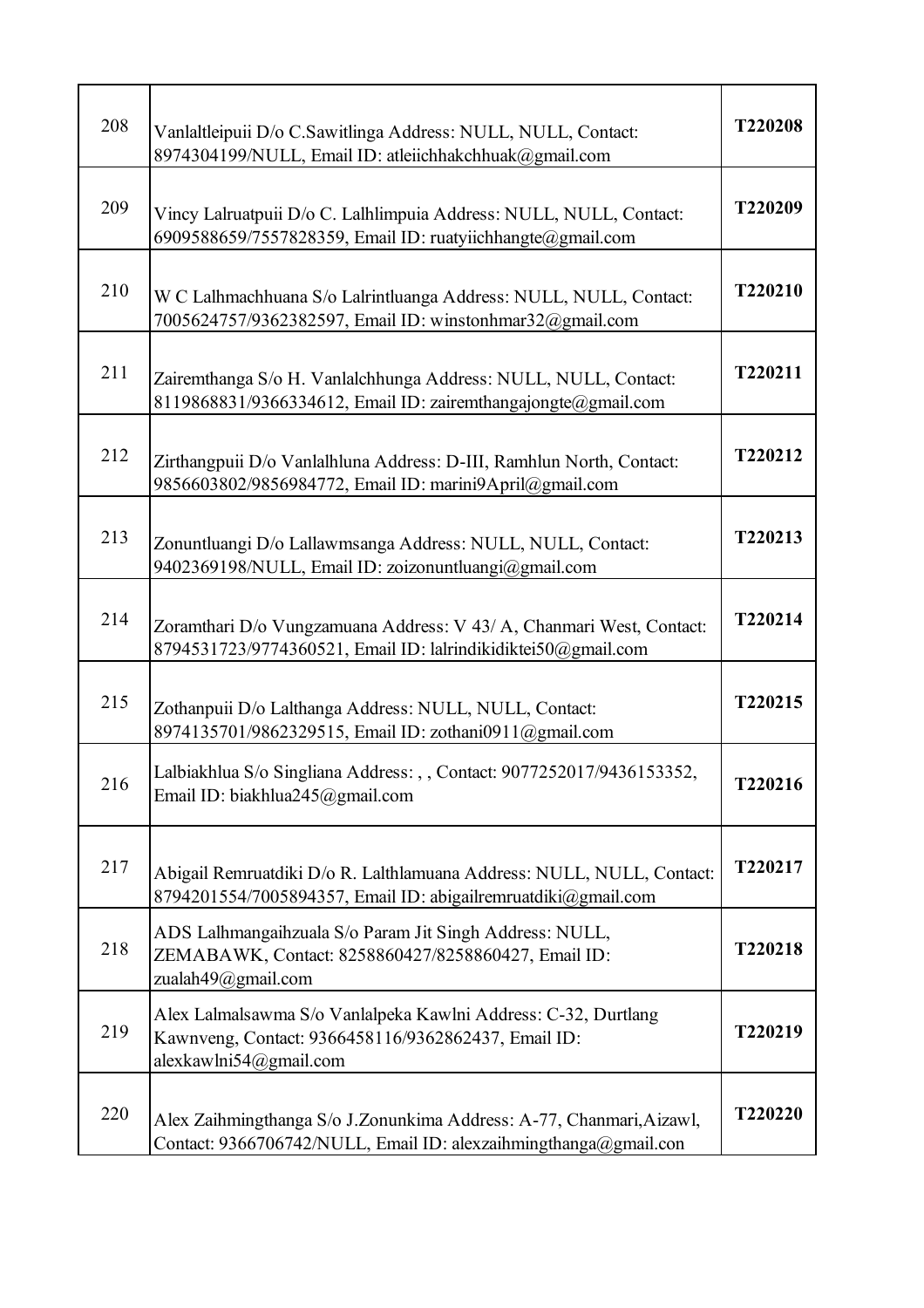| 221 | Amy Lalhlimawmi D/o C. Lalhmasawna Address: NULL, C/34-A, lunglei<br>road, Bawngkawn, Contact: 8928181442/8798593375, Email ID:<br>amy19022002@gmail.com      | T220221        |
|-----|---------------------------------------------------------------------------------------------------------------------------------------------------------------|----------------|
| 222 | Amy Lalnunhlimi D/o John Lalpianmawia Address: NULL, NULL,<br>Contact: 9436791205/9402113033, Email ID: hc.john010@gmail.com                                  | T220222        |
| 223 | Andre Thangmuansanga S/o Philiph Tualngaihmanga Address: 128,<br>Nicholas C. S. Pianga, Contact: 7085117489/8413861523, Email ID:<br>guyteandrea100@gmail.com | T220223        |
| 224 | Angely Lalbiakzuali D/o Rosanga Address: NULL, NULL, Contact:<br>8730074431/8729912952, Email ID: angiebagbag6209@gmail.com                                   | T220224        |
| 225 | Anggu Ramthantluanga S/o H. L. Remmawia Address: NULL, NULL,<br>Contact: 8119935424/9862390791, Email ID: angvarte@gmail.com                                  | T220225        |
| 226 | Annabel Lalzahawmi D/o Juda Lalnunmawia (L) Address: B-17, Durtlang<br>North, Contact: 7005242678/NULL, Email ID: annabelomomi@gmail.com                      | T220226        |
| 227 | Annie Vanlalhminghlui D/o Lalsangluaia Address: FC-33, Falkland,<br>Aizawl, Contact: 7630045746/8415852350, Email ID:<br>anniejkookie17@gmail.com             | T220227        |
| 228 | Arenla lalnunhlimi D/o L. Yonger Address: NULL, NULL, Contact:<br>8118902133/9862372115, Email ID: arenlalalnunhlimi03@gmail.com                              | T220228        |
| 229 | B Lalhmachhuani D/o BL Ramdinthara Address: NULL, Ramthar North,<br>Contact: 8974927564/9862739129, Email ID:<br>blalhmachhuani2004@gmail.com                 | <b>T220229</b> |
| 230 | B Zonunmawii D/o B Ramnunsanga Address: CB13, Zemabawk North,<br>Contact: 8794593125/8258082382, Email ID:<br>mawimawiibawitlung444@gmail.com                 | T220230        |
| 231 | B.Lalnunpuii D/o B.Lalrokunga Address: NULL, Chhimveng Chhiahtlang,<br>Contact: 9366322864/8730800960, Email ID: bnunutei@gmail.com                           | T220231        |
| 232 | Babie Vansangpuii D/o Lalramchuana Address: NULL, Mizoram, Contact:<br>7085843778/8732032622, Email ID: vansangpuii24@gmail.com                               | T220232        |
| 233 | Baby Lalruatsangi D/o H.C Pianga Address: NULL, NULL, Contact:<br>6003317946/6003317946, Email ID: sangsangilawitlang@gmail.com                               | T220233        |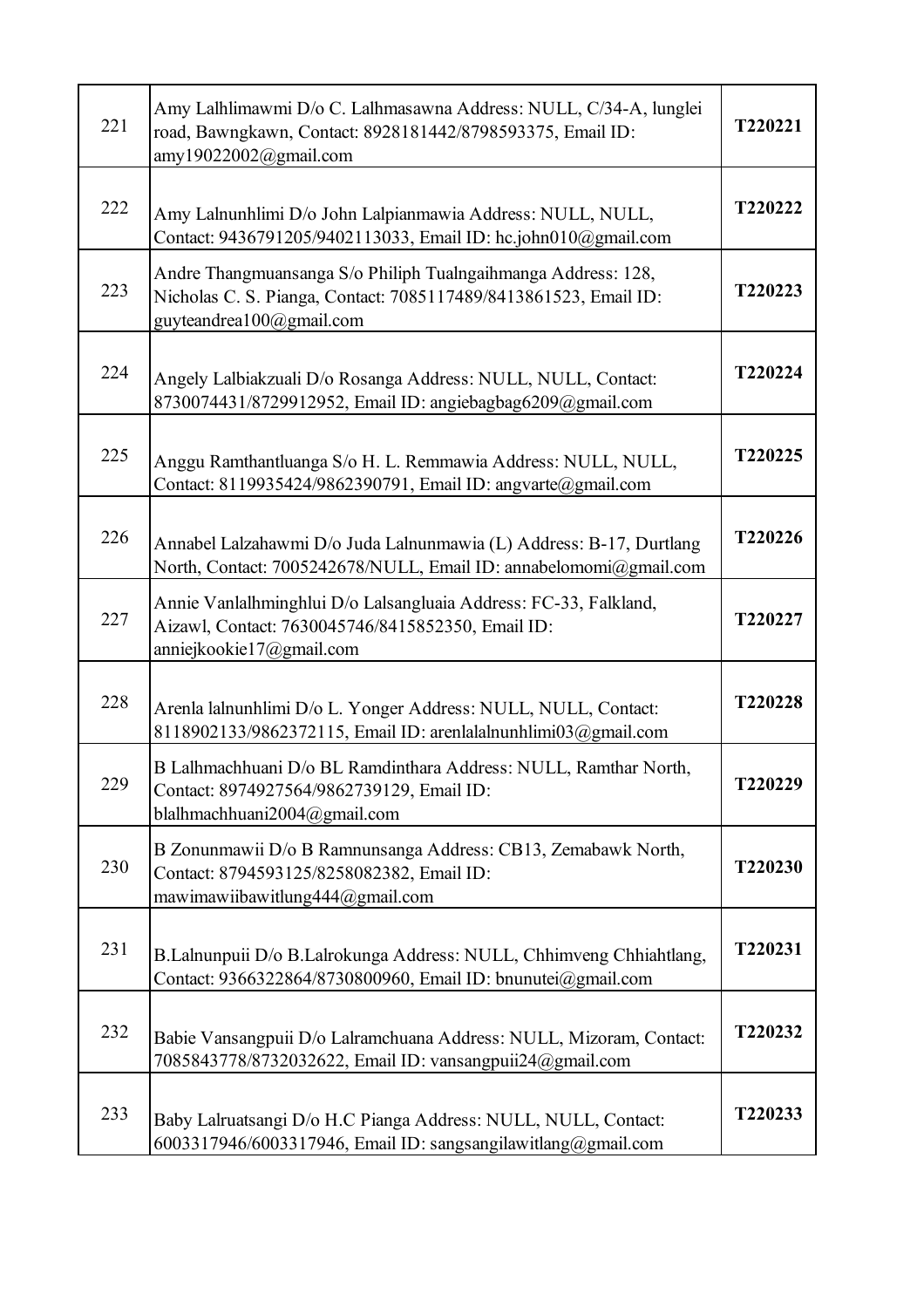| 234 | Benedict Lalbiaksanga S/o Peter Lalramliana Address: NULL, Laipuitlang,<br>Contact: 8729873300/NULL, Email ID: benedictlalbiaksanga7@gmail.com                 | T220234 |
|-----|----------------------------------------------------------------------------------------------------------------------------------------------------------------|---------|
| 235 | Benhur Daopha Hlychho S/o Joel Laichi Hlychho Address: NULL, Siaha,<br>Modern school, Contact: 8132907707/9612041175, Email ID:<br>benhurhc52@gmail.com        | T220235 |
| 236 | C Laltlankimi D/o C Malsawmtluanga Address: A-3/1, Electric Veng,<br>Contact: 9934774140/NULL, Email ID: laltlankimichhangte68@gmail.com                       | T220236 |
| 237 | C Steven S/o C LE-U Address: NULL, NULL, Contact:<br>6009173102/9362860988, Email ID: stevenchhachha@gmail.com                                                 | T220237 |
| 238 | C. Lalawmpuia S/o Jacob Lalruatpuia Address: NULL, NULL, Contact:<br>7641018048/8575328224, Email ID: lalawmpuia0905@gmail.com                                 | T220238 |
| 239 | C. Laldingliana S/o C. Lalrinpuia Address: NULL, Ramhlun North, Contact:<br>6909405510/8415803130, Email ID: Chawhtedingtea@gmail.com                          | T220239 |
| 240 | C. Laldintluangi D/o C. Lalhmangaiha Address: NULL, NULL, Contact:<br>9862931146/8837030683, Email ID: laldintluangib@gmail.com                                | T220240 |
| 241 | C. Lalnunpuia S/o C. Lalthanpuia Address: NULL, Bawngkawn Durtlang<br>Road, Aizawl, Contact: 9366223827/9436143957, Email ID:<br>lalnunpuiachhangte6@gmail.com | T220241 |
| 242 | C. Lalpeksangi D/o Dr C Vanlalhlua Address: NULL, NULL, Contact:<br>9862558726/7005956314, Email ID: drchlua@gmail.com                                         | T220242 |
| 243 | C Lalruatdika S/o Lalhmingmawia Address: D-42, Electric Veng, Contact:<br>7085532464/8730973221, Email ID: JACKAJAX7@gmail.com                                 | T220243 |
| 244 | C.Lalduhawmi D/o C.Vanlalhuma Address: A2-45/1, Mission Vengthlang,<br>Aizawl, Contact: 9863004950/NULL, Email ID:<br>duhawmichhakchhuak1@gmail.com            | T220244 |
| 245 | C.Lalnunmawia S/o Lalnuntluanga Address: NULL, NULL, Contact:<br>8729965135/6009314193, Email ID: Lalnunmawia139@gmail.com                                     | T220245 |
| 246 | C.Lawmsangzuali D/o C.Hmingthanzauva Address: 47, Sesih, Champhai,<br>Contact: 9863576466/8131986456, Email ID:<br>lawmsangzuali2003@gmail.com                 | T220246 |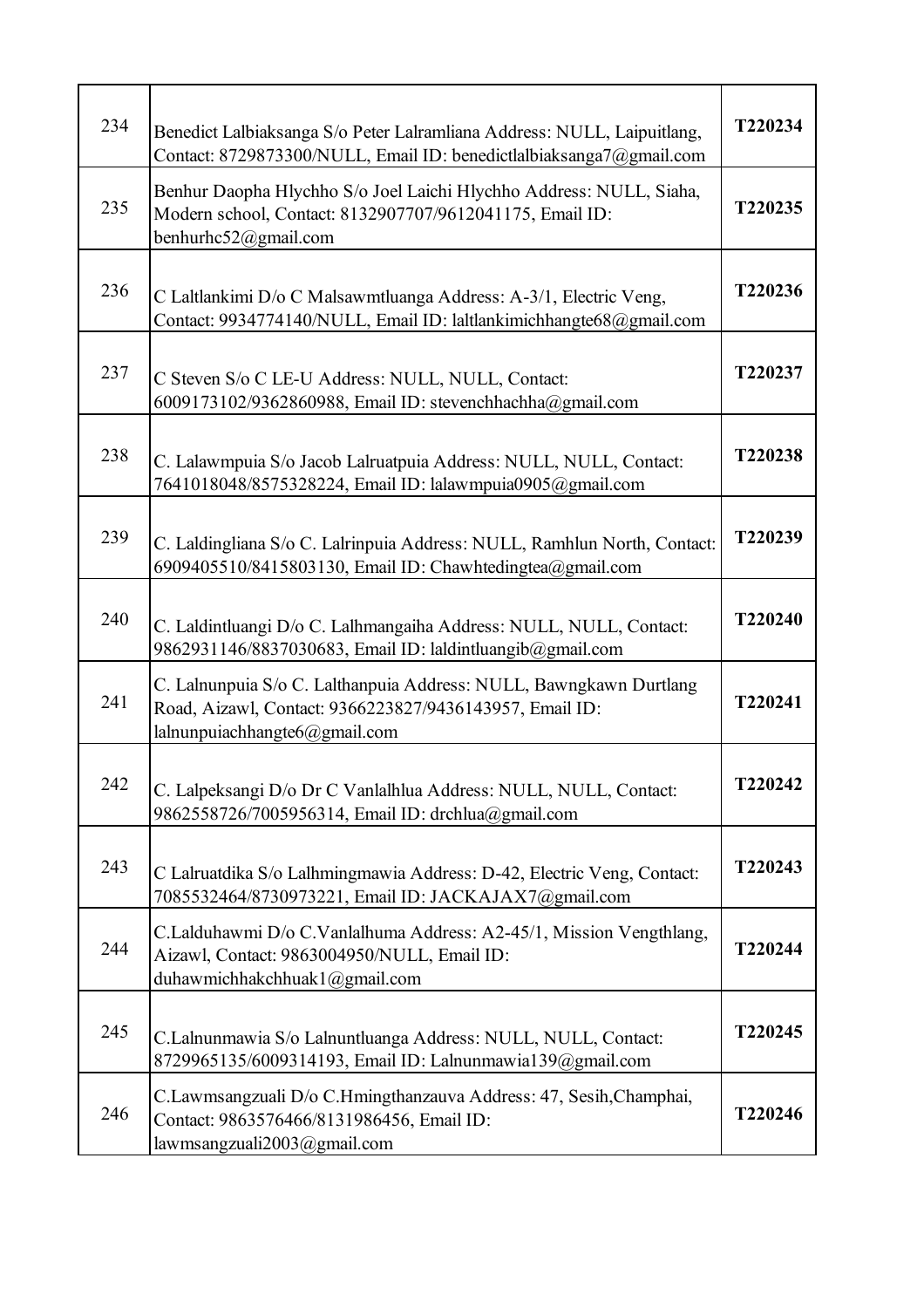| 247 | C.Zirtluanga S/o C.Zachunga Address: NULL, NULL, Contact:<br>7628877198/7628877198, Email ID: zirachinzah8@gmail.com                                                        | T220247 |
|-----|-----------------------------------------------------------------------------------------------------------------------------------------------------------------------------|---------|
| 248 | Chingboih D/o K Chhuan Liana Address: NULL, NULL, Contact:<br>7085573917/9862106490, Email ID: chingzou19@gmail.com                                                         | T220248 |
| 249 | Cindy Lalzarzovi D/o John Lalpianmawia Address: NULL, NULL, Contact:<br>8837273467/NULL, Email ID: hc.john010@gmail.com                                                     | T220249 |
| 250 | Daisy Lalawmpuii D/o Laldinliana Address: Y 35/1, Bawngkawn south,<br>Contact: 8731061791/8731061791, Email ID:<br>daisylalawmpuii599@gmail.com                             | T220250 |
| 251 | Daniel C. Vanlalhmuaka S/o C. Vanlalvuana Address: NULL, NULL,<br>Contact: 6009989715/9436151605, Email ID: danielcvlh03@gmail.com                                          | T220251 |
| 252 | Deborah Hlychho D/o V B Hachhua Hlychho Address: Quarter No. 10,<br>Durtlang, Contact: 8414891662/7005280336, Email ID:<br>hlychhodeborah22@gmail.com                       | T220252 |
| 253 | Deborah Lalnunpuii Hnialum D/o Benjamin T Hnialum Address: NULL,<br>NULL, Contact: 7085171938/NULL, Email ID:<br>deborahhnialum@gmail.com                                   | T220253 |
| 254 | Dipesh Kumar Singh S/o Shibanand Singh Address: NULL, P and E, Veng,<br>Veng, Contact: 9366064671/8837043489, Email ID:<br>sarojkumarnit@gmail.com                          | T220254 |
| 255 | Dorothy Vanlalhruaii D/o N.Chunglianbika Address: NULL, NULL,<br>Contact: 8798511138/7576099373, Email ID: dorothyweenie@gmail.com                                          | T220255 |
| 256 | Eli Lalremruati D/o Lalrinmawia (L) Address: NULL, Near LV<br>pattisarie/indoor stadium/ISPAT office, Contact: 8414896576/8575329158,<br>Email ID: elilalremruati@gmail.com | T220256 |
| 257 | Eliashi K Byhnalyki D/o K Vabeikhochhi Address: 30, Theiva, Contact:<br>8798045117/8731000740, Email ID: eliashik328@gmail.com                                              | T220257 |
| 258 | Elizabeth C Vanhmingliani D/o C.Lalzawmngheta Address: NULL, NULL,<br>Contact: 9863108532/9863108532, Email ID:<br>elizabethcvanhmingliani@gmail.com                        | T220258 |
| 259 | Esther Byhnadao Chozah D/o Pawlai Chozah Address: NULL, NULL,<br>Contact: 7629873964/7629873964, Email ID: estherbchozah@gmail.com                                          | T220259 |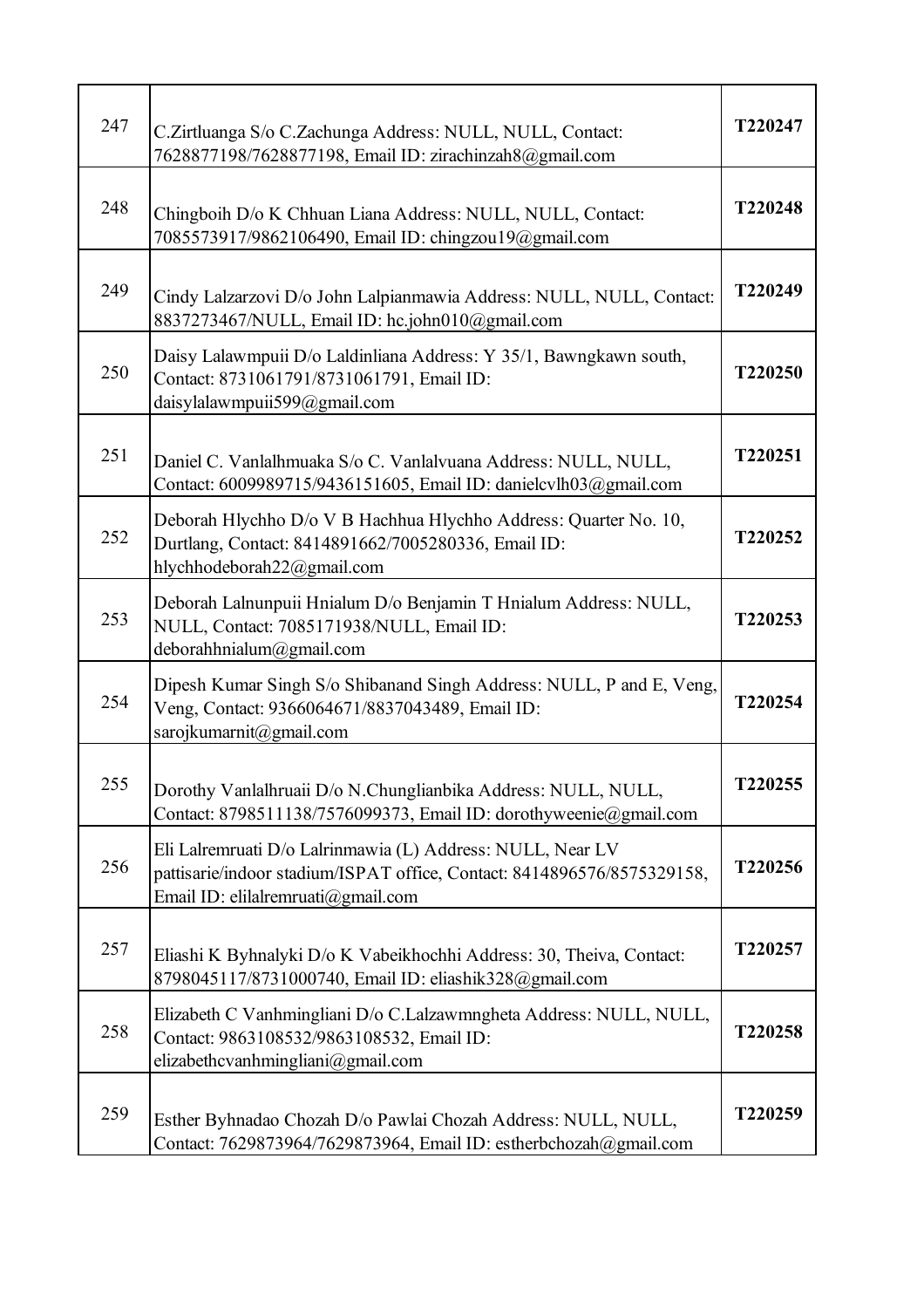| 260 | F. Lalramhmangaihsangi D/o F. Zonunmawia (L) Address: NULL, NULL,<br>Contact: 8732032260/8732032260, Email ID: sangsangifanai12@gmail.com                | T220260 |
|-----|----------------------------------------------------------------------------------------------------------------------------------------------------------|---------|
| 261 | F. Lalhruaitluangi D/o F. Lalsangzuala Address: NULL, NULL, Contact:<br>8413994564/9862354300, Email ID: hruaiifanai302002@gmail.com                     | T220261 |
| 262 | F.Zosangzeli D/o F.Lalthangpuia Address: Vk56A, Zemabawk, Contact:<br>7085629425/9366455053, Email ID: fanaizosangzeli@gmail.com                         | T220262 |
| 263 | H Lalduhsaki D/o Ramhuapliana Address: NULL, NULL, Contact:<br>6033305778/NULL, Email ID: duhsakihmar05@gmail.com                                        | T220263 |
| 264 | H Lalrinmawii D/o Hrangthanglunga Address: NULL, NULL, Contact:<br>7640956898/9612464861, Email ID: hmarlalrinmawii36@gmail.com                          | T220264 |
| 265 | H Vanlalpeka S/o H Lalbiakkima Address: NULL, NULL, Contact:<br>8787745286/9110664238, Email ID: pekz2417@gmail.com                                      | T220265 |
| 266 | H.Vaninmawia S/o H.Vanlalhnema Address: C-1,53B, Chanmari-I, Contact:<br>9612858133/8256975014, Email ID: hvaninmawia4@gmail.com                         | T220266 |
| 267 | Helen Lalremsangpuii D/o Laldika Address: KL-A/19, Zemabawk, Aizawl,<br>Mizoram, Contact: 8787679802/9077295911, Email ID:<br>helenremsangpuii@gmail.com | T220267 |
| 268 | Isaak Malsawmkima S/o H. Lalremlian Address: C-12, Lower Chanmari,<br>Contact: 9362643461/9862608571, Email ID: isaak.kima@icloud.com                    | T220268 |
| 269 | Jael Lalremruati Hnialum D/o Benjamin T Hnialum Address: NULL,<br>NULL, Contact: 8413856374/NULL, Email ID: jaelhnialum99@gmail.com                      | T220269 |
| 270 | Jessica Zotluangpuii D/o Francis Laltanpuia Address: JF-130, Zemabawk,<br>Contact: 8014131790/9765426450, Email ID: jessica19aug@gmail.com               | T220270 |
| 271 | Jordan N Daosa S/o N Aldrin Address: N-19 B, Chawnpui, Aizawl,<br>Contact: 9362196554/9612248298, Email ID: jordannohro112@gmail.com                     | T220271 |
| 272 | K. Lalbiaksangi D/o K.Lalbiak Sangi Address: KLB-1/25, Industries<br>Square, Zemabawk, Contact: 9362639014/NULL, Email ID:<br>klbsi2019@gmail.com        | T220272 |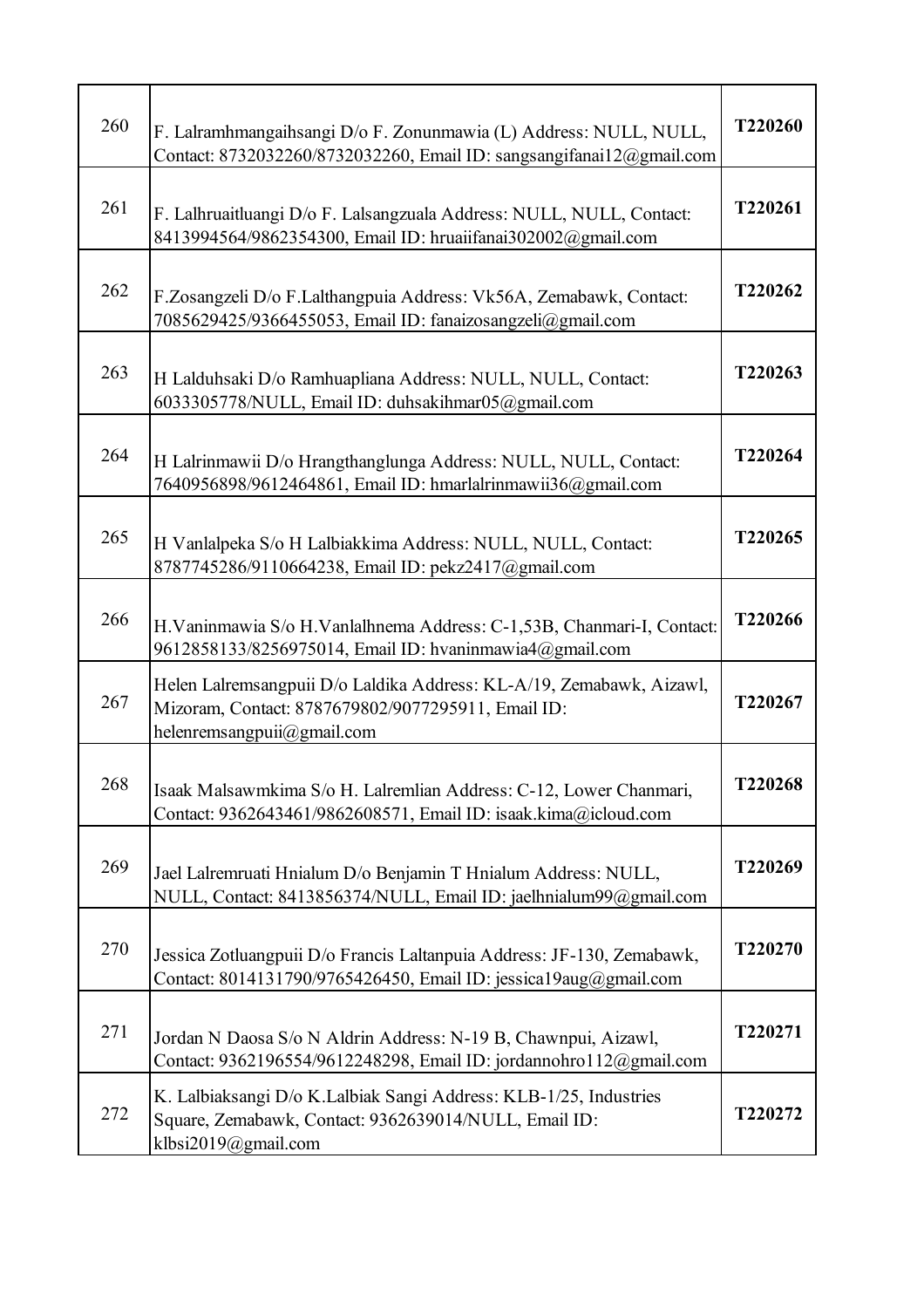| 273 | K.Lalhruaitluangi D/o K.Lalthlamuanpuia Address: 3, Sakawrdai, Contact:<br>6009482400/9856916251, Email ID: tluangtluangi050@gmail.com              | T220273 |
|-----|-----------------------------------------------------------------------------------------------------------------------------------------------------|---------|
| 274 | K.Lalremliani D/o K.Lalrindika Address: NULL, Thuampui, Contact:<br>7085499405/8794535054, Email ID: khiangteremi519@gmail.com                      | T220274 |
| 275 | Khammuansiami D/o T.Thiansonmanga Address: NULL, NULL, Contact:<br>8729953572/8794557793, Email ID: siamsiami207@gmail.com                          | T220275 |
| 276 | L Megha Meitei D/o L Premjit Meitei Address: NULL, NULL, Contact:<br>9366899141/8974650423, Email ID: lmeghasingha74@gmail.com                      | T220276 |
| 277 | LAL· $\pi$ "HAKIMI D/o Lalhrangthanga Address: AWTP/B 41,<br>ZEMABAWK, LUNGBIAL, Contact: 8413874201/7630978110, Email ID:<br>thaikimi593@gmail.com | T220277 |
| 278 | Lalawmpuii D/o Lalnuntluanga Kawlni Address: C-121 A/1, Ramhlun<br>North, Contact: 7629844872/NULL, Email ID:<br>lalawmpuiiralte535@gmail.com       | T220278 |
| 279 | Lalbiakdiki D/o H. Lalsiamliana Address: NULL, NULL, Contact:<br>6009354113/NULL, Email ID: biakdikihmar44@gmail.com                                | T220279 |
| 280 | Lalbiakmawi S/o Zachullova Address: NULL, NULL, Contact:<br>6009811278/9378045826, Email ID: lalbiakmawi00@gmail.com                                | T220280 |
| 281 | Lalchhandami Kawlni D/o Lalhmuchhuaka Address: NULL, NULL,<br>Contact: 8413997187/9862378885, Email ID:<br>lalchhandamikawlni42@gmail.com           | T220281 |
| 282 | Lalchhuanmawia S/o Lalthankima Pautu Address: NULL, Kawlkulh,<br>Contact: 9366671942/9366671942, Email ID:<br>chhuanteapautu593@gmail.com           | T220282 |
| 283 | Lalchhuanmawii D/o Lalthazuala Address: A24, Zemabawk, Contact:<br>9863491649/8014357216, Email ID: chhuanmawii365@gmail.com                        | T220283 |
| 284 | Laldanmawii Hrahsel D/o H Vanlalsawma Address: NULL, NULL,<br>Contact: 7630014659/8414011628, Email ID: danihrahsel25@gmail.com                     | T220284 |
| 285 | Laldawngkimi D/o Lalramchhana Address: NULL, NULL, Contact:<br>7628891968/8974578941, Email ID: dawngkim20@gmail.com                                | T220285 |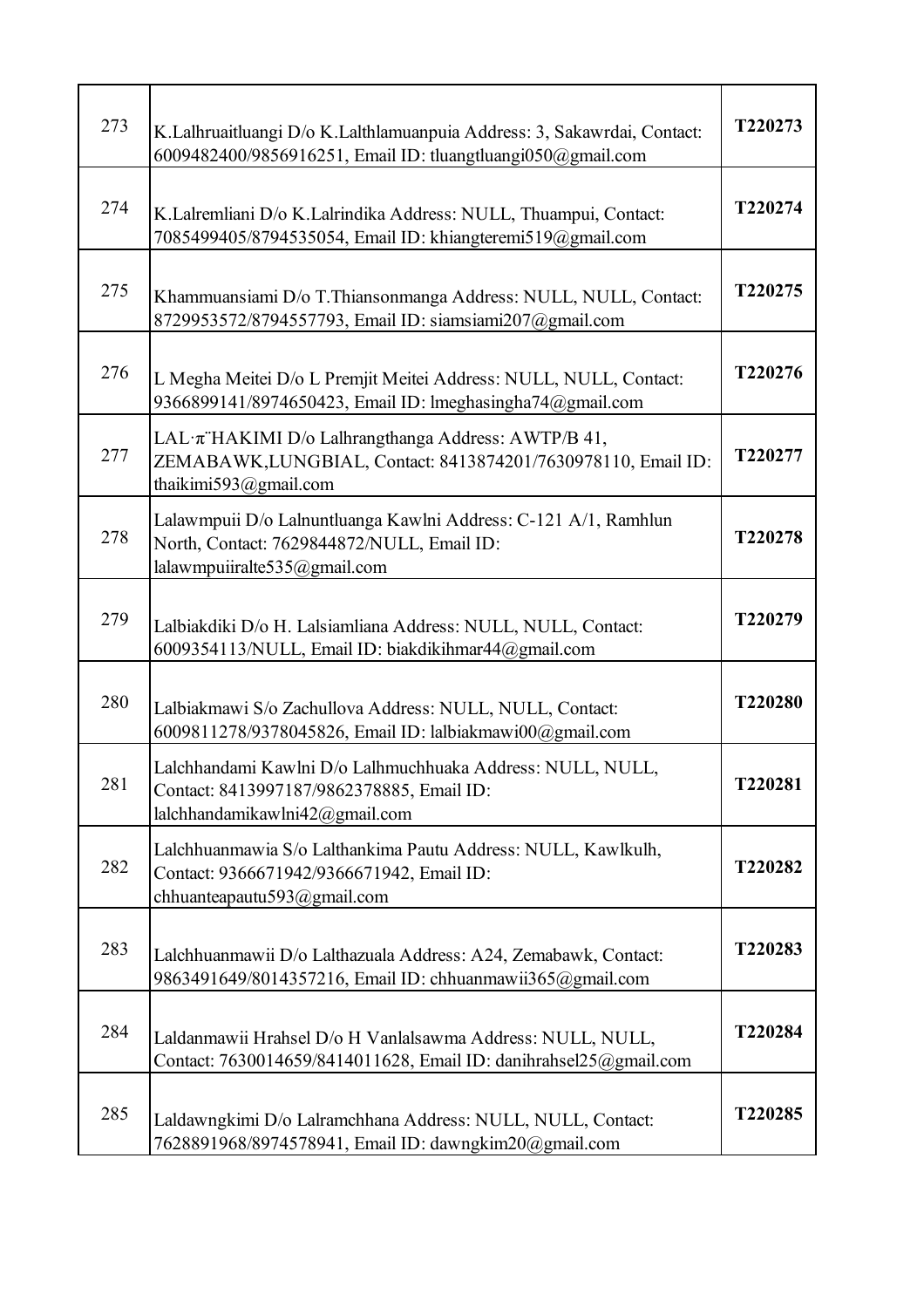| 286 | Lalduhawmi D/o Lalchhunga (L) Address: NULL, NULL, Contact:<br>9436141269/9436190457, Email ID: clalsawmliana45@gmail.com                                  | T220286 |
|-----|------------------------------------------------------------------------------------------------------------------------------------------------------------|---------|
| 287 | Lalengmawii Fanai D/o F. Lalnienga Address: A-42/III, Ramhlun venglai,<br>Contact: 7640998096/9862304980, Email ID: moyifanai1@gmail.com                   | T220287 |
| 288 | Lalengzami D/o L Thangpuia Address: NULL, Mission Veng D-29 Aizawl,<br>Aizawl, Contact: 6909703679/69009135419, Email ID:<br>zamzamichhakchhuak0@gmail.com | T220288 |
| 289 | Lalenkawli D/o Laltlanzova Address: NULL, NULL, Contact:<br>9863062764/NULL, Email ID: lalenkawliralte44@gmail.com                                         | T220289 |
| 290 | Lalenkawli D/o R.Vanlalawmpuia Address: M/D-5, Chaltlang Venglai,<br>Contact: 8798508330/NULL, Email ID: vlenkawli@gmail.com                               | T220290 |
| 291 | Lalfakpuii D/o Lalhmachhuana Address: NULL, NULL, Contact:<br>6033305731/9862373899, Email ID: fakpuiil1485@gmail.com                                      | T220291 |
| 292 | Lalhlimawma S/o RC Lalthanzama Address: NULL, bawngkawn, Contact:<br>9863332897/7085207447, Email ID: tealalhlimawma7@gmail.com                            | T220292 |
| 293 | Lalhlimpuii D/o N.Lalthlamuana Address: 31, Chaltlang, dingdi veng,<br>Contact: 9366125217/9366125217, Email ID: puiilalhlim07@gmail.com                   | T220293 |
| 294 | Lalhmangaihsangi Pisa D/o P. Lalengliana Address: S/2-10, Bawngkawn,<br>Contact: 9612326597/6009346058, Email ID: auroraignas@gmail.com                    | T220294 |
| 295 | Lalhmangaihzuali D/o Vanlalsiama Address: N9-27, Bawngkawn shalom<br>veng, Contact: 9863073819/6033205564, Email ID:<br>angaihi.parte02@gmail.com          | T220295 |
| 296 | Lalhmangaihzuali D/o Lallawmsanga Address: A-II A/16, Chaltlang,<br>Contact: 9862502399/9862695450, Email ID:<br>hmangaihzuali226@gmail.com                | T220296 |
| 297 | Lalhriatpuia S/o Lalropuia Address: NULL, NULL, Contact:<br>9366089539/9436352294, Email ID: pchriatpuia4@gmail.com                                        | T220297 |
| 298 | Lalhriatpuii D/o Lalhmunmawia Address: NULL, College veng, Contact:<br>9863443887/8794509724, Email ID: fanaihriatpuii4@gmail.com                          | T220298 |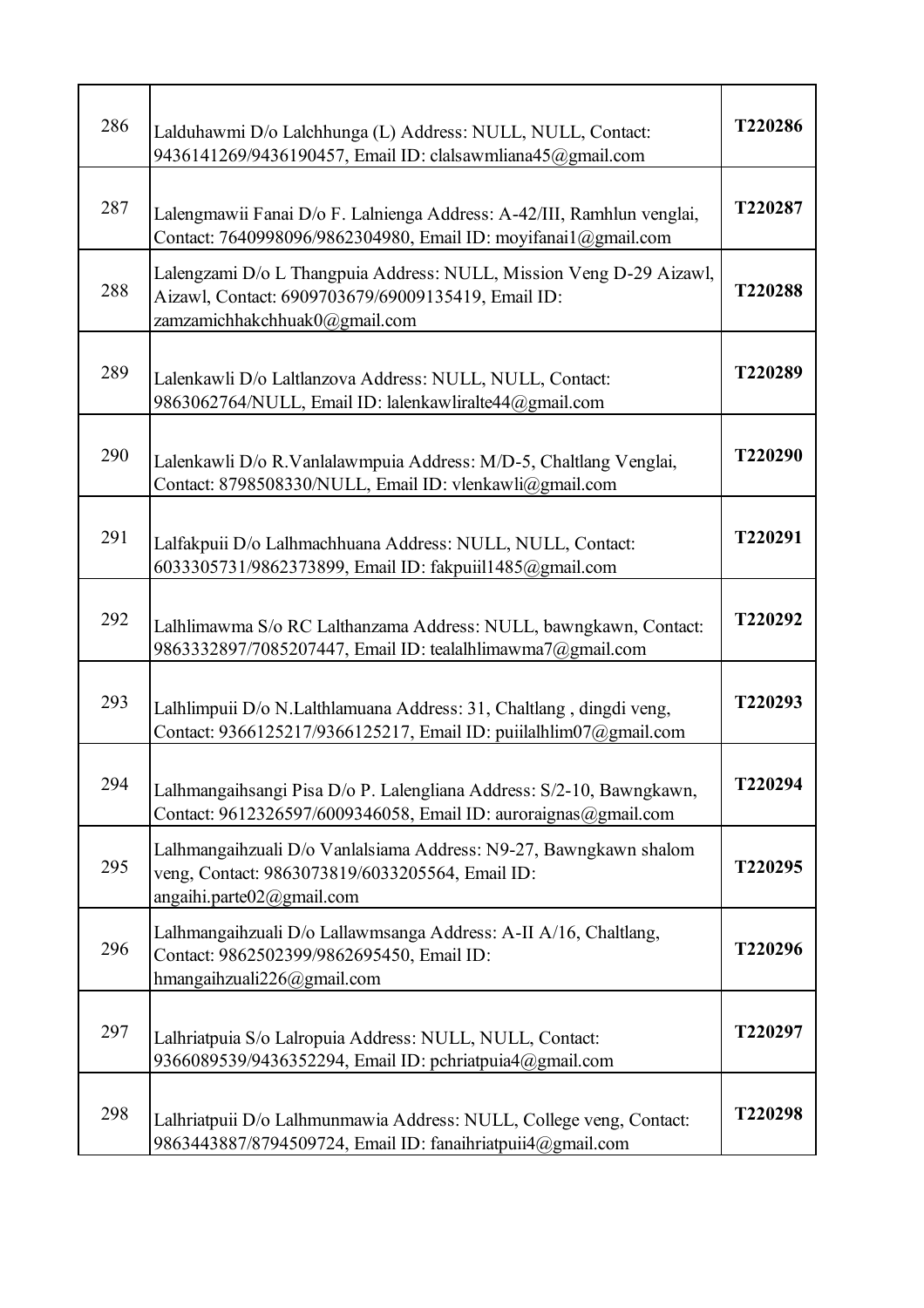| 299 | Lalhriatzuala Rokhum S/o R.K Sanghmingliana Address: C-31(2),<br>Ramthlun Veng, Contact: 8837032176/NULL, Email ID:<br>teteark $31$ ( $Q$ gmail.com                                           | T220299 |
|-----|-----------------------------------------------------------------------------------------------------------------------------------------------------------------------------------------------|---------|
| 300 | Lalhruailena Ralte S/o Lalnunsanga Ralte Address: NULL, NULL, Contact:<br>7629812335/7085207614, Email ID: lenaralte09@gmail.com                                                              | T220300 |
| 301 | Lallawmpuii D/o Krosthianghlima Address: T 15, Kawnpui, Contact:<br>8258871032/8073341716, Email ID: lallawmpuii2003@gmail.com                                                                | T220301 |
| 302 | Lallawmzuali D/o Lalhmachhuana Address: A-IIB/20 (b), CHALTLANG,<br>Contact: 9366524713/8413993404, Email ID: mami43646@gmail.com                                                             | T220302 |
| 303 | Lalmuamzova S/o T.Lalrindika Address: NULL, NULL, Contact:<br>8794290748/9862540196, Email ID: lalmuanzova03@gmail.com                                                                        | T220303 |
| 304 | Lalmuanpuii D/o Lalthabera Address: NULL, Zuangtui, Contact:<br>6009431945/NULL, Email ID: muanpuiizote204@gmail.com                                                                          | T220304 |
| 305 | Lalmuansanga S/o Lalrintluanga Address: NULL, NULL, Contact:<br>8730886656/NULL, Email ID: TLUANGAMZU60@GMAIL.COM                                                                             | T220305 |
| 306 | Lalngaihawmi D/o Lalhruaichhunga Sinate Address: NULL, Aizawl<br>Venglai, Pu Laithanzauva Building, Near Vanglaini, Contact:<br>7640959859/8014197463, Email ID: lalngaihawmisinate@gmail.com | T220306 |
| 307 | Lalnunhlui Khiangte D/o K.Lalmuansanga Address: NULL, NULL,<br>Contact: 7629837207/9862359196, Email ID:<br>nunhluikhiangte04@gmail.com                                                       | T220307 |
| 308 | Lalnunmawii Faihriam D/o Rev. Dr. F. Pachhunga Address: M-29,<br>Luangmual, Contact: 9101431877/9717371338, Email ID:<br>letoppdelaklass@gmail.com                                            | T220308 |
| 309 | Lalparmawii D/o Lalzarluaia Address: NULL, NULL, Contact:<br>7085072411/NULL, Email ID: parmawii81@gmail.com                                                                                  | T220309 |
| 310 | Lalpekhlua Sailo S/o Lalawmpuia Sailo Address: NULL, Venglai, Kolasib,<br>Contact: 7642008635/NULL, Email ID: Lalpekhluasailo@gmail.com                                                       | T220310 |
| 311 | Lalramhlua S/o K Hranglura Address: NULL, Electric veng, Contact:<br>6909689105/9615167282, Email ID: hluteakhiangte8@gmail.com                                                               | T220311 |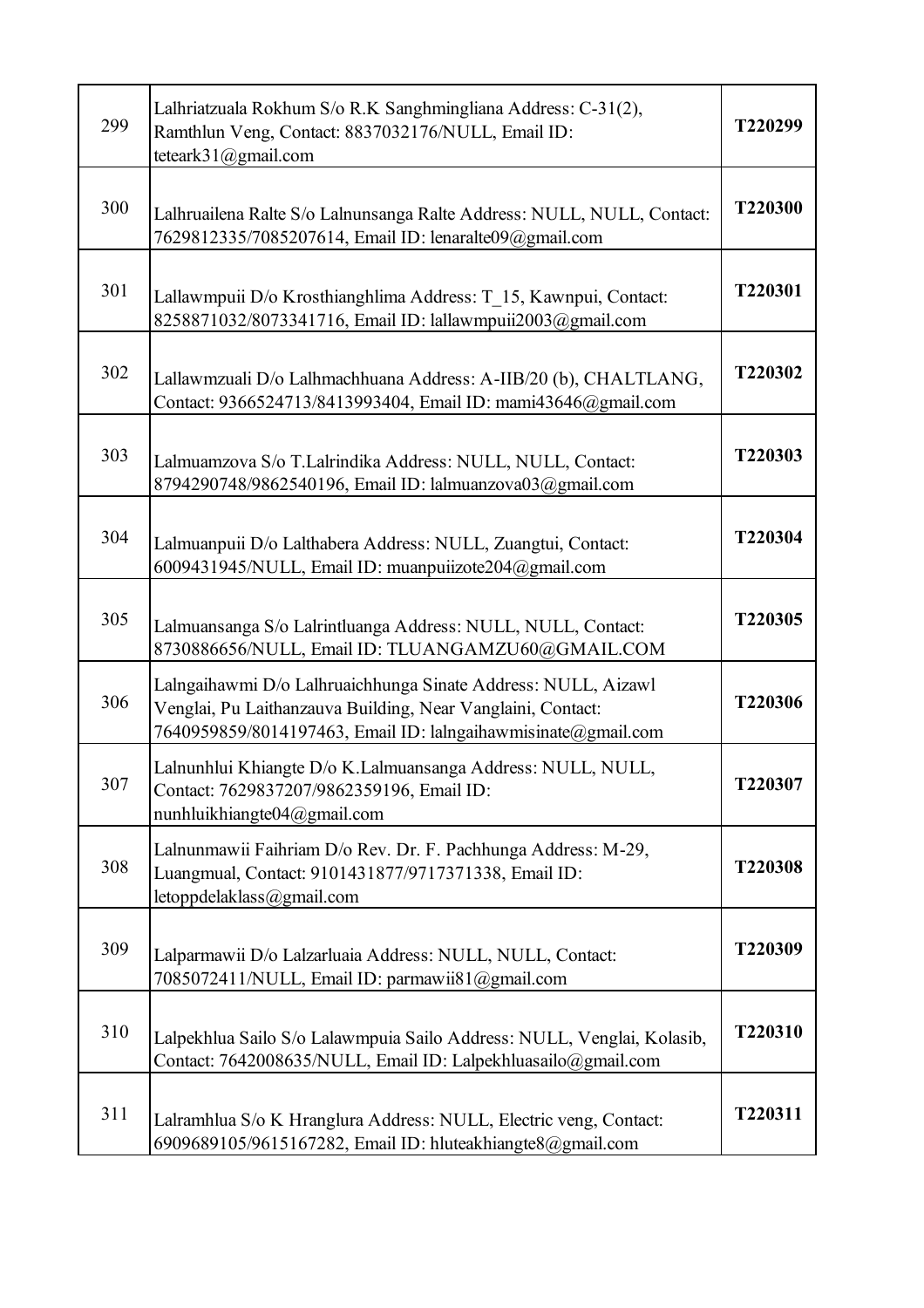| 312 | Lalrammawia Ralte S/o Lalramena Ralte Address: NULL, C-54 Durtlang,<br>Dawrkawn, Ram Mawi Hardware Store, SBI Opposite, Aizawl, Mizoram,<br>Contact: 6033188183/9862598366, Email ID: mamaralte695@gmail.com | T220312 |
|-----|--------------------------------------------------------------------------------------------------------------------------------------------------------------------------------------------------------------|---------|
| 313 | Lalremdiki D/o T.Lalrindika Address: A-210, Sesawng, Contact:<br>8794223158/9862540196, Email ID: remdiki09@gmail.com                                                                                        | T220313 |
| 314 | Lalremfeli D/o Lalfakawma Colney Address: NULL, NULL, Contact:<br>9862105035/9436372390, Email ID: lalremfelicolney@gmail.com                                                                                | T220314 |
| 315 | Lalremmawia S/o PC Lalmuankima Address: NULL, NULL, Contact:<br>9863079859/NULL, Email ID: remmawiapst@gmail.com                                                                                             | T220315 |
| 316 | Lalremruata S/o Laltluangkima Address: c-26/I, Ramhlun Venglai, Contact:<br>6009969793/9862565440, Email ID: ralteremruata823@gmail.com                                                                      | T220316 |
| 317 | Lalremruata S/o Ramdinliana Address: NULL, NULL, Contact:<br>6009016017/6009016017, Email ID: remaboihtlung334@gmail.com                                                                                     | T220317 |
| 318 | Lalremruati D/o Lalringliana Address: NULL, NULL, Contact:<br>7005613219/9436351291, Email ID: remruatiralte02@gmail.com                                                                                     | T220318 |
| 319 | Lalremruati D/o Vanlalnia Address: NULL, NULL, Contact:<br>9863123396/9863123396, Email ID: remruativantaw18@gmail.com                                                                                       | T220319 |
| 320 | Lalremruati Khiangte D/o Vanlalsawma Address: NULL, NULL, Contact:<br>9774383550/9436151110, Email ID: lalremruatikk@gmail.com                                                                               | T220320 |
| 321 | Lalremruatkimi D/o C.Lalrosanga Address: NULL, Ramhlun north, Contact:<br>8414033264/8794704463, Email ID: kimteichhaks@gmail.com                                                                            | T220321 |
| 322 | Lalremruatpuii D/o Lalremsanga Address: NULL, NULL, Contact:<br>8259002721/9362593940, Email ID: remruatpuii215@gmail.com                                                                                    | T220322 |
| 323 | Lalremtluangi D/o PC Rotluanga Address: Sz-C 39a, ZEMABAWK<br>NORTH, Contact: 9366864328/9774968098, Email ID:<br>tluangipachuau30@gmail.com                                                                 | T220323 |
| 324 | Lalrinchhani D/o Lalbiakliana Address: NULL, NULL, Contact:<br>8730885778/8730885778, Email ID: rinteifanai24@gmail.com                                                                                      | T220324 |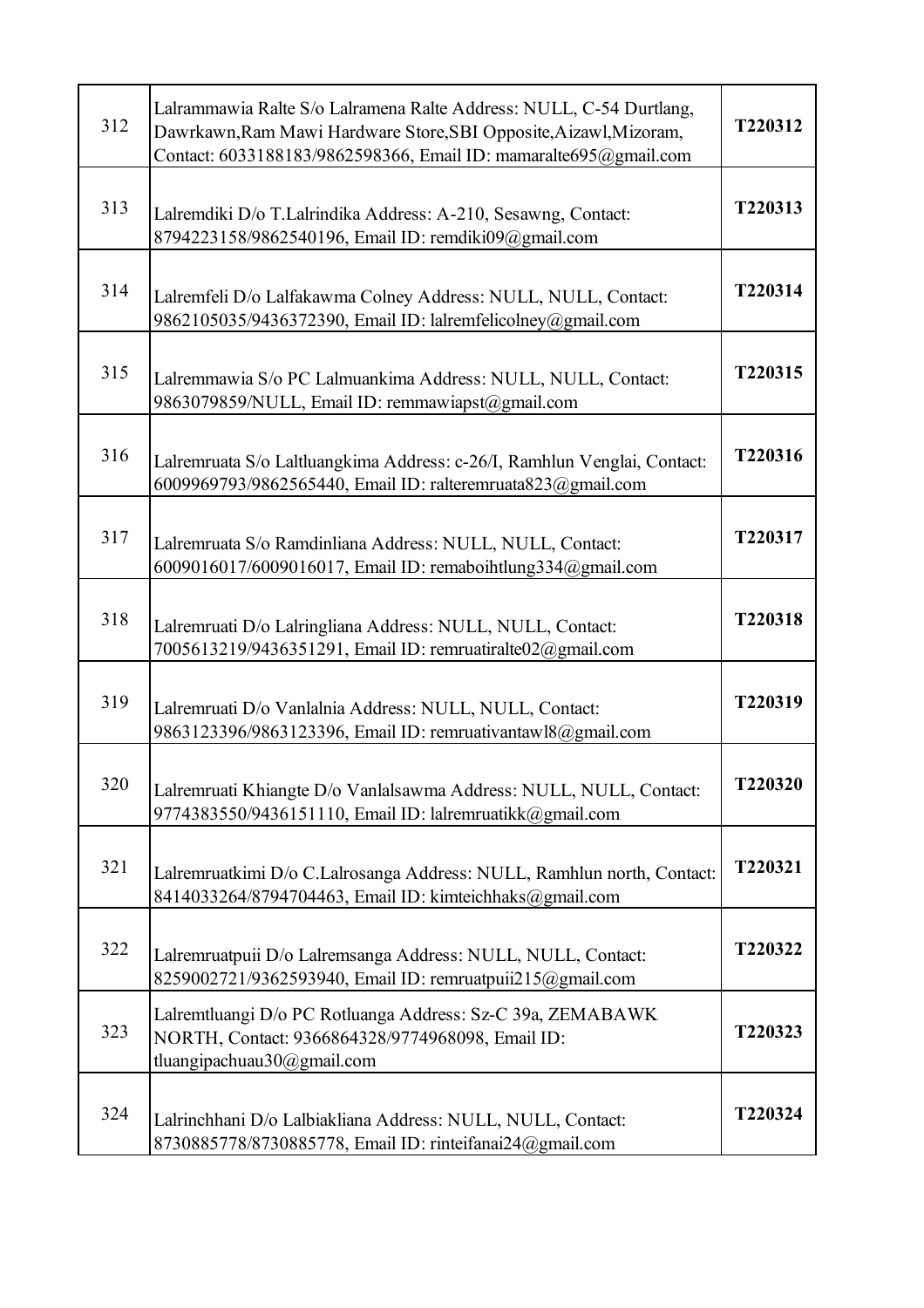| 325 | Lalrindika S/o Vanlalena Address: NULL, NULL, Contact:<br>7640808510/9862437978, Email ID: lalrindikamapuia649@gmail.com                               | T220325 |
|-----|--------------------------------------------------------------------------------------------------------------------------------------------------------|---------|
| 326 | Lalrindika Sailo S/o Ronald Lalrintluanga Sailo Address: 91/1, Ramhlun<br>South, Contact: 8730948678/9862304063, Email ID:<br>sailorina521@gmail.com   | T220326 |
| 327 | Lalrinkimi D/o Sanghmingthanga Address: N-34, Chawnpui, Aizawl,<br>Contact: 6909288973/8794217409, Email ID: kimkimi.lrki.22@gmail.com                 | T220327 |
| 328 | Lalrinsangi Chinzah D/o PC Lalmalsawma Address: NULL, NULL,<br>Contact: 8729959327/9378044505, Email ID:<br>rinsangichinzah33@gmail.com                | T220328 |
| 329 | Lalrinvuli D/o Laldingliana Address: NULL, NULL, Contact:<br>6009141865/9862555897, Email ID: lalrincck@gmail.com                                      | T220329 |
| 330 | Lalrinzuali D/o T. Ginzamuana Address: S/6=25, Bawngkawn, Contact:<br>7085213938/9378045895, Email ID: rinzuali313@gmail.com                           | T220330 |
| 331 | Lalruatdiki D/o Imanuel Lalliankham Address: NULL, NULL, Contact:<br>6003577290/9856858629, Email ID: lalruatdikihmar971@gmail.com                     | T220331 |
| 332 | Lalruatfela Sailo S/o Engvara Sailo Address: NULL, NULL, Contact:<br>9366206760/9863687974, Email ID: ruatfelasailo618@gmail.com                       | T220332 |
| 333 | Lalruatfeli D/o Lalbiakzuala Address: NULL, NULL, Contact:<br>8259980461/9863576738, Email ID: lalruatfelitlau03@gmail.com                             | T220333 |
| 334 | Lalruathluii Chawngthu D/o C Lalsangmawia Address: 9, Kepran, Mizoram,<br>Contact: 8787694762/8787694762, Email ID: ruathluic@gmail.com                | T220334 |
| 335 | Lalruatkima S/o R Laltholeha Address: CB-IV/20, ZEMABAWK<br>NIORTH, AIZAWL, MIZORAM, Contact: 9383317334/NULL, Email ID:<br>lalruatkim $21$ @gmail.com | T220335 |
| 336 | Lalruatmawii D/o H.K.Vanlalhruaia (L) Address: NULL, NULL, Contact:<br>8256946485/9612756744, Email ID:<br>lalruatmawiihmarkhawbung@gmail.com          | T220336 |
| 337 | Lalruatpuii D/o S Chhunga Address: NULL, NULL, Contact:<br>9366729421/9436385836, Email ID: lalruatpuii10oct@gmail.com                                 | T220337 |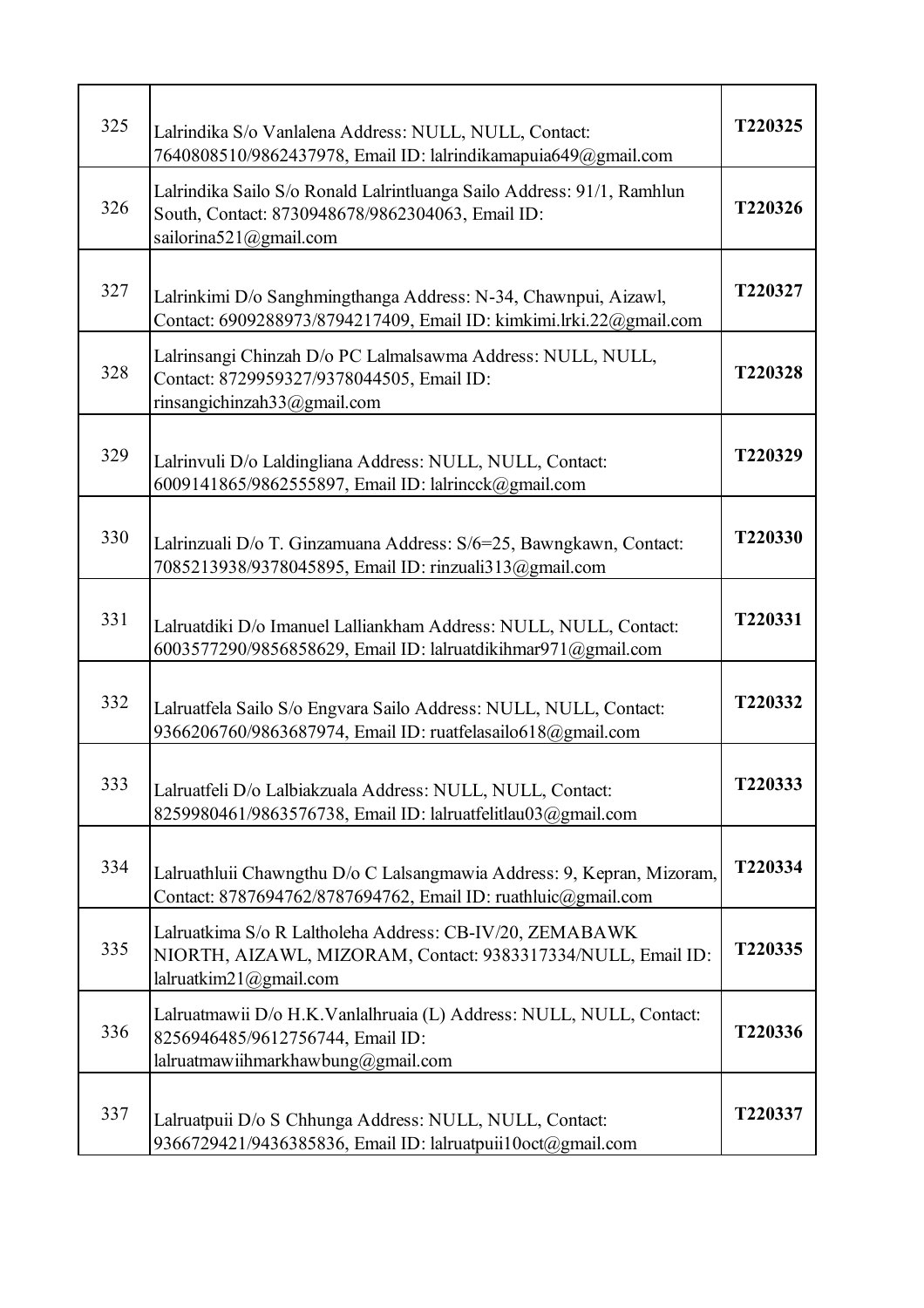| 338 | Lalsangzuala Ralte S/o Laltlanliana Ralte Address: NULL, NULL, Contact:<br>8131823230/8414095771, Email ID: sangzualaralte21@gmail.com                                                            | T220338 |
|-----|---------------------------------------------------------------------------------------------------------------------------------------------------------------------------------------------------|---------|
| 339 | Lalsiamthari D/o Francis malsawmdawnglian (L) Address: NULL, NULL,<br>Contact: 9366338835/9366474193, Email ID: siamibawihtei@gmail.com                                                           | T220339 |
| 340 | Laltanpuii D/o Zailawmthanga (L) Address: B-53/1, Electric veng, Contact:<br>6909589965/9612844613, Email ID: tpituallawt@gmail.com                                                               | T220340 |
| 341 | Lalthakima S/o Lalengthanga Address: NULL, NULL, Contact:<br>6009294486/NULL, Email ID: lalthakimachhangte065@gmail.com                                                                           | T220341 |
| 342 | Lalthannguri D/o William Lalhmangaiha Address: Y-8, Armed Veng,<br>Contact: 7630072928/9862964549, Email ID: thannguri27@gmail.com                                                                | T220342 |
| 343 | Lalthantluangi D/o William Lalhmangaiha Address: NULL, ARMED<br>VENG, Y-8, MINISTER PU Zira Road, MINISTER PU Zira Road,<br>Contact: 9362643688/7630072928, Email ID: tluangilalthan034@gmail.com | T220343 |
| 344 | Lalthazual Pachuau S/o V.P.L Lalfamkima Pachuau Address: NULL,<br>NULL, Contact: 7641841447/9862332272, Email ID:<br>katopachuauii@gmail.com                                                      | T220344 |
| 345 | Laltluangzela S/o Chalnghilhlova Address: KL D-25, Zemabawk<br>kannanthar, Contact: 9863004499/8974384007, Email ID:<br>tluangatlau151@gmail.com                                                  | T220345 |
| 346 | Lalzikpuii Pachuau D/o Lalrinmawia (L) Address: NULL, NULL, Contact:<br>7641018115/8794526858, Email ID: lalzikpuiipachuau25@gmail.com                                                            | T220346 |
| 347 | Lawmsangpuii D/o Tlangrohnuna Address: NULL, NULL, Contact:<br>6909912553/76329969419, Email ID: lawmsangpuii06@gmail.com                                                                         | T220347 |
| 348 | Lawmsangzuala S/o Ramherliana Address: NULL, NULL, Contact:<br>7085496364/8415063505, Email ID: lsa900944@gmail.com                                                                               | T220348 |
| 349 | Laxmi Thapa D/o Anand Thapa Address: ZWB/Y-72, Zemabawk Bethel<br>veng, Contact: 9863613493/9862303519, Email ID:<br>laxmi.thapa.o100213@gmail.com                                                | T220349 |
| 350 | Liansangkima S/o David Biakthansanga Address: NULL, NULL, Contact:<br>7005623875/9862367687, Email ID: foxgreedkima@gmail.com                                                                     | T220350 |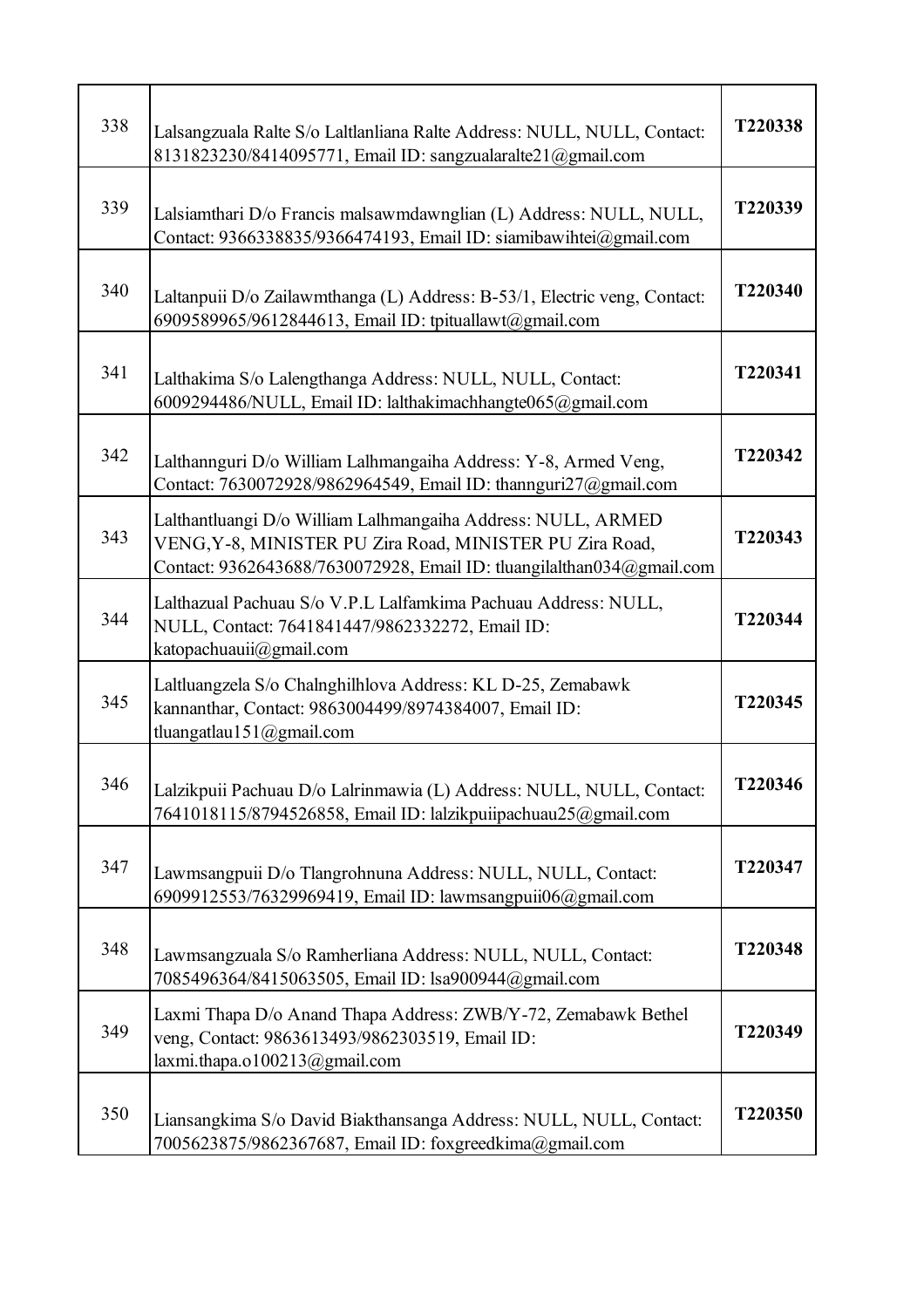| 351 | Linda Rosangpuii D/o H.Rochungnunga Address: 211, Kawnpui hmarveng,<br>Contact: 9863272731/8256958348, Email ID:<br>lindarosangpuii11@gmail.com                             | T220351 |
|-----|-----------------------------------------------------------------------------------------------------------------------------------------------------------------------------|---------|
| 352 | LIZZY H VAPAWKHAI D/o H PAWKHU Address: NULL, NULL,<br>Contact: 9362626107/9362626107, Email ID: vapawkhailizzy@gmail.com                                                   | T220352 |
| 353 | M Jacob Beinga S/o M Hniedo Address: NULL, NULL, Contact:<br>9378170358/9378170358, Email ID: mjacobbeinga@gmail.com                                                        | T220353 |
| 354 | Malsawmdawngsangi D/o Lalhmingchhuanga Address: NULL, NULL,<br>Contact: 9863627552/9863627552, Email ID: raltemsi6@gmail.com                                                | T220354 |
| 355 | Malsawmdawngzeli D/o Daniel Lalrinpuia Address: NULL, Mission Veng<br>D-29 Aizawl, Aizawl, Contact: 7628884020/9366515830, Email ID:<br>malsawmdawngzelidawngi958@gmail.com | T220355 |
| 356 | Malsawmi Hmar D/o H Lalhmingliana Address: NULL, NULL, Contact:<br>8413039420/9436198656, Email ID: sawmteihmar916@gmail.com                                                | T220356 |
| 357 | Malsawmtluangi D/o Lalrinzauva Address: NULL, Chhiahtlang, kawnveng,<br>Contact: 9366768190/8794585923, Email ID: tluangit791@gmail.com                                     | T220357 |
| 358 | Malsawmtluangi D/o Lallawmthanga Address: NULL, B-121, P&e veng<br>lenhnuai(vety ar farm piah), Contact: 6909090902/9612833163, Email ID:<br>mralte768@mail.com             | T220358 |
| 359 | Malsawmzuali D/o Hmingthankunga Address: NULL, NULL, Contact:<br>8974804488/6009829147, Email ID: mamimalsawm@gmail.com                                                     | T220359 |
| 360 | Maria Lalchhanhimi D/o J. Lalzawmliana Address: NULL, NULL, Contact:<br>7085496442/6009654489, Email ID: mariamihriemate@gmail.com                                          | T220360 |
| 361 | Marina Vanlalpekhlui D/o Lalfakzuala Address: Dv 10'c', Dinthar Veng,<br>Aizawl, Mizoram, India, Contact: 7640890053/8974113023, Email ID:<br>minauni0907@gmail.com         | T220361 |
| 362 | Mary Lalrothari D/o Mary Lalrothari Address: B-24, zarkawt, mac donald<br>hill, aizawl, Contact: 9366118504/9436151047, Email ID:<br>marylalrothari20@gmail.com             | T220362 |
| 363 | Mawithianchingi D/o E.K Lianthanga Address: NULL, NULL, Contact:<br>9383282361/9383282361, Email ID: Boihching1@gmail.com                                                   | T220363 |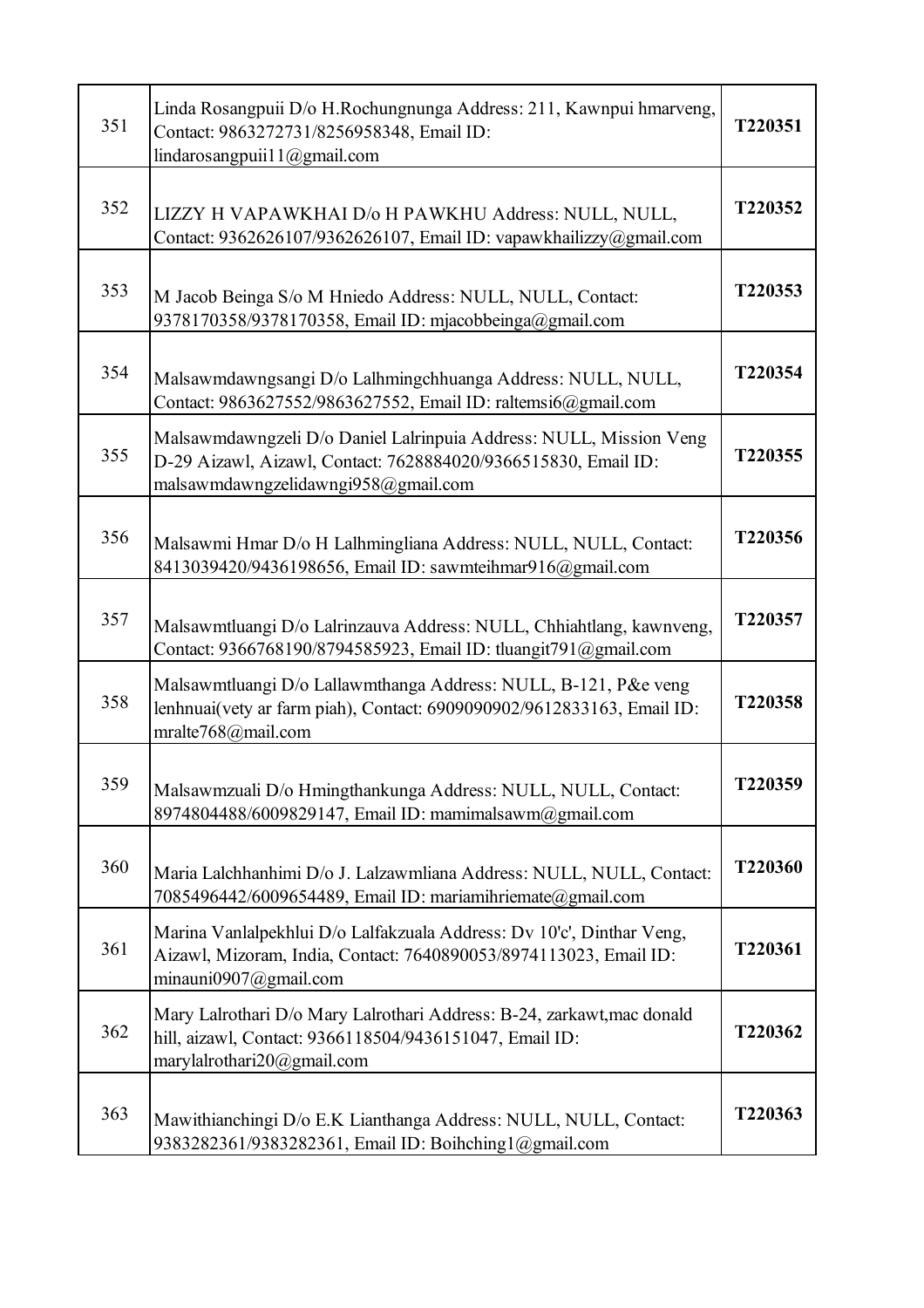| 364 | Melody Lalchhanhimi D/o Lalchhuansanga Address: NULL, NULL,<br>Contact: 8787742679/8729916221, Email ID: melochhanhimi@gmail.com                                                        | T220364 |
|-----|-----------------------------------------------------------------------------------------------------------------------------------------------------------------------------------------|---------|
| 365 | Melody Lalremmawii D/o HT Vanlalengmawia Address: NULL, NULL,<br>Contact: 7005389785/8787891136, Email ID: nupuiichacha@gmail.com                                                       | T220365 |
| 366 | Mercy Zaithanpuii D/o B.Zoramthara Address: NULL, Tumpui veng<br>kolasib, H.no 54, H.no 54, Contact: 9366801862/8729959535, Email ID:<br>marinalalnunfeli@gmail.com                     | T220366 |
| 367 | Nancy Lalchhanhimi Ralte D/o R.K. Khualkamlova Address: NULL,<br>NULL, Contact: 9366061977/9366061977, Email ID:<br>nancylalchhanhimi $3@g$ mail.com                                    | T220367 |
| 368 | Nancy Lalramzauvi D/o Lalthanliana Address: S/11=1B, Bawngkawn<br>Venglai, Contact: 9402189593/8575286489, Email ID:<br>agnesnancy89@gmail.com                                          | T220368 |
| 369 | Ngaihbiaki D/o S.Manga Address: NULL, NULL, Contact:<br>8798171840/9612127289, Email ID: vaipheiangaihi@gmail.com                                                                       | T220369 |
| 370 | Ngurthansanga S/o Lalrohnuna Sailo Address: NULL, NULL, Contact:<br>8258032692/9862346724, Email ID: ngura679@gmail.com                                                                 | T220370 |
| 371 | Nitto Chakma S/o Hemati Ranjan Chakma Address: C-21, Hunthar veng,<br>Aizawl, Contact: 9366038295/9366038295, Email ID:<br>nittochakma1@gmail.com                                       | T220371 |
| 372 | P.S.Laltleipuii D/o P.S.Hmangaihzauva Address: NULL, Chaltlang,<br>Aizawl, Mizoram, H/no- M/D- 2B, Near RTR Store, Contact:<br>8729960250/9612294463, Email ID: pslaltleipuii@gmail.com | T220372 |
| 373 | Pauline Lalrinzuali D/o Francis Zoremsanga Address: NULL, NULL,<br>Contact: 8787509145/9436140129, Email ID: paulinelalrinz@gmail.com                                                   | T220373 |
| 374 | PL Lalhruaizeli D/o PL Vanlalauva (L) Address: NULL, NULL, Contact:<br>9378045826/6009811278, Email ID: zeli.langel02@gmail.com                                                         | T220374 |
| 375 | RK Lalremruati D/o RK Zosangzuala Address: A-39, Chawnpui veng,<br>Saitual, Contact: 6009284909/9612577044, Email ID:<br>lalremruatirk@gmail.com                                        | T220375 |
| 376 | R.Lalnunzami D/o R.Lalhmangaiha Address: Block F M II 40,<br>Chaltlang, Aizawl, Contact: 8794026922/8787310370, Email ID:<br>lalnunzami11@gmail.com                                     | T220376 |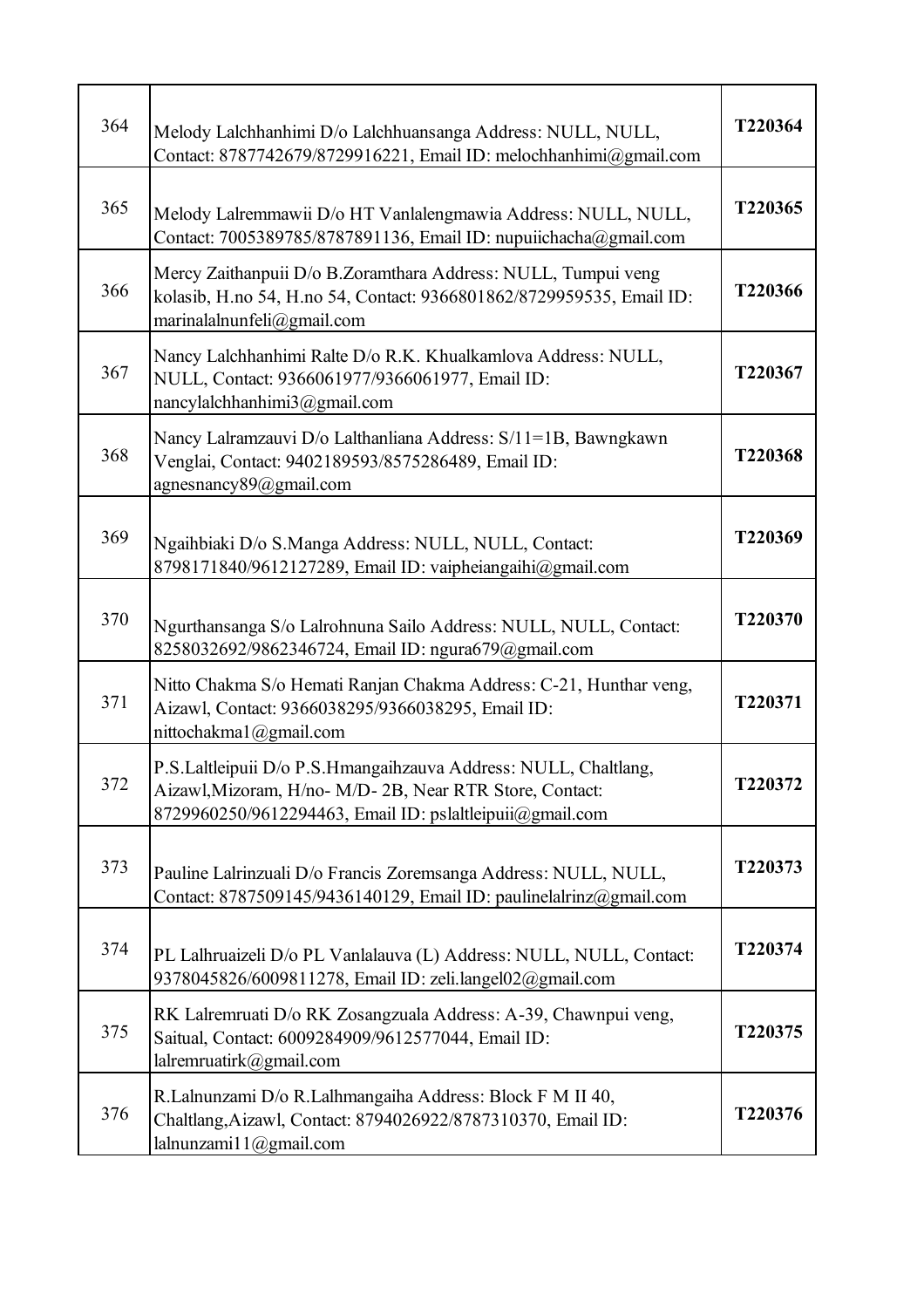| 377 | R.Lalrinchhani D/o R.Vanlalhriata (L) Address: NULL, NULL, Contact:<br>9366705654/9366705654, Email ID: rinchhaniralte150314@gmail.com        | T220377 |
|-----|-----------------------------------------------------------------------------------------------------------------------------------------------|---------|
| 378 | R.Lalrinkimi D/o R. Lalhmunmawia Address: NULL, NULL, Contact:<br>6009716962/6009716962, Email ID: lalrinkimiralte34@gmail.com                | T220378 |
| 379 | R.Vanlalmuanpuii D/o R.Vanlalmawia(L) Address: NULL, NULL, Contact:<br>8258882807/9862198511, Email ID: raltemuanpuii0@gmail.com              | T220379 |
| 380 | Rachel Lalthazuali D/o Ramhmunsanga Siakeng Address: NULL, NULL,<br>Contact: 6009182704/9402589152, Email ID: rachelsiakeng@gmail.com         | T220380 |
| 381 | Lalchhansangi D/o Thangchungnunga Address: Aizawl, U-49/A, Contact:<br>8729843772/9856538320, Email ID: lalchhansangichhangte@gmail.com       | T220381 |
| 382 | Ramdinsangi Sailo D/o CT Zawna Sailo Address: NULL, NULL, Contact:<br>9615964674/8575404015, Email ID: sailodindini16@gmail.com               | T220382 |
| 383 | Ramhlimpuii D/o Lalruatkima Address: NULL, NULL, Contact:<br>8118946584/8414905226, Email ID: lianbika47@gmail.com                            | T220383 |
| 384 | Ranimi Chakma D/o Kalendra Tongchangya Address: NULL, NULL,<br>Contact: 9612762488/8416095469, Email ID: ranimichakma@gmail.com               | T220384 |
| 385 | RC. Lalruatmawii D/o RC. Lalpanmeka Address: NULL, Rpi Dl CV,<br>Contact: 9362216649/8787391731, Email ID: ruatmawii250@gmail.com             | T220385 |
| 386 | Remsangzuali Ralte D/o R Ramdingliana Address: k-137, chanmari west,<br>aizawl, Contact: 8787512756/8787512756, Email ID: noellel 1@gmail.com | T220386 |
| 387 | Rody Lalnunpuii D/o Lalengzama Address: NULL, NULL, Contact:<br>7630060213/9615033004, Email ID: lalnunpuiirody6@gmail.com                    | T220387 |
| 388 | Rosy Vanlalremi D/o Ramropuia Address: NULL, NULL, Contact:<br>8414083065/9862800201, Email ID: rosyralte006@gmail.com                        | T220388 |
| 389 | Ruthi Lalhmingthangi D/o R Lalhmingliana Address: DT-95, Dinthar,<br>Contact: 9366687392/8132833353, Email ID: ruthihibiscusralte@gmail.com   | T220389 |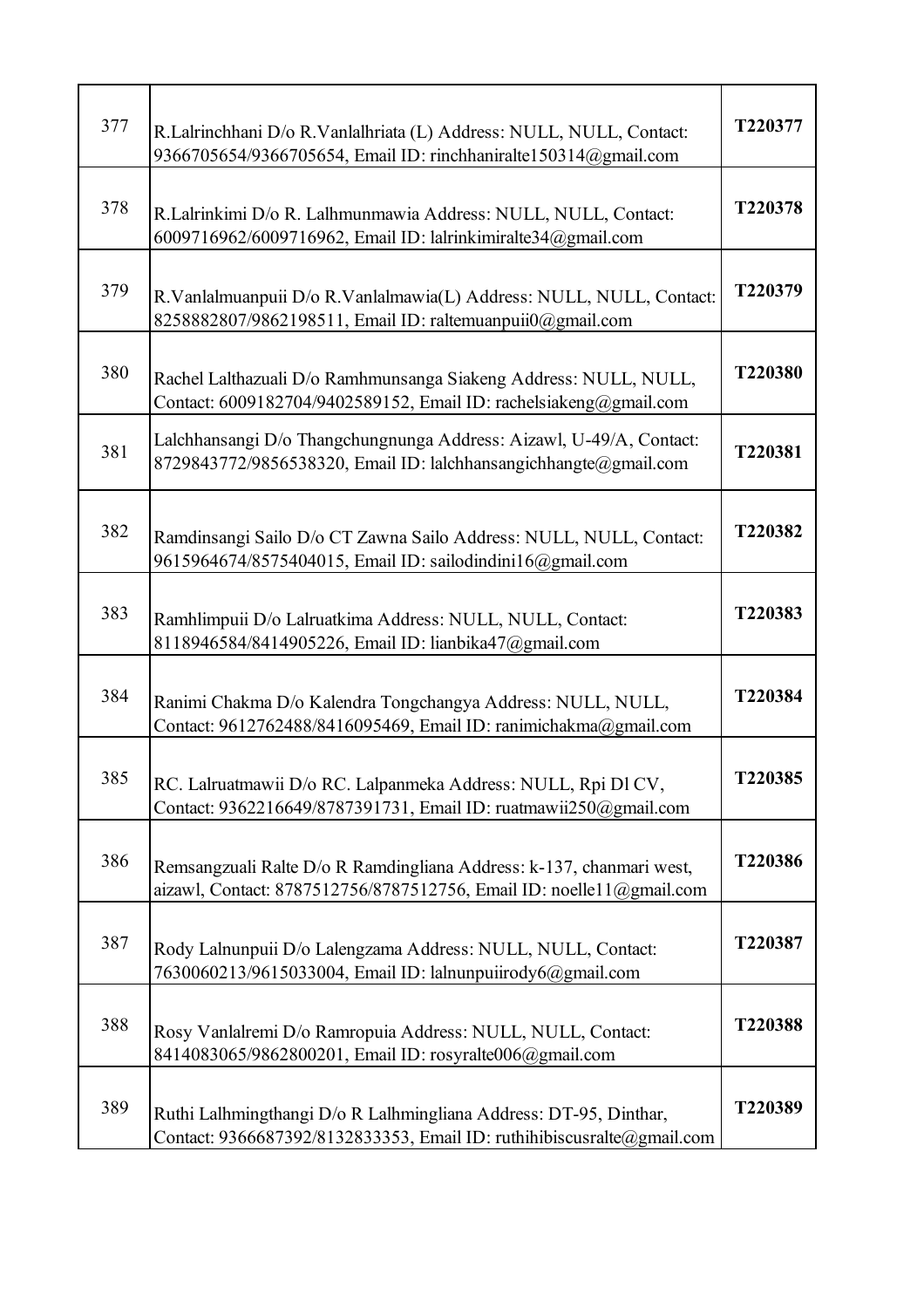| 390 | S. Lalthanpuia S/o S. Lalhmingliana Address: M-01/2, Chawnpui Veng,<br>Aizawl, Contact: 7085506882/8575201498, Email ID:<br>thanpuiasonna@gmail.com | T220390 |
|-----|-----------------------------------------------------------------------------------------------------------------------------------------------------|---------|
| 391 | Sabbath Lalmalsawmi D/o Vanlalmuana Address: NULL, Thuampui,<br>Contact: 6009079706/6909815208, Email ID: msomi8343@gmail.com                       | T220391 |
| 392 | Samuel Lalrinhlua S/o M S Dawngliana Address: VK-95, Zemabawk,<br>Galilee, Contact: 7642933624/9362630983, Email ID:<br>apusamua@gmail.com          | T220392 |
| 393 | Sankalp Raj Gurung S/o Shiv Raj Gurung Address: NULL, NULL,<br>Contact: 9862572955/9366901570, Email ID: shivraj1371@gmail.com                      | T220393 |
| 394 | Sarah Lalrinfeli Sailo D/o Michael L. sailo Address: c1-6, bawngkawn,<br>Contact: 8415009039/NULL, Email ID: sarahsailo2002@gmail.com               | T220394 |
| 395 | Stephen J Lalremruata S/o J Rohnuna (L) Address: NULL, NULL, Contact:<br>8837309136/9612112803, Email ID: stephen2001lalremruata@gmail.com          | T220395 |
| 396 | T.Lalhmachhuani D/o T.Lalremsiama Address: NULL, NULL, Contact:<br>6909497152/9862486222, Email ID: tteytey01@gmail.com                             | T220396 |
| 397 | T Malsawmzuali D/o T.Laldingliana Address: NULL, NULL, Contact:<br>7630050667/8732080290, Email ID: malsawmzualithlauhthang@gmail.com               | T220397 |
| 398 | V. Lalchhuanmawii D/o Lalramnghaka Address: NULL, NULL, Contact:<br>8794048047/8014333708, Email ID: rintei08@gmail.com                             | T220398 |
| 399 | V.Lalremmawii D/o V.Lalrintluanga Address: NULL, NULL, Contact:<br>6009351661/9862601164, Email ID: lalremmawii646@gmail.com                        | T220399 |
| 400 | Vanlalawmpuia S/o Vanlalringa Address: A-II/D/20, Indian, Contact:<br>9774517353/NULL, Email ID: awmpuiagood@gmail.com                              | T220400 |
| 401 | Vanlalhlimpuia Vuite S/o Lalhminghlua Address: NULL, NULL, Contact:<br>7005797636/7005797100, Email ID: hlua09@gmail.com                            | T220401 |
| 402 | Vanlalhlupuii D/o Zaneihtluanga Address: NULL, NULL, Contact:<br>6909591416/NULL, Email ID: vanlalhlupuii792000@gmail.com                           | T220402 |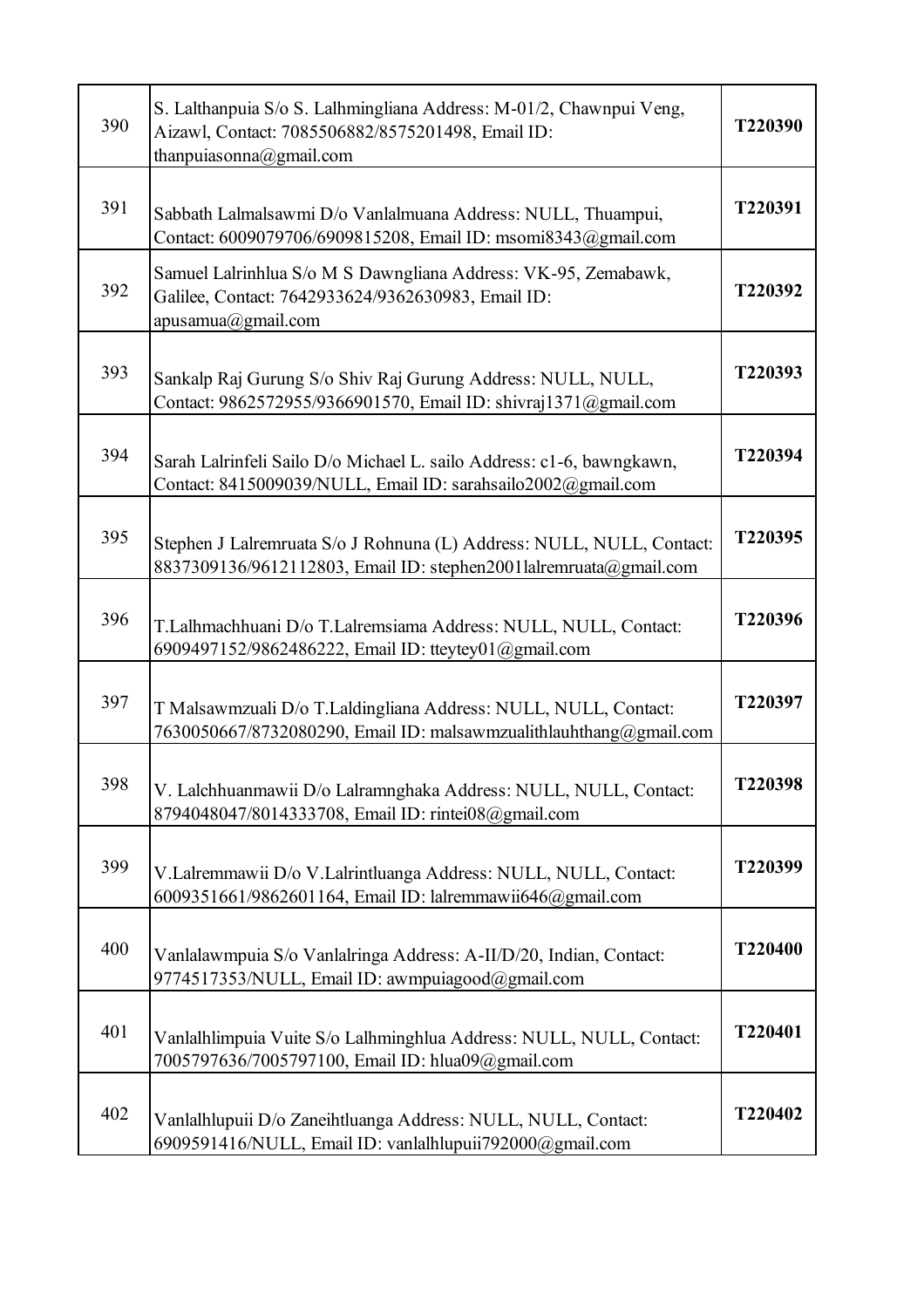| 403 | Vanlalhmangaihi D/o Kenny lalbiaksanga Address: Y-75, Ramhlun South,<br>Contact: 9863091110/9863091110, Email ID:<br>Khiangtehmangaihi609@gmail.com | T220403 |
|-----|-----------------------------------------------------------------------------------------------------------------------------------------------------|---------|
| 404 | Vanlalhmangaihsangi D/o Lalchungnunga Address: NULL, NULL, Contact:<br>8732000598/87320000598, Email ID: sangsangi78953@gmail.com                   | T220404 |
| 405 | Vanlalhmangaihzuali D/o Vanlalhluna Address: NULL, NULL, Contact:<br>9863369002/9436156915, Email ID: mczuali143@gmail.com                          | T220405 |
| 406 | Vanlalhriatpuii D/o Zohersanga Address: NULL, NULL, Contact:<br>9862808954/9612609707, Email ID: hriatpuiitochhawng808@gmail.com                    | T220406 |
| 407 | Vanlalhriatpuii D/o K.Vanlallawmkima (L) Address: NULL, NULL,<br>Contact: 8413990861/8014224812, Email ID:<br>khiangtehriatpuii07@gmail.com         | T220407 |
| 408 | Vanlalhruaitluangi D/o Lalpianthanga Address: S-46, Zuangtui, Contact:<br>9863127716/NULL, Email ID: hruaiitluangi21@gmail.com                      | T220408 |
| 409 | Vanlalnunthara S/o Vanlalruata Address: NULL, NULL, Contact:<br>7085188119/8729863385, Email ID: tharanaulak19@gmail.com                            | T220409 |
| 410 | Vanlalpekhlui D/o Lalbiakmawia Address: NULL, NULL, Contact:<br>9774332010/8131068997, Email ID: vanlalpekhluir@gmail.com                           | T220410 |
| 411 | Vanlalremruatkima S/o Vanlalmalsawma Address: NULL, NULL, Contact:<br>7005242890/9862958631, Email ID: kimkima292@gmail.com                         | T220411 |
| 412 | Vanlalruatfela Varte S/o Lalfakzuala Varte Address: 53, Darngawn Veng,<br>Khawzawl, Contact: 9362876303/NULL, Email ID: felavarte19@gmail.com       | T220412 |
| 413 | Vanlalruati D/o Lalhlimpuia Address: NULL, Zohnuai, VA/67A, Contact:<br>8415062998/9862316031, Email ID: kacybhp@gmail.com                          | T220413 |
| 414 | Vanlalsiami D/o Lalthlamuana Address: NULL, NULL, Contact:<br>8415041911/9862361134, Email ID: siamiboihtlung184@gmail.com                          | T220414 |
| 415 | Vanlaltanpuii D/o Thangchuanga Address: V48, Bawngkawn, Contact:<br>9362877248/9362877248, Email ID: puipuiihlawnmual39@gmail.com                   | T220415 |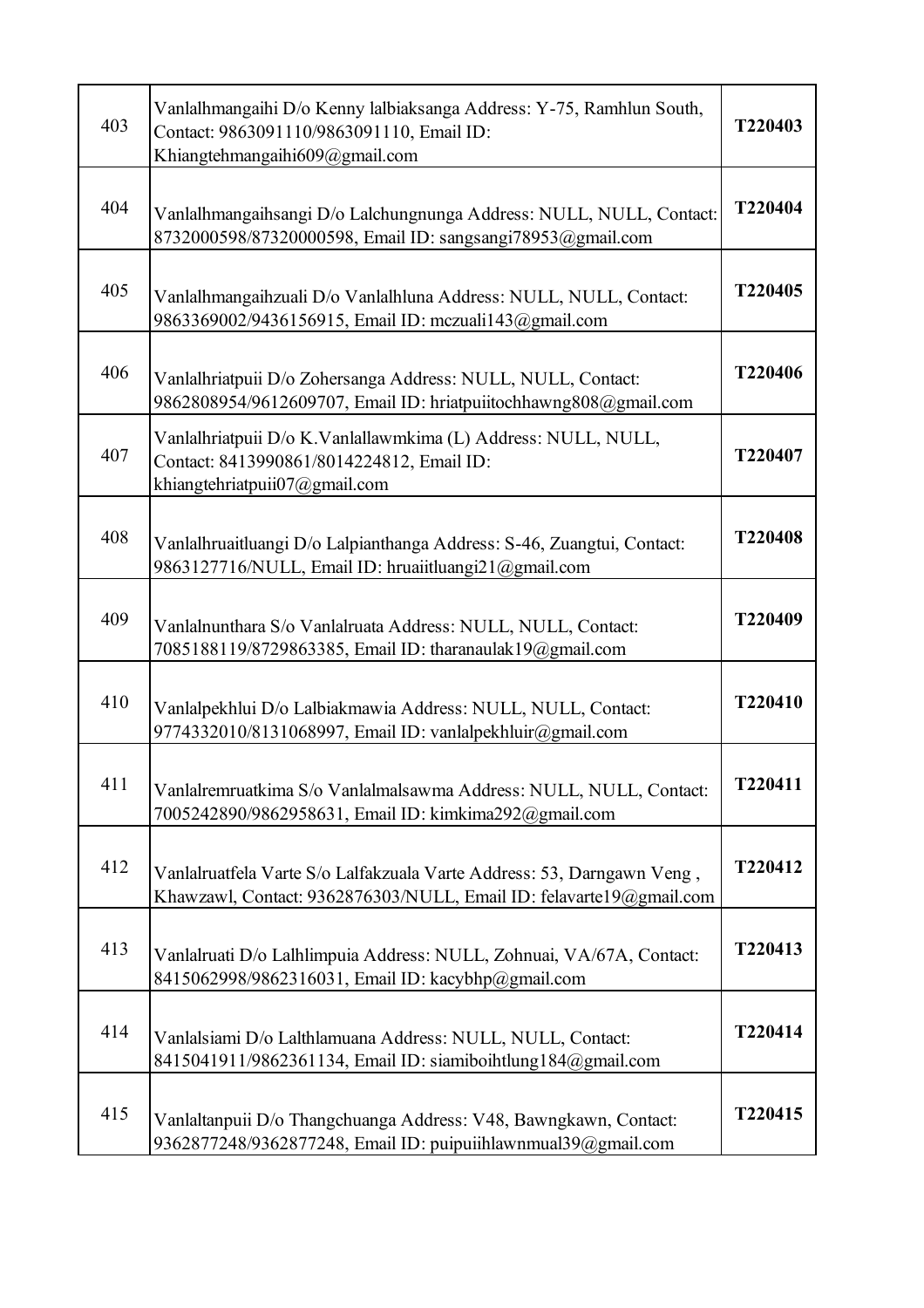| 416 | Vanlalthari D/o Lalremsanga Address: NULL, NULL, Contact:<br>7641017055/9774518876, Email ID: vanlalthari18@gmail.com                                       | T220416 |
|-----|-------------------------------------------------------------------------------------------------------------------------------------------------------------|---------|
| 417 | Vanlaltleipuia S/o Lalmankima Address: NULL, NULL, Contact:<br>8730039545/8730039545, Email ID: caeservanlaltleipuia@gmail.com                              | T220417 |
| 418 | Vanlalzari D/o K Lalawmpuia Address: V-46, Champhai, Contact:<br>7627908401/9862409182, Email ID: vanlalzari30@gmail.com                                    | T220418 |
| 419 | Vanneihsangi D/o Lalchhanhima Address: NULL, Hmangaihna veng,<br>Contact: 9077793261/NULL, Email ID:<br>vanneihsangikhupchawng02@gmail.com                  | T220419 |
| 420 | Vincent Vanlalpeka S/o Vanlalfaka(L) Address: NULL, NULL, Contact:<br>8974208310/8974930839, Email ID: lalbrokea@gmail.com                                  | T220420 |
| 421 | Zion Lalramengi D/o Jesse lalruatdika Address: NULL, NULL, Contact:<br>8575625703/8257005816, Email ID: zionlalramengi@gmail.com                            | T220421 |
| 422 | Zodinsanga Chhangte S/o Lalhmunliana Chhangte Address: NULL, RK-34,<br>H/S VENG, ZEMABAWK, Contact: 9366912420/9366912420, Email ID:<br>uzodina14@gnail.com | T220422 |
| 423 | Zoel Beiluapha S/o L. Siatha Address: A-II 15B(D), Chaltlang Salem Veng,<br>Contact: 9731540536/8794248719, Email ID: beiphalailapi@gmail.com               | T220423 |
| 424 | Zonundangi D/o Lalngaihzuala Address: NULL, NULL, Contact:<br>8837287603/7627993596, Email ID: zonuni1394@gmail.com                                         | T220424 |
| 425 | Zonunpari D/o Lalngaisanga Address: NULL, NULL, Contact:<br>9774376138/9366527966, Email ID: parparizahau@gmail.com                                         | T220425 |
| 426 | Zothangzuala S/o Ngurhluna Sailo Address: NULL, NULL, Contact:<br>9774858854/8787304066, Email ID: zzothanga@gmail.com                                      | T220426 |
| 427 | Zothanpuii D/o Ngunthawnga Address: NULL, NULL, Contact:<br>6909608866/8014844822, Email ID: zothanizothanpuii9@gmail.com                                   | T220427 |
| 428 | Zothansanga S/o Lalrinnunga hmar Address: NULL, NULL, Contact:<br>6009075213/6009075213, Email ID: zothansangahmar2@gmail.com                               | T220428 |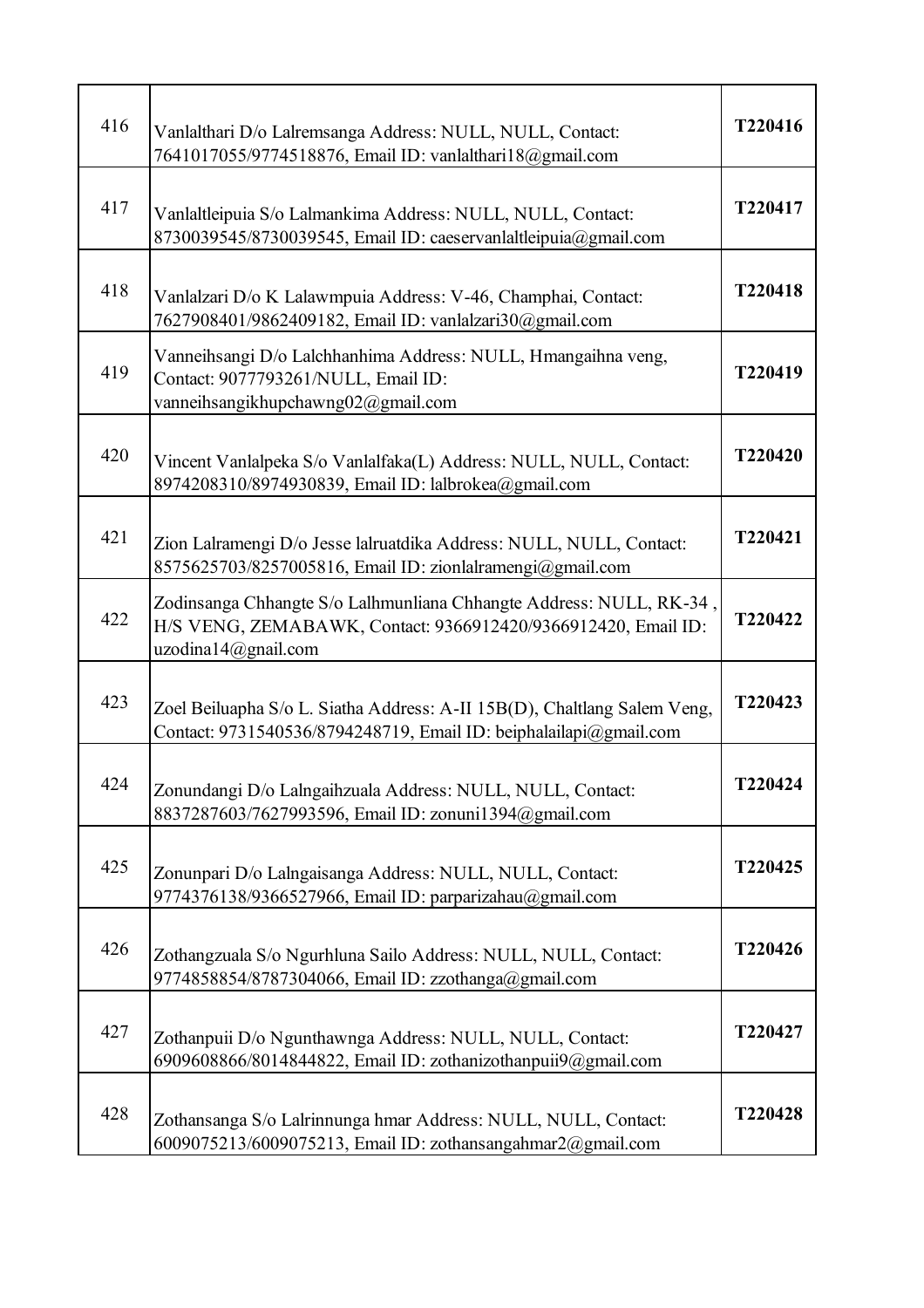| 429 | Zothansangi D/o Lalmalsawma(L) Address: NULL, NULL, Contact:<br>9362932614/9862355281, Email ID: zothansangi035@gmail.com                                        | T220429 |
|-----|------------------------------------------------------------------------------------------------------------------------------------------------------------------|---------|
| 430 | Zothansangi D/o J.C Laltlanliana Address: NULL, NULL, Contact:<br>9366548215/9862038706, Email ID: zothansangi2020@gmail.comcom                                  | T220430 |
| 431 | Abigail Lalrinhlui D/o C.Lalthlengliana Address: J-44, Republic Veng,<br>Contact: 8256910281/6009333971, Email ID:<br>abylrchhakchhuak@gmail.com                 | T220431 |
| 432 | Amy Lalrinkimi D/o K Lalkima (L) Address: NULL, NULL, Contact:<br>8974184852/8837454284, Email ID: amylalrinkimi44@gmail.com                                     | T220432 |
| 433 | Amy Lalruatkimi D/o David Lalduhawma (L) Address: NULL, NULL,<br>Contact: 8794354651/9436159285, Email ID: amy.pach.ap@gmail.com                                 | T220433 |
| 434 | Angela Lalbiakzuali D/o HV Lalawmpuia Address: C-2/4, Chawlhhmun,<br>Contact: 8787351981/8787351981, Email ID: gigi53537@gmail.com                               | T220434 |
| 435 | Angeline Vanlaltanpuii D/o Lalmuankima Address: NULL, NULL, Contact:<br>6009818767/6009818767, Email ID: angelinepc780@gmail.com                                 | T220435 |
| 436 | Austin Vanrosanga S/o Lalrindika Address: NULL, Mission Veng D-29<br>Aizawl, Aizawl, Contact: 9366303964/8256963236, Email ID:<br>austinvanrosanganeet@gmail.com | T220436 |
| 437 | Azaria Vanlalhriatpuia S/o Lalbiakthanga Address: NULL, NULL, Contact:<br>9862350844/8794723828, Email ID: azaria11003@gmail.com                                 | T220437 |
| 438 | B.Rampanmawii D/o B.Lalchhuanawma Address: NULL, NULL, Contact:<br>9863526288/NULL, Email ID: brampanmawii@gmail.com                                             | T220438 |
| 439 | Baby Lalremruati D/o Rosangliana Address: T-44/B, Thakthing, Contact:<br>8787535095/8837330438, Email ID: babyralte17@gmail.com                                  | T220439 |
| 440 | Benjamin Lalrempuia S/o Lalremkunga Address: NULL, NULL, Contact:<br>8732061521/8732061521, Email ID: blalrempuia@gmail.com                                      | T220440 |
| 441 | Benjamin Lalruatfela S/o James Lalbiakthanga Address: NULL, NULL,<br>Contact: 9774215301/9362380118, Email ID:<br>benjaminlalruatfela317@gmail.com               | T220441 |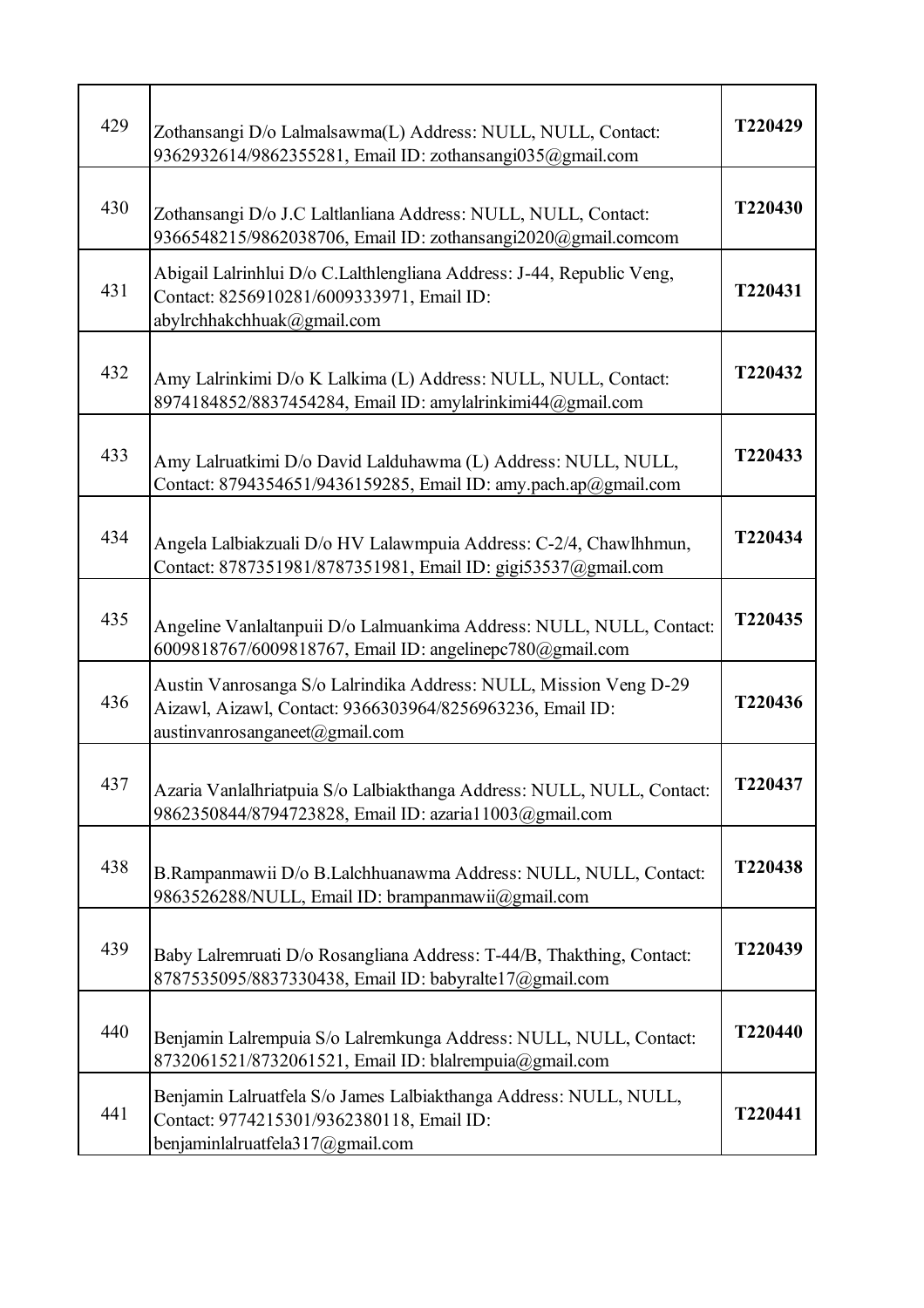| 442 | Beula Ramthianghlimi D/o Sangneihkhuma Address: T/C 24, Bawngkawn,<br>Contact: 8413997064/NULL, Email ID: beulahmar59@gmail.com                                           | T220442 |
|-----|---------------------------------------------------------------------------------------------------------------------------------------------------------------------------|---------|
| 443 | C Hneikhu S/o C Mochono Address: MV - 56(1), Mission veng, Contact:<br>9612790474/9612790474, Email ID: hneikhuchhachhai@gmail.com                                        | T220443 |
| 444 | C Lalbiakmawii D/o C. Laldanthanga Address: NULL, NULL, Contact:<br>7085176439/NULL, Email ID: bmichhunthang@gmail.com                                                    | T220444 |
| 445 | C Malsawmkimi D/o C Vanthanga Address: NULL, NULL, Contact:<br>9774215584/9862357181, Email ID:<br>chhakchhuakmalsawmkimi@gmail.com                                       | T220445 |
| 446 | C Vanmalsawmi D/o C Vanlalzara Address: NULL, NULL, Contact:<br>9362299403/8731074206, Email ID: puiichinzahpuiichinzah@gmail.com                                         | T220446 |
| 447 | C. Lalnunpuii D/o C. Lalmuanthanga Address: NULL, NULL, Contact:<br>6009989170/9436351769, Email ID: cnunpuii22@gmail.com                                                 | T220447 |
| 448 | C. Lalrinkim S/o C. Lalrintluanga Address: NULL, NULL, Contact:<br>8974939051/NULL, Email ID: ozillalrinkimachawngthu@gmail.com                                           | T220448 |
| 449 | C. Lalrinsanga S/o C. Jacoba Address: NULL, Serkawn, Contact:<br>9863197187/8630697482, Email ID: rinsangachhakchhuak9@gmail.com                                          | T220449 |
| 450 | C.H.Lalrintluangpuii D/o C.Zoremsiama Address: 45, Awmpui Veng,<br>Champhai, Champhai, Vengthlang, Contact: 7629972088/8132830715,<br>Email ID: chawngthunumami@gmail.com | T220450 |
| 451 | C.Lalchhanpuia S/o C.Laltana Address: NULL, Venghlui, H/no-V27A,<br>Contact: 7085178089/9436352507, Email ID: darkrunnerzz12@gmail.com                                    | T220451 |
| 452 | C.Lalremdika S/o Seventh-a Chawngthu Address: NULL, NULL, Contact:<br>9615384733/8132004698, Email ID: remdikaardy@gmail.com                                              | T220452 |
| 453 | C.Zohmangaihtluangi D/o Peter Chhangte Address: NULL, Mission<br>Vengthlang, Contact: 8729843042/NULL, Email ID:<br>hmangaihtluangi17@gmail.com                           | T220453 |
| 454 | Catherine Lalhmachhuani D/o Ronghaka Address: NULL, Sihphir<br>Venghlun, Contact: 6909916962/6909916962, Email ID:<br>catherinelalhmachhuani7@gmail.com                   | T220454 |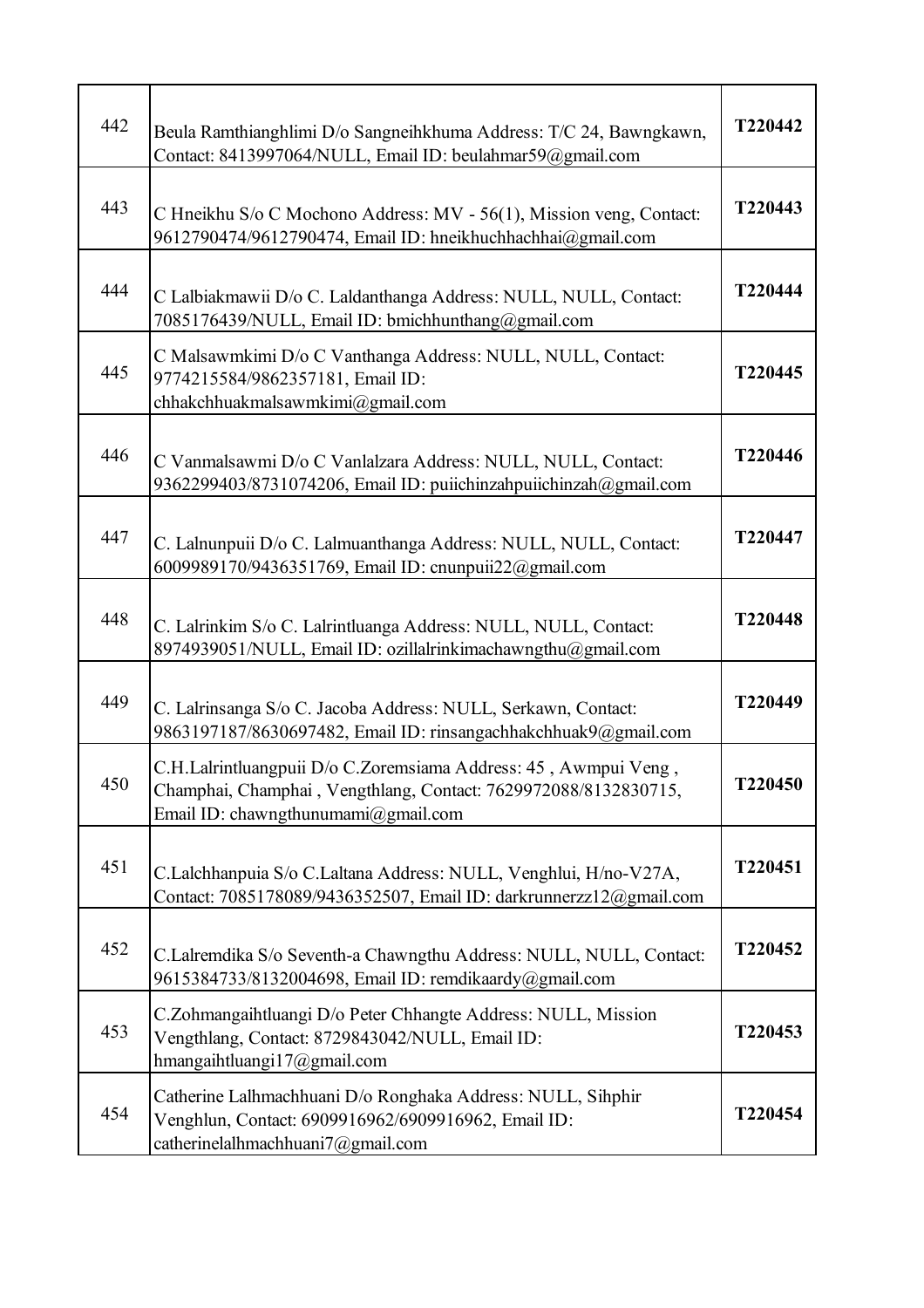| 455 | Christina Lalhmangaihzuali D/o Z.Lalsangliana Address: NULL, NULL,<br>Contact: 8257938411/9862304013, Email ID:<br>christina.zadeng12@gmail.com                           | T220455 |
|-----|---------------------------------------------------------------------------------------------------------------------------------------------------------------------------|---------|
| 456 | Christina Rohlupuii D/o F Ramsiamliana Address: NULL, NULL, Contact:<br>7629874346/9612394435, Email ID: fanchunchristina96@gmail.com                                     | T220456 |
| 457 | Christina Saitluangpuii D/o Malsawmdawngliana Address: NULL, NULL,<br>Contact: 6009328158/9862726800, Email ID: cxrlhd@gmail.com                                          | T220457 |
| 458 | Debori Lalhlimpuii Sailo D/o Jimmy Lalkungliana Sailo Address: H/no.-A-<br>75, Electric Veng, Aizawl, Contact: 9612763171/7085077314, Email ID:<br>deborilsailo@gmail.com | T220458 |
| 459 | Dorothy Malsawmzeli D/o J Lalhmangaihzuala Address: B-46(b), Mission<br>Veng D-29 Aizawl, Aizawl, Contact: 7627995546/9436193612, Email ID:<br>dorothyvohlu@gmail.com     | T220459 |
| 460 | Elizabeth Vanlalmuanpuii D/o Lalvulluaia Address: NULL, A/169 GTC,<br>Happy Valley, Contact: 6909541943/9774329678, Email ID:<br>elizabethvanlalmuanpuii@gmail.com        | T220460 |
| 461 | Esther C Laltluangpuii D/o Peter C Lalchhuanmawia Address: NULL,<br>NULL, Contact: 7638942338/9862356614, Email ID:<br>esthercck02@gmail.com                              | T220461 |
| 462 | Esther Lalawmpuii D/o Sangruala Address: T-29, Darngawn Veng<br>Khawzawl, Contact: 9804441938/9862933725, Email ID:<br>dwaty862@gmail.com                                 | T220462 |
| 463 | Esther Lalchhanchhuahi D/o C.Lalsawmliana Address: NULL, NULL,<br>Contact: 6009898156/9366996464, Email ID: essy20xx@gmail.com                                            | T220463 |
| 464 | Esther Lalhmingmawii D/o Thanchungnunga Address: NULL, NULL,<br>Contact: 9612598771/8729954224, Email ID: esthervarte08@gmail.com                                         | T220464 |
| 465 | Esther Lalnunsiami D/o J.Lalchhawna Address: NULL, Ramthar, Lunglei,<br>Contact: 8256959670/8787378595, Email ID: siampuiiesther97@gmail.com                              | T220465 |
| 466 | Esther Lalremmawii D/o Lalrinawma Address: NULL, NULL, Contact:<br>8798591408/8798591408, Email ID: elalremmawii@gmail.com                                                | T220466 |
| 467 | Esther Malsawmtluangi D/o Dr.K.Vanlaldika (L) Address: NULL, NULL,<br>Contact: 7005867166/8414012610, Email ID: esthermsti@gmail.com                                      | T220467 |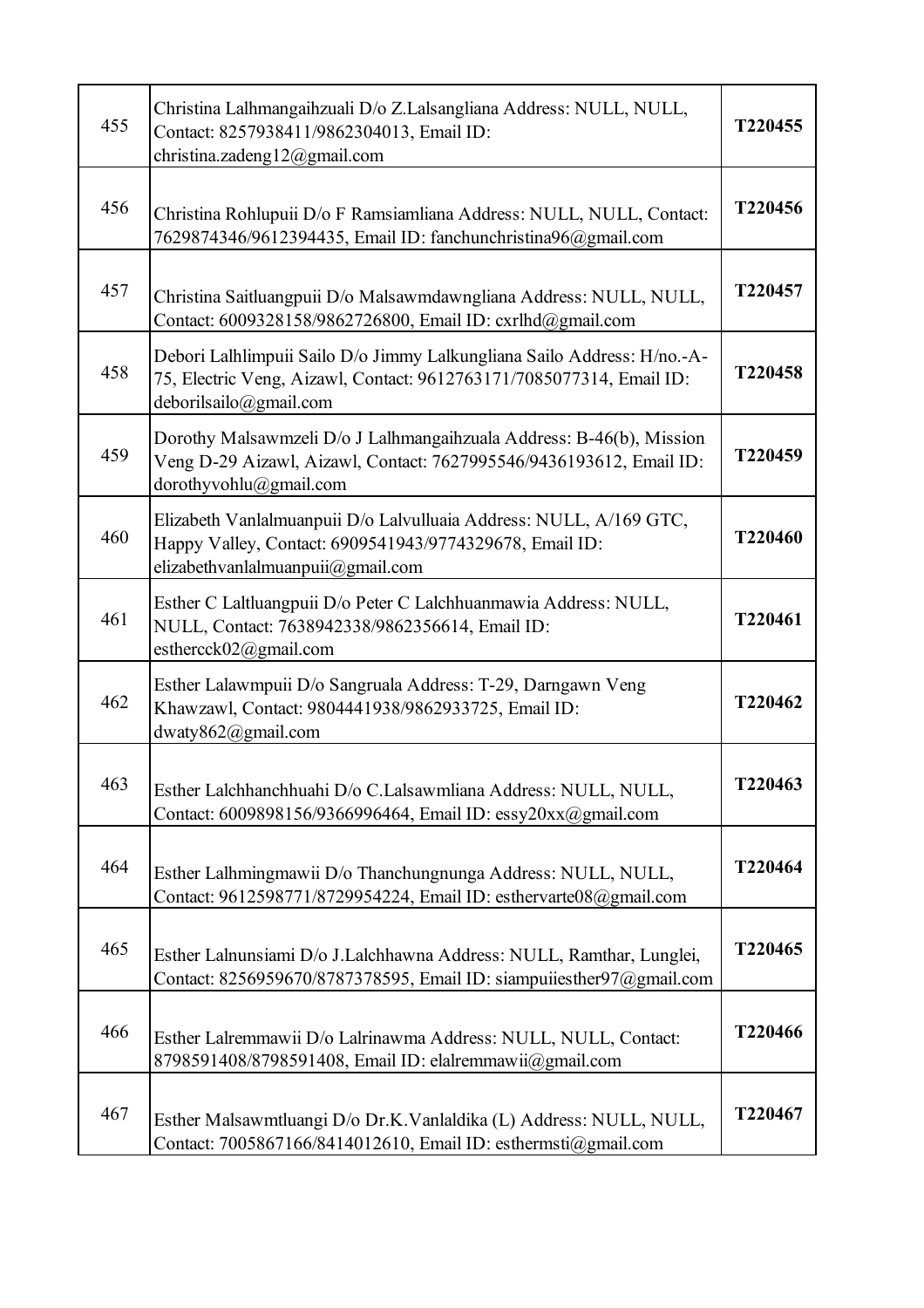| 468 | F Malsawmsanga S/o F Vanlalruata Address: NULL, NULL, Contact:<br>6009361564/8257814344, Email ID: sawmsanga2003@gmail.com                    | T220468 |
|-----|-----------------------------------------------------------------------------------------------------------------------------------------------|---------|
| 469 | F. Lairamsangi D/o F. Lalhriatzuala Address: NULL, Siaha, Mizoram, 155,<br>Contact: 6909701572/6909701572, Email ID: lrfanchun16@gmail.com    | T220469 |
| 470 | F. Zothantluangi D/o F. Lalthanzama(L) Address: NULL, NULL, Contact:<br>7640809491/8730925475, Email ID: zothanifanai14@gmail.com             | T220470 |
| 471 | F.Vanlalenkawli D/o F.Lalbiakenga Address: NULL, NULL, Contact:<br>7627967717/NULL, Email ID: enkawlifania7228@gmail.com                      | T220471 |
| 472 | Francis J. Vararona S/o J. Khusa(L) Address: 42, Ramhlun,, Contact:<br>9366217978/7627976803, Email ID: jawhlyf@gmail.com                     | T220472 |
| 473 | Grace Zohmingliani D/o Grace Zohmingliani Address: B-46, Aizawl<br>Venglai, Aizawl, Contact: 9366515567/NULL, Email ID:<br>hrahselg@gmail.com | T220473 |
| 474 | H Lalropuii D/o H Lalchungnunga Address: B-4/9, Upper Republic,<br>Contact: 8794890347/NULL, Email ID: lalropuiihmar2@gmail.com               | T220474 |
| 475 | H Roselyn Ngopawpha D/o H Vabeitha Address: NULL, NULL, Contact:<br>7627967246/8731000921, Email ID: roslynngopawpha26@gmail.com              | T220475 |
| 476 | H T Malsawmzuali D/o H T Zothanmawia Address: NULL, NULL,<br>Contact: 7638949377/9862657261, Email ID:<br>malsawmzualihmar01@gmail.com        | T220476 |
| 477 | H. Vanlalpeki D/o H. Vanlalringa Address: NULL, NULL, Contact:<br>9863588851/9436152052, Email ID: apeki1204@gmail.com                        | T220477 |
| 478 | H. Zonunfeli D/o H. Lalrinnunga Address: NULL, NULL, Contact:<br>7627982379/7627982379, Email ID: hzonunfeli4@gmail.com                       | T220478 |
| 479 | H.Lalhriatpuia S/o H.Lawmkima Address: NULL, NULL, Contact:<br>8258943949/9774031366, Email ID: hriatpuiahmar6@gmail.com                      | T220479 |
| 480 | H.Ramnunsangi D/o H.Lalmalsawma Address: NULL, NULL, Contact:<br>7640062170/8794223062, Email ID: ramnunsangi021@gmail.com                    | T220480 |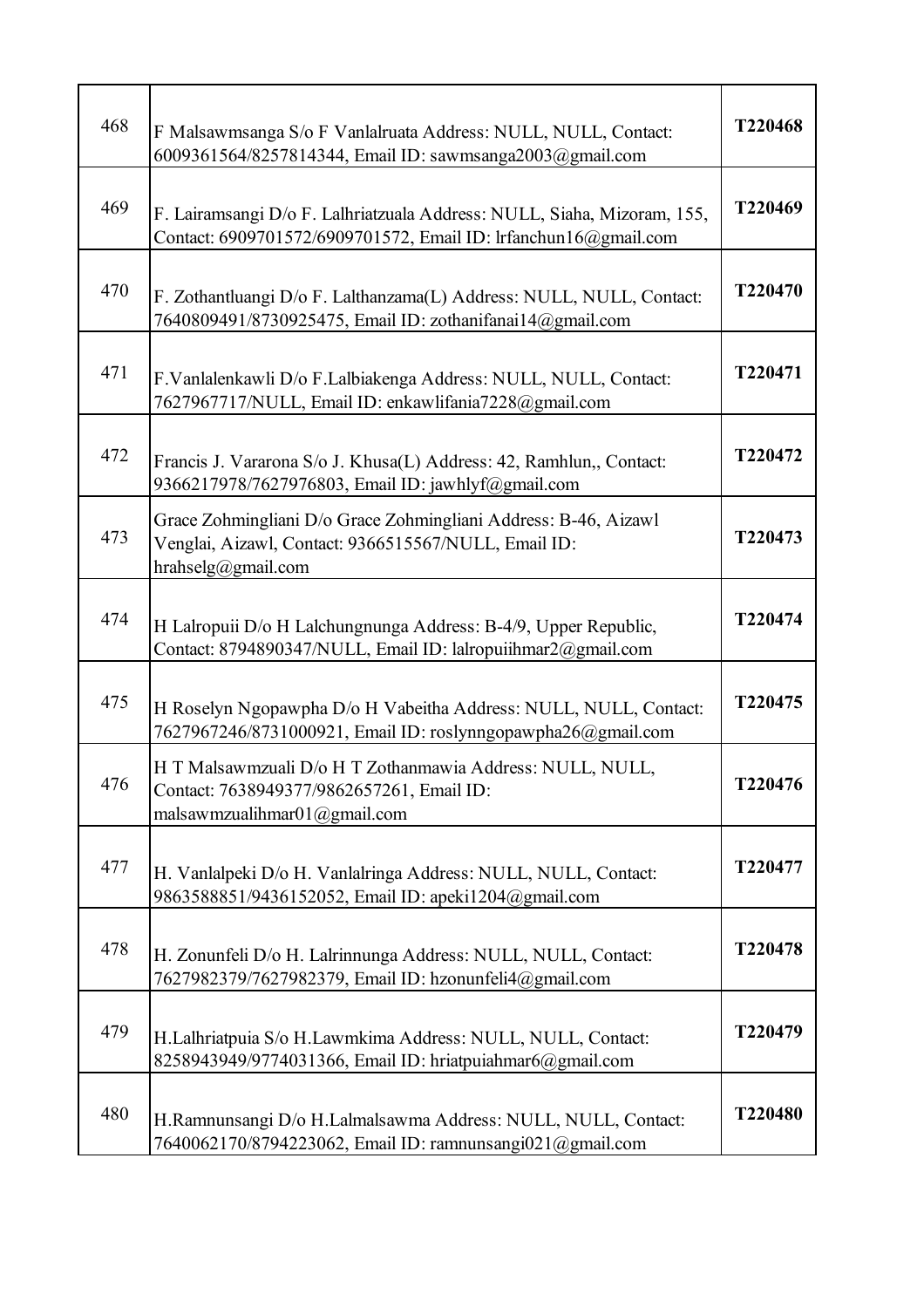| 481 | J. Nelcy Rapawdi D/o J. Chhitha Address: 47, New colony, Contact:<br>9394351477/8794652684, Email ID: nelcyrapawdirapawdi@gmail.com                                | T220481 |
|-----|--------------------------------------------------------------------------------------------------------------------------------------------------------------------|---------|
| 482 | JC Lalropeka S/o Jc Lalnunthanga Address: C14-C, Ramhlun North,<br>Contact: 9362632861/NULL, Email ID: jcpeka37@gmail.com                                          | T220482 |
| 483 | Jemima Zotluangpuii D/o Zosangliana Address: NULL, NULL, Contact:<br>6009025880/9612938071, Email ID: jemimapachuau@gmail.com                                      | T220483 |
| 484 | Jenifer Lalhmachhuani D/o Neihthanga Address: A-188, Zemabawk,<br>Contact: 6009776572/9366833457, Email ID: jeniferachhuani@gmail.com                              | T220484 |
| 485 | Jennifer Lalbiakzuali D/o K.Vanlalruata(L) Address: NULL, NULL,<br>Contact: 9612585184/9774344984, Email ID:<br>jenniferlalbiakzuali1@gmail.com                    | T220485 |
| 486 | Jennifer Lalchhanchhuahi D/o Jennifer Lalchhanchhuahi Address: 208,<br>Siaha vaipi, Contact: 9362212574/9362212574, Email ID:<br>jenniferlalchhanchhuahi@gmail.com | T220486 |
| 487 | Jeremy Lalthangmawia S/o K. Lalbiakthanga(L) Address: C-11B, Durtlang<br>kawn veng, Contact: 6909405348/9612317528, Email ID:<br>jeremylalthangmawia@gmail.com     | T220487 |
| 488 | Jeremy Ramthlengliana S/o Lalrohluna Address: NULL, NULL, Contact:<br>6009291650/NULL, Email ID: raltejeremy28@gmail.com                                           | T220488 |
| 489 | Jesai Malsawmtluanga S/o J Ramdinmawia Address: NULL, Ramhlun<br>Vengthar, Contact: 8732059614/9612367821, Email ID:<br>Jesaichawngthu7@gmail.com                  | T220489 |
| 490 | Jessica Lalremsangi Hmar D/o Joseph Laldinsanga Hmar Address: NULL,<br>NULL, Contact: 8794057122/NULL, Email ID:<br>jessicalalremsangihmar@gmail.com               | T220490 |
| 491 | Joel Vanlalruatfela S/o Robert VL Thlamuana Address: NULL, NULL,<br>Contact: 7085957820/8415849126, Email ID: joel.vlruatfela@gmail.com                            | T220491 |
| 492 | John K Beipahno S/o K Ngokhu Address: NULL, Mission Veng D-29<br>Aizawl, Aizawl, Contact: 7085542997/9862390926, Email ID:<br>khaimeichhoj@gmail.com               | T220492 |
| 493 | John Remruatpuia S/o NG.Ronghakliana(L) Address: NULL, NULL,<br>Contact: 98626667519/8794007532, Email ID: tc7721214@gmail.com                                     | T220493 |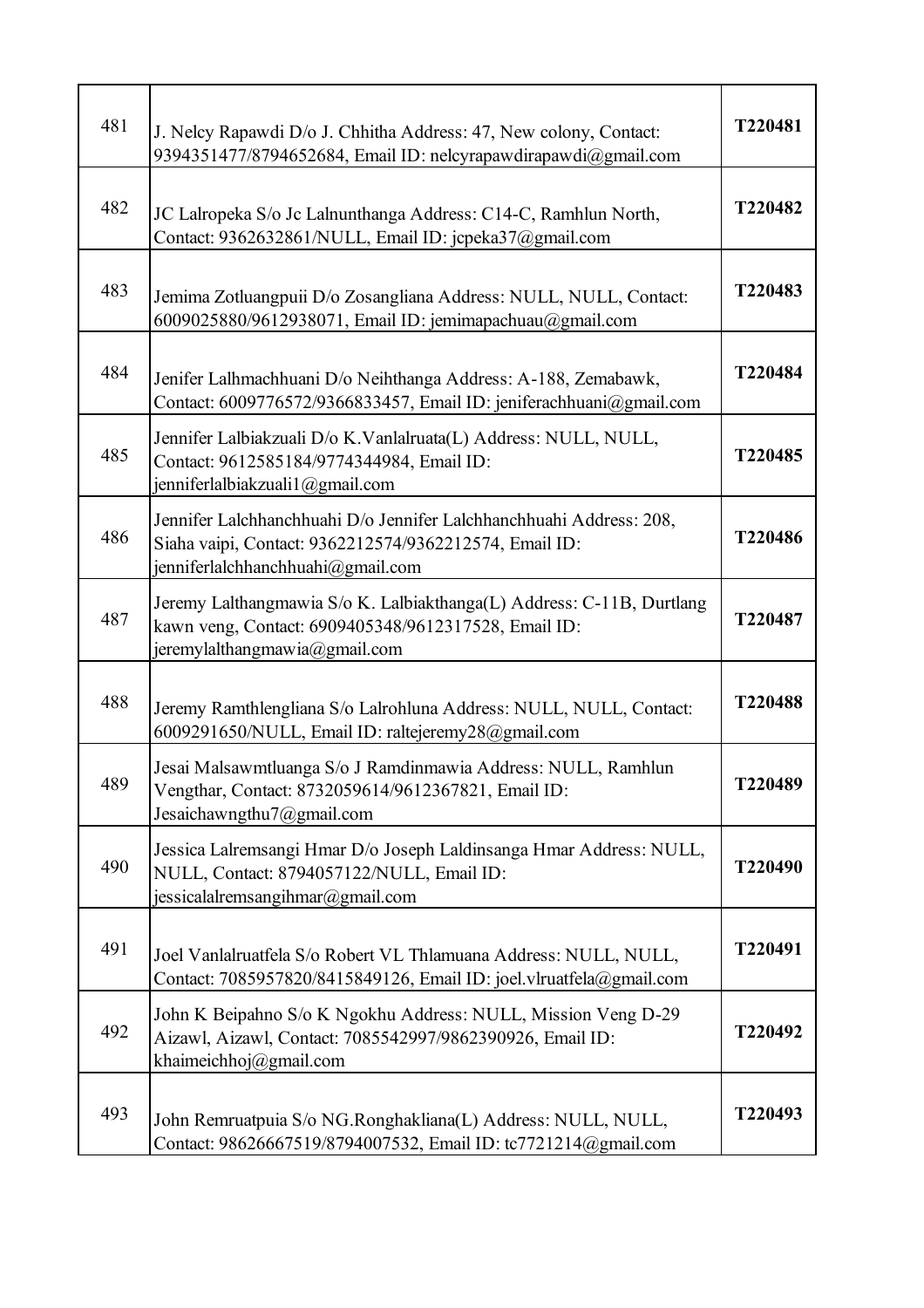| 494 | Jonathan Lalvenhima S/o Danny Lalzarliana Chhangte Address: NULL,<br>NULL, Contact: 9863380859/9862214594, Email ID:<br>pavenachhangte@gmail.com     | T220494 |
|-----|------------------------------------------------------------------------------------------------------------------------------------------------------|---------|
| 495 | Judith Vanlalsawmi D/o C. Lalrinmawia Address: NULL, NULL, Contact:<br>6009208872/8258872984, Email ID: vanlalsawmijudith@gmail.com                  | T220495 |
| 496 | Juliana Krossmawipuii Khithie D/o K. Johnson Address: NULL, NULL,<br>Contact: 9366250289/NULL, Email ID: julianakrossy@gmail.com                     | T220496 |
| 497 | Julie Lalramsangi D/o F.Ropekhlua Address: NULL, ITI Veng, Contact:<br>7085518979/7630013200, Email ID: juliefanai66@gmail.com                       | T220497 |
| 498 | K Lalhruaitluangi D/o K Lalremruata Address: NULL, NULL, Contact:<br>9612227405/NULL, Email ID: tluangiqolhring@gmail.com                            | T220498 |
| 499 | K Lalremmawii D/o K Lalrinchhana Address: NULL, NULL, Contact:<br>9774769720/9862364348, Email ID: remmawiik@gmail.com                               | T220499 |
| 500 | K Lalrintluanga S/o K Lalfakzuala Address: NULL, NULL, Contact:<br>6009825526/9774216162, Email ID: chhakchhuaklatei4@gmail.com                      | T220500 |
| 501 | K Lalramenga S/o K Rothuama Address: NULL, NULL, Contact:<br>8413861181/6009034348, Email ID: ramteakhiangte24@gmail.com                             | T220501 |
| 502 | K. Lalrinhlui D/o K. Lalhmunsanga Address: NULL, NULL, Contact:<br>8787757808/NULL, Email ID: hluteikhiangte00@gmail.com                             | T220502 |
| 503 | K Muansangzuala S/o Lalramzawnchhuaha Khawlhring Address: NULL,<br>NULL, Contact: 8837265187/NULL, Email ID:<br>muansangzualamuansangzuala@gmail.com | T220503 |
| 504 | K.Lalbiaksangi D/o K.Ainawna Address: LB032, Nongthymmai,Lumbasuk<br>B, Contact: 9366214860/NULL, Email ID: lalbiaks61@gmail.com                     | T220504 |
| 505 | K.Lalhmingmawii D/o Lalengmawia Address: NULL, NULL, Contact:<br>8131972777/8731989354, Email ID: teteye13@gmail.com                                 | T220505 |
| 506 | K.Lalhmingmawii D/o K.Lalhlimpuia(L) Address: NULL, NULL, Contact:<br>8413045172/7627994816, Email ID: hmingmawiikhawlhring11@gmail.com              | T220506 |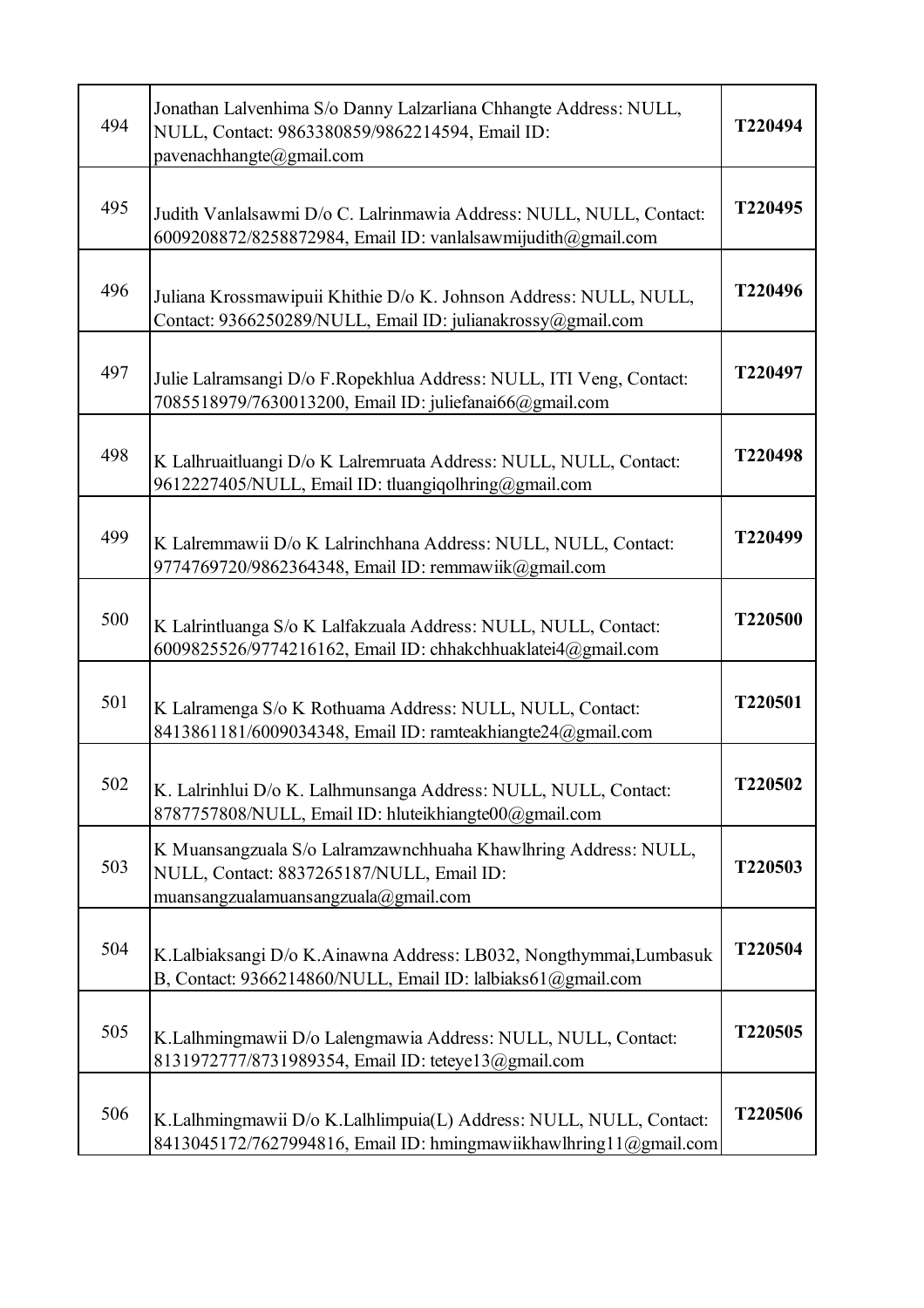| 507 | K Lalrinmawii D/o K Lalchhuanawma Address: NULL, NULL, Contact:<br>7005924397/NULL, Email ID: moimoiikhawlhring82@gmail.com                                        | T220507        |
|-----|--------------------------------------------------------------------------------------------------------------------------------------------------------------------|----------------|
| 508 | K.Laltanpuii D/o H.Lalremruata Address: NULL, Chanmari, near planet<br>fashion(asteria bulding), Contact: 6009041715/9436197029, Email ID:<br>kaypuii13@gmail.com  | T220508        |
| 509 | Kross Chhuanmawii D/o C Lalawmpuia Address: B-44, Mc Donald Hill,<br>Zarkawt, Contact: 6033079197/9436140077, Email ID:<br>krosschhakchhuak@gmail.com              | T220509        |
| 510 | LH Malsawmzuali D/o LH Lalramliana Address: A4/9, MISSION VENG,<br>Contact: 8794111768/7005014158, Email ID: nunuilianhna17@gmail.com                              | T220510        |
| 511 | Lacey Lalchhanhimi D/o S. K Lalnuntluanga Address: NULL, MV-56/A-1,<br>Contact: 9615747145/8259980374, Email ID: laceysiakhel@gmail.com                            | T220511        |
| 512 | Lalbiakkima S/o Lalrokima (L) Address: NULL, NULL, Contact:<br>8794619902/NULL, Email ID: KYMZZR@GMAIL.COM                                                         | T220512        |
| 513 | Lalchhanchhuahi D/o Malsawmsanga(L) Address: A/63, New Siaha,<br>Contact: 8732807883/9862505202, Email ID: chhanifanai10@gmail.com                                 | T220513        |
| 514 | Lalchungnunga D/o Lalchungnunga Address: NULL, Ramthar Veng,<br>Contact: 9862332445/9862800350, Email ID:<br>lalrinfelichhakchhuak27@gmail.com                     | T220514        |
| 515 | Lalchungnungi D/o David Laltanpuia Address: NULL, 49, near Genesareth<br>gospel home, Contact: 8132074252/9366834735, Email ID:<br>chhakchhuakchungnungi@gmail.com | <b>T220515</b> |
| 516 | Laldanglovi D/o Mawizuala Address: 111, TUIKHUAHTLANG, Contact:<br>6009753227/NULL, Email ID: 123laldanglovi@gmail.com                                             | T220516        |
| 517 | Laldinsanga Varte S/o V.Zohmingliana (L) Address: M-1, Mission<br>Vengthlang, Contact: 7630074769/6009185025, Email ID:<br>vartelennox@gmail.com                   | T220517        |
| 518 | Lalduhsaka S/o C.Lalmalsawma Address: NULL, NULL, Contact:<br>6009816800/9862552767, Email ID: Iduhsaka54@gmail.com                                                | T220518        |
| 519 | Lalhriatpuii D/o Lalremsanga Address: J-10 (A)/1, Republic Venglai,<br>Contact: 9366004893/9366004893, Email ID: hpuipuii9@gmail.com                               | T220519        |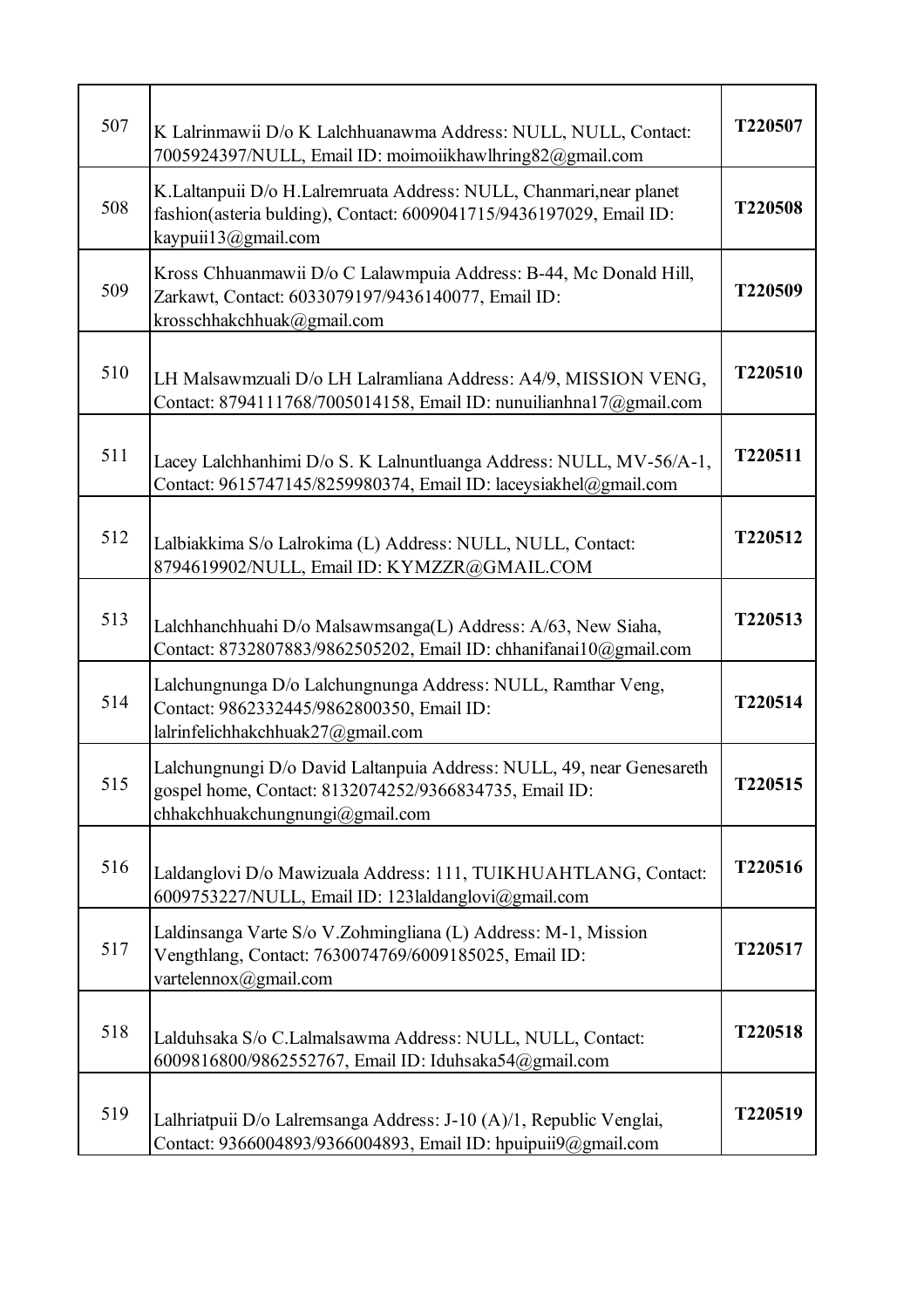| 520 | Lalhriatrengi D/o R.C.Lalzarzova Address: NULL, NULL, Contact:<br>8794186211/8974341398, Email ID: hriatrengi14@gmail.com                                                                              | T220520 |
|-----|--------------------------------------------------------------------------------------------------------------------------------------------------------------------------------------------------------|---------|
| 521 | Lalhruaitluangi Chhangte D/o C Lalremruata Address: NULL, NULL,<br>Contact: 9366568854/7005393644, Email ID:<br>lalhruaitlungichhangte67@gmail.com                                                     | T220521 |
| 522 | Lalhruaizeli D/o Lalzarzoliana Address: NULL, NULL, Contact:<br>9366214625/9862365405, Email ID: lalhruaizeli2002@gmail.com                                                                            | T220522 |
| 523 | Lallawmsangi D/o Lalhuma Address: H-16, Hunthar Veng, Contact:<br>7628809819/9612412507, Email ID: lawm3459@gmail.com                                                                                  | T220523 |
| 524 | Lallawmsiami D/o Hmangaihthanga Address: NULL, V-161, Zozam Veng,<br>Pu Mathanga IN, Vengchung, Near Presbyterian Pastor Quarter, Contact:<br>9205772461/9366510117, Email ID: lawmsiamitlau@gmail.com | T220524 |
| 525 | Lallawmzuala Chhangte S/o C.Lalhmingliana Address: NULL, NULL,<br>Contact: 6909405341/6033083252, Email ID: lalteachagte@gmail.com                                                                     | T220525 |
| 526 | Lallawmzuali D/o Lalrinzauva Address: E3-27 sector-e block -3, Falkland,<br>Contact: 8575179324/9863412995, Email ID: thangmamitmi@gmail.com                                                           | T220526 |
| 527 | Lalmuanawma S/o Hrangchhuana Address: NULL, NULL, Contact:<br>9863014602/9615334127, Email ID: www.omausosm.hip@gmail.com                                                                              | T220527 |
| 528 | Lalmuanawmi D/o T.Lalremtluanga Address: V-68, Serchhip Vengchung,<br>Contact: 8794410938/9077112720, Email ID: omteithangluah@gmail.com                                                               | T220528 |
| 529 | Lalmuanawmi Sailo D/o Saizawna Sailo Address: NULL, NULL, Contact:<br>8575943577/9436360917, Email ID: mteisailo@gmail.com                                                                             | T220529 |
| 530 | Lalmuanpuia S/o Vanchhuma Chinzah Address: NULL, NULL, Contact:<br>9394440924/8837405504, Email ID: mpachinzah77@gmail.com                                                                             | T220530 |
| 531 | Lalmuansangi D/o Chalpianga Address: NULL, MUALPUI,<br>CHHINGCHHIP, Contact: 9362632477/NULL, Email ID:<br>muansangiralte02@gmail.com                                                                  | T220531 |
| 532 | Lalngaihawmi Vanchhawng D/o Lalmuanawma Address: NULL, NULL,<br>Contact: 6909835986/7085896971, Email ID: Libromv@gmail.com                                                                            | T220532 |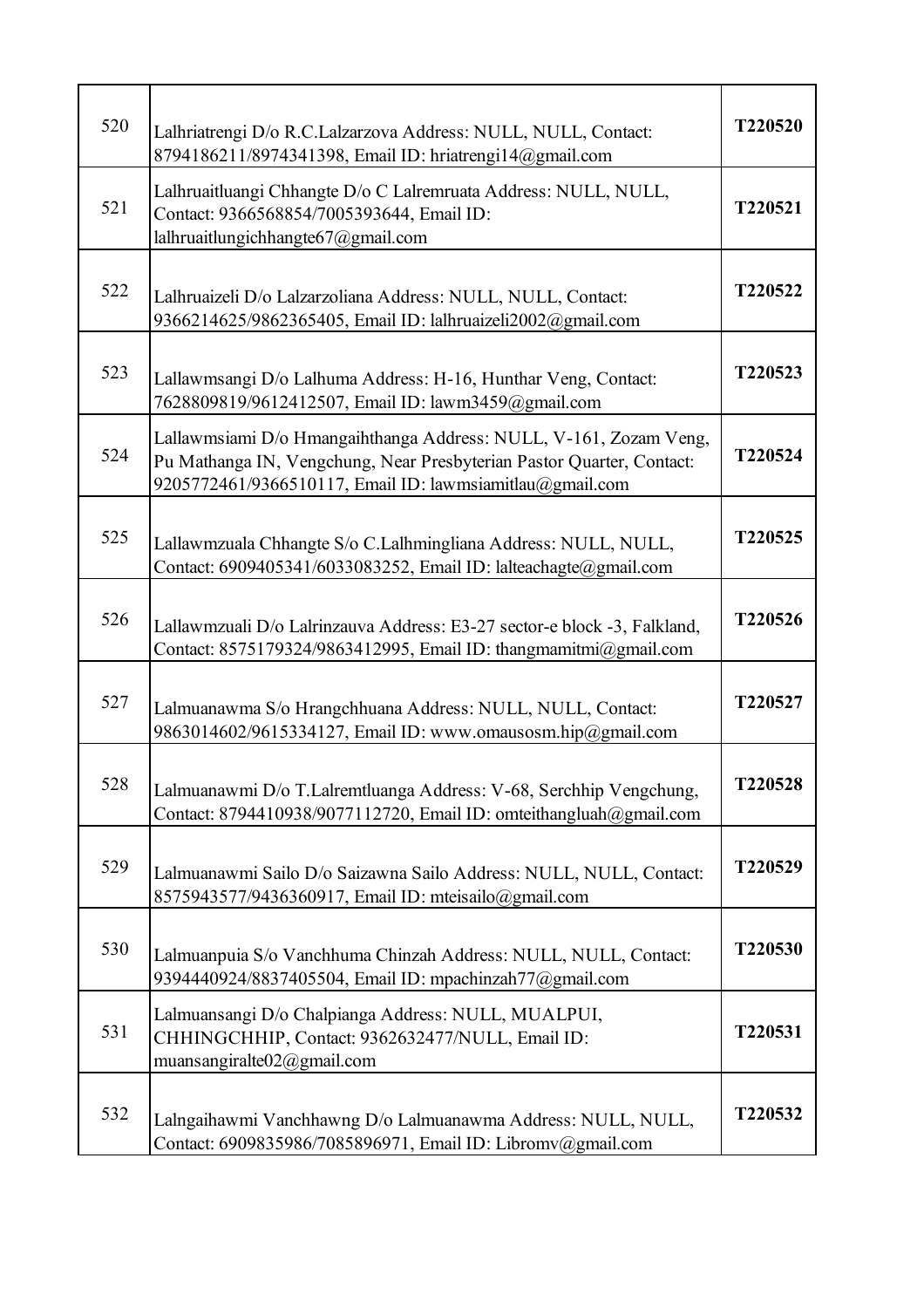| 533 | Lalnunfela Sailo S/o Lalbiakenga Address: NULL, NULL, Contact:<br>8414827660/9436197512, Email ID: fela21sailo@gmail.com                      | T220533 |
|-----|-----------------------------------------------------------------------------------------------------------------------------------------------|---------|
| 534 | Lalnunfeli D/o R Lalngilneia Address: NULL, NULL, Contact:<br>8414071274/9863428835, Email ID: nunfeliralte2002@gmail.com                     | T220534 |
| 535 | Lalnunfeli D/o R Ramfangzauva Address: W-24, Dawrpui, Contact:<br>9366966515/9366966515, Email ID: lalnunfelirenthlei27@gmail.com             | T220535 |
| 536 | Lalnunfeli D/o Runluaithanga Address: NULL, New Capital Complex, JJ-1,<br>Contact: 7085097879/NULL, Email ID: feliiinun@gmail.com             | T220536 |
| 537 | Lalnunhlimi Chhangte D/o C.Lalnuntluanga Address: NULL, NULL,<br>Contact: 8732063341/6009939309, Email ID:<br>lalnunhlimichhangte10@gmail.com | T220537 |
| 538 | Lalnunhlui D/o R.C. Lalnuntluanga Address: A4/9, MISSION VENG,<br>Contact: 9366951515/8787339644, Email ID: nunhlui88@gmail.com               | T220538 |
| 539 | Lalnunziri D/o Lianthanga Address: NULL, NULL, Contact:<br>9774703310/6009312094, Email ID: lnziriralte99@gmail.com                           | T220539 |
| 540 | Lalpekmawii D/o Hautluanga Address: T 169A, ITI Veng, Aizawl, Contact:<br>9615064671/8413833660, Email ID: pekmawii2101@gmail.com             | T220540 |
| 541 | Lalramdinpuia S/o Lalfakkima Address: NULL, NULL, Contact:<br>6909916405/8787323819, Email ID: lalramdinpuiatea@gmail.com                     | T220541 |
| 542 | Lalramengi D/o C Lalchawimawia Address: NULL, NULL, Contact:<br>8575123369/NULL, Email ID: ramengichhangte262@gmail.com                       | T220542 |
| 543 | Lalrammuani D/o Ramsangzuala Address: NULL, NULL, Contact:<br>8258064990/NULL, Email ID: rammuanitlau@gmail.com                               | T220543 |
| 544 | Lalrammuanpuii D/o Zoliana Address: T-82, Farm veng, Lunglei, Contact:<br>7627997576/7005216097, Email ID: lalrammuanpuiimimi@gmail.com       | T220544 |
| 545 | Lalramngheti Khiangte D/o Vanlalruata Khiangte Address: NULL, NULL,<br>Contact: 7642912436/NULL, Email ID: ramnghetik@gmail.com               | T220545 |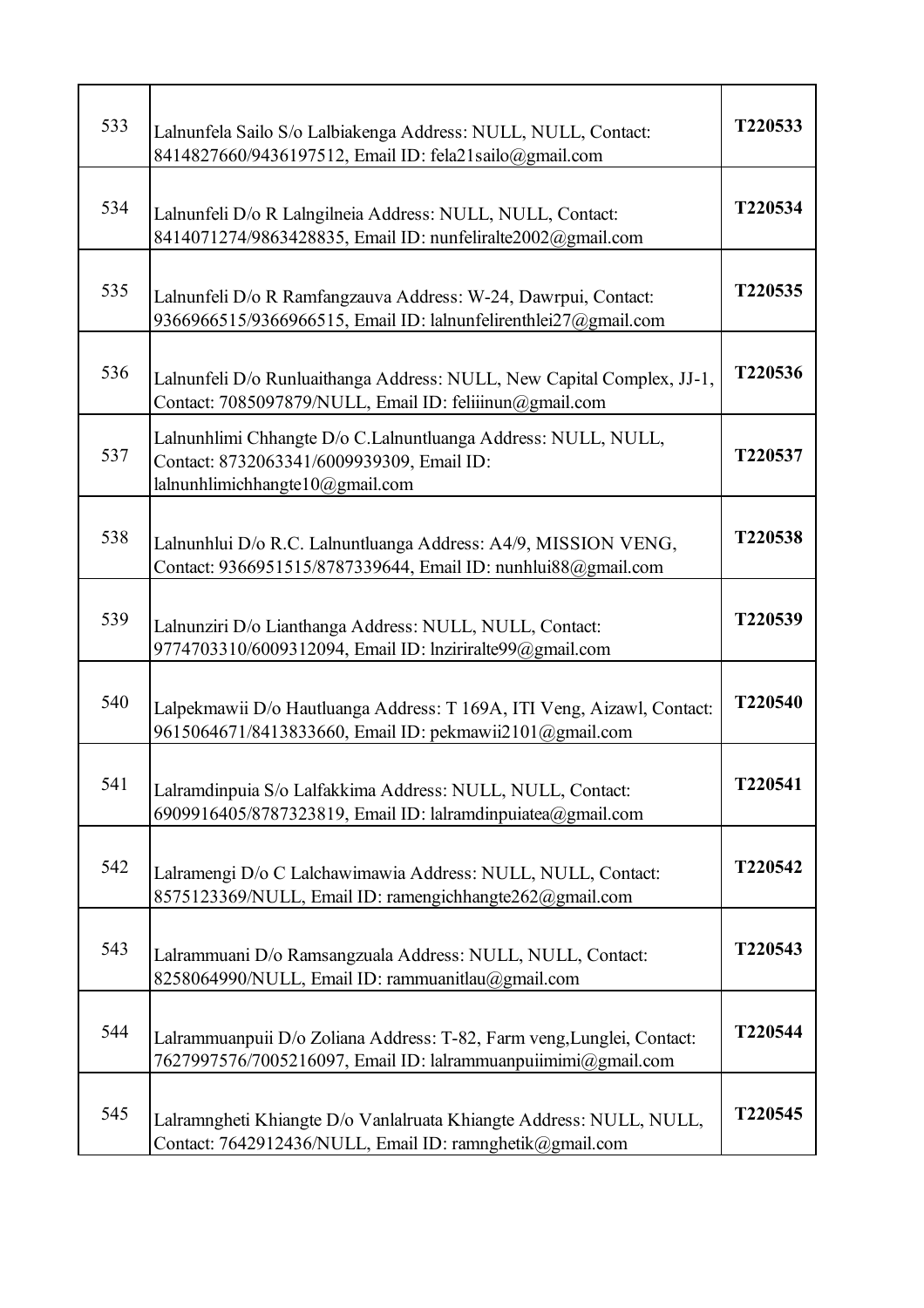| 546 | Lalrampari D/o R. Lalbiakchhunga Address: NULL, NULL, Contact:<br>8119074695/8838785420, Email ID: lrpisiakeng@gmail.com                      | T220546 |
|-----|-----------------------------------------------------------------------------------------------------------------------------------------------|---------|
| 547 | Lalremmawii D/o Saikapthanga Address: A-I (A) /41 (L), Chaltlang,<br>Contact: 6909284808/NULL, Email ID: remmawiivarte71@gmail.com            | T220547 |
| 548 | Lalremmawii D/o S.T.Lalhmingmawia Address: NULL, Venglai, Kolasib,<br>Contact: 9863728338/7005367150, Email ID: remdaeyo@gmail.com            | T220548 |
| 549 | Lalremruatdika S/o Malsawmtluanga Address: NULL, NULL, Contact:<br>7642004290/9863438025, Email ID: lalremruatdikapachuau@gmail.com           | T220549 |
| 550 | Lalremruati D/o Sawmlala Address: 207, South Lungpher, Contact:<br>8787705049/NULL, Email ID: ruatruatinunu04@gmail.com                       | T220550 |
| 551 | Lalremruatpuii D/o R. Zalawma Address: D-24, Aizawl, Contact:<br>6009111164/8794099412, Email ID: renthleiremrem28@gmail.com                  | T220551 |
| 552 | Lalremzuali D/o Lalremmawia Fanai Address: 241, Khawhai, Contact:<br>8794769038/7085118012, Email ID: teteiremzuali@gmail.com                 | T220552 |
| 553 | Lalrinchhani Ralte D/o R.Lalthanhawla Address: NULL, NULL, Contact:<br>8132935040/9862364763, Email ID: chhantei56@gmail.com                  | T220553 |
| 554 | Lalrindiki D/o Synodthanga Address: M-97, Mission Vengthlang, Contact:<br>8837335502/8837335502, Email ID: lalrindiki213@gmail.com            | T220554 |
| 555 | Lalrinhlui D/o Vanlalchhuana Address: NULL, NULL, Contact:<br>6909880694/9612377781, Email ID: rinhluichhakchhuak24@gmail.com                 | T220555 |
| 556 | Lalrinhlui D/o C.Lalsiammawia Address: NULL, Chanmari, Aizawl,<br>Contact: 8257087417/9862031881, Email ID:<br>rinhluichhakchhuak22@gmail.com | T220556 |
| 557 | Lalrinmuana S/o Vanlalhruaia Address: NULL, NULL, Contact:<br>6009291390/6009291390, Email ID: lalrinmuana21@gmail.com                        | T220557 |
| 558 | Lalrinpuii D/o Lalroliana Address: NULL, NULL, Contact:<br>7085073188/7085073188, Email ID: puiiralsun03@gmail.com                            | T220558 |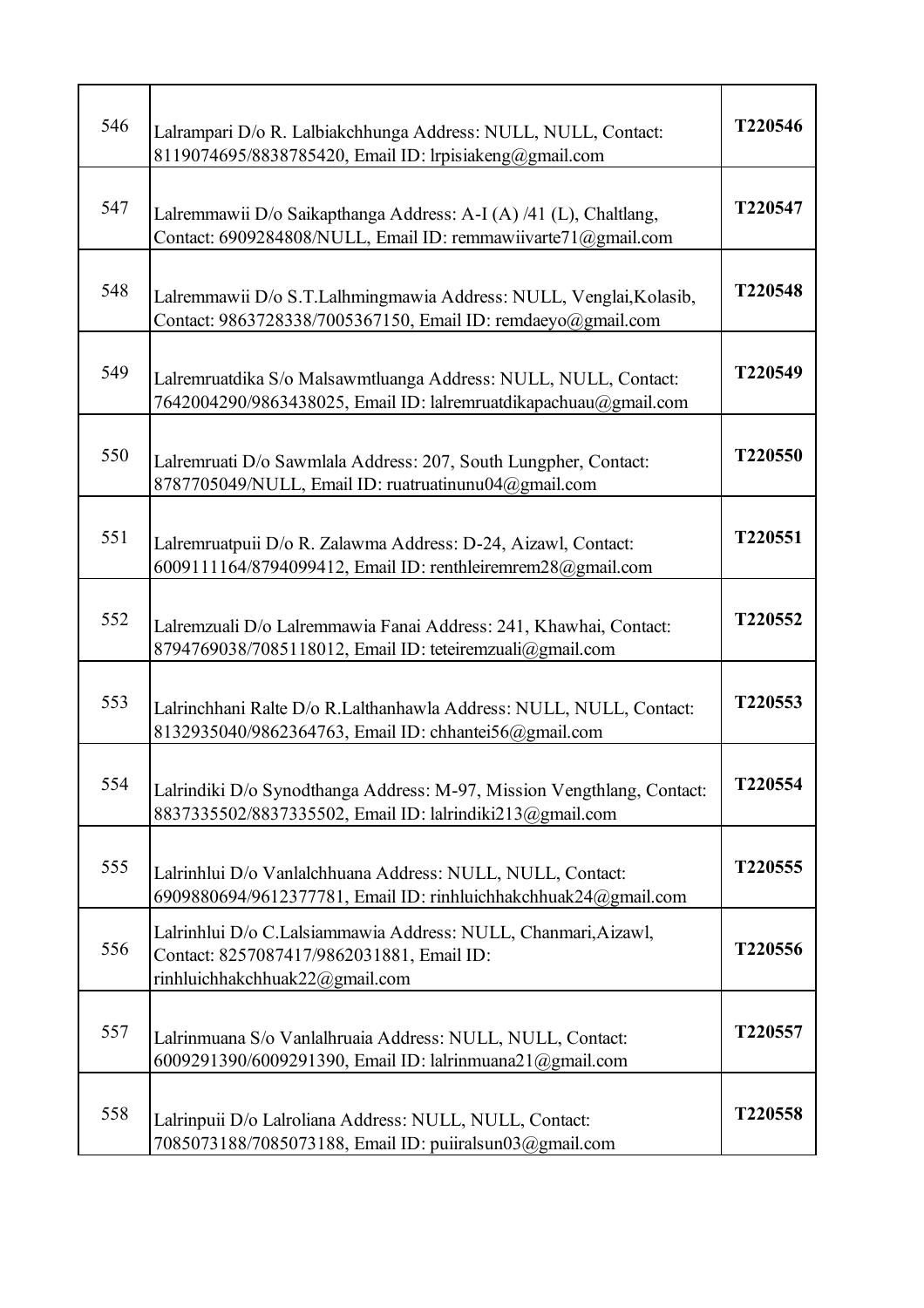| 559 | Lalrinsangi D/o Lalrinawma Address: NULL, NULL, Contact:<br>8787397848/9862844286, Email ID: lalrinsangipachuau01@gmail.com           | T220559 |
|-----|---------------------------------------------------------------------------------------------------------------------------------------|---------|
| 560 | Lalrinzuali Fanai D/o F.Lalmuanzuala(L) Address: NULL, NULL, Contact:<br>7085128458/7628003219, Email ID: teteifanaipakhup5@gmail.com | T220560 |
| 561 | Lalrohlupuii D/o Lallenpuia Address: NULL, NULL, Contact:<br>7629056416/9856258412, Email ID: 16lalrohlupuii@gmail.com                | T220561 |
| 562 | Lalruatdiki Sailo D/o Lalthankunga Sailo(L) Address: B-50, Khatla, Contact:<br>7641924299/9862305317, Email ID: Ruatdiki24@gmail.com  | T220562 |
| 563 | Lalruatfeli D/o Lalramliana Address: NULL, NULL, Contact:<br>9362859388/7628013866, Email ID: hmarfelfeli23@gmail.com                 | T220563 |
| 564 | Lalruathlua S/o Lalrochhara Address: B 141, Thenzawl, Bazar veng, Contact:<br>9366267629/9366267629, Email ID: lruathlua@gmail.com    | T220564 |
| 565 | Lalruatpuii D/o R. Lalnunnema Address: NULL, NULL, Contact:<br>9366630097/9366630097, Email ID: lalruatpuii021@gmail.com              | T220565 |
| 566 | Lalruatpuii D/o Lalhmingliana Address: NULL, NULL, Contact:<br>9863224615/NULL, Email ID: ruatpuiichawnchhim@gmail.com                | T220566 |
| 567 | Lalruatzeli D/o Lalmalsawma Address: NULL, NULL, Contact:<br>6009209823/8132831585, Email ID: lalruatzelivuite@gmail.com              | T220567 |
| 568 | Lalsangpuii D/o David Zomuana Address: NULL, NULL, Contact:<br>9863010129/9863010129, Email ID: lalsangpuijh@gmail.com                | T220568 |
| 569 | Lalsangpuii Hrahsel D/o Lalfakawma Address: NULL, NULL, Contact:<br>7640901772/9089288848, Email ID: sangpuiihrahsel2001@gmail.com    | T220569 |
| 570 | Lalzawmpuii D/o Lalrinawma Ralte Address: NULL, NULL, Contact:<br>8794208038/9612695163, Email ID: lalzawmpuiiralte@gmail.com         | T220570 |
| 571 | Lalzuizeli D/o Lalrindika (L) Address: NULL, NULL, Contact:<br>6009955836/8014515198, Email ID: zuizeli12@gmail.com                   | T220571 |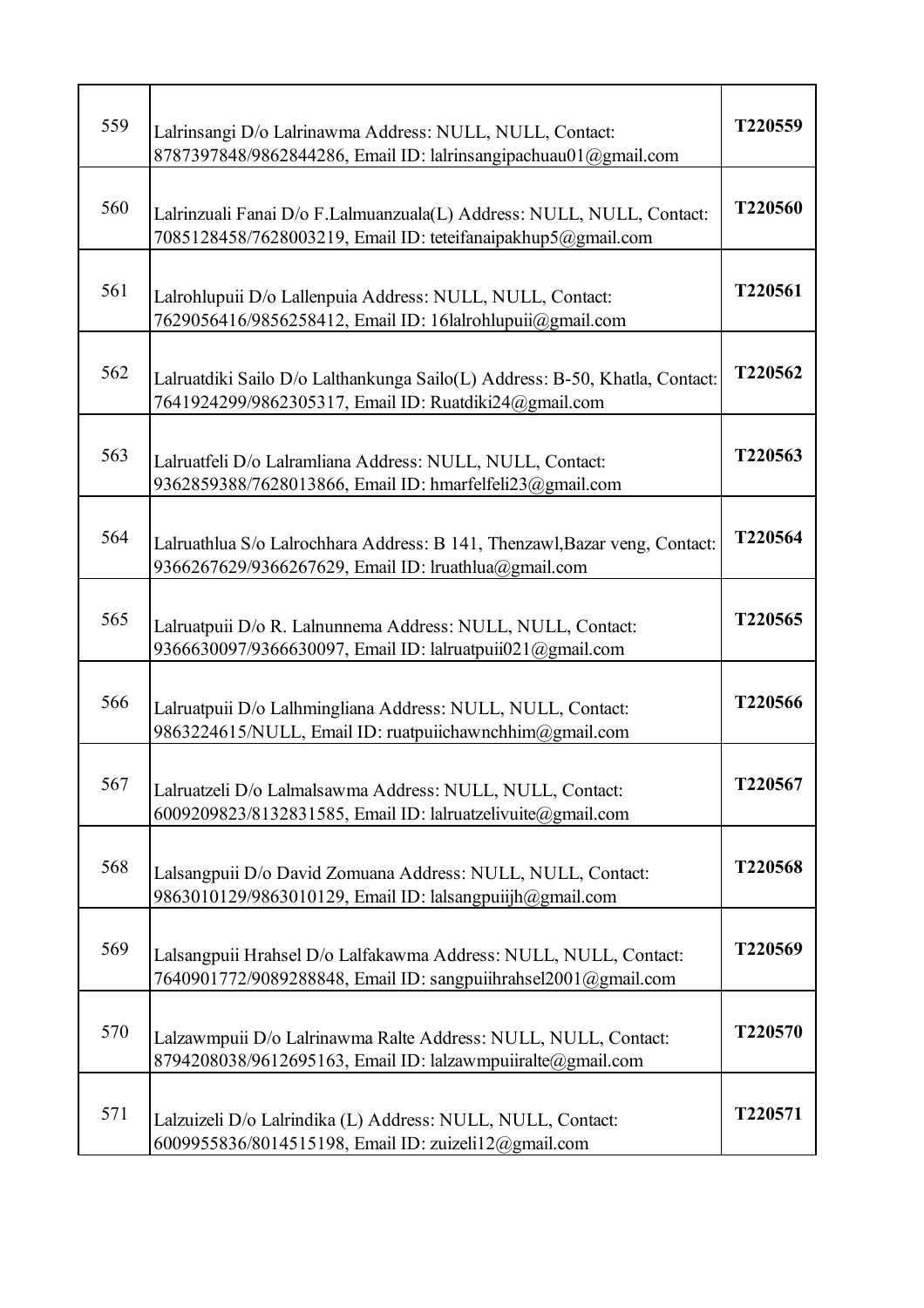| 572 | Lily Malsawmtluangi D/o Zonundanga Address: NULL, NULL, Contact:<br>9362638816/9862322283, Email ID: lilyfanai07@gmail.com                                     | T220572 |
|-----|----------------------------------------------------------------------------------------------------------------------------------------------------------------|---------|
| 573 | Lina C. Zonuntluangi D/o C. Lallawta Address: A-55, Kulikawn, Contact:<br>7628054603/7628054603, Email ID: zonuntluangilina@gmail.com                          | T220573 |
| 574 | Loicy Laltlanpuii Sailo D/o Lalhmangaiha Sailo Address: A-50,<br>RAMHLUN SOUTH, Contact: 6009027583/6009430712, Email ID:<br>loicysailo21@gmail.com            | T220574 |
| 575 | M Abraham Beipahnielai S/o M Khaichhua Address: NULL, Mission Veng<br>D-29 Aizawl, Aizawl, Contact: 8794865647/7085542997, Email ID:<br>melonmathipi@gmail.com | T220575 |
| 576 | Malsawma Chinzah S/o Remlalmuana Address: NULL, NULL, Contact:<br>8258080415/7832871956, Email ID: malsawmachinzah99@gmail.com                                 | T220576 |
| 577 | Malsawmhlua S/o Laltanpuia Address: NULL, NULL, Contact:<br>7629869435/9863115802, Email ID: renthleimalsawmhlua@gmail.com                                     | T220577 |
| 578 | Malsawmkimi D/o Lalramnunmawia Address: C30/3/1, Ramthar, Aizawl,<br>Contact: 6009746495/9436362224, Email ID:<br>malsawmkimicolney82896@gmail.com             | T220578 |
| 579 | Malsawmtluanga S/o Malsawmtluanga Address: 20, KEPRAN, Contact:<br>9366149250/6909098821, Email ID: MSTLUANGA737@GMAIL.COM                                     | T220579 |
| 580 | Malsawmtluangi D/o R. Lalrinsanga Address: NULL, NULL, Contact:<br>9612645246/8730841174, Email ID: nunoyee19@gmail.com                                        | T220580 |
| 581 | Malsawmzuala S/o Rohmingliana(L) Address: NULL, NULL, Contact:<br>6909487250/6909487250, Email ID: novakemesza@gmail.com                                       | T220581 |
| 582 | Malsawmzuali D/o Andrew Lalthazuala Address: NULL, NULL, Contact:<br>9863034397/9612163292, Email ID:<br>malsawmzualichhakchhuak17@gmail.com                   | T220582 |
| 583 | Malsawmzuali Sailo D/o Lalramliana Sailo Address: NULL, NULL,<br>Contact: 8119009764/9774568335, Email ID:<br>malsawmzualisailo93@gmail.com                    | T220583 |
| 584 | Maria Lalhlimawmi D/o Lalhmunmawia Address: RN 98/2, Ramthar veng,<br>Contact: 7640993007/9863694073, Email ID:<br>marialalhlimawmi@gmail.com                  | T220584 |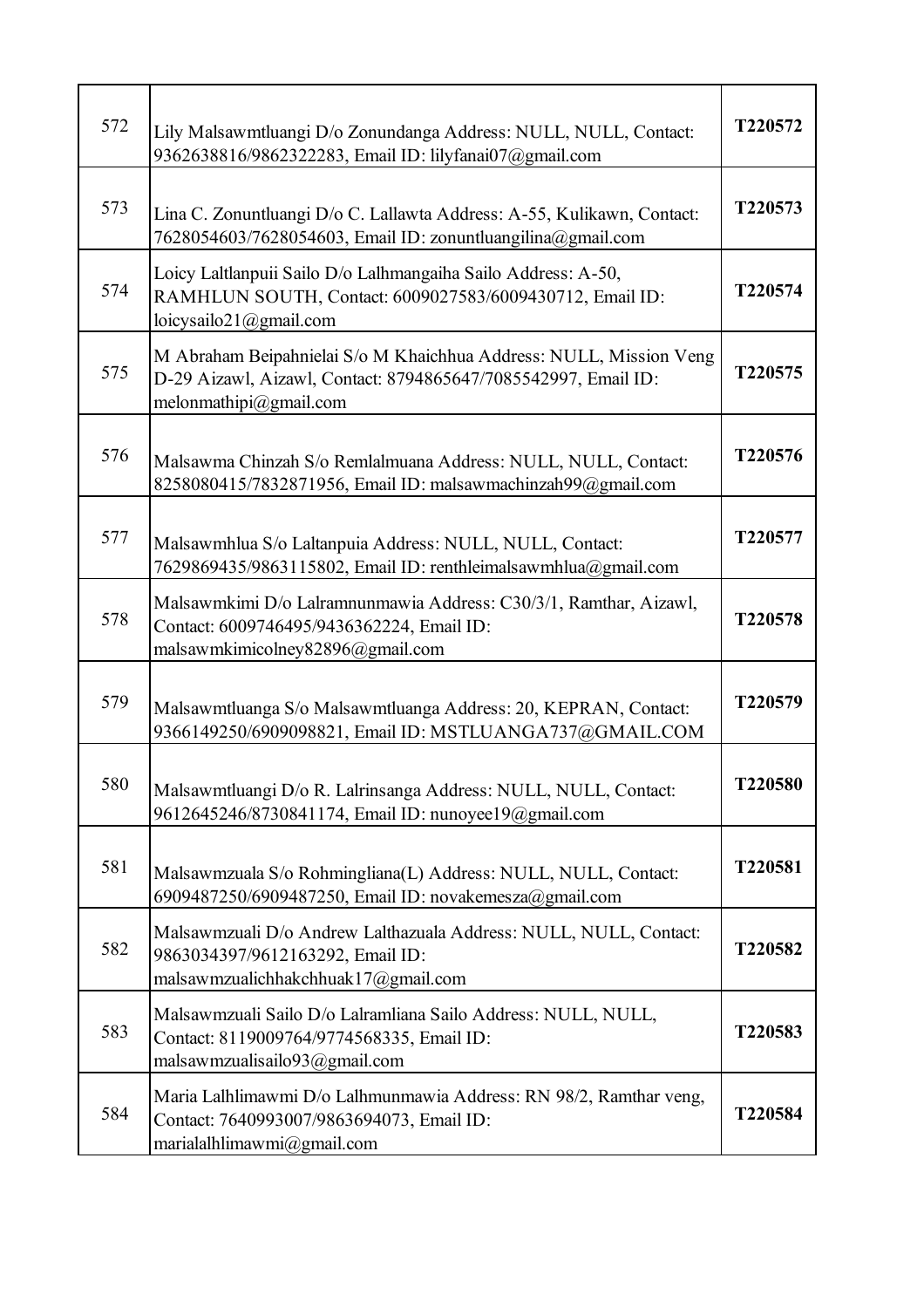| 585 | Marina Lalrammawii D/o H Kawlkhuma Address: C/108, Sihphir<br>Venghlun, Contact: 9863689796/9612055728, Email ID:<br>marinalalrammawii@gmail.com                  | T220585 |
|-----|-------------------------------------------------------------------------------------------------------------------------------------------------------------------|---------|
| 586 | Mary Chingneikim Mangson D/o Thangsuanhang Address: NULL, NULL,<br>Contact: 9366446403/9436148752, Email ID: maryzou78@gmail.com                                  | T220586 |
| 587 | McKlein Lalmalsawma S/o Ronny Parte Address: NULL, Salem veng,<br>Contact: 9612325581/9862716826, Email ID: mcklein996@gmail.com                                  | T220587 |
| 588 | Mesak Lalramngheta S/o James Lalramliana Address: NULL, NULL,<br>Contact: 8730897518/9612112939, Email ID:<br>mesaklalramngheta@gmail.com                         | T220588 |
| 589 | Michelle Lalngaihzuali D/o F.Lalrinawma Address: NULL, NULL, Contact:<br>8414883705/9862982521, Email ID: michelle.fanay@gmail.com                                | T220589 |
| 590 | Mickey Lalremtluanga S/o David Ramdinzauva Address: NULL, NULL,<br>Contact: 7085075563/NULL, Email ID: mickeydavidson73@gmail.com                                 | T220590 |
| 591 | Miriam B.Lalremruati D/o B.Lalnuntluanga Address: NULL, Hmarveng<br>MPRO Complex, Oppo. CL Feeds, Contact: 9863035725/NULL, Email ID:<br>lalremruatib33@gmail.com | T220591 |
| 592 | Miriam Malsawmsangi D/o R. Lalthlangliana Address: NULL, NULL,<br>Contact: 7085503806/9383249764, Email ID: miriammitei29@gmail.com                               | T220592 |
| 593 | Moses Lalrinenga S/o F Lalliantluanga Address: NULL, NULL, Contact:<br>7630973697/7005084957, Email ID: moseslalrinenga@gmail.com                                 | T220593 |
| 594 | N. Muankimi D/o JK Siama Address: F-140, Aizawl, Contact:<br>7628003867/NULL, Email ID: mankimilangel306@mail.com                                                 | T220594 |
| 595 | Naom Lalpekkimi D/o Lalnuntluanga hlychho Address: NULL, NULL,<br>Contact: 7629874092/7629874092, Email ID:<br>naomlalpekkimi17@gmail.com                         | T220595 |
| 596 | Ngursangliani D/o C.Sangburha Address: 2, Tuivamit, Contact:<br>9366483154/7085881438, Email ID: ngursanglianichinzah@gmail.com                                   | T220596 |
| 597 | Philip L. Khawlhring S/o K Vanlalruata Address: Mv - 35(1), Mission<br>veng, Contact: 9612004524/9612004524, Email ID:<br>philipkhawlhring08@gmail.com            | T220597 |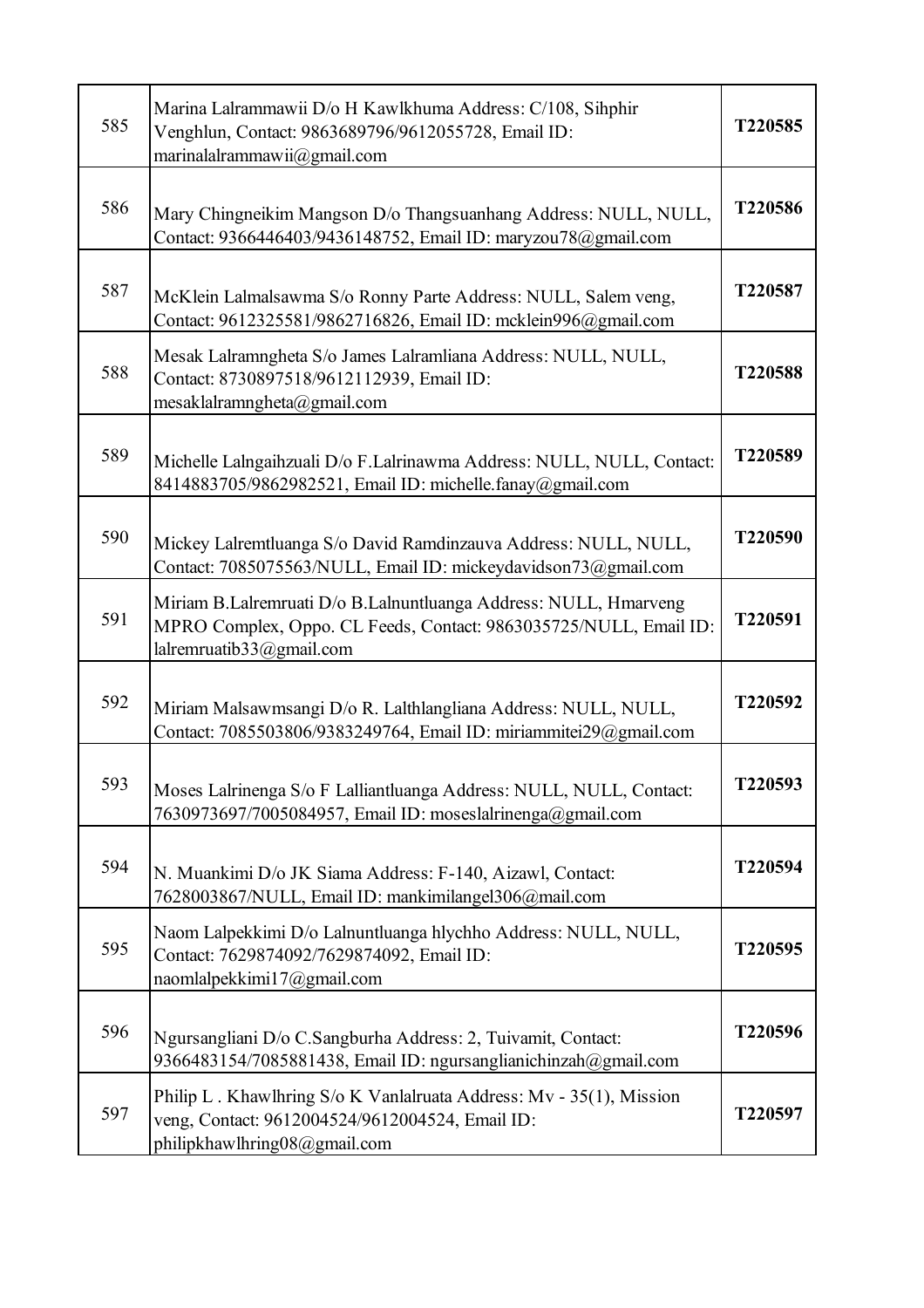| 598 | Priscilla Lalrinhlui D/o David Zothanpuia Address: NULL, NULL, Contact:<br>8413033617/NULL, Email ID: renthleipriscilla@gmail.com                        | T220598 |
|-----|----------------------------------------------------------------------------------------------------------------------------------------------------------|---------|
| 599 | Priscilla Zonunmawii D/o HC Lalhriatpuia Address: NULL, NULL,<br>Contact: 9383177320/9383177320, Email ID:<br>priscillazonunmawii2@gmail.com             | T220599 |
| 600 | R Lalbiakfeli D/o R Lalramhluna Address: NULL, damveng, mizoram,<br>Contact: 8787630417/9436199892, Email ID: afelbralte@gmail.com                       | T220600 |
| 601 | R Lalnuntluangi D/o VL Muanpuia (L) Address: NULL, NULL, Contact:<br>8787849559/9089778152, Email ID: zirizadeng@gmail.com                               | T220601 |
| 602 | R Lalremruata S/o Ramdinmawia Address: NULL, NULL, Contact:<br>9774151638/NULL, Email ID: remruataralte01@gmail.com                                      | T220602 |
| 603 | R Vanlalhruaichhungi D/o Lalramhluna Address: NULL, NULL, Contact:<br>9863495721/9612769122, Email ID: lalhruaichhungitetei@gmail.com                    | T220603 |
| 604 | R.K.Zohmingsangi D/o R.K.Lalawmpuia Address: 52 C, Republic<br>Vengthlang, Field hnuai, Contact: 9612872450/7005106755, Email ID:<br>rktetei75@gmail.com | T220604 |
| 605 | R.L.Rosanga S/o R.Lalrochhara Address: NULL, Aizawl, Contact:<br>7630056284/NULL, Email ID: rlrosanga8@gmail.com                                         | T220605 |
| 606 | R.Lallawmawma S/o Lalramchhuanga Address: NULL, Durtlang, Contact:<br>6909293803/8787801546, Email ID: malawma012@gmail.com                              | T220606 |
| 607 | R.Lalrinfeli D/o R.Thanliana(L) Address: 224, Seling, Contact:<br>9863028939/8787381693, Email ID: rlalrinfeli3@gmail.com                                | T220607 |
| 608 | R.Rozarliana S/o R.Rodingliana Address: A 49/1, Ramhlun South, Contact:<br>9863604349/9774253550, Email ID: zararalte555@gmail.com                       | T220608 |
| 609 | Rachel Lalruatfeli D/o Lalbuatsaiha Address: NULL, NULL, Contact:<br>9863816231/9862360326, Email ID: rachelruatfeli@gmail.com                           | T220609 |
| 610 | Ramngaihzuali D/o Zonunsanga Address: V-106(G), BETHLEHEM,<br>Contact: 8787818685/8787818685, Email ID: gemini29@gmail.com                               | T220610 |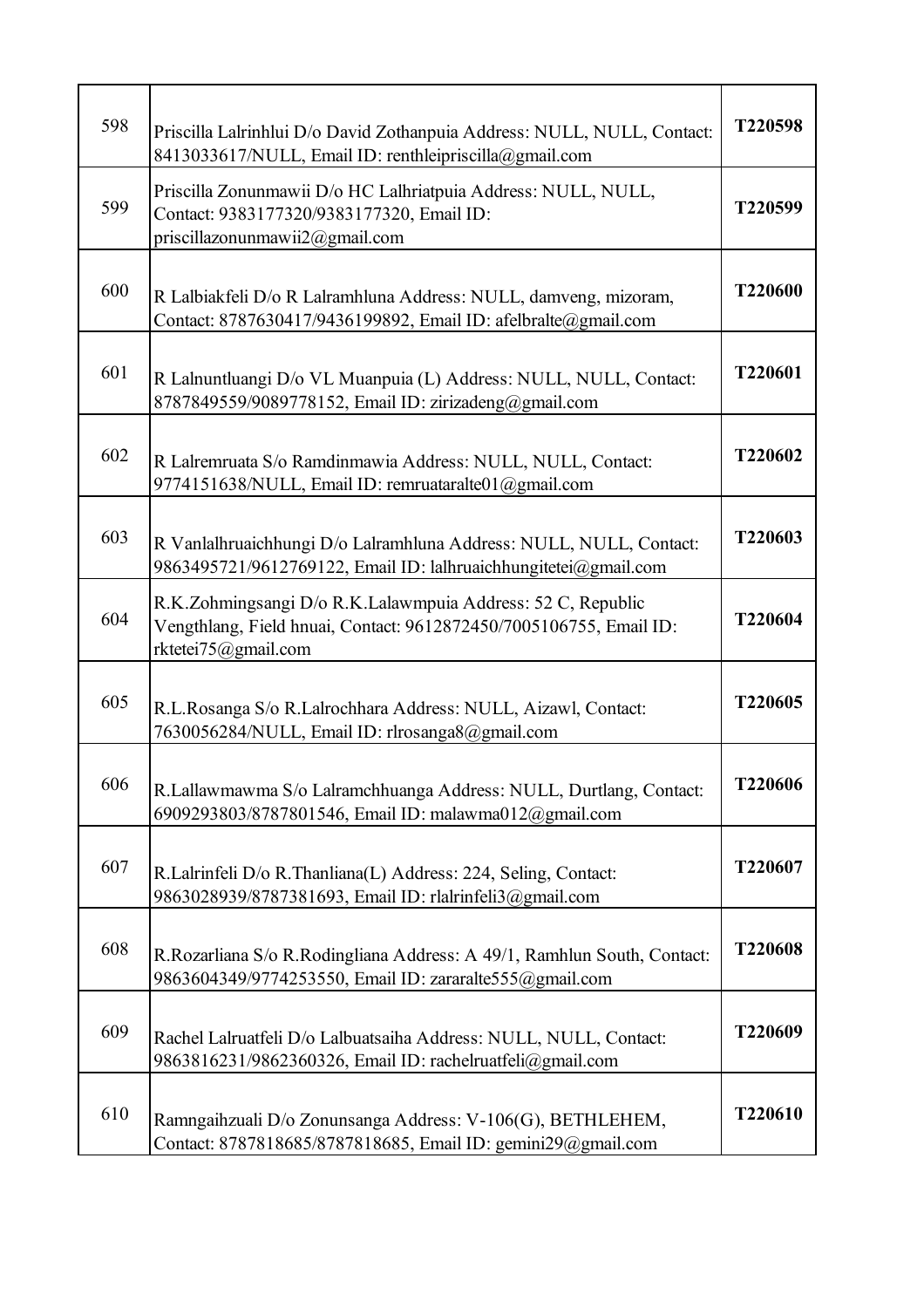| 611 | Ramnunmawii D/o C.Lalliantluanga Address: C-6, I.T.I.Veng, Contact:<br>8575649973/8014447077, Email ID: ramnunmawiimoimoii@gmail.com                 | T220611 |
|-----|------------------------------------------------------------------------------------------------------------------------------------------------------|---------|
| 612 | Rebecca Lalchhuanawmi D/o C. Zoramtluanga Address: ZC-04/III, Zotlang,<br>Contact: 8732812922/9862043364, Email ID: rebeccachinzah4@gmail.com        | T220612 |
| 613 | Remruatfela S/o Lalthafamkima (L) Address: NULL, NULL, Contact:<br>8787367912/8415989517, Email ID: remruatfela140@gmail.com                         | T220613 |
| 614 | Reuben Lalnunpuia S/o Zahluna Address: NULL, Darlawn Venglai,<br>Contact: 8413998020/NULL, Email ID: reubenlnpa@gmail.com                            | T220614 |
| 615 | Robuangpuii Chinzah D/o Eddie Lalengzuala Address: NULL, NULL,<br>Contact: 9863660382/8837368185, Email ID:<br>robuangpuiichinzah@gmail.com          | T220615 |
| 616 | Rosangkimi D/o Ramdinthara Address: NULL, NULL, Contact:<br>7642808969/9862373748, Email ID: Rosangkimirasky@gmail.com                               | T220616 |
| 617 | Rosemary Lalremruati Jongte D/o Zolianthanga Jongte Address: NULL,<br>NULL, Contact: 9372597144/9436144385, Email ID:<br>lalremruatijongte@gmail.com | T220617 |
| 618 | Ruby Lalnunpuii D/o Lalchhuanawma Address: NULL, NULL, Contact:<br>9615818708/9615818708, Email ID: rubylalunpuii7@gmail.com                         | T220618 |
| 619 | Ruth VL Duhsaki D/o Lalrinthara Address: M-10, MISSION<br>VENGTHLANG, Contact: 9366894622/9612434047, Email ID:<br>ruthvangchhia6@gmail.com          | T220619 |
| 620 | Ruthi Lalhminghlui D/o Zonghakliana Address: NULL, NULL, Contact:<br>7085477402/9612585084, Email ID: ruthilalhminghlui8@gmail.com                   | T220620 |
| 621 | Ruthi Lalmuanpuii D/o V L Hmangaihzuala Address: NULL, NULL,<br>Contact: 9863944624/9863336767, Email ID: amylalrinkimi09@gmail.com                  | T220621 |
| 622 | Ruthi Lalrinkimi D/o Laltanpuia Address: 6, KULIKAWN, AIZAWL,<br>Contact: 6009919611/NULL, Email ID: ruthilalrinkimi72@gmail.com                     | T220622 |
| 623 | S.Julie Lalruathlupuii D/o S.Hneihlu Address: 148, Chawnhmun Aizawl,<br>Contact: 6909883954/9862155912, Email ID: sjulielielie@gmail.com             | T220623 |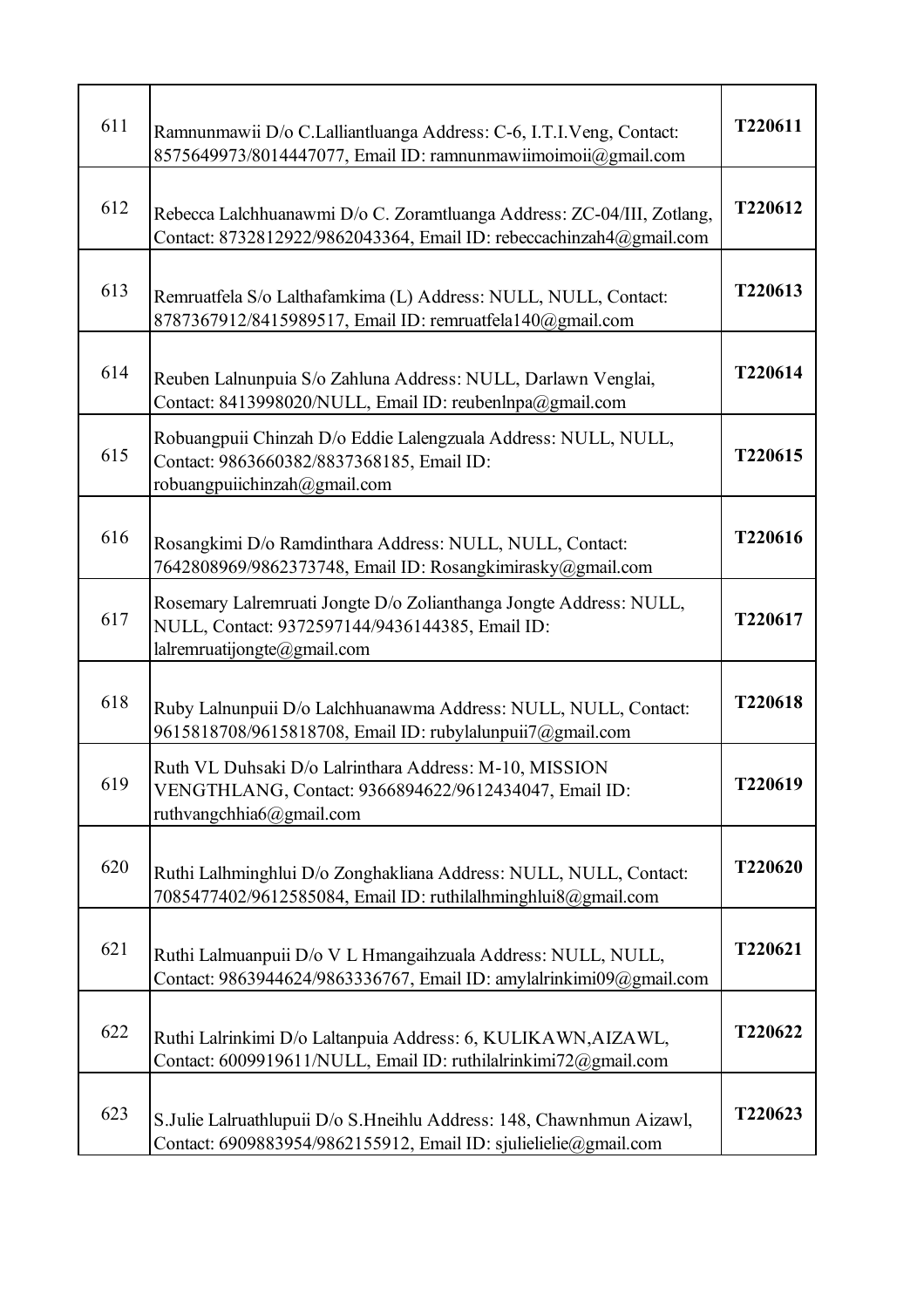| 624 | Samson Lalpuiliana S/o Vanchhuma Chinzah Address: NULL, NULL,<br>Contact: 7629818148/8837405504, Email ID:<br>samsonchinzah123@gmail.com         | T220624 |
|-----|--------------------------------------------------------------------------------------------------------------------------------------------------|---------|
| 625 | Samuel Lalrindika S/o K Lalrampara Address: 155, Baktawng, Contact:<br>9863387657/NULL, Email ID: samuellalrindika400@gmail.com                  | T220625 |
| 626 | Sinthia Lalruatfeli D/o Vanlalringa Address: NULL, NULL, Contact:<br>7085209411/7085209411, Email ID: cynthialalruatfeli@gmail.com               | T220626 |
| 627 | T Lalthangsanga S/o T Zathangchhuaka Address: NULL, NULL, Contact:<br>7085594487/9612317461, Email ID: thangsangatlau45@gmail.com                | T220627 |
| 628 | T Vanzira S/o T Chotha Address: NULL, NULL, Contact:<br>8119919165/8119919165, Email ID: adolphthangie@gmail.com                                 | T220628 |
| 629 | T. Lalrawngbawli D/o Vanlalhuma Address: NULL, NULL, Contact:<br>7629857949/7629857949, Email ID: tlaurbi@gmail.com                              | T220629 |
| 630 | T.Lalrinfeli D/o Lalnuntluanga(L) Address: B-65, Dawrpui Vengthar,<br>Contact: 9366808441/8787620730, Email ID: tlaulalrinfeli11@gmail.com       | T220630 |
| 631 | T.Lalthansangi D/o T.Biaksanga Address: TS/C-011, Zemabawk, Contact:<br>9366436659/7005595812, Email ID: tlalthansangisangsangi@gmail.com        | T220631 |
| 632 | V.Lalrinpuia S/o Davida Address: NULL, NULL, Contact:<br>8413932287/9612254032, Email ID: vlalrinpuia277@gmail.com                               | T220632 |
| 633 | V Lalrohlui D/o V Lalnunsanga Address: NULL, NULL, Contact:<br>9774228601/8014005236, Email ID: vlalrohlui@gmail.com                             | T220633 |
| 634 | Vanlalchhankima S/o H Sangkulha (L) Address: NULL, NULL, Contact:<br>6009186533/8794156948, Email ID: ygstan739@gmail.com                        | T220634 |
| 635 | Vanlalenkawli D/o HS Lalhmingmawia Address: Block B, M 11/7,<br>Chaltlang, Contact: 9863084566/NULL, Email ID:<br>lalenkawlienkawli499@gmail.com | T220635 |
| 636 | Vanlalfaka Jongte S/o J Lalsawmliana Address: NULL, NULL, Contact:<br>7085519959/6009805106, Email ID: vanlalfakakanie@gmail.com                 | T220636 |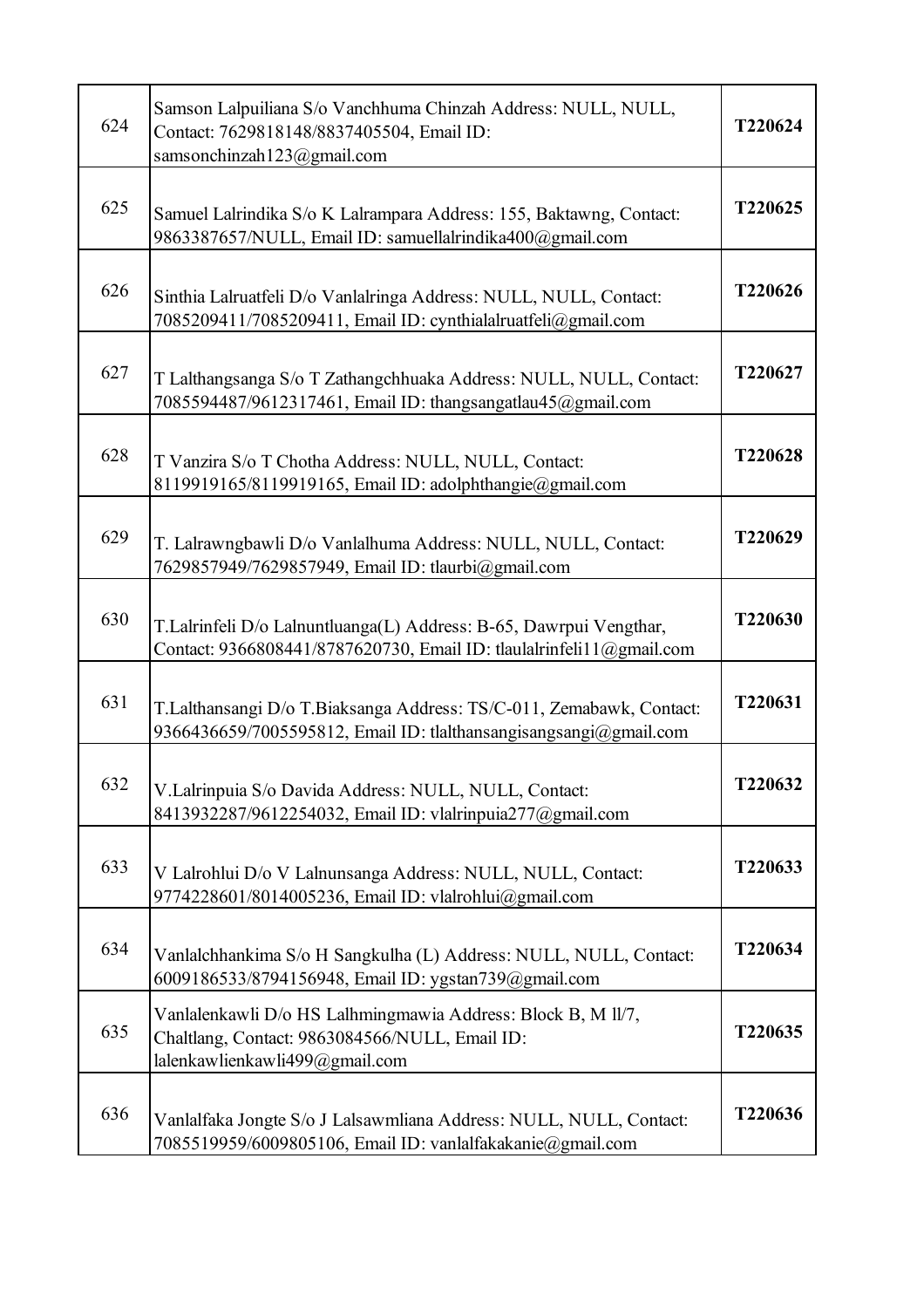| 637 | Vanlalhriata S/o Lalthankima Address: NULL, C-5, Saikhamakawn,<br>Contact: 8258919071/9862341339, Email ID: hriata527@gmail.com         | T220637 |
|-----|-----------------------------------------------------------------------------------------------------------------------------------------|---------|
| 638 | Vanlalhriati D/o Vanlalzaela Address: NULL, NULL, Contact:<br>6009173248/9862375022, Email ID: teteivanlalhriati@gmail.com              | T220638 |
| 639 | Vanlalhruaii D/o Thanglungmuana Address: NULL, NULL, Contact:<br>8794620498/NULL, Email ID: hruaiiv3@gmail.com                          | T220639 |
| 640 | Vanlalhruaitluangi D/o H.C Lalnunhlua Address: VL/A-82, Venglai,<br>Contact: 8787452171/9863702334, Email ID: hruaitluangi10@gmail.com  | T220640 |
| 641 | Vanlalhruaizeli D/o H.C Lalnunhlua Address: VL/A-82, Venglai, Contact:<br>8974351023/9863702334, Email ID: hruaizelihc@gmail.com        | T220641 |
| 642 | Vanlalnalhpuii D/o Lalnunfela Address: NULL, NULL, Contact:<br>8787703073/9366433895, Email ID: nalhpumi@gmail.com                      | T220642 |
| 643 | Vanlalnunpuii D/o R.Vanlalhriata Address: H-210, Thingsulthliah, Contact:<br>8837440800/9863844324, Email ID: nunpuiiralte139@gmail.com | T220643 |
| 644 | Vanlalruati D/o Zonunsanga Address: C-57, Mission Veng, Contact:<br>8787818387/9862501550, Email ID: hnamtenubawihi@gmail.com           | T220644 |
| 645 | Vanlalruati D/o C.Rinsanga Address: NULL, NULL, Contact:<br>8837433382/9862382964, Email ID: a6vanlalruati@gmail.com                    | T220645 |
| 646 | Vanlalthatluangi D/o Lalhmunmawia Address: NULL, NULL, Contact:<br>9612316224/9612316224, Email ID: thatluangichhakchhuak@gmail.com     | T220646 |
| 647 | Vanlalthlamuanpuii D/o K. Lalsangzuala Address: NULL, New Serchhip,<br>Contact: 8415052893/7640995902, Email ID: vlmuanpuii1@gmail.com  | T220647 |
| 648 | Vanlalvenpuii D/o RK Vanlalrawna Address: NULL, NULL, Contact:<br>9863378475/7005137192, Email ID: puipuirokhum70@gmail.com             | T220648 |
| 649 | Vanneihthari D/o Lalhunzauva Address: V-39, Bungkawn T.K.V, Contact:<br>9774248370/9862558498, Email ID: tharteikhualsim@gmail.com      | T220649 |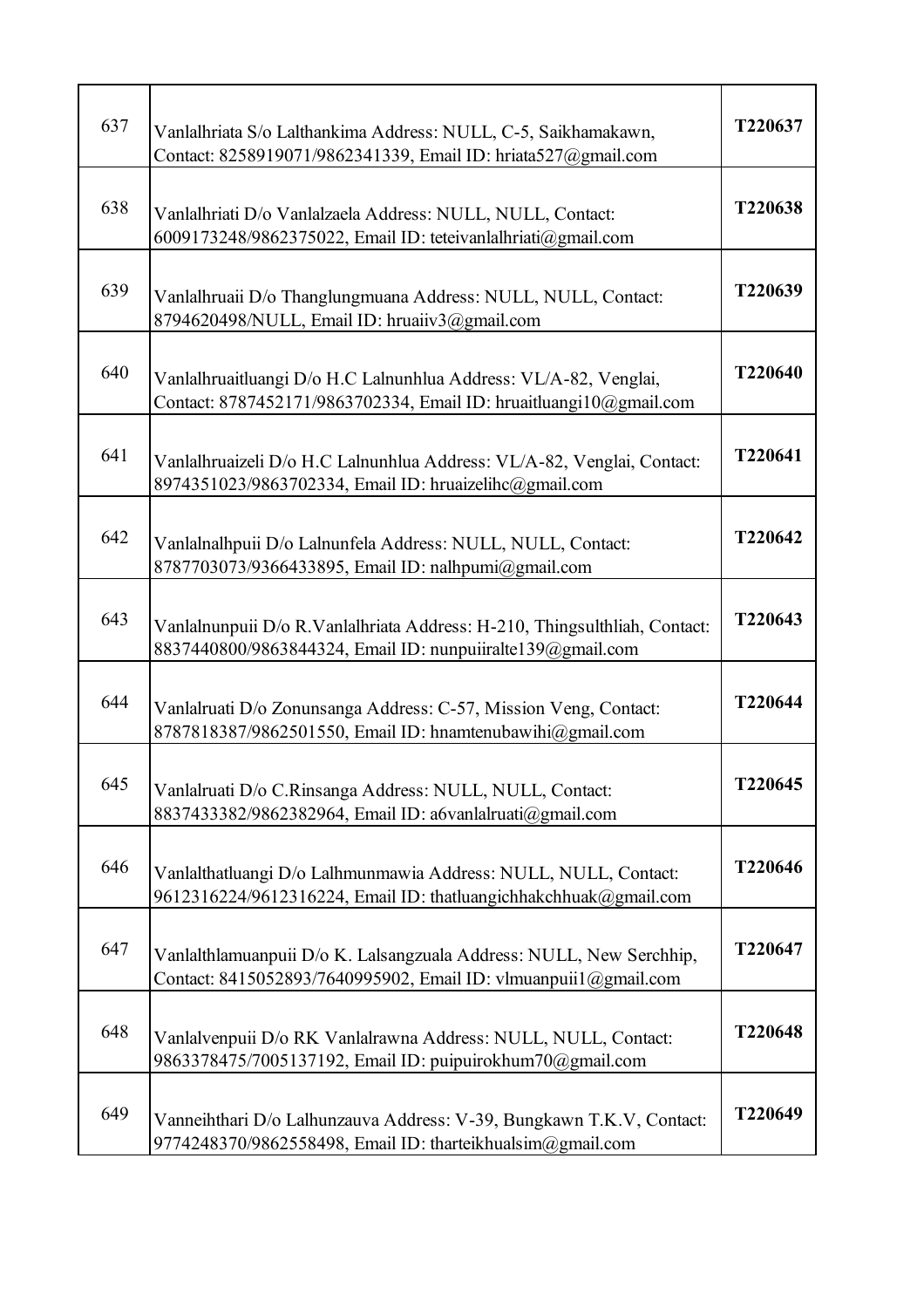| 650 | Vanrammawii D/o Pc Vanlalnghaka Address: C-290, Darlawn, Contact:<br>8257945241/NULL, Email ID: mawimawiimawitei5@gmail.com                                                                   | T220650 |
|-----|-----------------------------------------------------------------------------------------------------------------------------------------------------------------------------------------------|---------|
| 651 | Victor Zothansanga S/o Lalmuankima Address: 23, FIELD VENG,<br>CHAMPHAI, Contact: 8730068966/NULL, Email ID: zoajrzoa@gmail.com                                                               | T220651 |
| 652 | VL Remchhingpuii D/o K. Thangtluanga Address: C-87, Tuikual North,<br>Contact: 6009233651/9862361344, Email ID:<br>vlremchhingpuii0410@gmail.com                                              | T220652 |
| 653 | Warisha Saba Choudhury D/o Faizur Rahman Choudhury Address: S-6(6),<br>23 Assam Rifle Area, Satellite Complex, Khatla, Contact:<br>9436185839/9485106345, Email ID: faizurrahman839@gmail.com | T220653 |
| 654 | Zarkokimi D/o Japhata Address: NULL, Bawngkawn, Contact:<br>9366449405/NULL, Email ID: lungtauhmar519@gmail.com                                                                               | T220654 |
| 655 | Zarzokimi D/o K. Lalbiakthanga Address: B-128, Ramhlun Venglai,<br>Contact: 7628892070/8575180252, Email ID:<br>kimikhiangte0520@gmail.com                                                    | T220655 |
| 656 | Zochampuii D/o David TS Zova Address: NULL, NULL, Contact:<br>8787835132/9436143255, Email ID: zchamchami@gmail.com                                                                           | T220656 |
| 657 | Zomuanpuii D/o David TS Zova Address: NULL, NULL, Contact:<br>7005800687/9436143255, Email ID: zoizmp12@gmail.com                                                                             | T220657 |
| 658 | Zorammuani D/o Ralthanmawia Address: NULL, NULL, Contact:<br>6033213192/NULL, Email ID: zorammuani067@gmail.com                                                                               | T220658 |
| 659 | Zoremsangi D/o Zodinliana Address: NULL, NULL, Contact:<br>7627995157/9615717252, Email ID: zorararalte@gmail.com                                                                             | T220659 |
| 660 | Abigail Lalnunpuii D/o Laldinthara Address: NULL, NULL, Contact:<br>7627914142/9436351697, Email ID: nunpuii.abigail@gmail.com                                                                | T220660 |
| 661 | Abraham Rochharliana S/o F Lallungruala Address: NULL, House No.126,<br>Contact: 9366735629/9362199901, Email ID: traeyoung1108@gmail.com                                                     | T220661 |
| 662 | Adelene KC Lalhmingmawii D/o KC Lalngaihawma Address: A-1/1,<br>Chhinga veng, Contact: 8794493641/9612153624, Email ID:<br>kcadelene@gmail.com                                                | T220662 |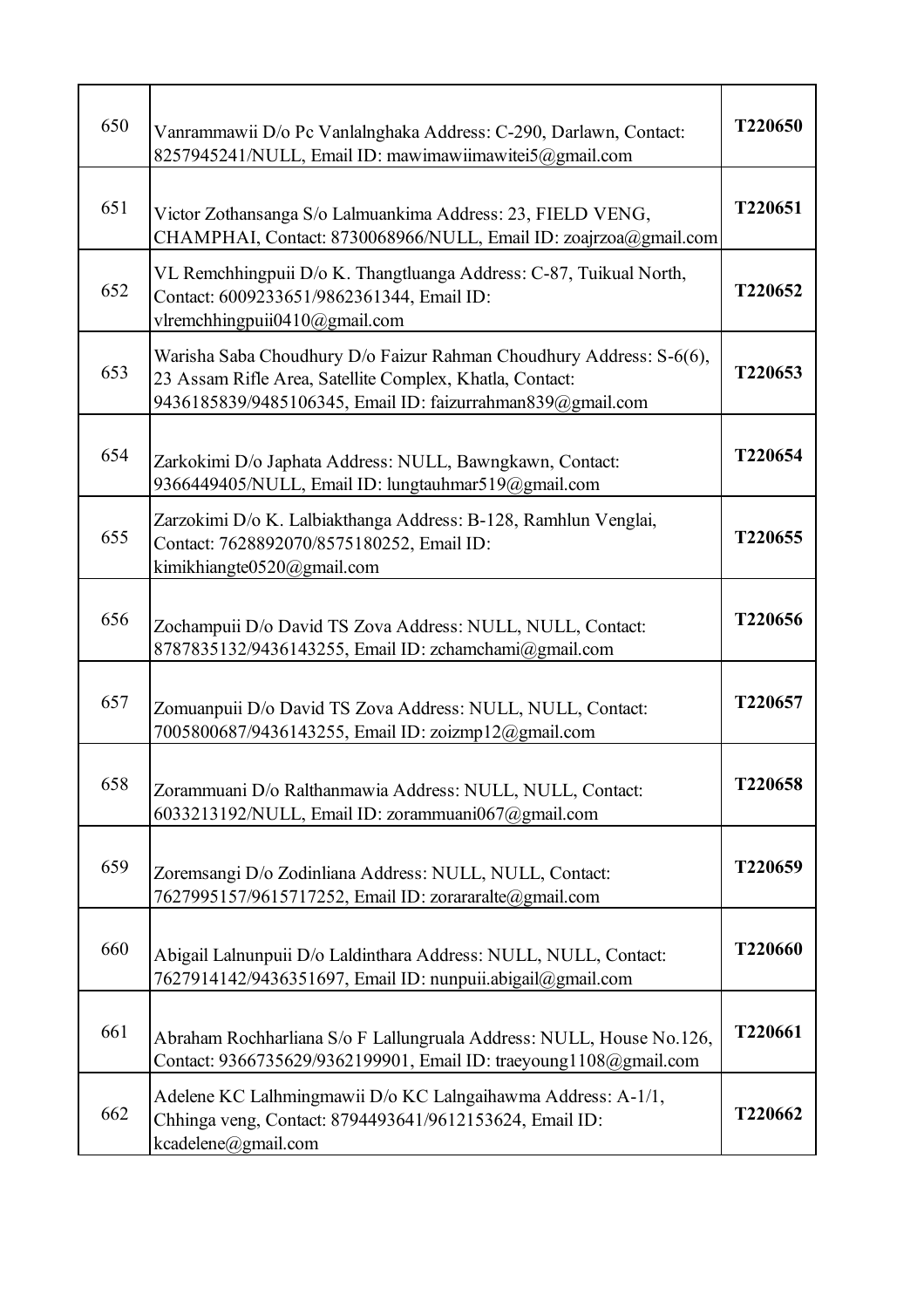| 663 | Alex Vanlalrempuia S/o Lalmuankima Address: NULL, NULL, Contact:<br>7005276540/9862932502, Email ID: lalrempuialex@gmail.com                                                  | T220663 |
|-----|-------------------------------------------------------------------------------------------------------------------------------------------------------------------------------|---------|
| 664 | Andrew Lalremruata S/o Lalmuankima L Address: NULL, Peter's Street,<br>Upper Khatla, Upper Khatla, Upper Khatla, Contact: 8794098809/NULL,<br>Email ID: andrewmuata@gmail.com | T220664 |
| 665 | Annette Thanmawii D/o C Zolaltura Address: NULL, Kulikawn Hospital<br>Quarters no 18, Kulikawn, Contact: 7628970093/9612735205, Email ID:<br>annettethanmawii17@gmail.com     | T220665 |
| 666 | Asino Buongthanglien S/o Laltuosang Buongpui Address: NULL, Tui,<br>Contact: 6909839659/9089400997, Email ID: estybuongpui@gmail.com                                          | T220666 |
| 667 | B Lalremruati D/o Jacob Malsawmsaka Address: NULL, NULL, Contact:<br>9612309025/9366207485, Email ID: remmebawitlung@gmail.com                                                | T220667 |
| 668 | B Lalthasanga S/o B Zahmingliana Address: NULL, NULL, Contact:<br>8730047313/NULL, Email ID: bsangtea5@gmail.com                                                              | T220668 |
| 669 | B Rupantika Chakma D/o Ratna Jit Chakma Address: NULL, NULL,<br>Contact: 9863120041/8414827814, Email ID:<br>brupantikachakma@gmail.com                                       | T220669 |
| 670 | B. Vanlalngaihzuala S/o Ramchhanthanga Address: NULL, NULL, Contact:<br>8415067625/8132843198, Email ID: www.zuala36@gmail.com                                                | T220670 |
| 671 | B. Apuronti Chakma D/o B Robin Chakma Address: NULL, NULL,<br>Contact: 8732854760/7629099309, Email ID: nirmalkanti321@gmail.com                                              | T220671 |
| 672 | B. Lalmuanawmi D/o B. Lalhruaitluanga Address: NULL, Tlangnuam<br>vengthar, aizawl, Near tlangnuam field, Contact: 6009933166/9862355218,<br>Email ID: bmuanawmi23@gmail.com  | T220672 |
| 673 | B. Lalruathlua S/o B. Lalnunhruaia Address: NULL, NULL, Contact:<br>8974123928/8974123928, Email ID: hluabetlu@gmail.com                                                      | T220673 |
| 674 | B.C Lalchhantluangi D/o B.C Lalchhuanmawia Address: NULL, NULL,<br>Contact: 9077493567/7629863343, Email ID:<br>lalchhantluangitlau@gmail.com                                 | T220674 |
| 675 | Besy Lalnunmawii D/o F.Lalherliana Address: NULL, NULL, Contact:<br>7005233219/9862555778, Email ID: besylfanai@gmail.com                                                     | T220675 |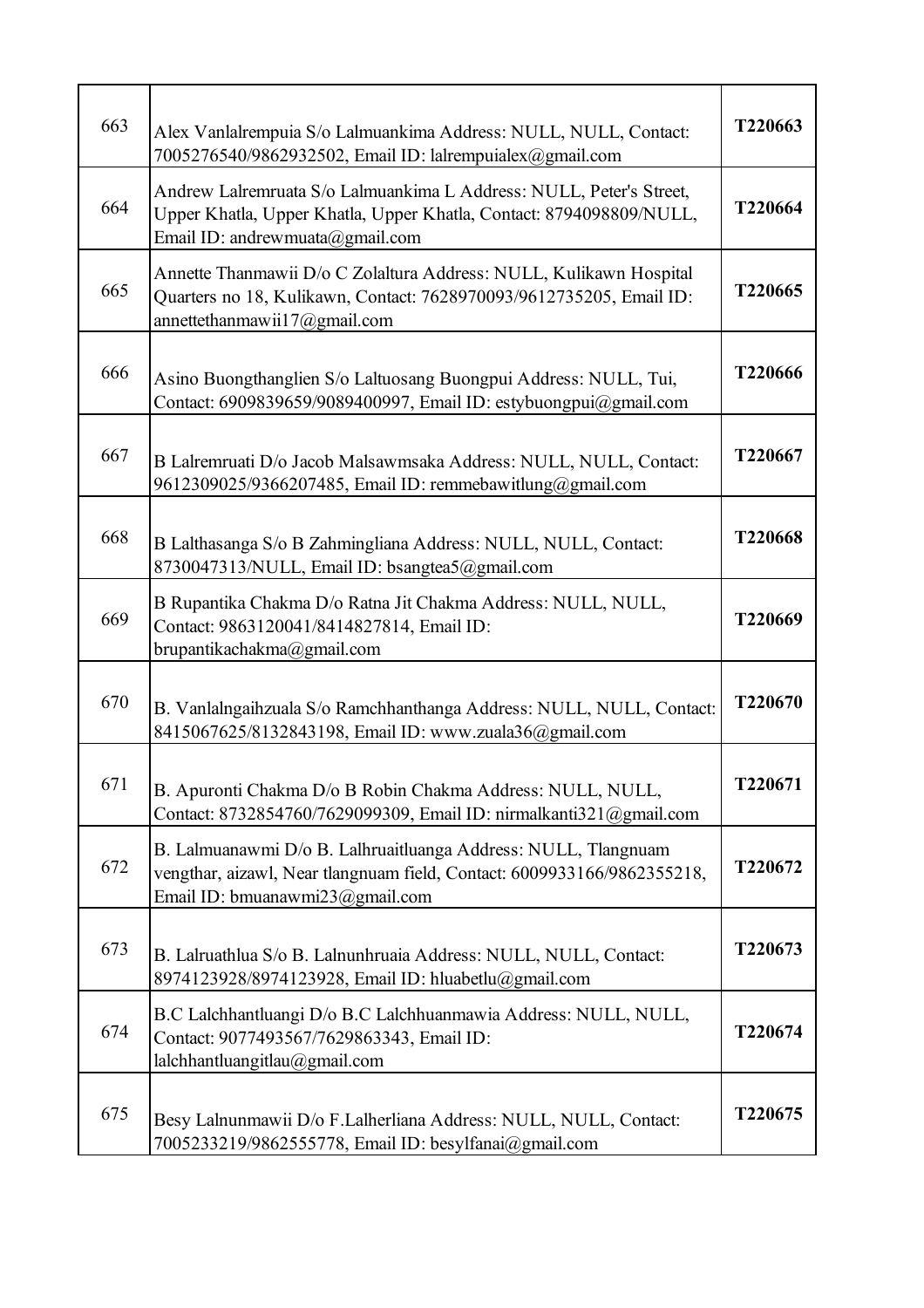| 676 | Brigid Malsawmzuali D/o P.C Vanlalthlana Address: NULL, NULL,<br>Contact: 9366975535/8415967504, Email ID: brigidbawihi@gmail.com                                     | T220676 |
|-----|-----------------------------------------------------------------------------------------------------------------------------------------------------------------------|---------|
| 677 | C Lalpeksangi D/o C Lalringa Address: NULL, NULL, Contact:<br>7630080546/8132920485, Email ID: sangsangichinzah97@gmail.com                                           | T220677 |
| 678 | C Malsawmzuali D/o Henry Malsawmdawnga Address: NULL, NULL,<br>Contact: 9485469367/9774777688, Email ID: asawmimalsz@gmail.com                                        | T220678 |
| 679 | C Vanlalhriata S/o C Malsawmtluanga Address: NULL, NULL, Contact:<br>8787717281/NULL, Email ID: vanlalhriatachongthu@gmail.com                                        | T220679 |
| 680 | C. Fastydina D/o Laitha chozah Address: NULL, Khatla,, Tluang tluang<br>hostel, peter street, Contact: 8974255613/7005761763, Email ID:<br>Fastydinachozah7@gmail.com | T220680 |
| 681 | C. Lalhmingsangi D/o C. Vanlalhuma Address: A/2-44, Mission<br>vengthlang, Contact: 8794209586/8259058321, Email ID:<br>hschhaks@gmail.com                            | T220681 |
| 682 | C. Malsawmkimi D/o C. Remkhuma Address: NULL, NULL, Contact:<br>7629072423/NULL, Email ID: chhakchhuakk0@gmail.com                                                    | T220682 |
| 683 | C.H.Hlunchhungi D/o Zonunthanga Address: 44593, Kulikawn, Contact:<br>8974453453/9862915109, Email ID: mpechhakchhuak@gmail.com                                       | T220683 |
| 684 | C.Lalrinpuia S/o C.Laldampuia Address: NULL, NULL, Contact:<br>8794480723/9615197323, Email ID: rinpuia72@gmail.com                                                   | T220684 |
| 685 | Cecilia Hmangaihsangzeli D/o Lalngaihawma Jongte Address: NULL,<br>NULL, Contact: 7085530794/NULL, Email ID:<br>ceciliahmangaihsangzeli97@gmail.com                   | T220685 |
| 686 | Chawnghmingmawii D/o C.Lalrinzuala Address: NULL, NULL, Contact:<br>8413011505/9856887720, Email ID: chongichawngthu@gmail.com                                        | T220686 |
| 687 | Cicilia Vanlalhlani D/o Lalrinawma Address: NULL, NULL, Contact:<br>7638923386/9366017905, Email ID: ceciliavlhlani@gmail.com                                         | T220687 |
| 688 | Danny Lalneihsanga S/o Zosanga Address: NULL, NULL, Contact:<br>8837311275/8787844182, Email ID: dannylalneiha67@gmail.com                                            | T220688 |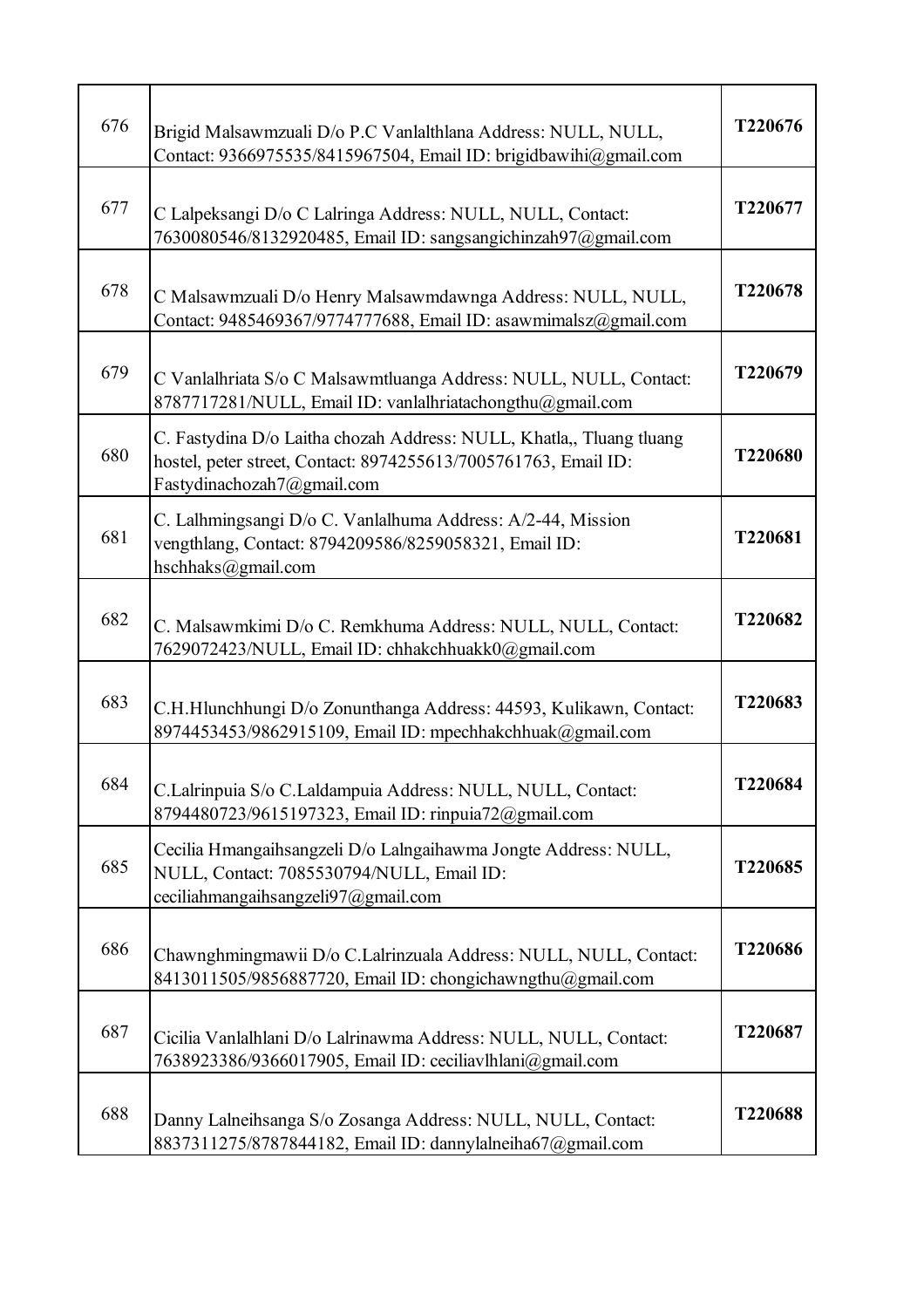| 689 | Dawngchhuanawma S/o Nanglianmanga Address: NULL, NULL, Contact:<br>9362212297/8731965368, Email ID: chhuanawmad@gmail.com                                  | T220689 |
|-----|------------------------------------------------------------------------------------------------------------------------------------------------------------|---------|
| 690 | Deborah C Lianmawi D/o T Zamlianmang Address: NULL, NULL,<br>Contact: 9862382125/9862022065, Email ID: mangthawmte@gmail.com                               | T220690 |
| 691 | Derick K Rosangzuala S/o K Sangchungnunga Address: NULL, Tuikual<br>South, Contact: 7005101868/7085699576, Email ID:<br>Derickkrosangzuala@gmail.com       | T220691 |
| 692 | Diamond Lalngaihawmi D/o Zoremthuama Address: NULL, NULL,<br>Contact: 9863229872/9862552787, Email ID: dlalngaihawmi@gmail.com                             | T220692 |
| 693 | Edward Thangmawizuala S/o David Laldintluanga Address: A-8,<br>Tlangnuam Aizawl, Contact: 6009931795/6009931795, Email ID:<br>edathang3@gmail.com          | T220693 |
| 694 | Elizabeth C.Lalhmingthanpuii D/o C.Lalchhandama Address: J-52/1,<br>Republic Veng, Contact: 8794111840/9862929985, Email ID:<br>eliichhangte2004@gmail.com | T220694 |
| 695 | Eric Zothansanga S/o Rosiamliana Address: NULL, NULL, Contact:<br>9366735207/9362383645, Email ID: stealthmarshall22@gmail.com                             | T220695 |
| 696 | Estella Lalrinzuali D/o Zonunsanga Address: NULL, NULL, Contact:<br>6909491810/9862323187, Email ID: estellavarte07@gmail.com                              | T220696 |
| 697 | Esther Lalhmingmawii D/o LALHLIRA Address: NULL, NULL, Contact:<br>9774996263/8794958643, Email ID: essyrenthlei6@gmail.com                                | T220697 |
| 698 | Esther Lalmalsawmi D/o Hmangaihzuala Address: NULL, NULL, Contact:<br>9774640641/9436783417, Email ID: estherpachuau52@gmail.com                           | T220698 |
| 699 | F Lalhruaitluanga S/o F LALRINKIMA Address: NC-IV/5/3, Mizoram,<br>Contact: 9612156937/6009117756, Email ID:<br>hruaitluangafanai13@gmail.com              | T220699 |
| 700 | F LALROSANGA S/o F VANLALHLUA Address: NULL, NULL,<br>Contact: 8730925402/9862533860, Email ID: kickassrenthlei@gmail.com                                  | T220700 |
| 701 | F. Lalhmangaihkimi D/o F. LALHRIMA Address: NULL,<br>TUIKHUAHTLANG, Contact: 8259993020/9362628098, Email ID:<br>flalhmangaihkimi@gmail.com                | T220701 |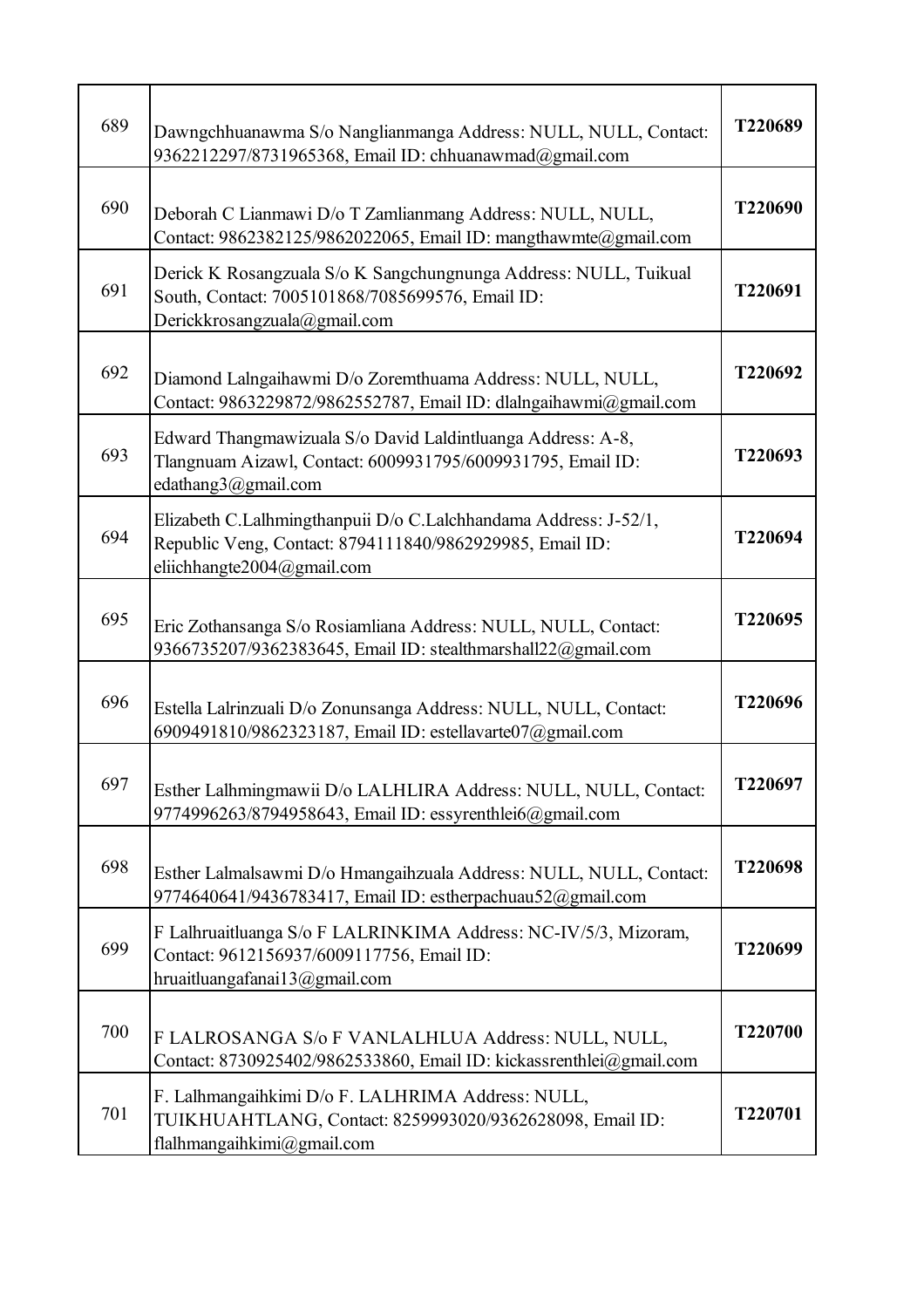| 702 | F. LALRINFELI D/o F. MALSAWMA Address: T-10, ITI, Contact:<br>8730963987/8787782104, Email ID: felfelifanai481@gmail.com                                  | T220702        |
|-----|-----------------------------------------------------------------------------------------------------------------------------------------------------------|----------------|
| 703 | F.LALHLIMPUII D/o F.LAWMAWMA Address: NULL, NULL,<br>Contact: 6033155402/NULL, Email ID: hlimpuii2002@gmail.com                                           | T220703        |
| 704 | F.MALSAWMZUALI D/o F.LALSANGZELA Address: A6/1, Saron<br>veng, Contact: 8794533484/8415057039, Email ID:<br>malsawmzuali0229@gmail.com                    | T220704        |
| 705 | FC SANKEY D/o PA-U FACHHAI Address: NULL, NULL, Contact:<br>8131990519/NULL, Email ID: fcsankey@gmail.com                                                 | T220705        |
| 706 | Florence B Hlychho D/o HC Lalnunthara Address: NULL, NULL, Contact:<br>9383179091/8794604575, Email ID: hmangaihi29@gmail.com                             | T220706        |
| 707 | FN. Lalremruatpuii D/o FN Zonunmawia Address: Y-100C, Luangmual<br>vengthlang, Contact: 6909497524/8132853811, Email ID:<br>fanailalremruatpuii@gmail.com | T220707        |
| 708 | Frida Lalremruati D/o Philip Lalsangliana Address: NULL, Mamit, Contact:<br>9863090259/6009128374, Email ID: lalremruatifrida41@gmail.com                 | T220708        |
| 709 | FRIDA LALTHAKIMI D/o RAMKINLOVA Address: NULL, NULL,<br>Contact: 7005587803/9862816100, Email ID: raltefrida@gmail.com                                    | T220709        |
| 710 | G.Lalramngaia S/o G.Singkhanlal Address: NULL, NULL, Contact:<br>7005187733/NULL, Email ID: ramtea412@gmail.com                                           | <b>T220710</b> |
| 711 | H LALAWMPUIA S/o LIANPHUNGA Address: NULL, NULL, Contact:<br>6909703649/9862769456, Email ID: omomahmar01@gmail.com                                       | T220711        |
| 712 | H Lalruatsangi D/o David H Lawmkima Address: D-89, Sihphir Venghlun,<br>Contact: 9615546891/9612172893, Email ID: hrahselnutei079@gmail.com               | T220712        |
| 713 | H Lalthanmawia S/o H Lalthanmawia Address: V-78, Luangmual, Contact:<br>8787883421/8787883421, Email ID: thanmawiahnamte@gmail.com                        | T220713        |
| 714 | H.Lalbiakdiki D/o H.Lalhlupuia Address: NULL, NULL, Contact:<br>7085933951/9612567199, Email ID: bdivarte09@gmail.com                                     | T220714        |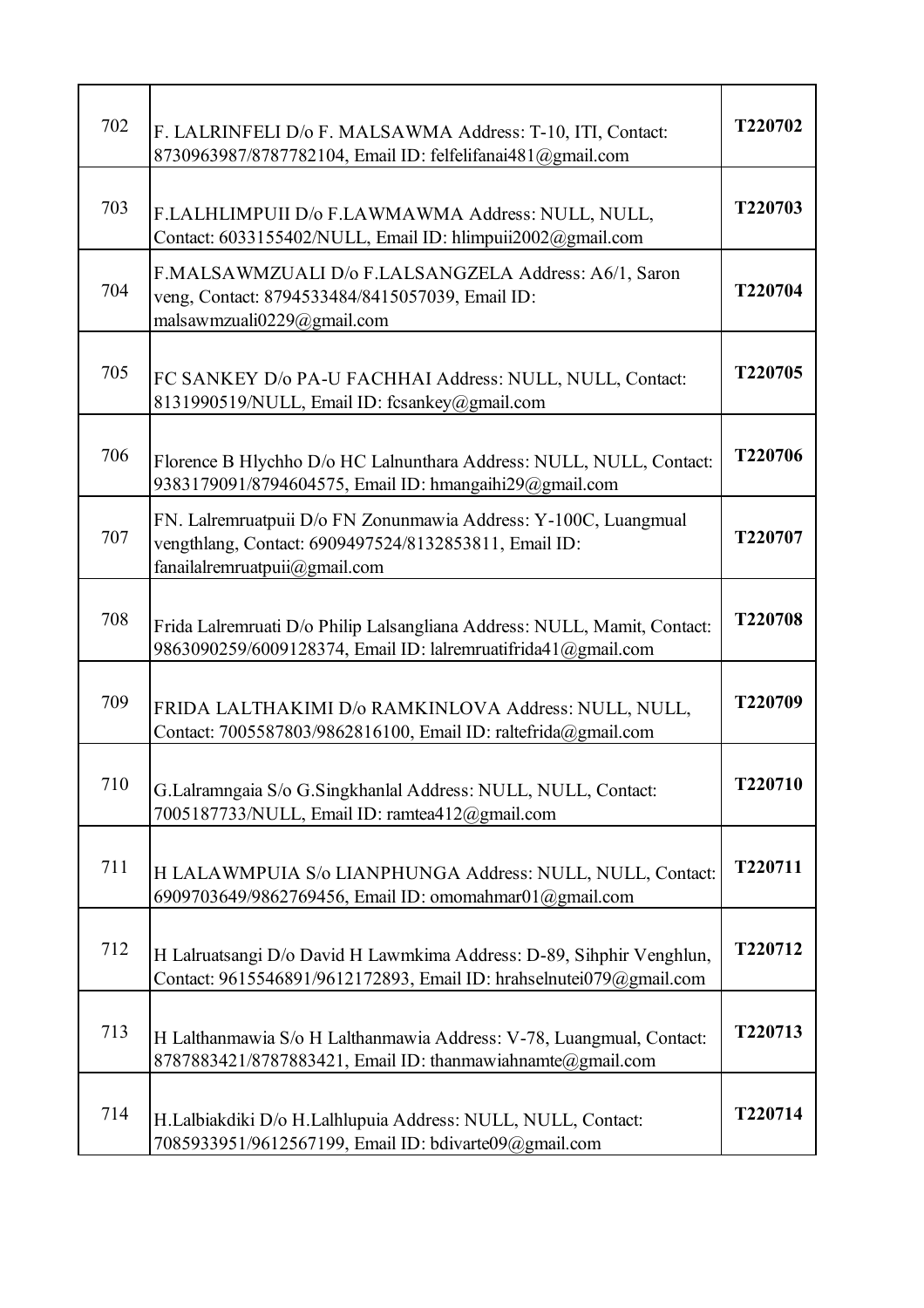| 715 | H.LALLAWMZUALI D/o H.VANLALSAWMA Address: NULL,<br>NULL, Contact: 6033151398/NULL, Email ID:<br>lallawmzualihnamte2002@gmail.com                                    | T220715 |
|-----|---------------------------------------------------------------------------------------------------------------------------------------------------------------------|---------|
| 716 | H.LALPIANFELI D/o H.LALROPUIA Address: NULL, 796005, Contact:<br>9863257696/NULL, Email ID: hpianfeli@gmail.com                                                     | T220716 |
| 717 | H.Lalrinchhani D/o H.Ramdinthara Address: NULL, NULL, Contact:<br>8730984503/9862713187, Email ID: lalrinchhani0123@gmail.com                                       | T220717 |
| 718 | Hmangaihzuala S/o Lalnuntluanga(L) Address: A-1/42a, Mission<br>Vengthlang, Contact: 8119807674/NULL, Email ID:<br>hmangaihzualaXVI@gmail.com                       | T220718 |
| 719 | Hmangaihzuali D/o Zairema Address: NULL, NULL, Contact:<br>9862322777/9863379390, Email ID: zualipulamte2@gmail.com                                                 | T220719 |
| 720 | HZ Lalthamawia S/o HZ Lalremruata Address: M 51(a), Mission<br>Vengthlang, Contact: 6009763743/8798188030, Email ID:<br>thamawiahmarzate@gmail.com                  | T220720 |
| 721 | Isaac Lalhruaitluanga S/o T Lalthantluanga Address: NULL, P&E veng,<br>Assam riffle gate chhak, Contact: 9089175435/9089283778, Email ID:<br>ixactuallawt@gmail.com | T220721 |
| 722 | Isaac Vanlalthlana S/o Ricky Vanlalhruaia Address: NULL, ITI Veng,<br>Aizawl, Contact: 9862079254/9612296166, Email ID:<br>isaacralte2001@gmail.com                 | T220722 |
| 723 | ISRAEL LALRINPUIA S/o VANLALDUHA Address: NULL, NULL,<br>Contact: 7085077705/9862802653, Email ID: israelpachuau4@gmail.com                                         | T220723 |
| 724 | J.H. Vanlalruati D/o J.H.Lalthansanga(L) Address: NULL, F 20 B, Khatla<br>East, Contact: 8259871943/9612715038, Email ID: ruatijh24@gmail.com                       | T220724 |
| 725 | James N. Sangliana S/o Hnunkhuma Address: NULL, NULL, Contact:<br>9612179376/9862402174, Email ID: jamesnsangliana@gmail.com                                        | T220725 |
| 726 | Jasper Lalremruattluangi D/o Remruatzauva Address: 132,<br>Hnahthial, Mizoram, Contact: 7005954909/7005954909, Email ID:<br>jasperlalremruattluangi@gmail.com       | T220726 |
| 727 | Jeremy Lalzuitluanga S/o Samuel Lalthianghlima Address: NULL, NULL,<br>Contact: 6009250391/6009250391, Email ID: jeremynfury@gmail.com                              | T220727 |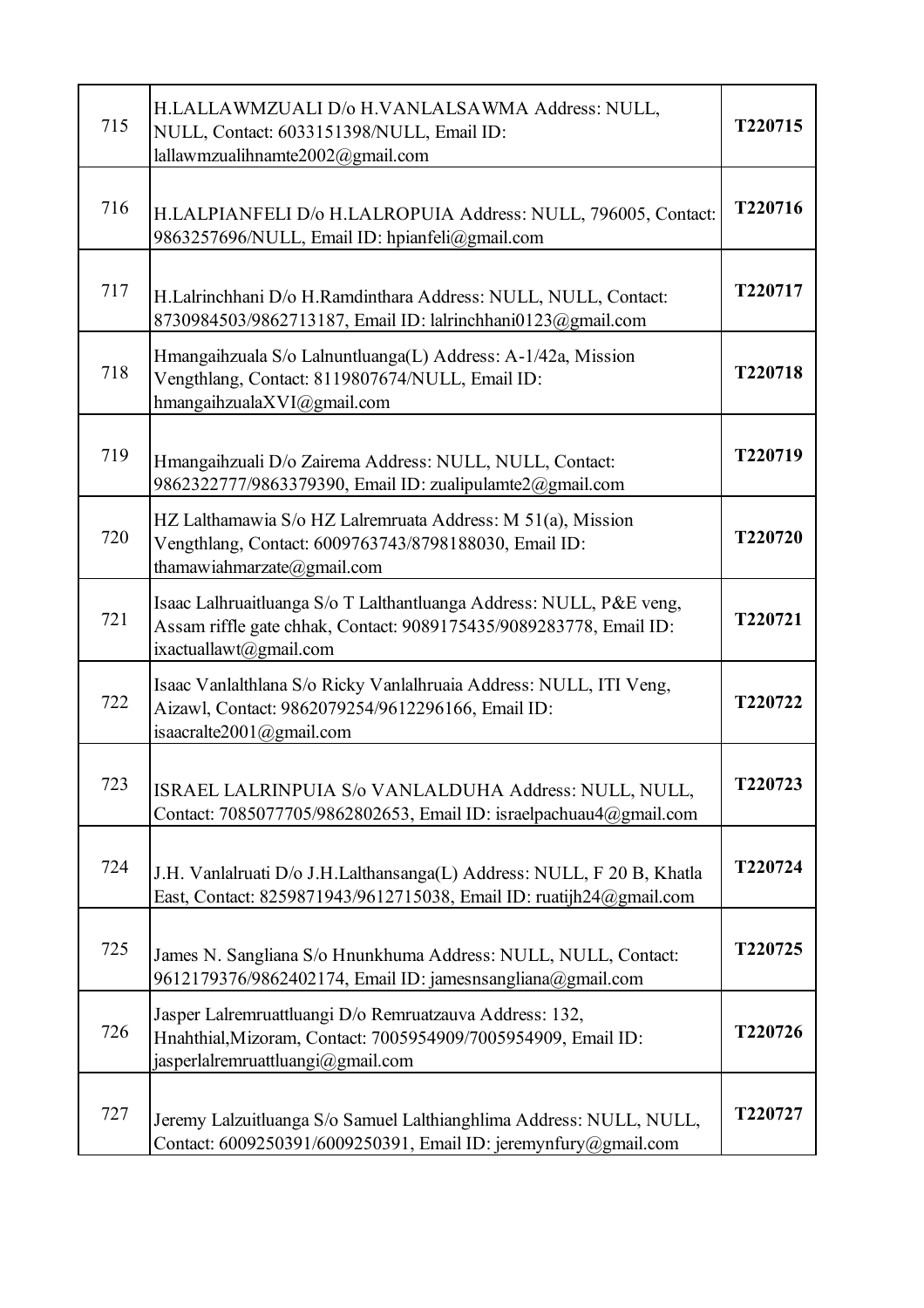| 728 | Jeremy Malsawmsanga S/o Zosanglura Address: NULL, NULL, Contact:<br>9612621585/9862279677, Email ID: xeremy101@gmail.com                                                                          | T220728 |
|-----|---------------------------------------------------------------------------------------------------------------------------------------------------------------------------------------------------|---------|
| 729 | JEREMY RORELFELA S/o TH.Lalmuanpuia Address: NULL, NULL,<br>Contact: 6909623973/6009188133, Email ID: jeremyrorelfelaaa@gmail.com                                                                 | T220729 |
| 730 | JESSICA LALNUNDIKI D/o JOHN PETER Address: NULL, SAIKAH,<br>Contact: 9366620482/7005278106, Email ID:<br>jessicalalnundiki82676@gmail.com                                                         | T220730 |
| 731 | Johny Lalhruaitluanga S/o Lalthansanga Address: NULL, Republic<br>Mualvengchung, H-45, Vety Quarters No.21, Contact:<br>9077514293/9612082668, Email ID: johnyralte22@gmail.com                   | T220731 |
| 732 | Jose Vanlalruata S/o Ramdengliana Address: NULL, Electric Veng, House<br>no. B-83, Contact: 8257824107/8729957433, Email ID:<br>esdeathzero2@gmail.com                                            | T220732 |
| 733 | Joseph Zodinpuia S/o F.Laltana Address: NULL, Khatla, Contact:<br>8258086288/9612325355, Email ID: josephzodinpuia72@gmail.com                                                                    | T220733 |
| 734 | Judith Marapawngia D/o NT.BYHNAKHAI Address: A-21 Peter Street,<br>MISSION VENG, Contact: 7085753194/NULL, Email ID:<br>judithmara1209@gmail.com                                                  | T220734 |
| 735 | Juliana Laldintluangi D/o Francis Lalllawmkima Address: NULL, Upper<br>Republic, Bethesda Builing, LTP Girl's Hostel, Contact:<br>9863849564/9862189508, Email ID: julianalaldintluangi@gmail.com | T220735 |
| 736 | K Lalhriatzuali D/o K Lalsangliana Address: ZA-84, Zotlang, Contact:<br>7085180510/9436366110, Email ID: hriatzuali02@gmail.com                                                                   | T220736 |
| 737 | K Lalthanpuii D/o K Lallianzuala Address: 81, Lunglei Serkawn, Contact:<br>7630039921/8413001445, Email ID: thanpuii530@gmail.com                                                                 | T220737 |
| 738 | K Malsawmtluanga S/o K Lalhmingmawia Address: NULL, NULL,<br>Contact: 6909571632/8258830868, Email ID:<br>kmalsawmtluanga27@gmail.com                                                             | T220738 |
| 739 | K. Beitheisa D/o Lara Khithie Address: 29, Khatla, Contact:<br>8413983796/9612726095, Email ID: Larakhithie00@gmail.com                                                                           | T220739 |
| 740 | K. Doris Ngokhipithie D/o K. Kungtea Address: V-46 D, Bethlehem,<br>Contact: 9089312025/7629077344, Email ID:<br>doriskhawlhringg@gmail.com                                                       | T220740 |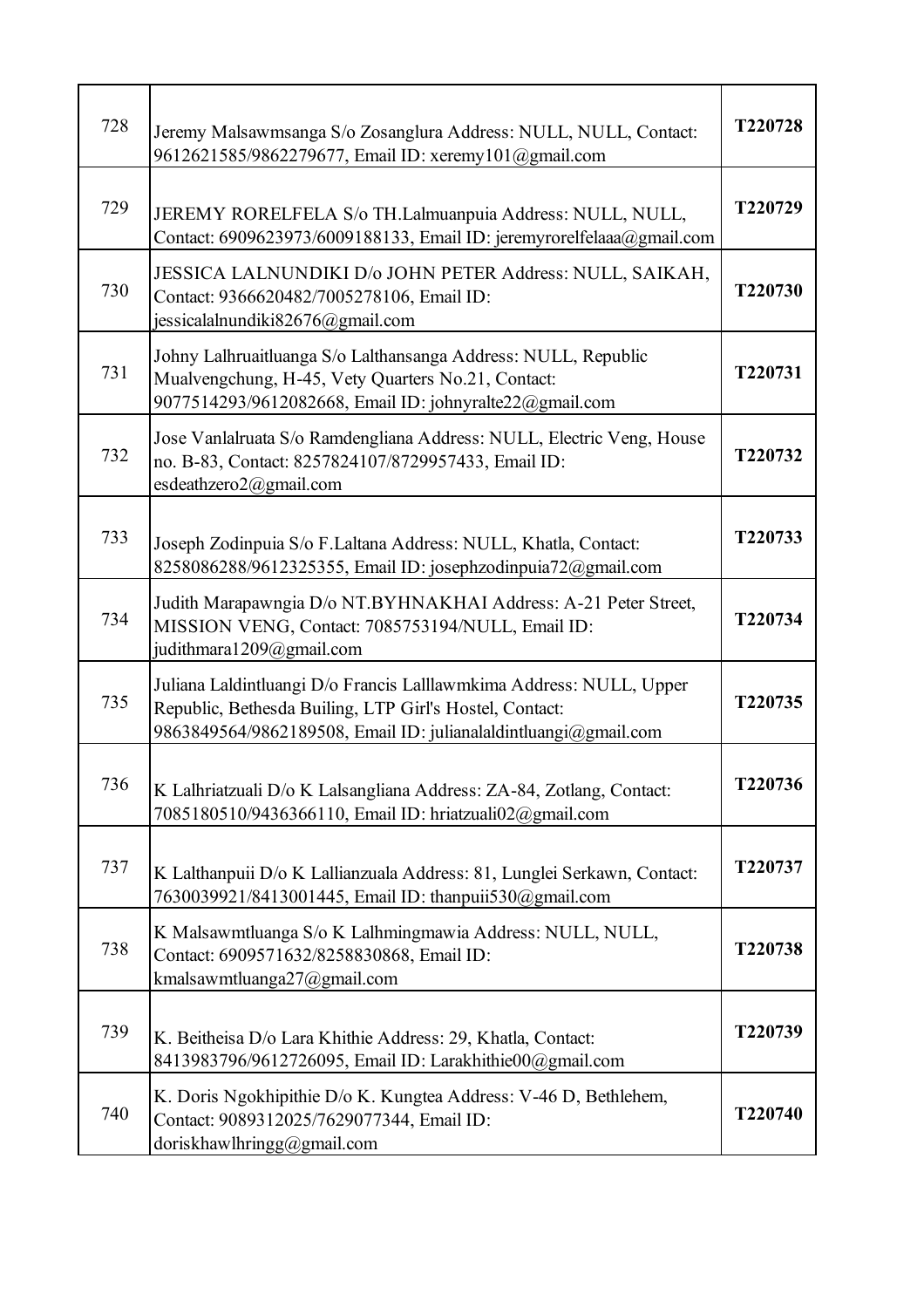| 741 | K. Lalnunpuii D/o K. Lalduhsanga Address: VB-85/A, Vaivakawn,<br>Contact: 9862385520/9436376865, Email ID: nunpuiismith17@gmail.com             | T220741 |
|-----|-------------------------------------------------------------------------------------------------------------------------------------------------|---------|
| 742 | K. Lalthansangi D/o K. Lalthanthuama Address: NULL, NULL, Contact:<br>8730927214/9862431895, Email ID: klalthansangi71@gmail.com                | T220742 |
| 743 | K.Vanlalruati D/o K Lalremsiama Address: NULL, NULL, Contact:<br>8415052097/9774375321, Email ID: kvanlalruatir@gmail.com                       | T220743 |
| 744 | KC Lalthazuala S/o KC Lalhmingliana Address: NULL, NULL, Contact:<br>8729833356/9862387810, Email ID: thathakc@gmail.com                        | T220744 |
| 745 | Kelly Lallawmzuali D/o Lalramdingliana Address: NULL, NULL, Contact:<br>6009126204/7085932238, Email ID: kelliethianhlun@gmail.com              | T220745 |
| 746 | Kevin Khipipatha S/o C Beihmo Address: NULL, NULL, Contact:<br>8798510712/8798510712, Email ID: khipipatha@gmail.com                            | T220746 |
| 747 | Lalbiakkimi Pachuau D/o PC. Lalbiaktluanga Address: G-11, Nursery<br>Veng, Contact: 8413039694/NULL, Email ID: biakkimi14@gmail.com             | T220747 |
| 748 | Lalchhandami D/o Zothanpuia Address: NULL, Saron Veng, Contact:<br>8794490947/8575174927, Email ID: 23damdami@gmail.com                         | T220748 |
| 749 | Lalchhanhimi Ralte D/o Laltlanliana Ralte Address: NULL, NULL, Contact:<br>8974862781/9089098973, Email ID: tanppuii@gmail.com                  | T220749 |
| 750 | Lalchhuanawma S/o B.Lianpuia Address: NULL, NULL, Contact:<br>6909487588/7005509933, Email ID: clydephobia@gmail.com                            | T220750 |
| 751 | Laldintluanga S/o B.Lalthansiama (L) Address: NULL, NULL, Contact:<br>9436147635/9774012624, Email ID: raltevanchhungi@gmail.com                | T220751 |
| 752 | Lalduhawmi D/o Lalhriatpuia Address: Hv-43, Bethlehem Vengthlang,<br>Contact: 8794648356/7628885833, Email ID:<br>lalduhawmralteralte@gmail.com | T220752 |
| 753 | Lalduhtluanga Renthlei S/o R. Zohmingmawia Address: NULL, NULL,<br>Contact: 8730014488/9436379200, Email ID: tluangpuia21@gmail.com             | T220753 |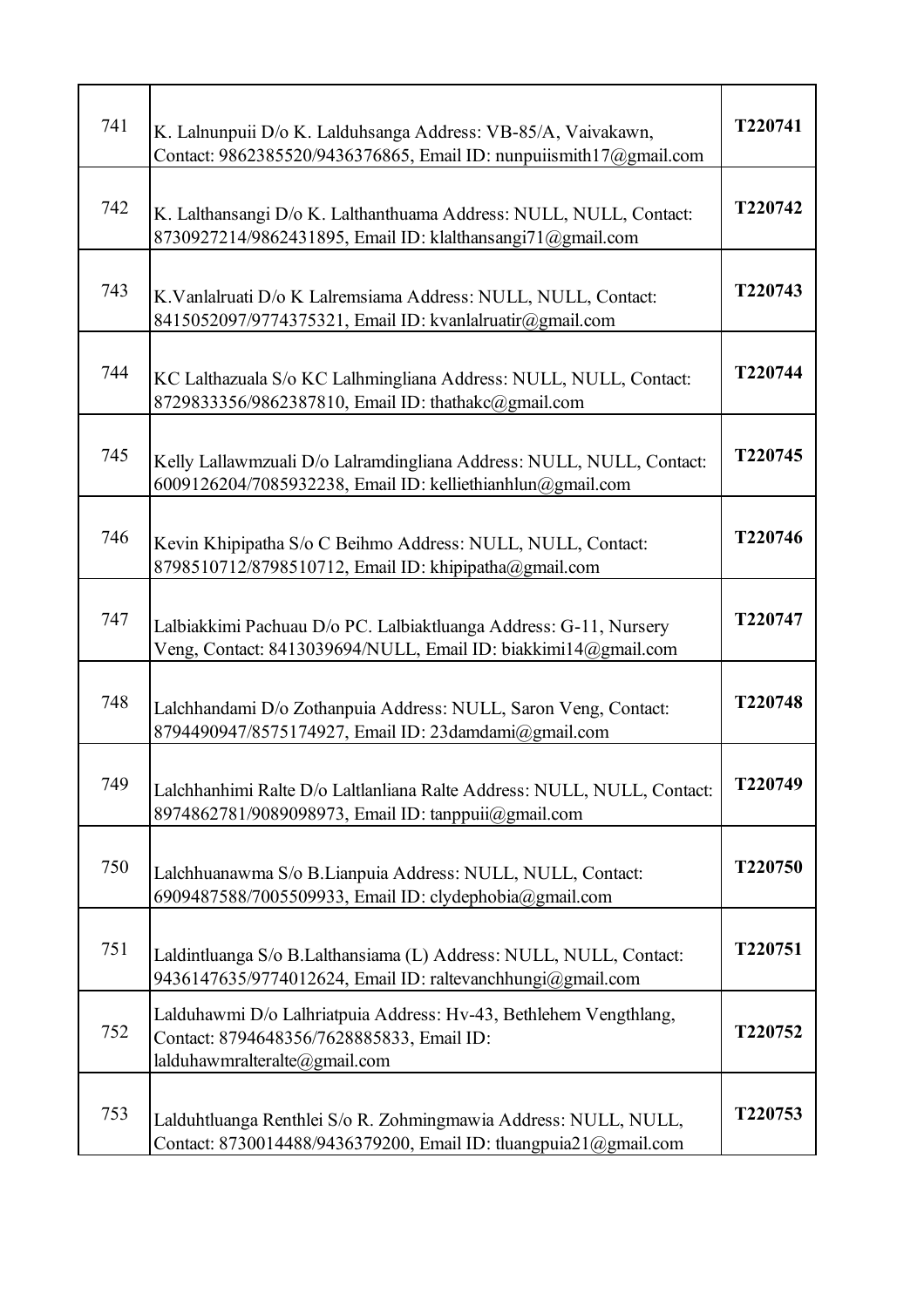| 754 | Lalhlimawmi D/o Vanmawia Address: NULL, NULL, Contact:<br>7630822597/NULL, Email ID: lalhlimawmi4@gmail.com                                        | T220754 |
|-----|----------------------------------------------------------------------------------------------------------------------------------------------------|---------|
| 755 | Lalhlimpuii Hrahsel D/o H.Lalringngheta Address: NULL, NULL, Contact:<br>8974801531/6238508384, Email ID: zualihrahsel321@gmail.com                | T220755 |
| 756 | Lalhmachhuani D/o Zonunmawia Address: NULL, NULL, Contact:<br>8259929336/9612165696, Email ID: hmachhuani2002@gmail.com                            | T220756 |
| 757 | Lalhmangaihzuali D/o Lalfakawma Pautu Address: T-2, Saikhamakawn,<br>Contact: 9862367758/7085053799, Email ID:<br>lalhmangaihzuali152004@gmail.com | T220757 |
| 758 | Lalhriatkimi D/o Lalrinfela Address: A-28, Dawrpui Vengthar, Contact:<br>7630960750/7005967045, Email ID: lalhriatkimi001@gmail.com                | T220758 |
| 759 | Lalhriatpuii D/o Lalpuiliana sailo Address: V-46, Bethlehem, Contact:<br>6033088702/9436391949, Email ID: hero.ft.hriati25@gmail.com               | T220759 |
| 760 | Lalhriatrengi D/o Malsawmtluanga Address: PJC-48, Project veng, Contact:<br>6909595725/6909595725, Email ID: lalhriatrengiralte77@gmail.com        | T220760 |
| 761 | Lalhruaikimi D/o R.Lalmalsawma Address: NULL, NULL, Contact:<br>8415027916/9862109330, Email ID: krenthlei23@gmail.com                             | T220761 |
| 762 | Lalhruaitluanga S/o Roliana Address: NULL, NULL, Contact:<br>9366432252/9862356719, Email ID: hruaiss2002@gmail.com                                | T220762 |
| 763 | LALHRUAIZELA S/o LALBIAKFELA Address: V-33, Zawlnuam,<br>Contact: 8131958995/9366488540, Email ID: tuaialalhruaizela@gmail.com                     | T220763 |
| 764 | Lallawmchhunga S/o Laldingliana Chinzah Address: NULL, NULL,<br>Contact: 9774981181/8118921981, Email ID:<br>lawmachinzah2000@gmail.com            | T220764 |
| 765 | Lallawmsangi D/o Biakkunga Pautu Address: NULL, NULL, Contact:<br>9862925613/NULL, Email ID: lstetei30@gmail.com                                   | T220765 |
| 766 | Lallawmzuala S/o Zonunmawia Address: NULL, NULL, Contact:<br>7005615989/7005615989, Email ID: lallawmzualaralte6@gmail.com                         | T220766 |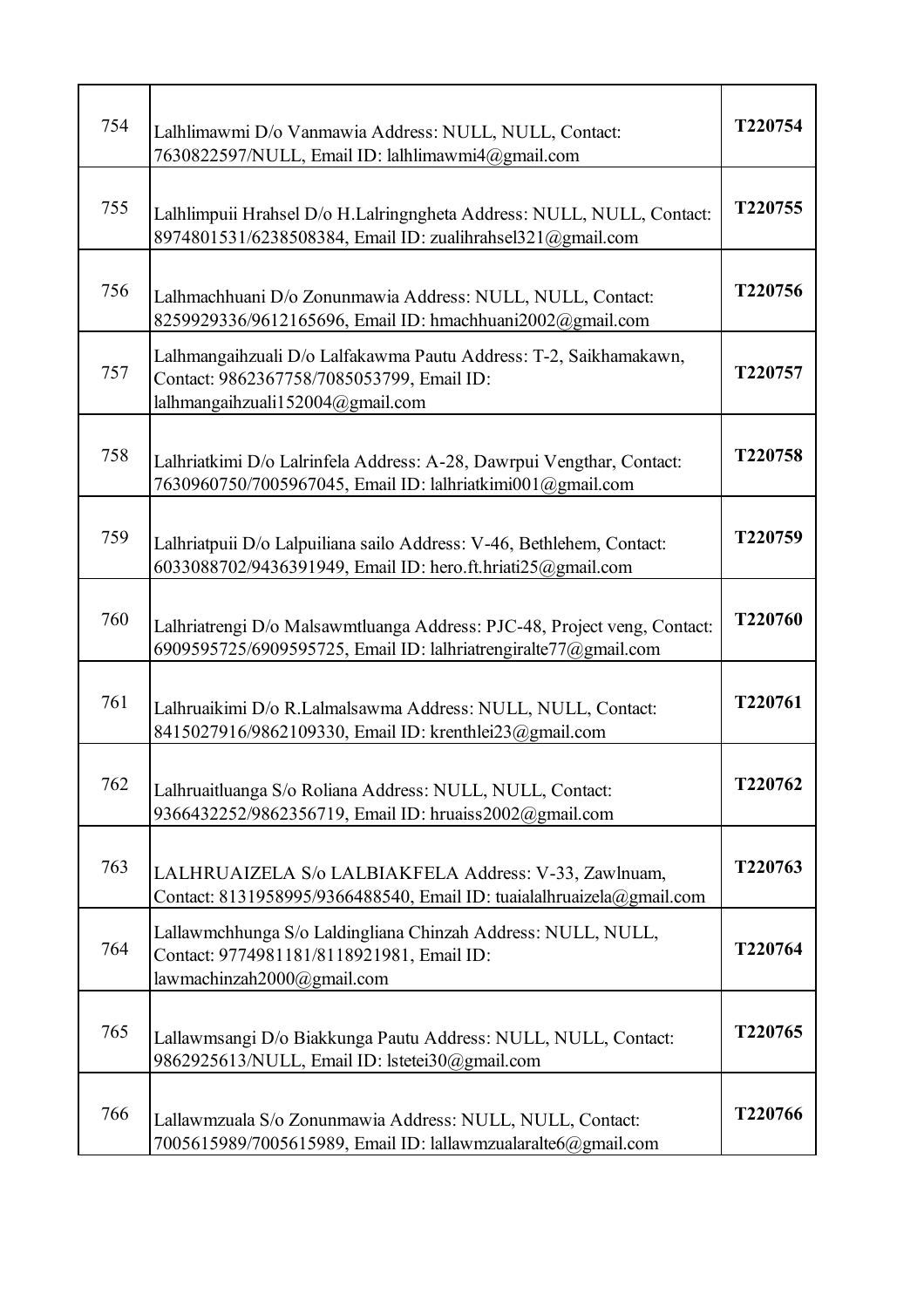| 767 | LALLAWMZUALI D/o LALTHANSANGA Address: NULL, NULL,<br>Contact: 7005162575/9436159129, Email ID:<br>thangluailallawmzuali@gmail.com                                               | T220767        |
|-----|----------------------------------------------------------------------------------------------------------------------------------------------------------------------------------|----------------|
| 768 | Lalliantluanga Tochhawng S/o Lalhmingthanga Tochhawng Address: 10/B,<br>Upper Republic, Contact: 6009838445/9862751168, Email ID:<br>tluangashinigami16@gmail.com                | T220768        |
| 769 | Lallungtiawii D/o Lalramngaia Address: NULL, NULL, Contact:<br>8414067054/9862658351, Email ID: lallungtiawiiawitei@gmail.com                                                    | T220769        |
| 770 | Lalmalsawmi D/o Vanlalthlenga Address: NULL, NULL, Contact:<br>8974212223/8974212223, Email ID: sawmteikhawlhring57@gmail.com                                                    | T220770        |
| 771 | Lalmawipuii D/o HC Lalvunga Address: NULL, T-31 Maubawk Venglai,<br>Pi Seni dawr bul, Baptist biak in thlen hma, Contact:<br>6009966744/8837479759, Email ID: moipuiic@gmail.com | T220771        |
| 772 | LALMAWIPUII D/o JESSY N.GUITE Address: 4, DAIDO, Contact:<br>8794459483/7085847431, Email ID: guitelalmawipuii@gmail.com                                                         | T220772        |
| 773 | Lalmuankimi D/o R.Lalbiakdika Address: NULL, Serchhip PandE, Contact:<br>8787646335/NULL, Email ID: lalmuankimilalmuankimi@gmail.com                                             | T220773        |
| 774 | Lalmuankimi D/o Zosangliana Address: NULL, NULL, Contact:<br>7628969393/6009361843, Email ID: lalmuankimilalmuankimi@gmail.com                                                   | T220774        |
| 775 | Lalmuanpuia S/o K Laltanpuia Address: E-23, Reiek, Contact:<br>9612134969/7005537454, Email ID: lampuia00@gmail.com                                                              | <b>T220775</b> |
| 776 | Lalmuanpuii D/o Lalrammawia Address: NULL, NULL, Contact:<br>7630073077/7630073077, Email ID: lalmuanpuiihmar@gmail.com                                                          | T220776        |
| 777 | Lalmuansangi D/o Lalmuanawma Address: NULL, NULL, Contact:<br>9123014593/NULL, Email ID: muansangi24@gmail.com                                                                   | T220777        |
| 778 | Lalngaihdami D/o Zolawma (L) Address: NULL, Buhkangkawn, Contact:<br>7422817458/7422817458, Email ID: lalngaihdamitlau@gmail.com                                                 | T220778        |
| 779 | Lalnunhlui D/o Malsawmdawngliana Address: NULL, NULL, Contact:<br>9366834100/9612467657, Email ID: puipuiicolney13@gmail.com                                                     | T220779        |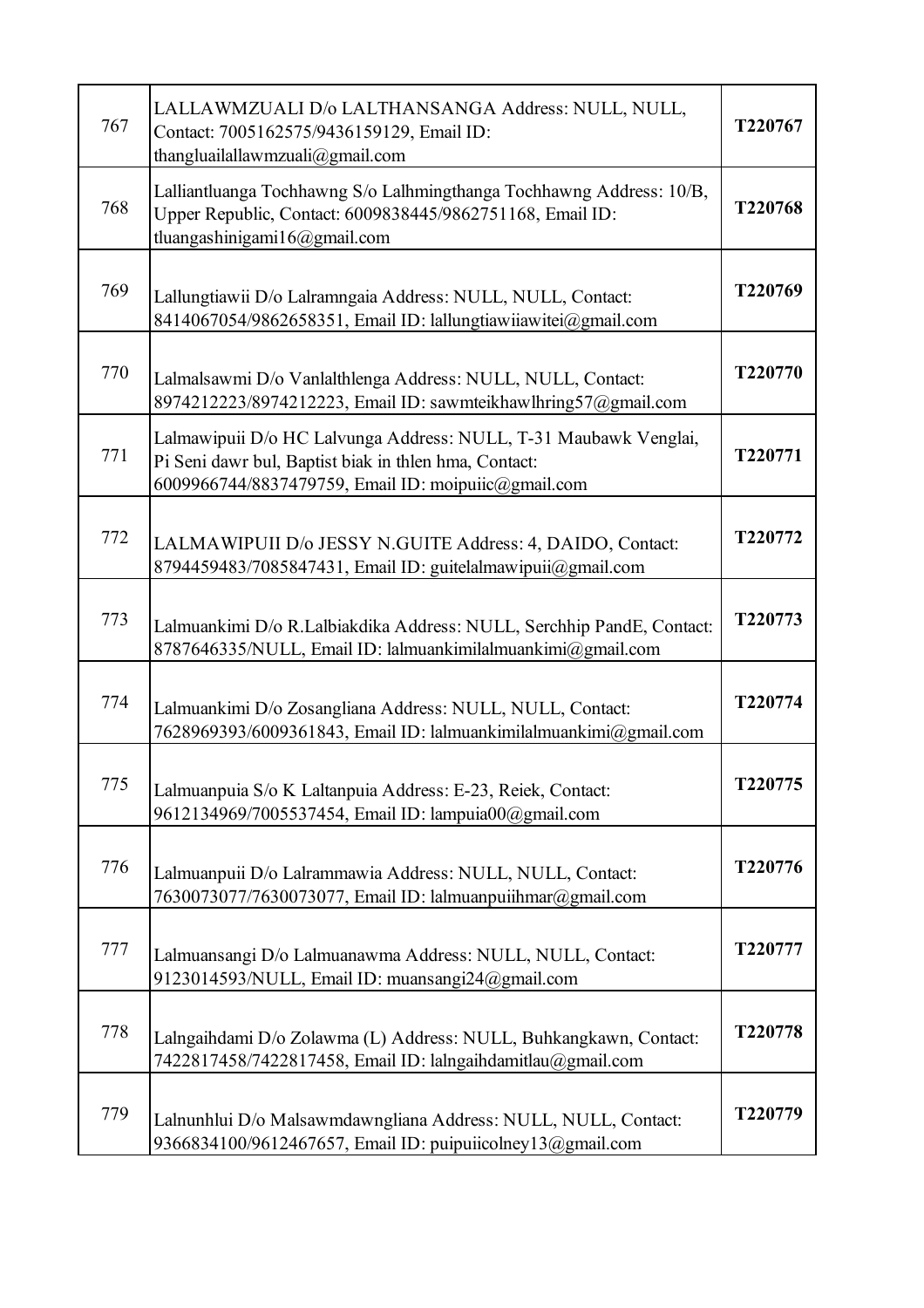| 780 | LALNUNMAWII D/o PHAIROTHIANGA Address: NULL, NULL,<br>Contact: 7005726053/9862561218, Email ID: lanmawii18@gmail.com                                 | T220780 |
|-----|------------------------------------------------------------------------------------------------------------------------------------------------------|---------|
| 781 | LALNUNMAWII D/o LALREMTLUANGA Address: NULL, NULL,<br>Contact: 9383249146/9612629624, Email ID:<br>lalnunmawiihrahsel11@gmail.com                    | T220781 |
| 782 | Lalnuntluanga S/o Joseph Lalremmawia Address: NULL, NULL, Contact:<br>7629858065/8415830676, Email ID: spencer1634@gmail.com                         | T220782 |
| 783 | Lalnuntluangi Fanai D/o F Lalnunmawia Address: T67, College veng,<br>Contact: 9612176675/9862300465, Email ID:<br>fanailalnuntluangi439@gmail.com    | T220783 |
| 784 | Lalpana S/o C.Lianchungnunga Address: NULL, NULL, Contact:<br>9366706257/9436149738, Email ID: panachhakchhuak46@gmail.com                           | T220784 |
| 785 | Lalramluahpuia S/o Lalchhawnkima Address: M-237, Tuithiang Veng,<br>Contact: 9863226164/8787751382, Email ID:<br>rampuiakhiangte47@gmail.com         | T220785 |
| 786 | Lalramngaii D/o H.Lalhuliana Address: C-26, Republic Vengthlang,<br>Contact: 6009229570/6009229570, Email ID: teteihrahsel@gmail.com                 | T220786 |
| 787 | LALRAWNGBAWLI D/o MALSAWMA TLAU Address: NULL, NULL,<br>Contact: 7630068308/9863112315, Email ID:<br>rawngbawlitlau24@gmail.com                      | T220787 |
| 788 | Lalremkimi Hnamte D/o Lalmuankima Hnamte Address: NULL, NULL,<br>Contact: 6909491484/9862536785, Email ID:<br>lalremkimihnamte@gmail.com             | T220788 |
| 789 | Lalremliani Khiangte D/o Zosiamliana Address: Y41, Mission Vengthlang,<br>Contact: 8794080181/9089204204, Email ID:<br>lalremlianikhiangte@gmail.com | T220789 |
| 790 | LALREMMAWIA S/o N. K. THANGA Address: NULL, NULL, Contact:<br>7085699203/9862344768, Email ID: remmmawi02@gmail.com                                  | T220790 |
| 791 | Lalremmawii D/o Lalhmunhlua Address: NULL, NULL, Contact:<br>9863104752/NULL, Email ID: remremiralte51@gmail.com                                     | T220791 |
| 792 | Lalremruata S/o Lalhmingmawia Address: NULL, NULL, Contact:<br>9612962522/7641007984, Email ID: htluangi07@gmail.com                                 | T220792 |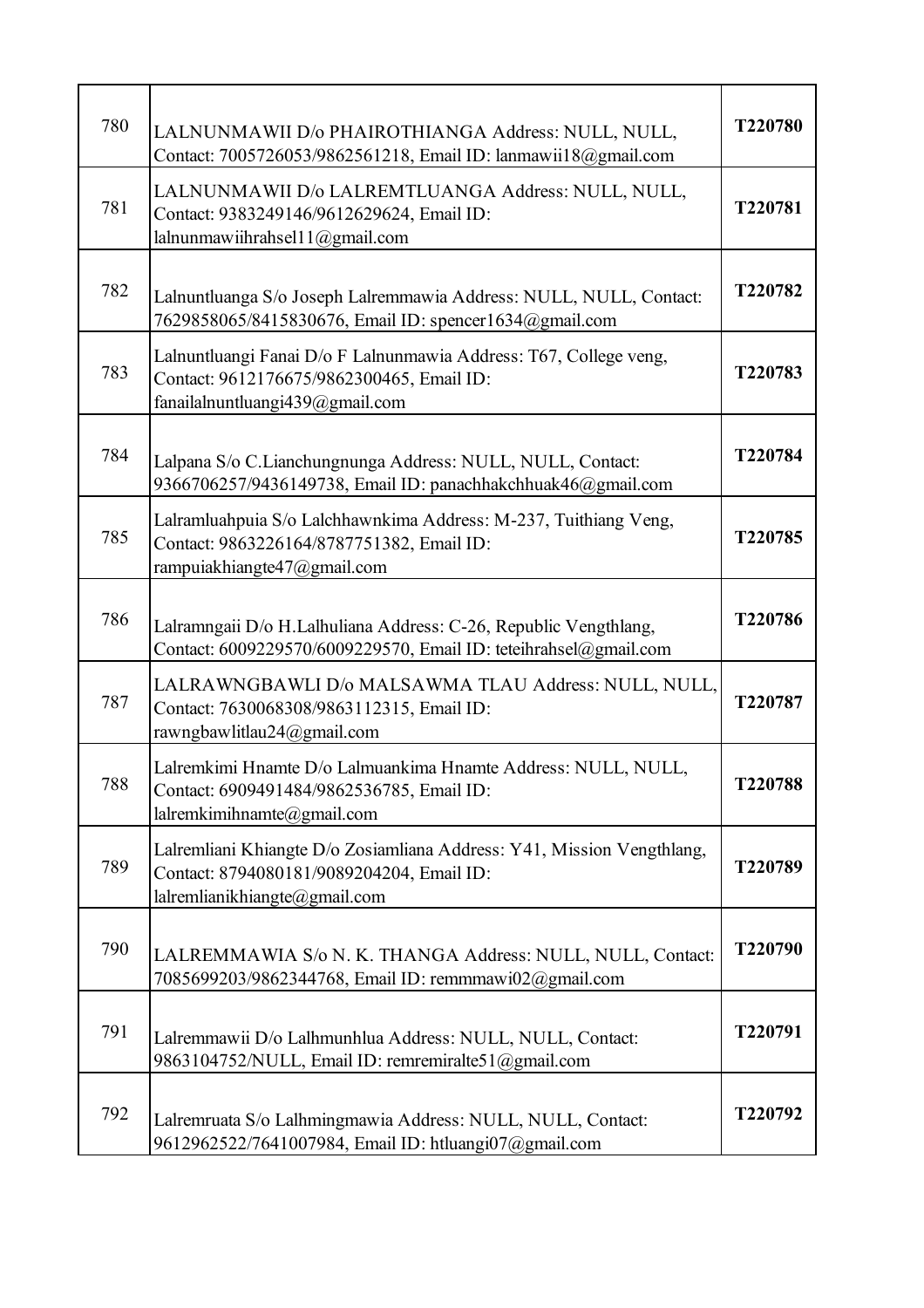| 793 | Lalremruatdiki D/o Lalsiamkima Address: A/3-08/1, Mission Vengthlang,<br>Contact: 8257815269/9856245844, Email ID: rremruatdiki@gmail.com                          | T220793 |
|-----|--------------------------------------------------------------------------------------------------------------------------------------------------------------------|---------|
| 794 | LALREMRUATI D/o Lal Remruati Address: T 30/A, ITI veng, Aizawl,<br>Contact: 7640898217/7640898217, Email ID: ruati1475@gmail.com                                   | T220794 |
| 795 | Lalremruati D/o Lalsangzuala Address: NULL, NULL, Contact:<br>9863109885/6033344083, Email ID: lalremruatir0@gmail.com                                             | T220795 |
| 796 | Lalremruati D/o Jessy Rothangpuia Address: NULL, NULL, Contact:<br>6009863672/9862593024, Email ID: remitlau98@gmail.com                                           | T220796 |
| 797 | Lalremruati Ralte D/o R.L. Thachungnunga Address: NULL, Bairabi, rimawi<br>vengupc church, Contact: 7005267969/8730885273, Email ID:<br>ruatruatikawlney@gmail.com | T220797 |
| 798 | Lalremruatpuii D/o Lalhriatpuia Address: NULL, NULL, Contact:<br>6009103017/8257997466, Email ID: puipuiitlau689@gmail.com                                         | T220798 |
| 799 | LALREMSANGI D/o LALMALSAWMA Address: A3/8, CHHINGA<br>VENG, Contact: 9366167259/NULL, Email ID: remremi1709@gmail.com                                              | T220799 |
| 800 | Lalrinchhana Renthlei S/o LALTHARZELA Address: NULL, NULL,<br>Contact: 9862124512/9436146214, Email ID: rinchhana2021@gmail.com                                    | T220800 |
| 801 | Lalrinhlui D/o Lalsawmliana Address: NULL, NULL, Contact:<br>9366200153/7005038315, Email ID: rinnnxh@gmail.com                                                    | T220801 |
| 802 | Lalrinmuana S/o H.Lalrammawia Address: NULL, NULL, Contact:<br>9378043353/9436156989, Email ID: lalrinmuanahnamtel 1@gmail.com                                     | T220802 |
| 803 | Lalrinngheta Khiangte S/o K. Vanlalmuanpuia Address: 94, New Champhai,<br>Contact: 7085485942/9612575698, Email ID:<br>lalrinnghetakhiangte02@gmail.com            | T220803 |
| 804 | Lalrinsangi D/o Lalchharliana Address: 62, Chhipphir, Contact:<br>9863103482/9863356039, Email ID: rinsangi647@gmail.com                                           | T220804 |
| 805 | Lalrinthari D/o Laltlanliana Address: NULL, NULL, Contact:<br>8732077470/9862787678, Email ID: Lalrintharir@gmail.com                                              | T220805 |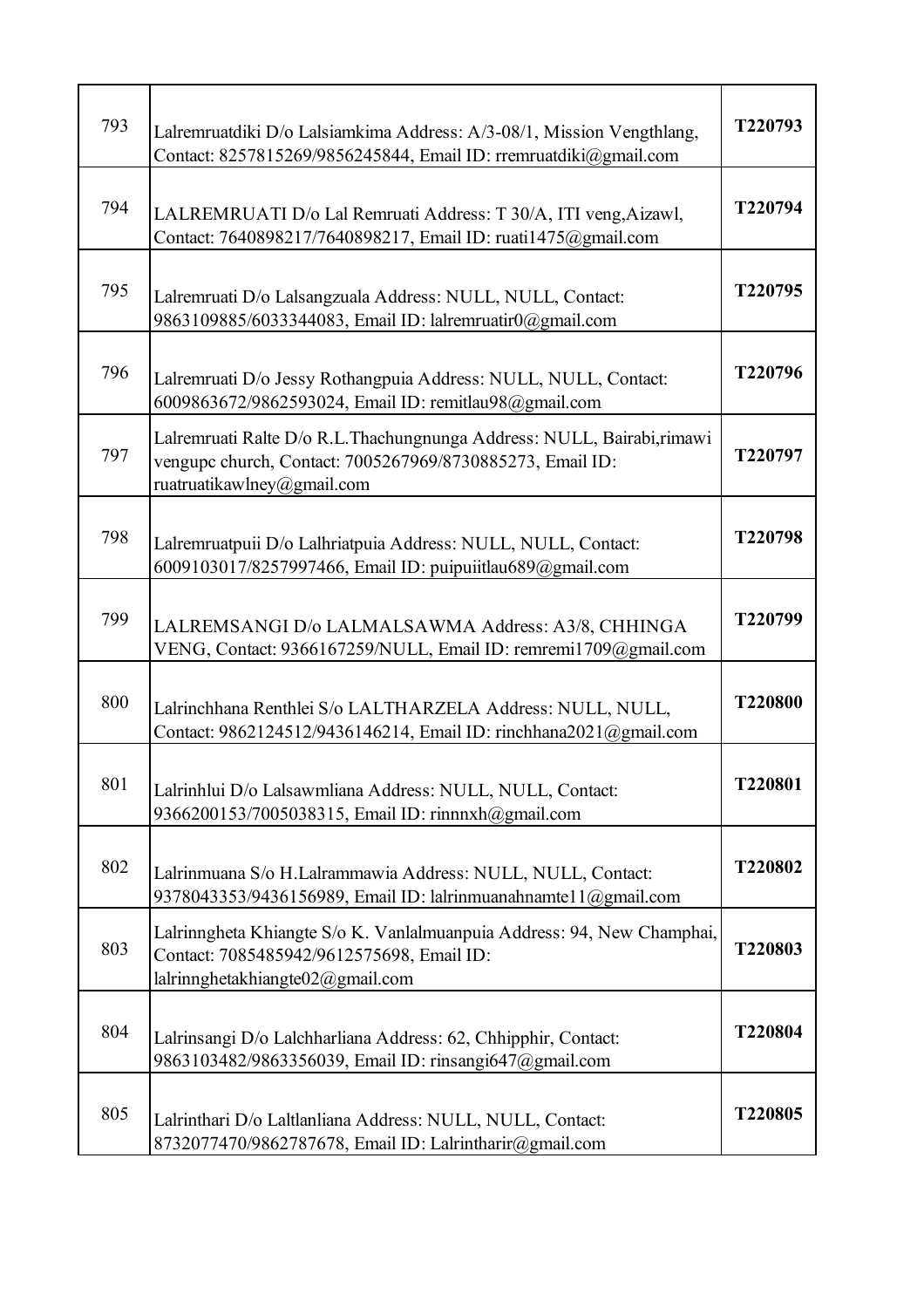| 806 | LALRINZUALI D/o LALKOHHRANA Address: NULL, NULL, Contact:<br>6009290235/9863510375, Email ID: rinihmar82@gmail.com                                              | T220806 |
|-----|-----------------------------------------------------------------------------------------------------------------------------------------------------------------|---------|
| 807 | Lalronghaki D/o Lalhmingtluanga Address: NULL, NULL, Contact:<br>9863334610/9856943051, Email ID: kurijoon21@gmail.com                                          | T220807 |
| 808 | Lalropuia Varte S/o V. Zoliana Address: NULL, NULL, Contact:<br>8798567516/9436771087, Email ID: iamropuia@gmail.com                                            | T220808 |
| 809 | Lalruatfela S/o Biakthanmawia Address: A-72, Ramthar Veng, Contact:<br>7640879984/9436197703, Email ID: mampuiafrench@gmail.com                                 | T220809 |
| 810 | Lalruatfela Hrengsa S/o Lalrinsanga Address: 1277, R.K. Puram Sector-12,<br>Contact: 7838195053/9402134823, Email ID: felfela2002@gmail.com                     | T220810 |
| 811 | Lalruatfeli D/o Sangchhuankhuma Address: NULL, NULL, Contact:<br>9612115880/9862336868, Email ID: lalhmangaihzuali22565@gmail.com                               | T220811 |
| 812 | Lalruatfeli D/o V. Lalchhuanawma Address: NULL, NULL, Contact:<br>8118946790/9436968908, Email ID: ruatfelivanhawi@gmail.com                                    | T220812 |
| 813 | Lalruatfeli D/o Lalrindika Royte Address: NULL, NULL, Contact:<br>8787394427/9612323520, Email ID: lalruatfeliroyte2@gmail.com                                  | T220813 |
| 814 | Lalruatfeli D/o Lalrawngbawla Address: C-172, Tuiikual north, Contact:<br>6009448712/6009448712, Email ID: Lalruatfelivuite@gmail.com                           | T220814 |
| 815 | LALRUATPUIA S/o LALCHHANLIANA Address: NULL, HNo.A-<br>6/4, Agri Quarters, Tuikual South, Contact: 8974208576/9862825753, Email<br>ID: puiirenthlei16@gmail.com | T220815 |
| 816 | Lalsangzela chinzah S/o Vanlallura chinzah(L) Address: NULL, NULL,<br>Contact: 7630953455/7630953455, Email ID: sangzelachinzah@gmail.com                       | T220816 |
| 817 | Lalsiamthari D/o Hmingchhuanmawia (L) Address: NULL, NULL, Contact:<br>6009965754/NULL, Email ID: lalsiamtharisailo@gmail.com                                   | T220817 |
| 818 | LALTHANPUII D/o Daniel Ramhluna Address: NULL, NULL, Contact:<br>8787420213/7085846769, Email ID: Tepuiibevy@gmail.com                                          | T220818 |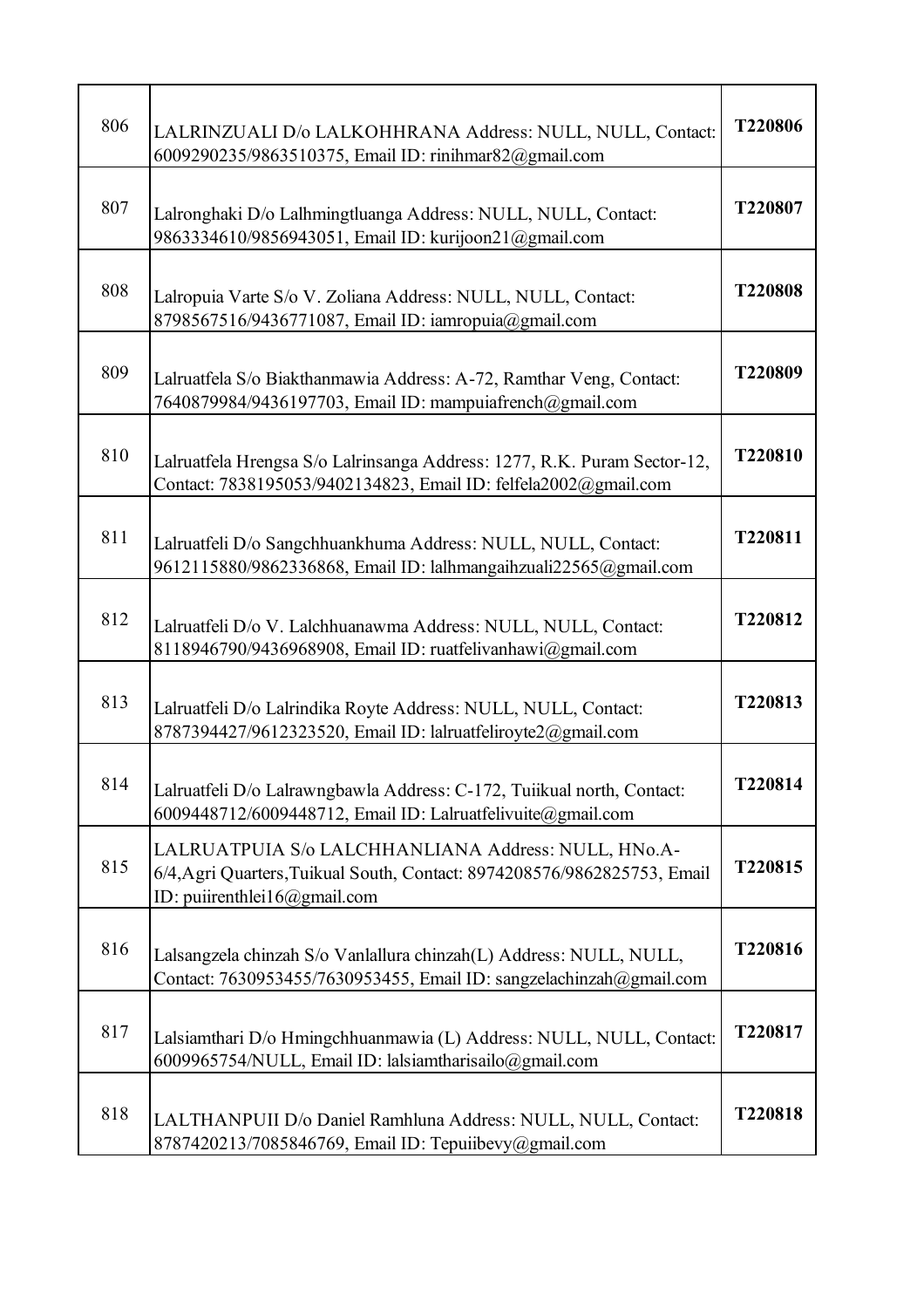| 819 | Lalthasangi Sailo D/o Lalmuanawma Sailo Address: H/no- F45, Bethlehem<br>Vengthlang, Aizawl, Mizoram, Contact: 9863071495/9436384595, Email<br>ID: sailolalthasangi@gmail.com | T220819 |
|-----|-------------------------------------------------------------------------------------------------------------------------------------------------------------------------------|---------|
| 820 | Lalthazuali D/o M.H.Kapa Address: D-73, Republic Veng, Contact:<br>7005614310/9402112346, Email ID: zualboih2i@gmail.com                                                      | T220820 |
| 821 | Lalthazuali D/o Lalthangliana Address: D-30, Khawzawl, Contact:<br>9366338854/8413097163, Email ID: thateilianhna42@gmail.com                                                 | T220821 |
| 822 | Lalthlamuankimi D/o Zoliana Address: NULL, NULL, Contact:<br>9366089366/9366089355, Email ID: sararalte123@gmail.com                                                          | T220822 |
| 823 | Lalthlamuanpuii D/o F.Lallawmzuala Address: B-4/9, Vengchhung section,<br>Upper republic, Aizawl, Contact: 7628886824/8118901274, Email ID:<br>muanpuii17902@gmail.com        | T220823 |
| 824 | LALTLANHLUI SAILO D/o Saidingliana Sailo Address: NULL, NULL,<br>Contact: 8637887568/9862419677, Email ID: smapuii5@gmail.com                                                 | T220824 |
| 825 | Laltlansangi D/o Ralkaptluanga Address: C-30, Bethlehem Veng, Contact:<br>9774466562/7005292049, Email ID: sangsangikhiangte15@gmail.com                                      | T220825 |
| 826 | LALVENHIMI SAILO D/o Lalramnghaka Sailo Address: NULL, NULL,<br>Contact: 8794084858/6009137061, Email ID: sailolalvenhimi@gmail.com                                           | T220826 |
| 827 | Lawmsanga S/o Lalramhluna (L) Address: NULL, NULL, Contact:<br>9366330025/NULL, Email ID: Sangsangapachuau4@gmail.com                                                         | T220827 |
| 828 | Lawmsangkimi Khawlhring D/o K Lalramlawma Address: NULL, NULL,<br>Contact: 7629857603/NULL, Email ID: lskimkimi@gmail.com                                                     | T220828 |
| 829 | Leonard Lalduhsanga S/o Daniel R. Tochhawng Address: L-6, Khatla<br>South, Contact: 9863241943/8131984820, Email ID:<br>leotochhong@gmail.com                                 | T220829 |
| 830 | Malsawmdawngkimi Pachuau D/o PC Laldingliana Address: NULL,<br>Saikhamakawn, Contact: 8794381915/NULL, Email ID:<br>kimpachuau91@gmail.com                                    | T220830 |
| 831 | Malsawmdawngliani D/o Lalthakima (L) Address: NULL, NULL, Contact:<br>9774460443/9612178461, Email ID: amyralte0254@gmail.com                                                 | T220831 |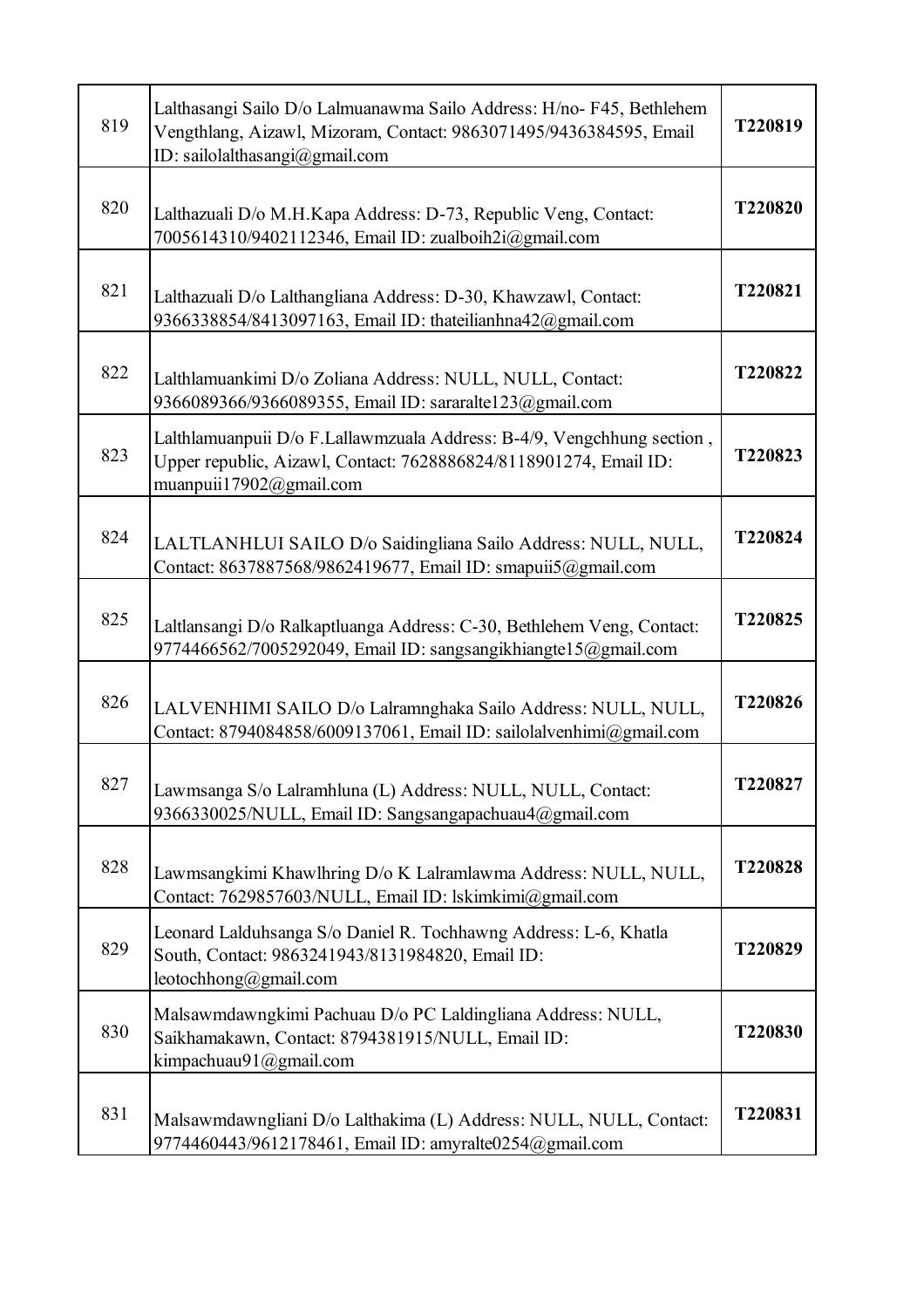|     | Malsawmdawngzuali D/o Immanuela Address: M-8/B, Bungkawn                                                                                                   |         |
|-----|------------------------------------------------------------------------------------------------------------------------------------------------------------|---------|
| 832 | Tlangveng, Contact: 9774079694/9366252219, Email ID:<br>ainehmami2@gmail.com                                                                               | T220832 |
| 833 | Malsawmkima Fanai S/o Hrangkunga Fanai Address: B-34/2, Upper<br>Republic, Contact: 8256938772/9436351419, Email ID:<br>malsawmkima1770@gmail.com          | T220833 |
| 834 | Malsawmsangi D/o Vanlalenga Address: NULL, NULL, Contact:<br>8415038614/9862557053, Email ID: malsawmsangipachuau28@gmail.com                              | T220834 |
| 835 | Malsawmtluangi D/o R.Lalremruata Address: F 87, Bethlehem vengthlang,<br>Contact: 8118939547/9862361418, Email ID:<br>malsawmtlungiraltelc@gmail.com       | T220835 |
| 836 | Malsawmtluangi Sailo D/o Lalrozuala Sailo (L) Address: A-52/A/1, Armed<br>Veng South, Contact: 9862337510/9862337510, Email ID:<br>asawmisailo03@gmail.com | T220836 |
| 837 | Mannunmawi D/o Thangkhansiam Ngaihte Address: 72, Tlangnuam West,<br>Contact: 7629830337/8119922011, Email ID:<br>Mawimawingaihte@gmail.com                | T220837 |
| 838 | Mary Lalnunfeli D/o Moses Lalhmunmawia Address: NULL, NULL,<br>Contact: 7630945437/9862372291, Email ID: marylalnunfeli2@gmail.com                         | T220838 |
| 839 | Melissa C Malsawmzuali D/o C Lalmalsawma Address: C-20, P&E Veng<br>Serchhip, Contact: 7085366323/9612585359, Email ID:<br>melichhakchhuak111@gmail.com    | T220839 |
| 840 | Menesi D/o LT Zilai Address: NULL, NULL, Contact:<br>8787852122/8413035201, Email ID: lithomenezz@gmail.com                                                | T220840 |
| 841 | Mercy Zohminghlui D/o Henry Lalduhawma Address: NULL, ITI Veng,<br>Aizawl, Contact: 9863325083/8259945621, Email ID:<br>mercyash $01$ @gmail.com           | T220841 |
| 842 | Michael Lalnuntluanga S/o Lalhmachhuana Address: NULL, NULL,<br>Contact: 8837007370/9485055970, Email ID: vkrt9436@gmail.com                               | T220842 |
| 843 | Nancy Lalnunfeli D/o Laldawngliana Fanai Address: NULL, NULL,<br>Contact: 8413020390/9612705115, Email ID: nancyyfanai@gmail.com                           | T220843 |
| 844 | P. Lalrinsangi D/o P. Lalropianga Address: B 4/9, Upper Republic Veng,<br>Contact: 6909915270/6909915270, Email ID: pialtulalrinsangi@gmail.com            | T220844 |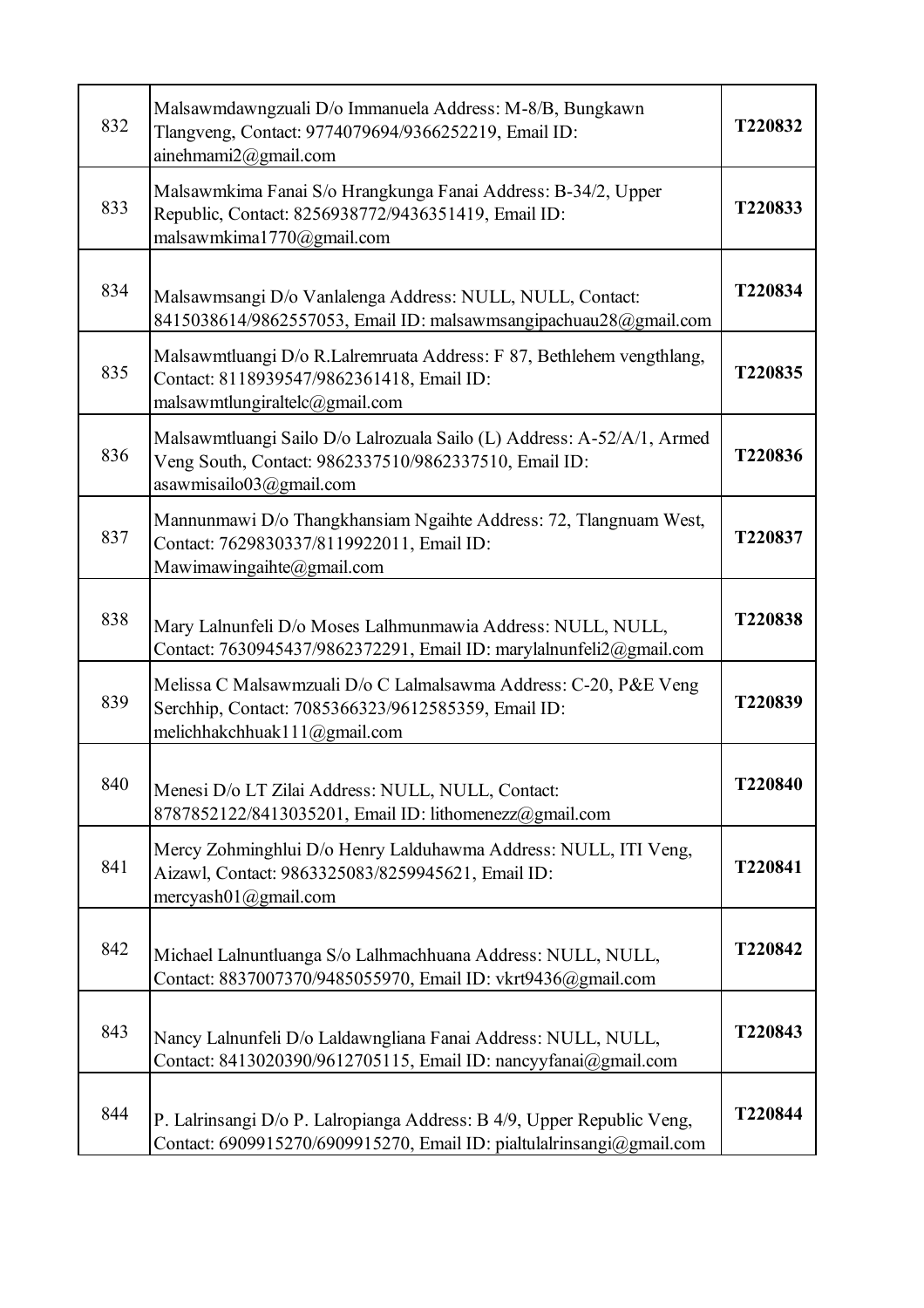| 845 | P.C Lalnuntluangi D/o Siamthangvunga Address: NULL, NULL, Contact:<br>8118989898/9862592981, Email ID: lalnuntluangipachuau002@gmail.com                                                                                            | T220845 |
|-----|-------------------------------------------------------------------------------------------------------------------------------------------------------------------------------------------------------------------------------------|---------|
| 846 | P.C. Vanlalhmangaihi D/o Lalkhawngaiha Address: T-149, ITI Veng,<br>Aizawl, Contact: 9383249941/9862355274, Email ID:<br>senypachuau@gmail.com                                                                                      | T220846 |
| 847 | P.C.Lalmuanpuii D/o P.C.Lalhmunsanga Address: C-III / 32, Chawlhhmun,<br>Contact: 8729942409/8729942409, Email ID: pclalmuanpuii5@gmail.com                                                                                         | T220847 |
| 848 | P.C.Lalthlamuani D/o P.C.Lalduhawma Address: NULL, NULL, Contact:<br>7005339389/9612518518, Email ID: nanui30pachuau@gmail.com                                                                                                      | T220848 |
| 849 | P.C.Zosangpuii D/o P.C.Lalremsanga Address: DV-C-4/A, Dam Veng,<br>Contact: 9612076117/9612076117, Email ID: zosangpuii1710@gmail.com                                                                                               | T220849 |
| 850 | R Lallawmzuali D/o R Lalremruata Address: NULL, NULL, Contact:<br>8794617650/NULL, Email ID: lzralte2504@gmail.com                                                                                                                  | T220850 |
| 851 | R Lalramnghahmawii D/o R Lalzuimawia Address: NULL, Mission Veng<br>D-29 Aizawl, Aizawl, Contact: 9863043954/7005911442, Email ID:<br>Etlararami@gmail.com<br><u>K Zoulangpun D70 K Lanannnawia Auguess. NOLL, Tannin, Vengial,</u> | T220851 |
| 852 | Venglai, Venglai, Venglai, Venglai, Venglai, Venglai, Venglai, Venglai,<br>Venglai, Venglai, Venglai, Venglai, Venglai, Venglai, Contact:<br>9863320164/9612585636, Email ID: rzothangpuii@gmail.com                                | T220852 |
| 853 | R. Lalhriatpuii D/o R. Lalkhamliana Address: 2/28B, Aizawl, Contact:<br>8131957791/8131957791, Email ID: hriatiiii09@gmail.com                                                                                                      | T220853 |
| 854 | R. Lalruatfeli D/o Khawpuimawia Address: NULL, NULL, Contact:<br>7628064040/9612167110, Email ID: felfeliralte68@gmail.com                                                                                                          | T220854 |
| 855 | R.Lalrinawmi D/o R.Malsawmdawngliana Address: NULL, NULL,<br>Contact: 7085492173/7628016787, Email ID: rinawmi06@gmail.com                                                                                                          | T220855 |
| 856 | R.LALROHLUPUII D/o R.LALROMAWIA Address: T-43, ITI<br>Vengchhak, Contact: 8794379165/8416076989, Email ID:<br>rohlupuii35@gmail.com                                                                                                 | T220856 |
| 857 | R.Lalsangzeli D/o Vanlalzela Address: NULL, Bungkawn Tlangveng,<br>Contact: 8256970340/8014445058, Email ID: sangzeliralte143@gmail.com                                                                                             | T220857 |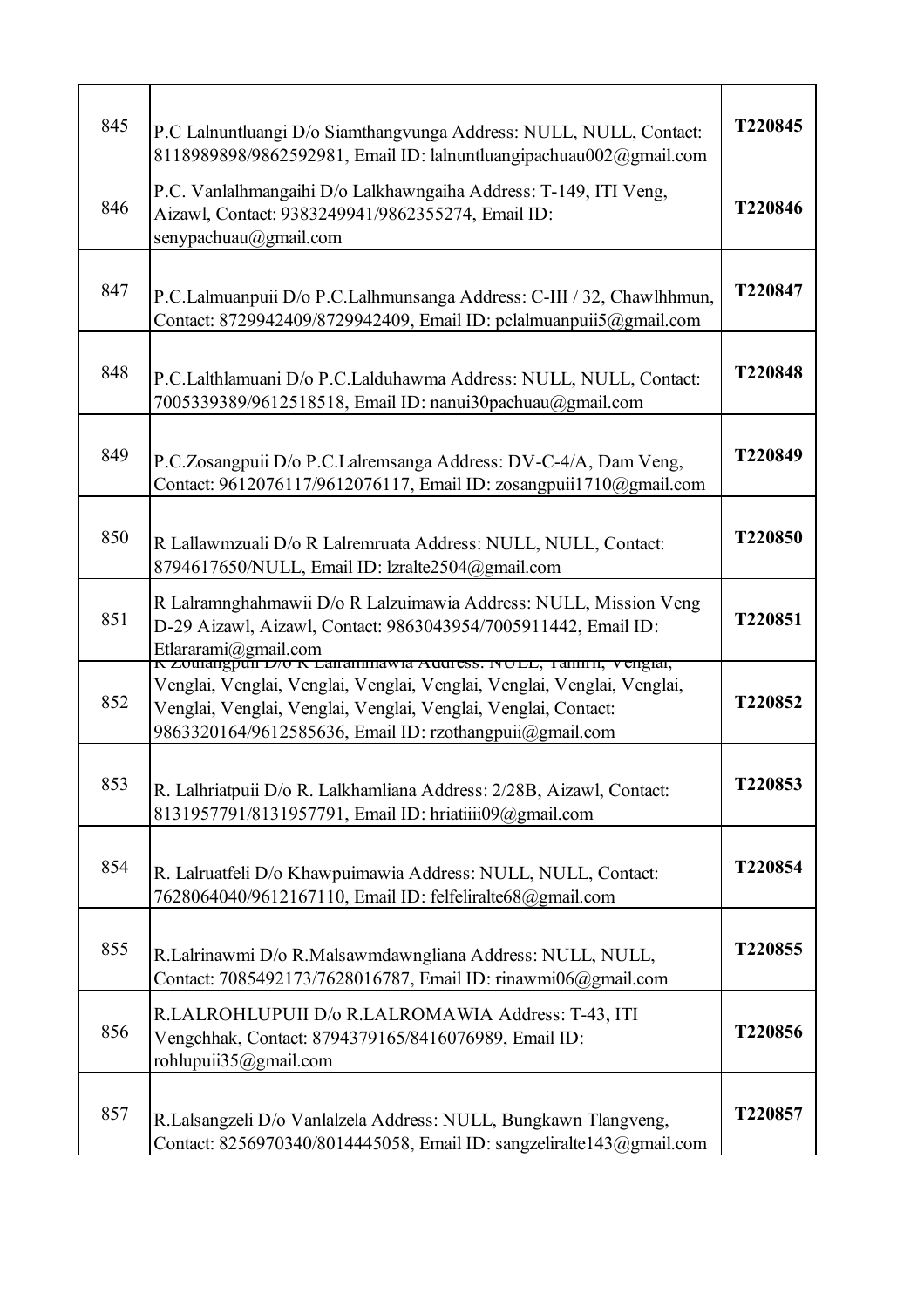| 858 | Ramdinpuia Ralte S/o R. Lalrambeiseia Address: NULL, NULL, Contact:<br>9612559945/7640866933, Email ID: raltedindina7@gmail.com                                      | T220858 |
|-----|----------------------------------------------------------------------------------------------------------------------------------------------------------------------|---------|
| 859 | Ramengmawia S/o Lalhruaitluanga Address: A-8, Darlawn, Contact:<br>9383316070/9862018230, Email ID: ramramamccooo@gmail.com                                          | T220859 |
| 860 | Ramengmawia Tochhawng S/o Lalmuankima Tochhawng Address: NULL,<br>Ramthar Veng, Aizawl, Contact: 7085203699/9612322976, Email ID:<br>mawi2teatochhawng@gmail.com     | T220860 |
| 861 | Ramngaihzuali D/o C.Ramengmawia(L) Address: VL/C-124B, Near<br>Taitesena Hall, Venglai, Contact: 7642019967/7642019967, Email ID:<br>ramngaihzualichhangte@gmail.com | T220861 |
| 862 | Ramnunsangi D/o Ramthianghlima Address: NULL, Saikhamakawn,<br>Contact: 9366330398/9612144059, Email ID: vartesangboihi@gmail.com                                    | T220862 |
| 863 | Ramtharmawia Sailo S/o Laldinthara Sailo Address: NULL, NULL,<br>Contact: 8119004955/8837223008, Email ID: tharasailo83@gmail.com                                    | T220863 |
| 864 | Raymond Hmingthanmawia S/o Lalruatliana Address: NULL, ARMED<br>VENG, Contact: 8259858010/9862416370, Email ID:<br>raymondchongthu123@gmail.com                      | T220864 |
| 865 | Rebec C.Lalhlupuii D/o C Zohmingliana Address: NULL, NULL, Contact:<br>7628879626/9436707567, Email ID: lalhlupuii24chhakchhuak@gmail.com                            | T220865 |
| 866 | Rebek Lalduhawmi D/o Lalmuana Address: NULL, NULL, Contact:<br>8794190482/8731001020, Email ID: rebeklalduhawmi@gmail.com                                            | T220866 |
| 867 | Rebek R.Lalrinmawii D/o R.Lalsangliana Address: NULL, NULL, Contact:<br>8787548941/9366754272, Email ID: rebekralte531@gmail.com                                     | T220867 |
| 868 | Rinmuanpuii D/o Lalsangliana Address: B-39, Upper Republic, Contact:<br>8414903973/9862316867, Email ID: muanpuiifanai2001@gmail.com                                 | T220868 |
| 869 | Rinmuanpuii D/o Jerry Hmingthansanga Address: NULL, Dinthar Veng,<br>D/Z-14 A, Contact: 8974772706/9863849619, Email ID:<br>rinmuanpuii1@gmail.com                   | T220869 |
| 870 | Robert Lalduhska S/o Lalroliana Address: NULL, NULL, Contact:<br>8414899316/9863609286, Email ID: fanaiduhsaka990@gmail.com                                          | T220870 |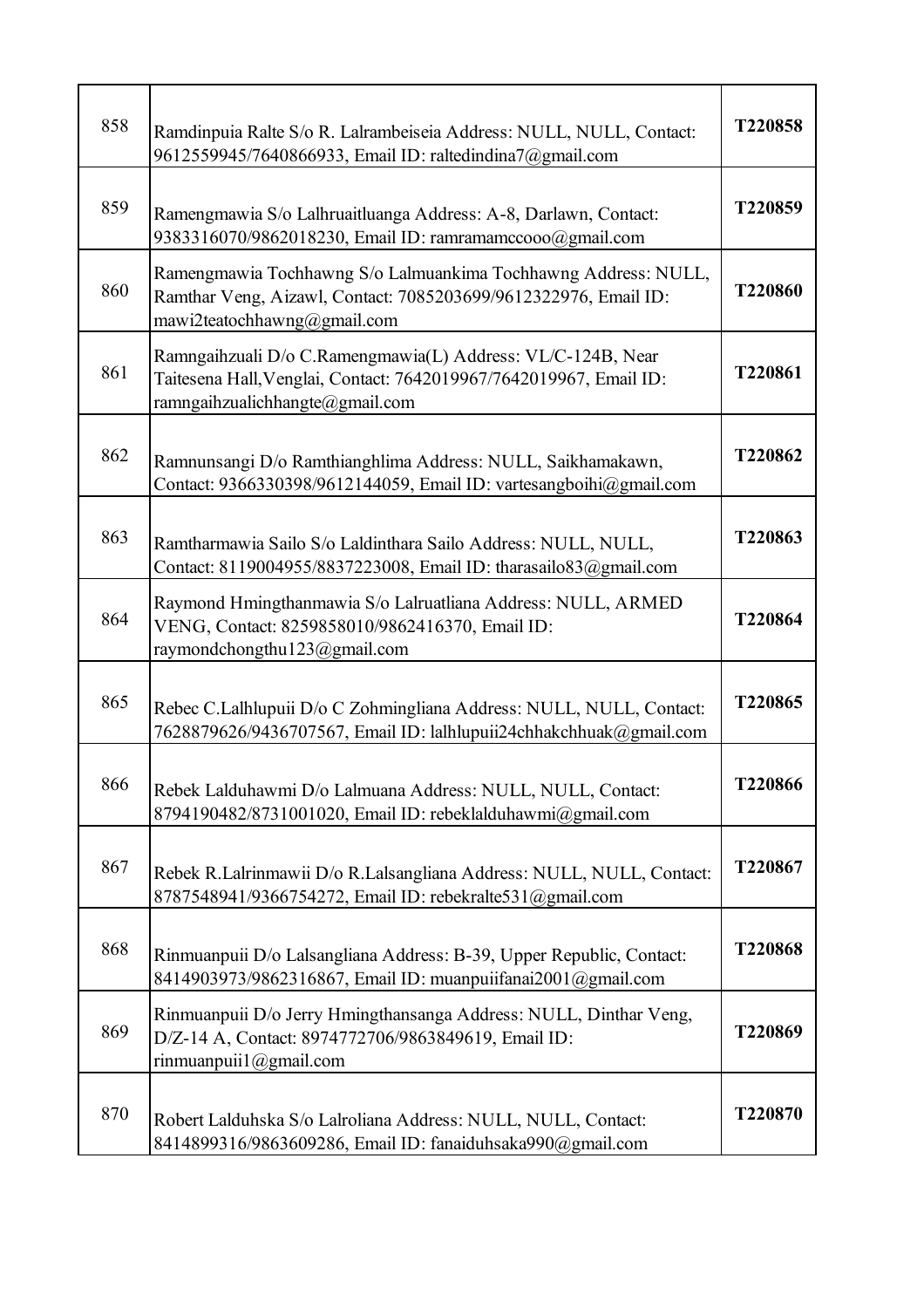| 871 | Roluahpuii D/o L.Hmachhuana Address: 28, peter street, mission veng,<br>Contact: 6009111783/9612392175, Email ID: roro11ruto@gmail.com                          | T220871 |
|-----|-----------------------------------------------------------------------------------------------------------------------------------------------------------------|---------|
| 872 | Roneihtluangi Zote D/o E Laldinpuia Address: NULL, NULL, Contact:<br>7085761300/9612567698, Email ID: roneihtluangi@gmail.com                                   | T220872 |
| 873 | Ruth Lalrinhlui D/o Eddie Lalthanpuia Address: NULL, NULL, Contact:<br>8794038914/7005428252, Email ID: ruthlrhp27@gmail.com                                    | T220873 |
| 874 | Ruthi Lalhriatpuii D/o Lalthuthlungliana Address: R-32/2, BETHLEHEM<br>VENGTHLANG, Contact: 7005392692/9856858635, Email ID:<br>ruthikhawlhring17@gmail.com     | T220874 |
| 875 | Ruthi Lalthafamkimi D/o B Lalhmachhuana Address: NULL, NULL,<br>Contact: 7642840346/9862343171, Email ID: 12c19ruthi@gmail.com                                  | T220875 |
| 876 | S AGAPE LAVENHIMI D/o S. KHOHMO Address: NULL, NULL,<br>Contact: 9862657827/NULL, Email ID: alalvenhimi@gmail.com                                               | T220876 |
| 877 | S.LALDUATSANGA S/o S.VANLALNUNNEMA Address: NULL,<br>Lawngtlai vengpui, Contact: 8416003072/8416003072, Email ID:<br>ldsanga@gmail.com                          | T220877 |
| 878 | Saithangpuii Sailo D/o LALDINLIANA Address: NULL, 796005, Contact:<br>8413005511/NULL, Email ID: mapuiis74@gmail.com                                            | T220878 |
| 879 | Salome Malsawmzuali D/o HC Hmingthanzauva Address: NULL, NULL,<br>Contact: 8794249985/6379684323, Email ID: hcsalome33@gmail.com                                | T220879 |
| 880 | Samuel Lalhriatkima S/o Eddie Lalthanpuia Address: NULL, NULL,<br>Contact: 8794103315/7005428252, Email ID: lalhriatkima56@gmail.com                            | T220880 |
| 881 | Samuel Lalrinhlua S/o Dengthansanga Address: NULL, NULL, Contact:<br>7640967348/8415063245, Email ID: samuellalrinhlua47@gmail.com                              | T220881 |
| 882 | SAMUEL LALRINHLUA S/o LALLIANMAWIA Address: NULL,<br>NULL, Contact: 9366710394/9101332938, Email ID:<br>samuellalrinhlua38@gmail.com                            | T220882 |
| 883 | Sharon Lynapawti D/o F Beihu Address: NULL, College vaih 2 near lorrain<br>english school, Contact: 9862346465/6909625886, Email ID:<br>sharonfanai28@gmail.com | T220883 |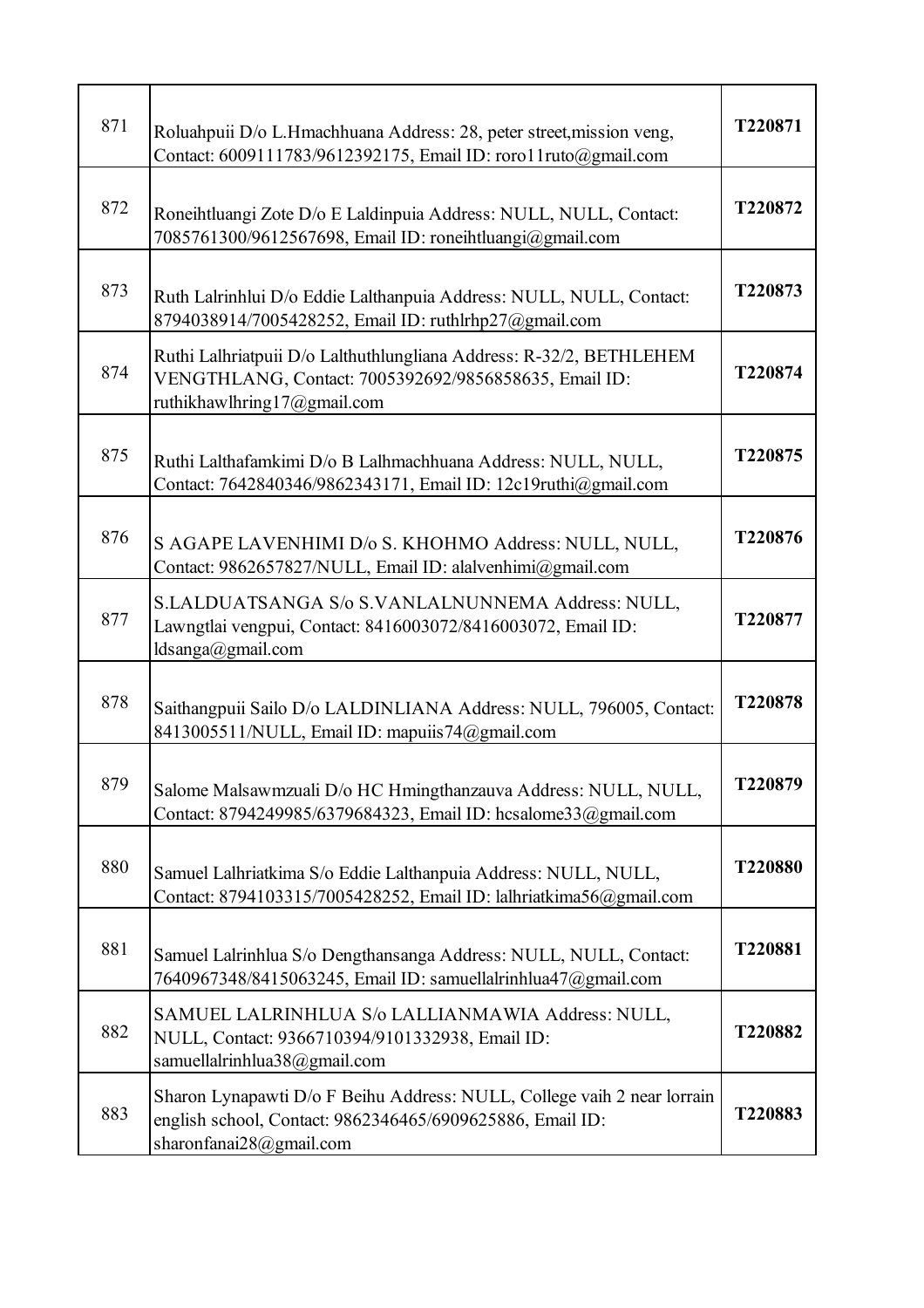| 884 | Siamthangi D/o Papuia Address: B-32/A, Khatla, new secretariat comolex<br>road, Contact: 6909492367/9863826283, Email ID:<br>thangsiami109@gmail.com               | T220884 |
|-----|--------------------------------------------------------------------------------------------------------------------------------------------------------------------|---------|
| 885 | Simon Ronghaka Aineh S/o ENGMANGA AINEH Address: 102, Tuikual,<br>Contact: 8132930992/8731992994, Email ID: simonainehaineh@gmail.com                              | T220885 |
| 886 | ST.Carolyne D/o ST.Pahmo Address: NULL, NULL, Contact:<br>6009056231/9362860701, Email ID: caro74071@gmail.com                                                     | T220886 |
| 887 | Stephen Lalremruata S/o Paul Zohmingthanga Address: NULL, NULL,<br>Contact: 8730840325/9402112906, Email ID: stevezacky57@gmail.com                                | T220887 |
| 888 | Susan K.C. Vabeibiesoh D/o Z. Khawchhing Address: B/37A, Khatla<br>North, Contact: 6009331267/8798045293, Email ID:<br>susankhawchhing@gmail.com                   | T220888 |
| 889 | T.Lallawmzuali D/o T.Lalhriatpuia Address: B-4/9, Veng Chhunga sec<br>upper republic Aizawl, Contact: 6009350703/9856227394, Email ID:<br>hmarlawmzuali2@gmail.com | T220889 |
| 890 | T.Mangromuana S/o T.Kamchindal Address: NULL, NULL, Contact:<br>8787577769/8798766240, Email ID: romuanatonsing04@gmail.com                                        | T220890 |
| 891 | Tamar Vanlalhnehzeli D/o S.Ramdinsanga Address: NULL, NULL,<br>Contact: 9863026505/8729832770, Email ID:<br>tamarvanlalhnehzeli@gmail.com                          | T220891 |
| 892 | TBC Lalfakhuni D/o B Zaithanga Address: ZC-117/II, Zotlang, Contact:<br>8131058330/9615389950, Email ID: tbclalfakhuni18@gmail.com                                 | T220892 |
| 893 | Thelma Lalrohlui D/o M.lianthanga Address: V-93B, Bethlehem veng,<br>Contact: 986213448/9862809827, Email ID: thelma.lalrohlui31@gmail.com                         | T220893 |
| 894 | Theophil Lalropuia S/o Vanlalthazova Address: B-69, Dawrpui Vengthar,<br>Contact: 7642042732/8014241783, Email ID:<br>theophillalropuia401@gmail.com               | T220894 |
| 895 | TT Eunicy D/o TT Zahmo Address: NULL, NULL, Contact:<br>7085749086/9366970947, Email ID: eunicythlyutha14@gmail.com                                                | T220895 |
| 896 | V.L. Muanpuii D/o P.C. Lianhmingthanga Address: NULL, NULL,<br>Contact: 8794068913/9402187907, Email ID:<br>muanpuiipachuau03@gmail.com                            | T220896 |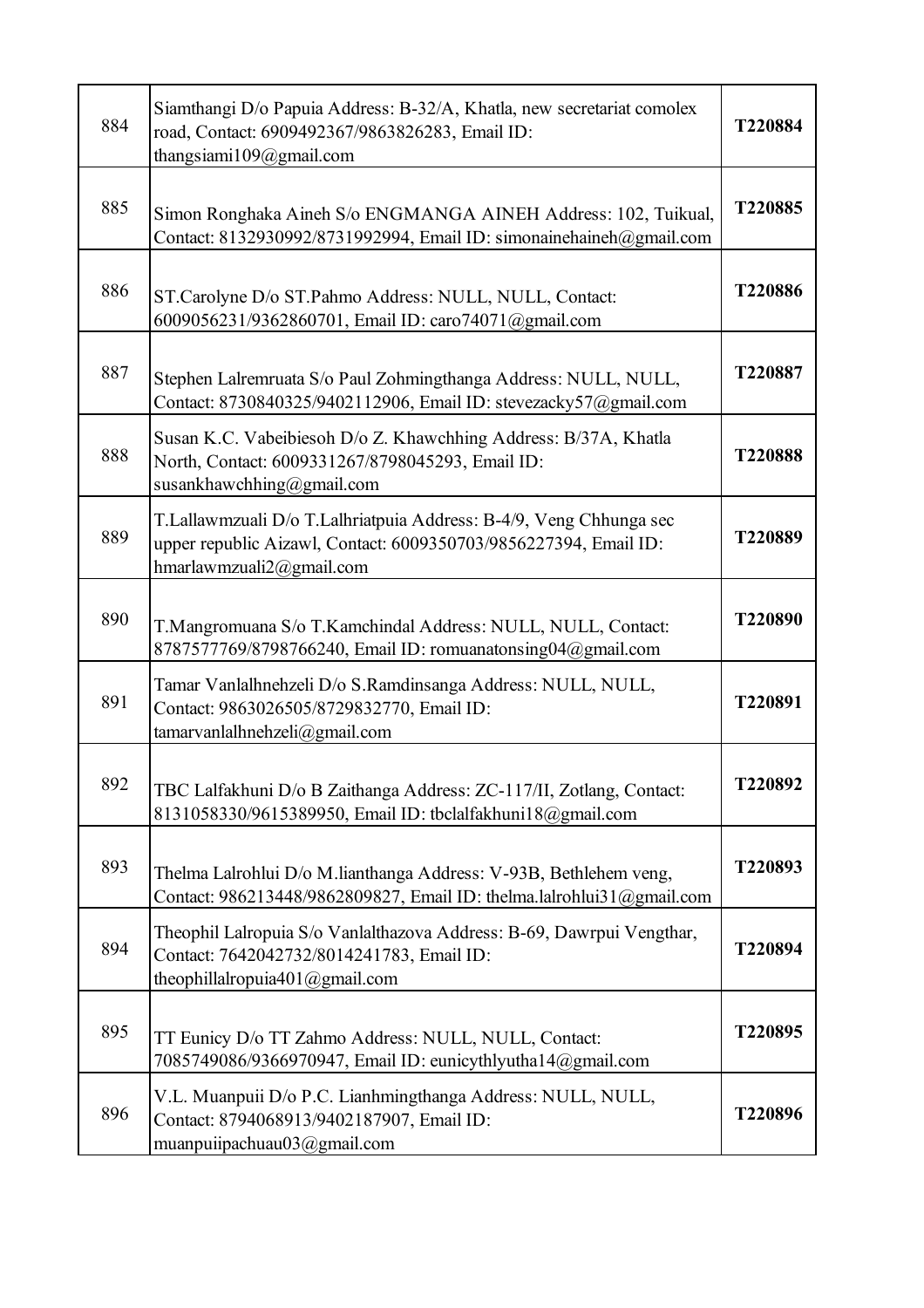| 897 | Vanchuangkima S/o Vanlalzawma Address: NULL, NULL, Contact:<br>8794138442/9856580890, Email ID: vanchuanga04@gmail.com                                  | T220897 |
|-----|---------------------------------------------------------------------------------------------------------------------------------------------------------|---------|
| 898 | Vanhmingliana S/o Vanlalzawma Address: NULL, NULL, Contact:<br>8794962110/9856580890, Email ID: vanhmingachhangte@gmail.com                             | T220898 |
| 899 | Vanlal Hriatrenga S/o Dr. Ch. Lalthafamkima Address: NULL, NULL,<br>Contact: 9774809756/9612865157, Email ID: hriata010@gmail.com                       | T220899 |
| 900 | Vanlalchhandami D/o Zoliana Address: C-142, ITI Veng, Contact:<br>7630064962/7629974531, Email ID: damdamtei8@gmail.com                                 | T220900 |
| 901 | VANLALHMUAKI D/o Vanlalthachungnunglura Address: NULL, NULL,<br>Contact: 918974165592/919485302069, Email ID:<br>vlhmuakipautu@gmail.com                | T220901 |
| 902 | Vanlalhriatkimi D/o LALRENRELA Address: NULL, NULL, Contact:<br>6009935919/NULL, Email ID: renthleihriatkimi@gmail.com                                  | T220902 |
| 903 | Vanlalhriatpuia Sailo S/o Saizikpuia Sailo Address: U-81/B, Laipuitlang,<br>Contact: 8787518306/8730926701, Email ID:<br>sailovanlalhriatpuia@gmail.com | T220903 |
| 904 | Vanlalhriatpuii D/o P.L.Biakhmingliana Address: NULL, NULL, Contact:<br>6009105572/NULL, Email ID: hriatpuiipachuau92@gmail.com                         | T220904 |
| 905 | Vanlalhriatpuii D/o Lalmama Address: NULL, NULL, Contact:<br>9863121704/7085213803, Email ID: vlhriatpuii581@gmail.com                                  | T220905 |
| 906 | Vanlalhruaia Tlau S/o Vanhmunliana Address: NULL, NULL, Contact:<br>6909591185/9436191430, Email ID: vanlalhruaiatlau58@gmail.com                       | T220906 |
| 907 | Vanlalhruaitluangi D/o Lalduhzuala Address: NULL, NULL, Contact:<br>8974173498/9862357878, Email ID: rachelhruaii@gmail.com                             | T220907 |
| 908 | Vanlalhumi D/o Lalrampuia Pachuau(L) Address: C-57, Chanmari, Contact:<br>9862778113/7005338948, Email ID: humichhangte@gmail.com                       | T220908 |
| 909 | Vanlallawmsangi D/o Roliana Address: B-57/5, Upper Republic, Contact:<br>8794140632/9862356719, Email ID: vanlallawmsangi15@gmail.com                   | T220909 |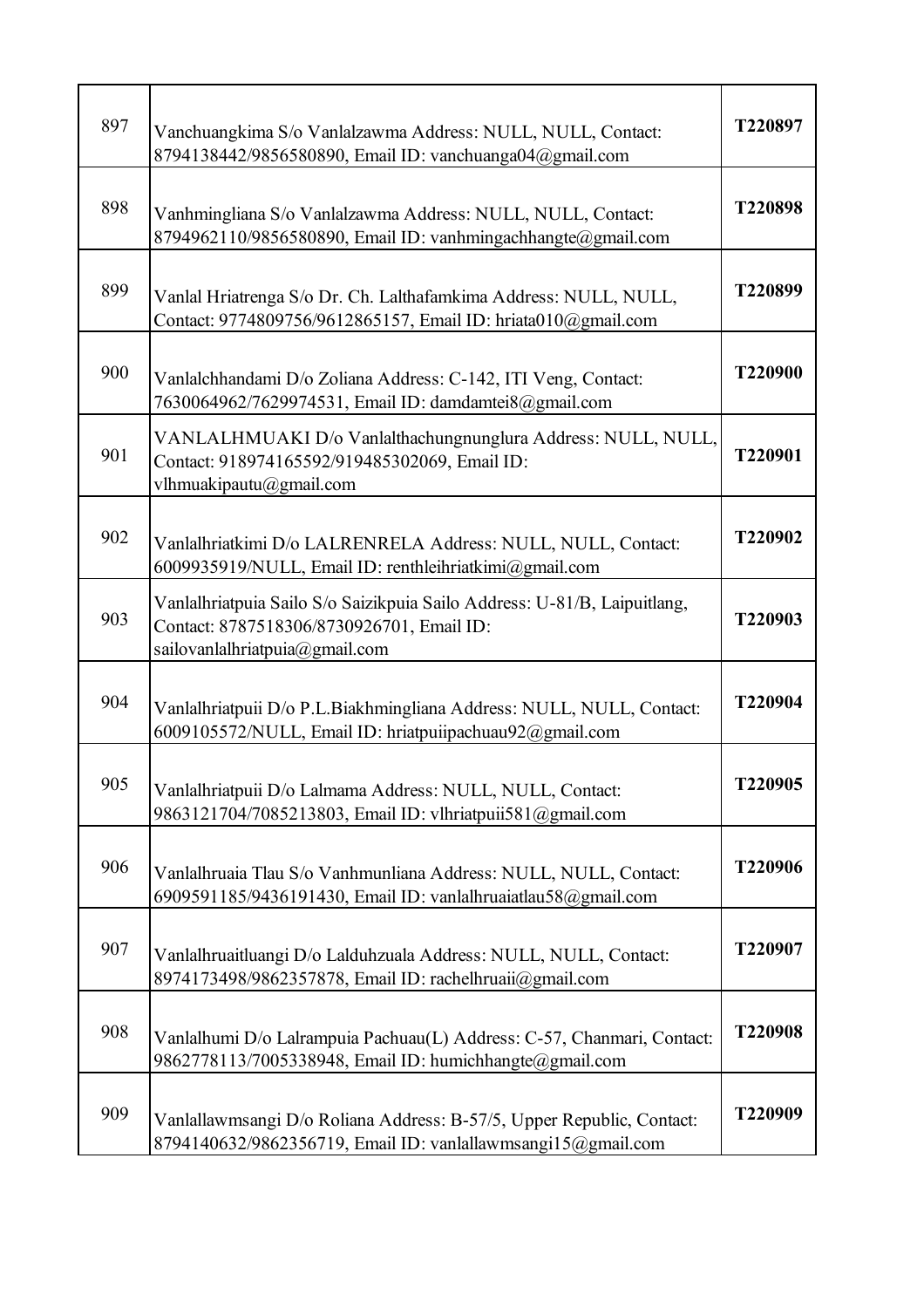| 910 | Vanlalmuanzuali D/o V.Lallawmzuala Address: NULL, NULL, Contact:<br>8257006741/7628018600, Email ID: Muanzualiv@gmail.com                                                    | T220910 |
|-----|------------------------------------------------------------------------------------------------------------------------------------------------------------------------------|---------|
| 911 | Vanlalnunpuii D/o Lalthanpuia Address: M-19, Bungkawn, Contact:<br>8794553292/9862978710, Email ID: tepuii.colney23@gmail.com                                                | T220911 |
| 912 | Vanlalpeka S/o Lalrampuia Pachuau(L) Address: C-57, Chanmari, Contact:<br>8787364100/7005338948, Email ID: peka36992@gmail.com                                               | T220912 |
| 913 | Vanlalpeki D/o Lalchhanhima Address: NULL, NULL, Contact:<br>8415062344/9612568020, Email ID: vanlalpekivaiphei@gmail.com                                                    | T220913 |
| 914 | Vanlalremruatzela S/o Lalhmingmuana Address: NULL, NULL, Contact:<br>8414089672/8974771562, Email ID: remakhenglawt@gmail.com                                                | T220914 |
| 915 | VANLALRUATFELI D/o Dr. H. Vanlalhmangaihzuala Address: NULL,<br>NULL, Contact: 8837288245/9612550566, Email ID:<br>hlondofelfeli@gmail.com                                   | T220915 |
| 916 | Vanlalruattluangi D/o Vankhawpuimawia (L) Address: House No A-27/B,<br>Chanmari, Aizawl, Contact: 8413938245/8794125740, Email ID:<br>tluangzzhrahsel@gmail.com              | T220916 |
| 917 | Vanlalthalawri D/o Zonunmawia Address: B-4/9, Vengchhunga section<br>,Upper Republic, Aizawl, Contact: 6909592455/7085215252, Email ID:<br>thathatei12@gmail.com             | T220917 |
| 918 | Vanlalthlamuanpuii D/o F. Lalremruata Address: NULL, NULL, Contact:<br>8732821730/NULL, Email ID: fanailoicy@gmail.com                                                       | T220918 |
| 919 | Vanlaltholeha S/o SR Thanghmingliana Address: NULL, Kulikawn<br>Hospital Quarters no 18, Kulikawn, Contact: 8837079695/8837079695,<br>Email ID: tholeharalte280322@gmail.com | T220919 |
| 920 | Vanlaltlanchhuahi Varte D/o Zirsangliana Varte Address: NULL, NULL,<br>Contact: 8798590929/NULL, Email ID: atlanivarte@gmail.com                                             | T220920 |
| 921 | VANROHLUPUII D/o V.L.T Liana Address: 163, Mission Vengthlang,<br>Contact: 9077263089/9774139154, Email ID:<br>hlawnchhingvrihc@gmail.com                                    | T220921 |
| 922 | Vanromawii D/o Peter Vl zikpuia Address: D-36, Electric veng, Contact:<br>8118945708/9774703393, Email ID: mawiiornav@gmail.com                                              | T220922 |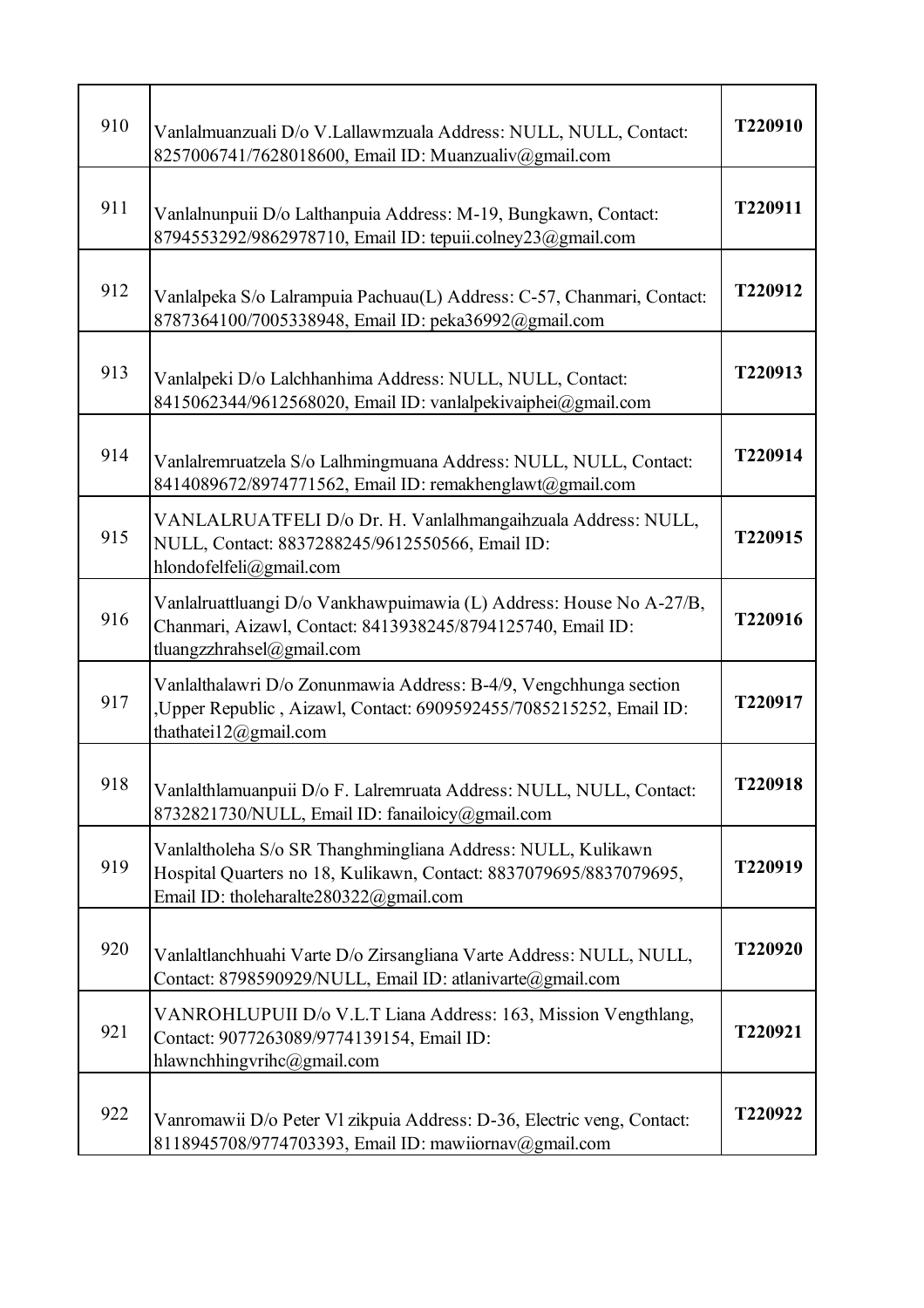| 923 | VANSANGLIANI D/o Zodinsanga Address: NULL, Tuithiang veng,<br>Aizawl, Mizoram, M-91, near Tuithiang Presbyterian Church, Contact:<br>9612465028/8259884334, Email ID: vansanglianichhangte@gmail.com | T220923        |
|-----|------------------------------------------------------------------------------------------------------------------------------------------------------------------------------------------------------|----------------|
| 924 | Vansangzuali D/o Malsawmtluanga Address: NULL, NULL, Contact:<br>7005107897/8575179058, Email ID: sangzuali1301@gmail.com                                                                            | T220924        |
| 925 | Yemi Lalmalsawmi D/o S.W. Lalremruata Address: C-7, C-7 I.T.I veng,<br>Aizawl, Mizoram, Contact: 9436157911/9436354306, Email ID:<br>yemmi $114@g$ mail.com                                          | T220925        |
| 926 | Z LALHMUNSIAMI D/o VANLALNGHAKA Address: 66,<br>KAMALANAGAR 1, Contact: 7630035087/NULL, Email ID:<br>zlalhmunsiami468@gmail.com                                                                     | T220926        |
| 927 | Zairemthangi D/o Lalmanliana Address: NULL, NULL, Contact:<br>8794789956/9862373767, Email ID: remi6292@gmail.com                                                                                    | T220927        |
| 928 | Zaithanmawii D/o K. Lalruatfela Address: NULL, NULL, Contact:<br>7627909115/9863089354, Email ID: zaiteikhawlhring2020@gmail.com                                                                     | T220928        |
| 929 | Zakaria Malsawmzela S/o LALRINAWMA Address: C-12/2, Aizawl<br>Venglai-Ramhlun South Road,, Contact: 7005526965/9862342050, Email<br>ID: zakariamalsawmzela8@gmail.com                                | T220929        |
| 930 | ZD Lalrinawmi D/o Z.D.Zoramthanga Address: C-57 B, Khatla Tlang<br>Aizawl, Contact: 9612366549/7005126615, Email ID:<br>rinawmizd15@gmail.com                                                        | T220930        |
| 931 | ZD.Lalhruaisangi D/o ZD.Lalthanpuia Address: NULL, NULL, Contact:<br>9863143234/8413034270, Email ID: lalhruaisangizadeng@gmail.com                                                                  | <b>T220931</b> |
| 932 | ZH Lalrammuanpuia S/o Lalhmunsanga Address: NULL, Biakin Mual, B-<br>38, B-38, B-38, Contact: 6909407185/9436196487, Email ID:<br>zahautetea@gmail.com                                               | T220932        |
| 933 | Zion Vanlalduati D/o Sangkhuma Address: VC-78, Hunthar, Aizawl,<br>Contact: 9862380808/9862368138, Email ID: zionvanlalduati@gmail.com                                                               | T220933        |
| 934 | Zodingliani Sailo D/o Lalhmingmawia Sailo Address: K-6, Chanmari West,<br>Contact: 6009987515/NULL, Email ID: zodinglianisailo04@gmail.com                                                           | T220934        |
| 935 | Zodinliani D/o T.S Lala Address: NULL, NULL, Contact:<br>9366486203/9366486203, Email ID: dindiniee03@gmail.com                                                                                      | T220935        |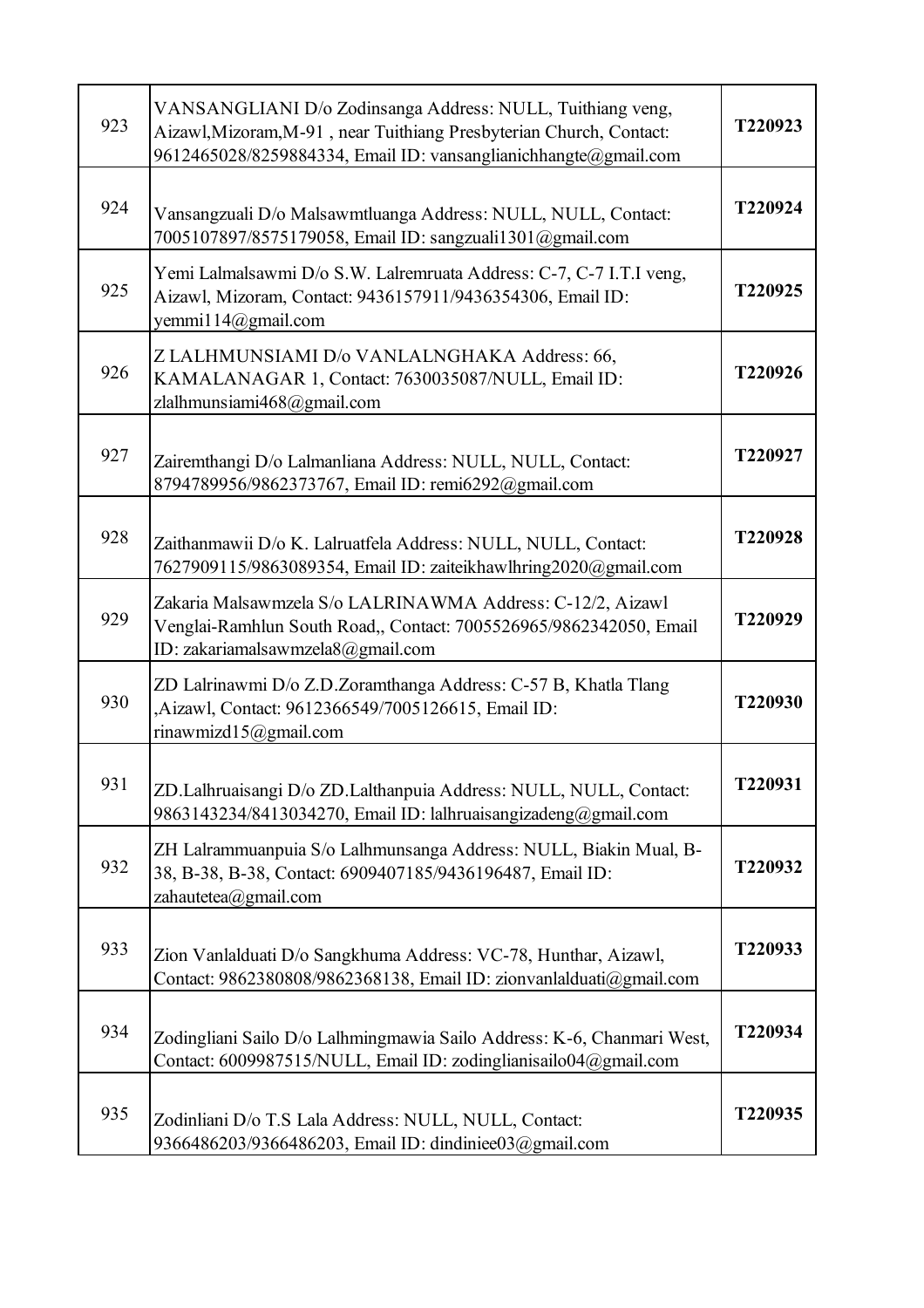| 936 | Zohmingliani D/o Manga Address: E-52, Zonuam, Contact:<br>9436744122/9436744122, Email ID: zohmingi700@gmail.com                                            | T220936 |
|-----|-------------------------------------------------------------------------------------------------------------------------------------------------------------|---------|
| 937 | Zorinsangi D/o V. L. Krosshnehzova Address: NULL, NULL, Contact:<br>8729891188/9436354442, Email ID: sangyee04@gmail.com                                    | T220937 |
| 938 | Zothansangi D/o J.Remsanga Address: NULL, NULL, Contact:<br>8837037441/8837037441, Email ID: zothansangi13tlau@gmail.com                                    | T220938 |
| 939 | Zothansanga Jongte D/o Zosangliana Address: NULL, NULL, Contact:<br>8132869086/9862687541, Email ID: zothans034@gmail.com                                   | T220939 |
| 940 | Suanliantuanga S/o Hauzagina Address: NULL, NULL, Contact:<br>8132846469/8123846469, Email ID: tuangpiguite35@gmail.com                                     | T220940 |
| 941 | Annie Lalnipuii D/o Lalpek lawma Address: NULL, C 43 A, Aizawl<br>venglai, Contact: 8415014911/9436385736, Email ID:<br>annienipuii@gmail.com               | T220941 |
| 942 | B. Vanlalpekhlui D/o B. Khawngaihliana Address: NULL, NULL, Contact:<br>9863173045/8837429137, Email ID: bvanlalpekhlui@gmail.com                           | T220942 |
| 943 | BL Rochama S/o B Lalhmuakluaia Address: C-II, 21, Chanmari II, Contact:<br>9862097508/9862214896, Email ID: bhmuaktea@rediffmail.com                        | T220943 |
| 944 | C. Lalnuntluangi D/o C.VANLALMUANA (L) Address: NULL, T58B<br>Bazar Veng, Hotel Joshua, Contact: 8787536357/9774125058, Email ID:<br>kimbrigit7@gmail.com   | T220944 |
| 945 | C. Lalremruati D/o Thanseia Chhangte Address: NULL, NULL, Contact:<br>9774574104/NULL, Email ID: lalremruatichangte612@gmail.com                            | T220945 |
| 946 | C.Rohlupuii D/o C.Lalmuankima Address: NULL, NULL, Contact:<br>8837085606/9612308230, Email ID: tetechhangte393@gmail.com                                   | T220946 |
| 947 | C.S.LALNUNSANGA S/o C.S.VANLALPIANGA Address: C-53,<br>Lunglawn lunglei, Contact: 9774300350/8787671338, Email ID:<br>cstetea30@gmail.com                   | T220947 |
| 948 | C.Vanlaldina S/o C.Vanlalchhanhima Address: M-37, Mission vengthlang,<br>Aizawl, Contact: 19366498102/8837363547, Email ID:<br>alanolavwalker3194@gmail.com | T220948 |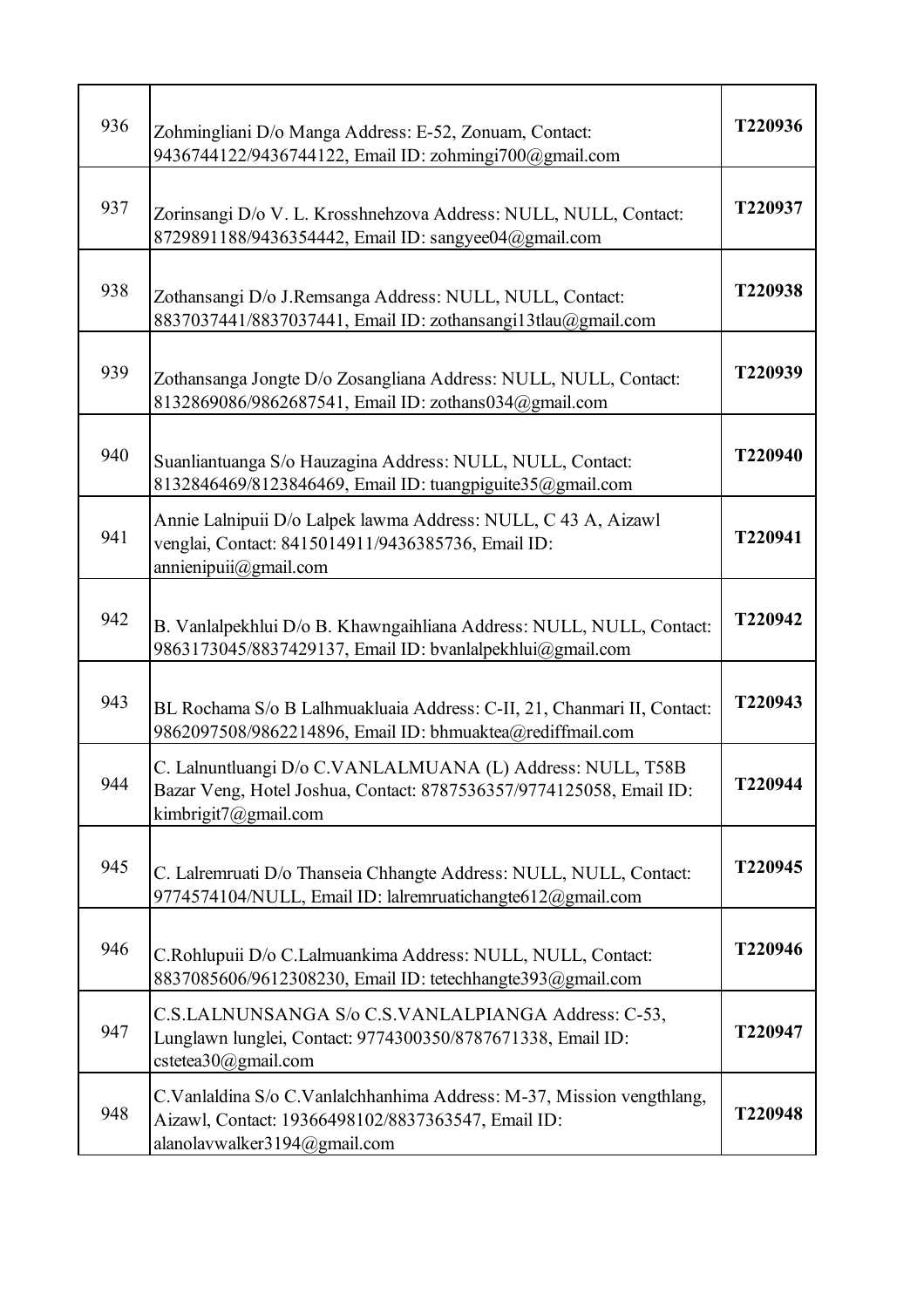| 949 | Christy Lalhriatpuii D/o James Zarzoliana Address: NULL, NULL, Contact:<br>7085078089/9612585747, Email ID: christypachuau12@icloud.com                                                | T220949 |
|-----|----------------------------------------------------------------------------------------------------------------------------------------------------------------------------------------|---------|
| 950 | Daryl K Daosa S/o K Beiparylai Address: 103, College veng, Contact:<br>8837201597/9612002775, Email ID: darilfaosa2017@gmail.com                                                       | T220950 |
| 951 | David Lalremtluanga S/o Sainghinga Address: NULL, NULL, Contact:<br>8414920730/7009436207, Email ID: davidlalremtluanga16@gmail.com                                                    | T220951 |
| 952 | Donna C.Lalnunpuii D/o C. Vanlalmuana (L) Address: T-58B, Bazar Veng,<br>Contact: 8257844024/8787556246, Email ID:<br>donnalalnunpuii25@gmail.com                                      | T220952 |
| 953 | Elizabeth Vanlalhriati D/o Lalawmpuia Address: H-B14, Venglai Lunglei,<br>Contact: 6909715037/7629870496, Email ID: vanlalhriatie@gmail.com                                            | T220953 |
| 954 | Emilia Ngokhingia Syuhlo D/o S ZALAITHA (L) Address: NULL, 175<br>COLLEGEVAIH 1, NEAR COLLEGE VAIH 1 P/S 1 CCP RD, Contact:<br>8732069698/9612505824, Email ID: emiliasyuhlo@gmail.com | T220954 |
| 955 | Esther Zonunsangi D/o J.k Ngurnghinga Address: V-36, Farm Veng<br>lunglei, Contact: 8415889018/9862656187, Email ID:<br>estherkhenglawt2001@gmail.com                                  | T220955 |
| 956 | F Malsawmsangi D/o F Lalrinngheta Address: NULL, NULL, Contact:<br>8837308290/8014415812, Email ID: fmalsawmsangi@gmail.com                                                            | T220956 |
| 957 | F. Lalrindiki D/o F. Lalrintluanga Address: NULL, NULL, Contact:<br>8259908479/8259037920, Email ID: borarin98@gmail.com                                                               | T220957 |
| 958 | F.Vanlalhmingmawii D/o F Lalngaihzuala Address: 011B, Elcetric<br>veng, lunglei, Contact: 9863053939/NULL, Email ID:<br>duatifanai38@gmail.com                                         | T220958 |
| 959 | H. Lalhmingmawia S/o Lalhmangaihzuala Address: NULL, NULL, Contact:<br>9863350126/9436370018, Email ID: hmingmawiah3@gmail.com                                                         | T220959 |
| 960 | HC Vanlalruati D/o HC Singkamlova Address: D-2, Lunlei, Lunglawn,<br>Contact: 8787531835/8787531835, Email ID: ruatr0037@gmail.com                                                     | T220960 |
| 961 | Isak Remruatpuia S/o H zosailova Address: NULL, NULL, Contact:<br>9863638007/9436702525, Email ID: mybruddas19@gmail.com                                                               | T220961 |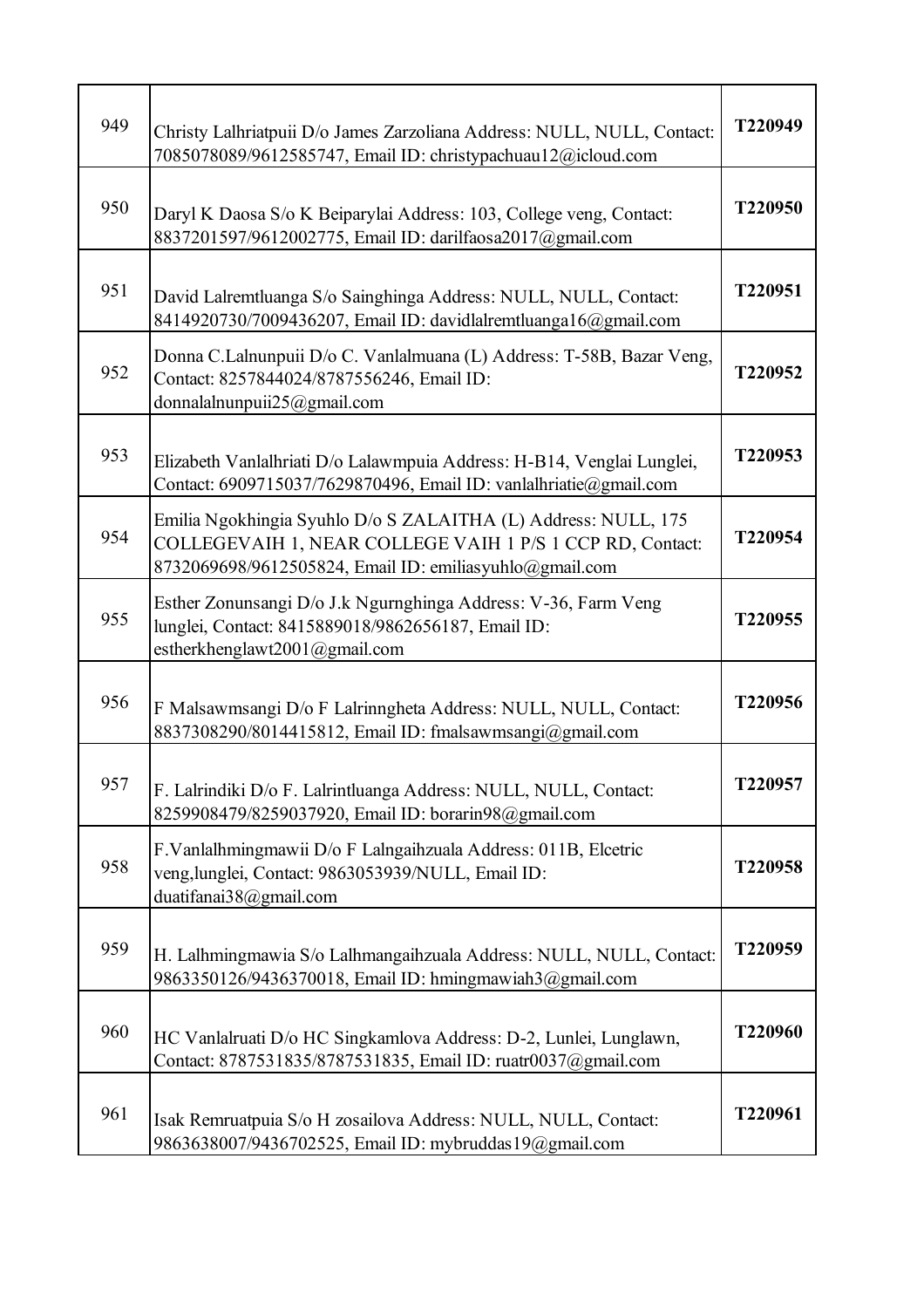| 962 | J.Lalrinfeli D/o J.Lalroluahpuia Address: 26, Luangmual, Contact:<br>8259935150/6009364482, Email ID: lalrinfeli124@gmail.com                                     | T220962 |
|-----|-------------------------------------------------------------------------------------------------------------------------------------------------------------------|---------|
| 963 | J.MALSAWMZUALA S/o J. Malsawmtluanga Address: NULL, NULL,<br>Contact: 8974303342/9862655990, Email ID: kingjleo18@gmail.com                                       | T220963 |
| 964 | J.Vanlalhmingchungnungi D/o J.Lalliantluanga Address: NULL, NULL,<br>Contact: 8414003780/8974666323, Email ID: mamijinhlong563@gmail.com                          | T220964 |
| 965 | J.Vanlalrinhlui D/o J.Lalliantluanga Address: NULL, NULL, Contact:<br>9632624087/8974666323, Email ID: vanlalrinhlui11@gmail.com                                  | T220965 |
| 966 | Jane. V.Lalpekkimi D/o V.Malsawma Address: NULL, NULL, Contact:<br>6909836691/9366059515, Email ID: jane.vepeks@gmail.com                                         | T220966 |
| 967 | Joseph Malsawmzuava S/o CHUNGLIANKHUMA Address: Sec-ii/048 E,<br>ELECTRIC VENG, LUNGLEI, Contact: 6009293302/NULL, Email ID:<br>dajohayes7@gmail.com              | T220967 |
| 968 | Jyoti D/o Dibisol Hembrom Address: NULL, NULL, Contact:<br>9436774026/9436774026, Email ID: jyotihembrom543@gmail.com                                             | T220968 |
| 969 | K. Comed Lalrinngheti D/o K. Sangawma Address: 105, College Vaih-ll,<br>Contact: 8837276137/9862919213, Email ID:<br>lalrinnghetikhenglawt@gmail.com              | T220969 |
| 970 | K Lalhumhimi D/o KL Chhawnzauva Address: T-98, Ramthar, Contact:<br>9436763479/8413988071, Email ID: lalhumhimik@gmail.com                                        | T220970 |
| 971 | K LALTIHLIMA S/o K ROLUAHPUIA Address: NULL, Theiriat, Near<br>Presbyterian Churh, Theiriat, Contact: 8414003664/8730076972, Email ID:<br>kgreeny $13@g$ mail.com | T220971 |
| 972 | K.Lalhruaitluangi D/o K. Lalduhawma Address: A-85, Lunglei, Contact:<br>6009747085/8413018294, Email ID: teteikhiangte12345@gmail.com                             | T220972 |
| 973 | K.Lalnunzami D/o Lalbiakliana Address: NULL, Rotlang east, Contact:<br>9863646645/NULL, Email ID: Lalnunzamik14@gmail.com                                         | T220973 |
| 974 | K.Rothanzauvi D/o K.Lalhmingthanga Address: NULL, NULL, Contact:<br>9366875026/8257010956, Email ID: rothanzauikhiangte@gmail.com                                 | T220974 |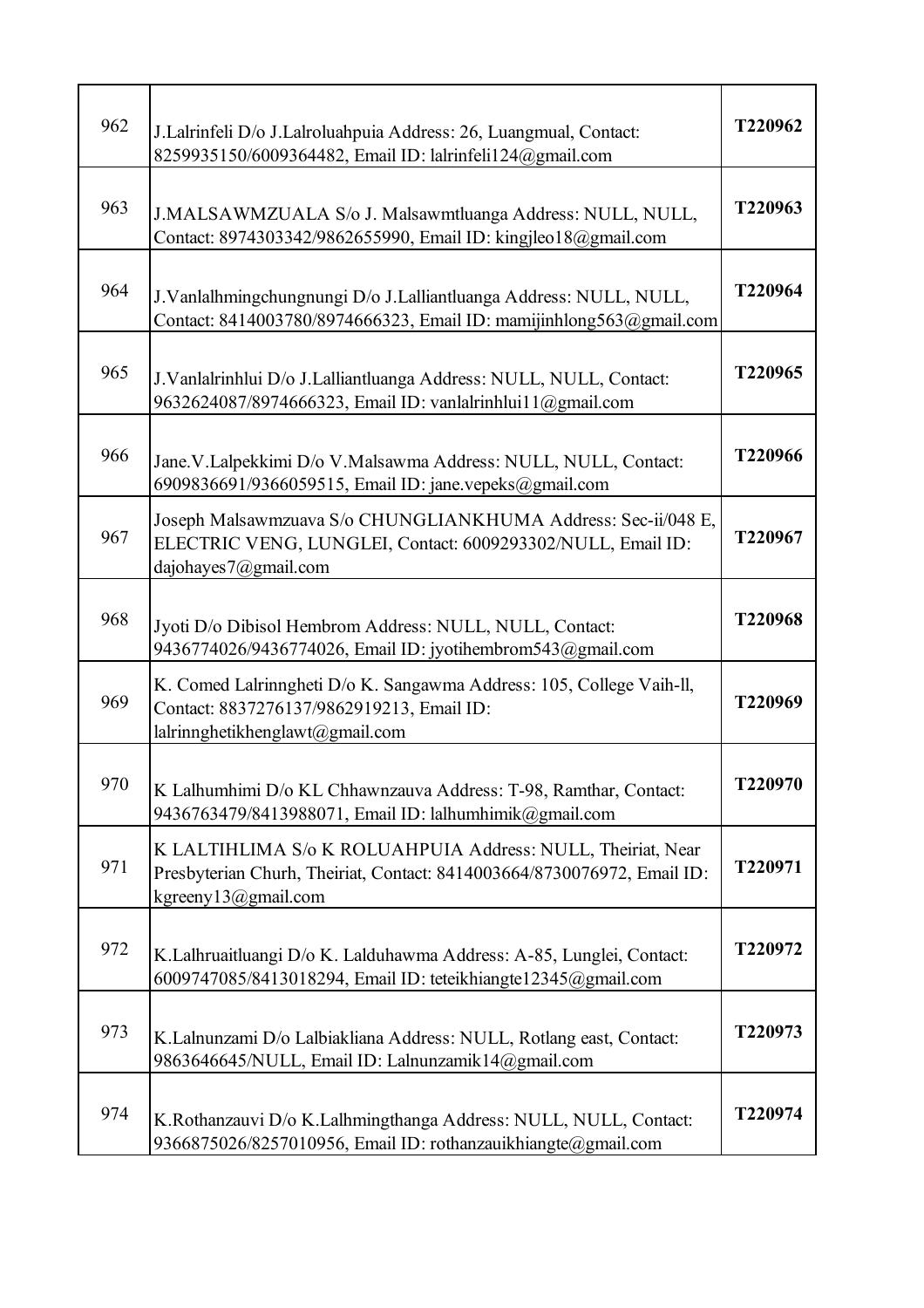| 975 | K. Zothantluanga S/o K Lalramchhana Address: NULL, NULL, Contact:<br>8414920322/NULL, Email ID: xoa.khawlhring.13@gmail.com                                       | T220975 |
|-----|-------------------------------------------------------------------------------------------------------------------------------------------------------------------|---------|
| 976 | KC Lalmuanawmi D/o Kc Sawmkima Address: NULL, NULL, Contact:<br>6909591503/8730013490, Email ID: kyceemuanyeekyceemuani@gmail.com                                 | T220976 |
| 977 | Keavy Rosangzuali D/o Joseph lalnunmawia Address: B-2 Lunglawn,<br>Lunglawn, Lunglei, Contact: 6009745939/8119866825, Email ID:<br>KeavyRalte@gmail.com           | T220977 |
| 978 | L.Lalruatdika S/o L.Saithuama Address: 294, Theiriat, Contact:<br>6009706723/8414003400, Email ID: taialawtlai@gmail.com                                          | T220978 |
| 979 | LALBIAKLIANI D/o David Lalsangliana Address: NULL, NULL,<br>Contact: 9863628319/9366192399, Email ID: biakliani6204@gmail.com                                     | T220979 |
| 980 | Lalchhanchhuahi D/o Rodingluaia Address: NULL, NULL, Contact:<br>8414004299/NULL, Email ID: lalchhanchhuahichhanteihrahsel@gmail.com                              | T220980 |
| 981 | Lalchhandama S/o Johny Zonunmawia Address: NULL, Farm veng,<br>Contact: 7630040078/9089237938, Email ID:<br>lalchhandama3003@gmail.com                            | T220981 |
| 982 | Lalchhanhimi D/o Lalrintluanga Address: NULL, Sethlun, Contact:<br>8415049139/8415050790, Email ID: fanaisentei882@gmail.com                                      | T220982 |
| 983 | Laldingpuii Chhangte D/o Lalramngheta Chhangte Address: NULL, NULL,<br>Contact: 8131931501/9612028573, Email ID:<br>laldingpuiichhangte23@gmail.com               | 1220983 |
| 984 | Lalfelkimi D/o Samuel Lalnunpuia Address: NULL, NULL, Contact:<br>7629078205/8729864272, Email ID: kimikim452@gmail.com                                           | T220984 |
| 985 | Lalhmingmuani D/o Ng. Lalrindika Address: 86, Rahsiveng, Contact:<br>8794895977/8414906004, Email ID: bunnykim923@gmail.com                                       | T220985 |
| 986 | Lallawmpari D/o Liankima Address: NULL, Chanmari2, Lunglei, H.k<br>Vanlalsiama building, Contact: 8119948522/6009375631, Email ID:<br>pfanaii3@gmail.com          | T220986 |
| 987 | Lalmuanawmi Lianhna D/o Lalremruata Lianhna Address: 071(A), Electric<br>Veng, Lunglei, Contact: 6909497199/9366106304, Email ID:<br>lianhnalalmuanawmi@gmail.com | T220987 |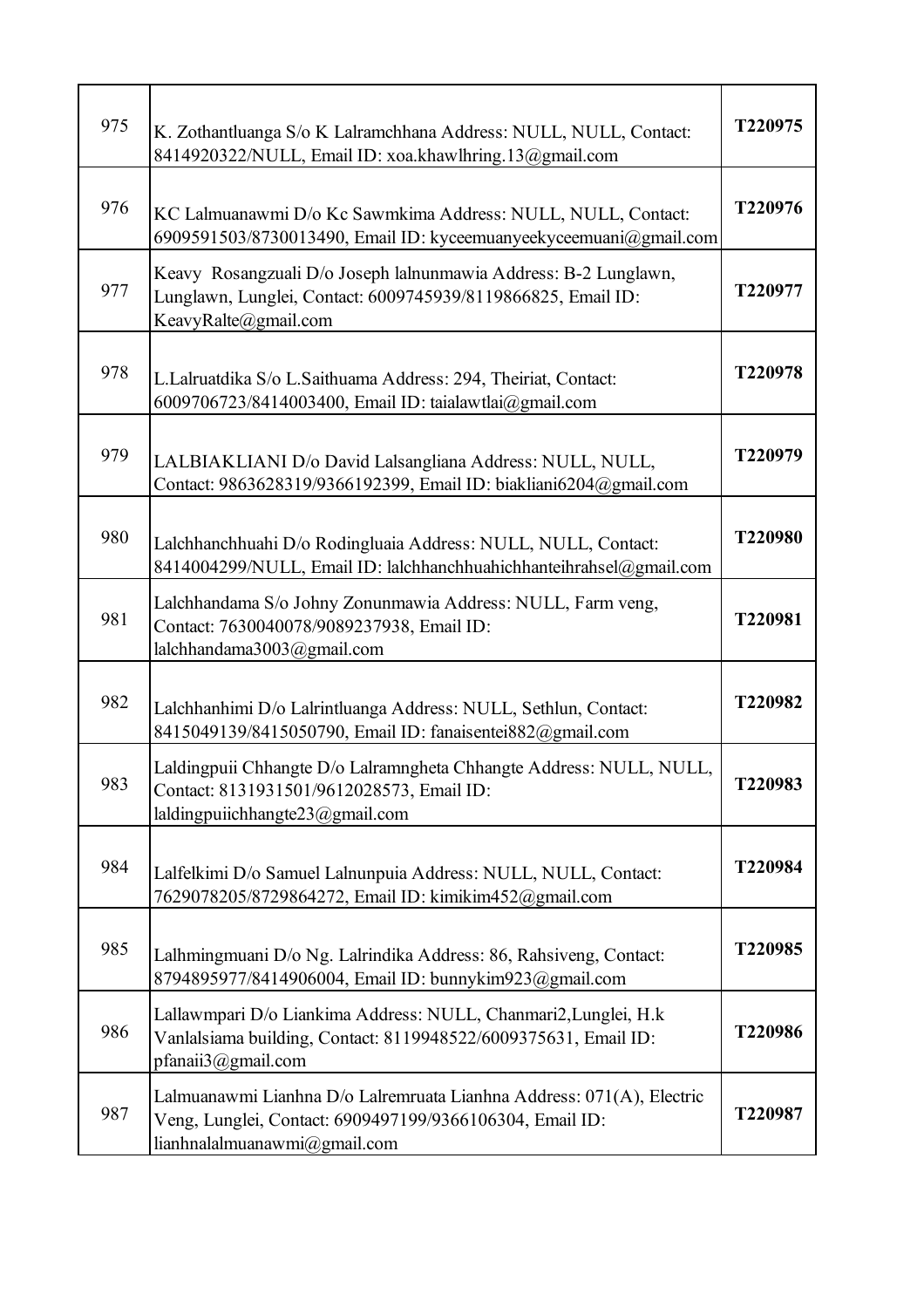| 988  | Lalramchuana S/o C. Thanhnuna Address: NULL, Thakthing dam veng,<br>Contact: 6033084687/9856229159, Email ID: Ramseychinzah@gmail.com                                    | T220988 |
|------|--------------------------------------------------------------------------------------------------------------------------------------------------------------------------|---------|
| 989  | Lalrinawma S/o Lalrinpuia Address: NULL, NULL, Contact:<br>8837260389/8730845490, Email ID: superawma@gmail.com                                                          | T220989 |
| 990  | Lalrintluangi Vuite D/o Lalsanglura Vuite Address: NULL, NULL, Contact:<br>8414078319/9089841506, Email ID: lalrintluangivuitel 1@gmail.com                              | T220990 |
| 991  | Lalruatkimi jongte D/o Lalmuanpuia Jongte L Address: C2 316A, Garden<br>Street, chanmari, Contact: 6033201562/9436953419, Email ID:<br>lalruatkimijongte $12@$ gmail.com | T220991 |
| 992  | Lalruatsangi D/o P. Lalmuankima (L) Address: NULL, NULL, Contact:<br>8729866366/8794248232, Email ID: lalruatsangipachuau2003@gmail.com                                  | T220992 |
| 993  | Lucy Malsawmtluangi D/o H Vanlalruata Address: NULL, NULL, Contact:<br>7641806729/8575522032, Email ID: lucyhnamte29@gmail.com                                           | T220993 |
| 994  | Malsawmdawngkimi D/o Lalhruaitluanga Address: NULL, NULL, Contact:<br>9863071415/8837289281, Email ID: malsawmdawngkimi129@gmail.com                                     | T220994 |
| 995  | Malsawmdawngzuali D/o Biakhmingthanga Address: NULL, NULL,<br>Contact: 8119952432/7085418221, Email ID:<br>Malsawmdawngzuali67@gmail.com                                 | T220995 |
| 996  | Malsawmkimi D/o James VL Tluanga Address: V/SEC - 98, Theiriat,<br>Contact: 6009197228/9862611588, Email ID:<br>malsawmkimihmar3@gmail.com                               | T220996 |
| 997  | Maria Vanlalneihkimi D/o R.Lalrinchhana Address: 60, College Veng,<br>Contact: 8731081594/9862306328, Email ID: Renthleymaria@gmail.com                                  | T220997 |
| 998  | MIMI C ZOTHANPARI D/o C LALLIANZUALA Address: NULL,<br>NULL, Contact: 9366773278/9862539474, Email ID:<br>mimichhangte25@gmail.com                                       | T220998 |
| 999  | Moses Laltlansanga S/o Elisian Lalchawiliana Address: 204, Indian,<br>Contact: 8118932642/9862005261, Email ID: chongthumoose@gmail.com                                  | T220999 |
| 1000 | Ngurdingliana Sailo S/o Saidingliana Sailo Address: NULL, NULL,<br>Contact: 7630050481/NULL, Email ID: sailongura262@gmail.com                                           | T221000 |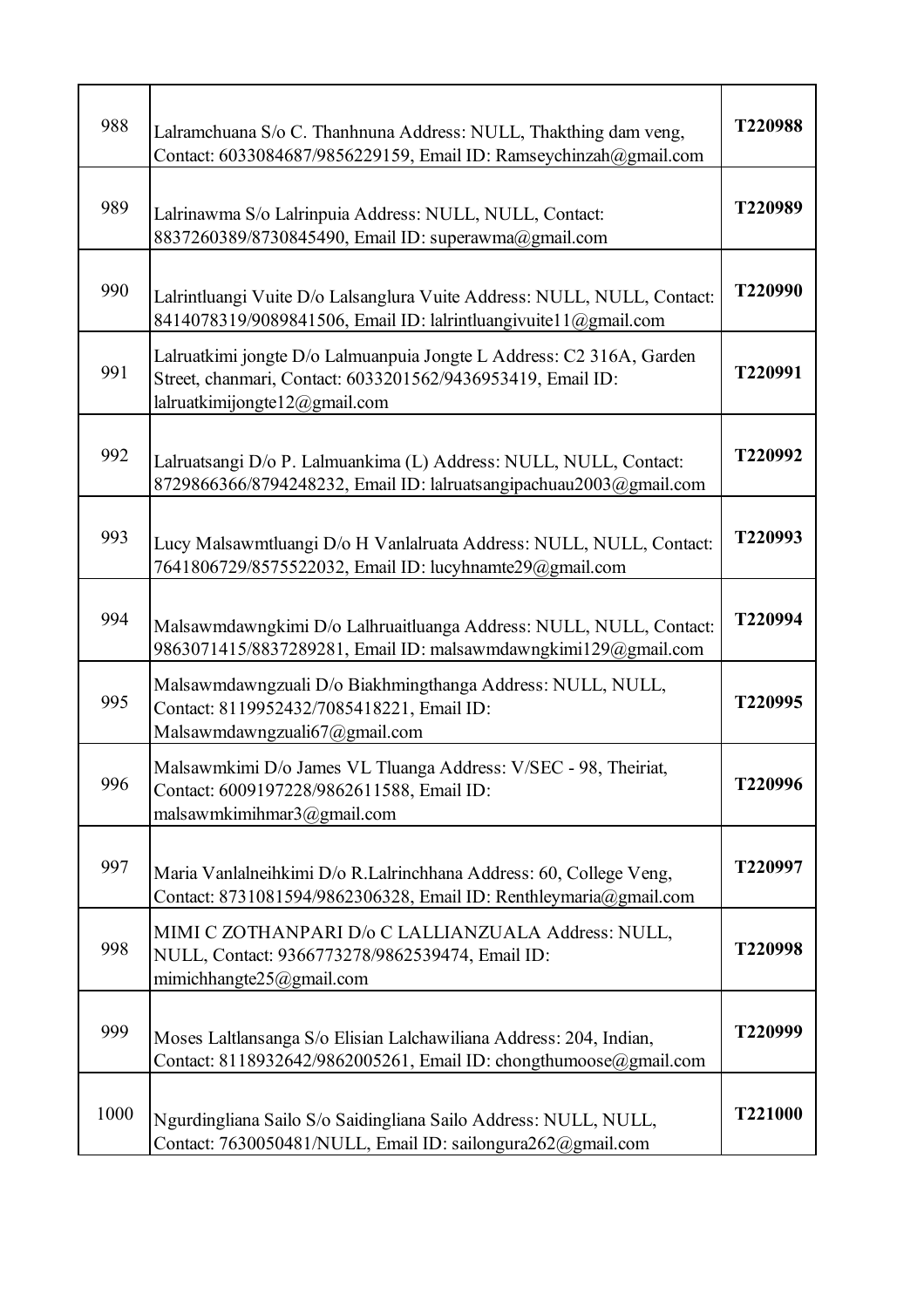| 1001 | P.B. Lalruatfela S/o P.B. Lalthanzuala Address: NULL, NULL, Contact:<br>9863124609/9436157211, Email ID: lalruatfelapb@gmail.com                                                               | T221001        |
|------|------------------------------------------------------------------------------------------------------------------------------------------------------------------------------------------------|----------------|
| 1002 | PC Lalmuanawmi D/o Lalthununa Address: NULL, GVJX+W8C,<br>Lawngtlai Bazar, Bazar Veng, Lawngtlai, Mizoram 796891, India, Contact:<br>6009575465/8575183101, Email ID: l.sangipachuau@gmail.com | T221002        |
| 1003 | PC Lalramdinpuii D/o PC Lalrintluanga Address: NULL, Chanmari 3<br>falkawn, Contact: 6009441962/7629077208, Email ID:<br>puipuiipachuau2001@gmail.com                                          | T221003        |
| 1004 | R. Vanlaldiki D/o R. Lalthansanga Address: NULL, Bazar veng, Lunglei,<br>Contact: 6009689789/8413932850, Email ID: didikirenthlei23@gmail.com                                                  | T221004        |
| 1005 | RF ZOSANGZUALA S/o F. Lalhuliana Address: NULL, NULL, Contact:<br>9862656345/NULL, Email ID: zosangzualarf@gmail.com                                                                           | T221005        |
| 1006 | Saidingliana Sailo S/o Laldingluaia Sailo Address: NULL, NULL, Contact:<br>7085179062/NULL, Email ID: sailo20saia@gmail.com                                                                    | T221006        |
| 1007 | Sarah H Lalmuanzuali D/o H SANGZUALA Address: NULL, NULL,<br>Contact: 8732046530/7085361197, Email ID: sarah21zuali@gmail.com                                                                  | T221007        |
| 1008 | V Lalbeiseii D/o V Lalrammawia Address: NULL, NULL, Contact:<br>6009299936/8014583863, Email ID: beiseiivanchhawng@gmail.com                                                                   | T221008        |
| 1009 | Valentine Zoramsangi D/o F.C LALDINPUIA Address: NULL, NULL,<br>Contact: 6009097744/9862914085, Email ID:<br>valentinefanchun324@gmail.com                                                     | <b>T221009</b> |
| 1010 | VANLALCHHANHIMA S/o K.V. VANLALNEIHA Address: NULL,<br>NULL, Contact: 9362383660/9383006045, Email ID:<br>elldalalhriatrengi6@gmail.com                                                        | T221010        |
| 1011 | Vanlalchhanhimi D/o K.Rothuama(L) Address: NULL, NULL, Contact:<br>7627910390/8974587893, Email ID: rosiekhiangte247@gmail.com                                                                 | T221011        |
| 1012 | Vanlalrinchhani Ngente D/o Lalchhinga Ngente Address: 12, Lunglawn,<br>Contact: 6009089075/9366809290, Email ID:<br>vanlalrinchhaningente@gmail.com                                            | T221012        |
| 1013 | Vanlalruati D/o H.Malsawmkima Address: NULL, NULL, Contact:<br>8414890614/9436760699, Email ID: ruatihllawncheu4@gmail.com                                                                     | T221013        |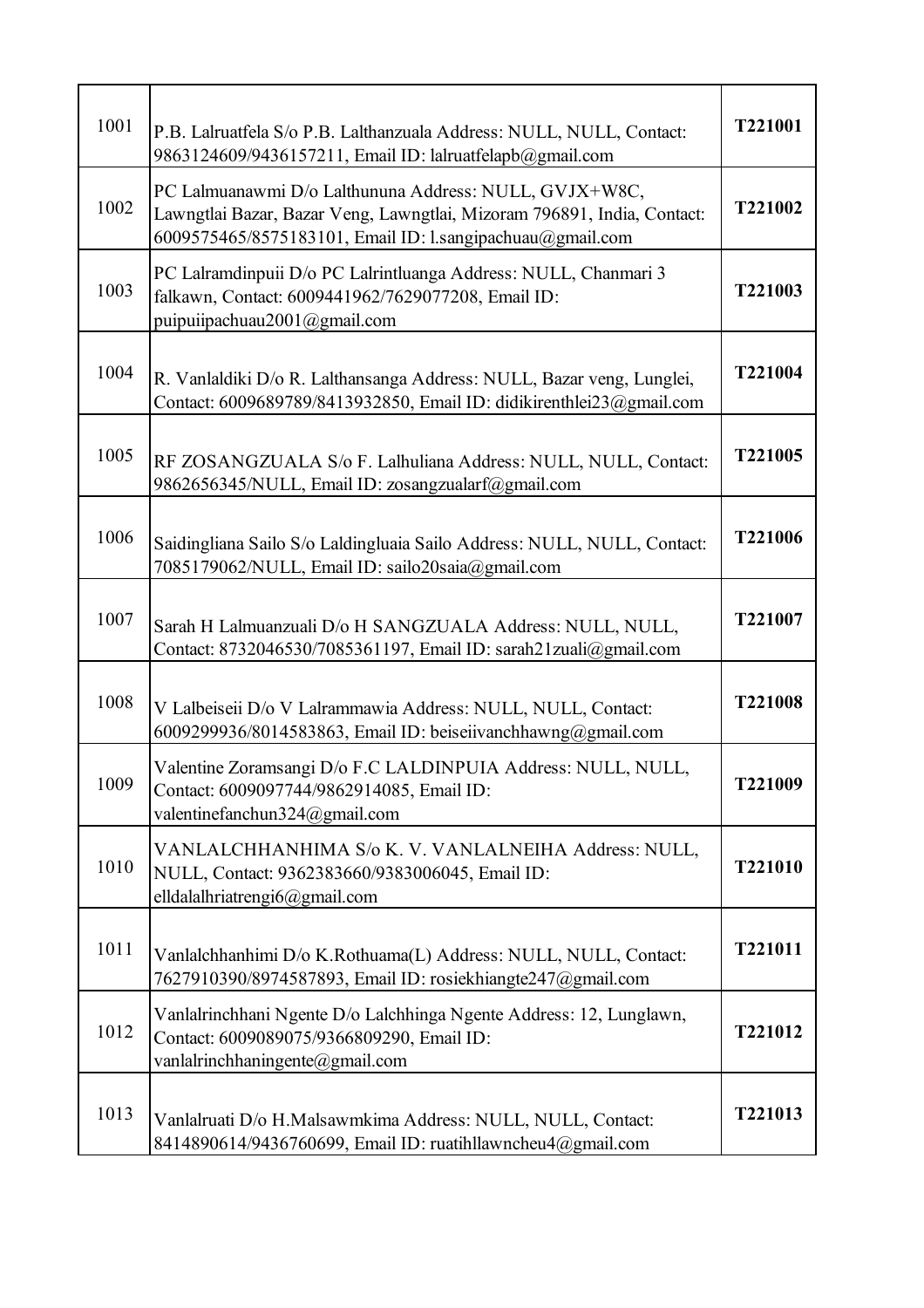| 1014 | VL Malsawmdawngliani D/o Thanghrima Address: T-78, Ramthar, Lunglei,<br>Contact: 6009074877/NULL, Email ID: hrivung@gmail.com                     | T221014 |
|------|---------------------------------------------------------------------------------------------------------------------------------------------------|---------|
| 1015 | Zik Zik CHAKMA D/o SANTI JIBAN Address: NULL, NULL, Contact:<br>9366664199/9862117802, Email ID: zikzikchakz123@gmail.com                         | T221015 |
| 1016 | Zomuanpuia Pautu S/o P. Sanghmingthanga Address: NULL, NULL,<br>Contact: 8415986616/NULL, Email ID: zomuanpuiapaotoo@gmail.com                    | T221016 |
| 1017 | Zonunsiama Ralte S/o Henry Zadinga Ralte(L) Address: NULL, NULL,<br>Contact: 9366883803/9774357628, Email ID: trydoriftar@gmail.com               | T221017 |
| 1018 | Abisak Lalnunnemi D/o F Lalrimawia Address: NULL, NULL, Contact:<br>9863326157/8787626271, Email ID: abisaklalnunnemi30@gmail.com                 | T221018 |
| 1019 | Allan Malsawmtluanga S/o H.LALRINTLUANGA Address: NULL,<br>NULL, Contact: 8974669936/8794913622, Email ID:<br>JANETLALNUNMAWII@YMAIL.COM          | T221019 |
| 1020 | Amy Malsawmdawngkimi D/o LALPIANGLAWMA Address: NULL,<br>NULL, Contact: 9862389417/9862389417, Email ID:<br>amykimkimi2003@gmail.com              | T221020 |
| 1021 | Andrew Lalthanzuala Chhangte S/o Samuel Lalthanmawia Address: NULL,<br>NULL, Contact: 6009696131/7005274110, Email ID:<br>achhangte8@gmail.com    | T221021 |
| 1022 | Andronicus Lalfelsanga S/o E Lalchhuanawma (L) Address: NULL, New<br>Street, Contact: 9774151620/9774378474, Email ID:<br>tokyoghoulreg@gmail.com | T221022 |
| 1023 | Ankeet Chhetri S/o Deepak Chhetri Address: NULL, NULL, Contact:<br>9362539192/8256914655, Email ID: ankitchhetri992@gmail.com                     | T221023 |
| 1024 | Anna Chawnghmingpuii Fanai D/o F. Rohmingliana Address: NULL,<br>NULL, Contact: 9862559335/7627977613, Email ID:<br>anna.fanai7@gmail.com         | T221024 |
| 1025 | ANNIE K LALRINZUALI D/o LALBIAKDIKA Address: NULL, NULL,<br>Contact: 7642911802/9436349731, Email ID:<br>anniekhawlhring01@gmail.com              | T221025 |
| 1026 | Annie Lalruatfeli D/o Vanlalthuama Address: B-36, Electric veng, Contact:<br>9366883507/9366883507, Email ID: anniehauhnar10@gmail.com            | T221026 |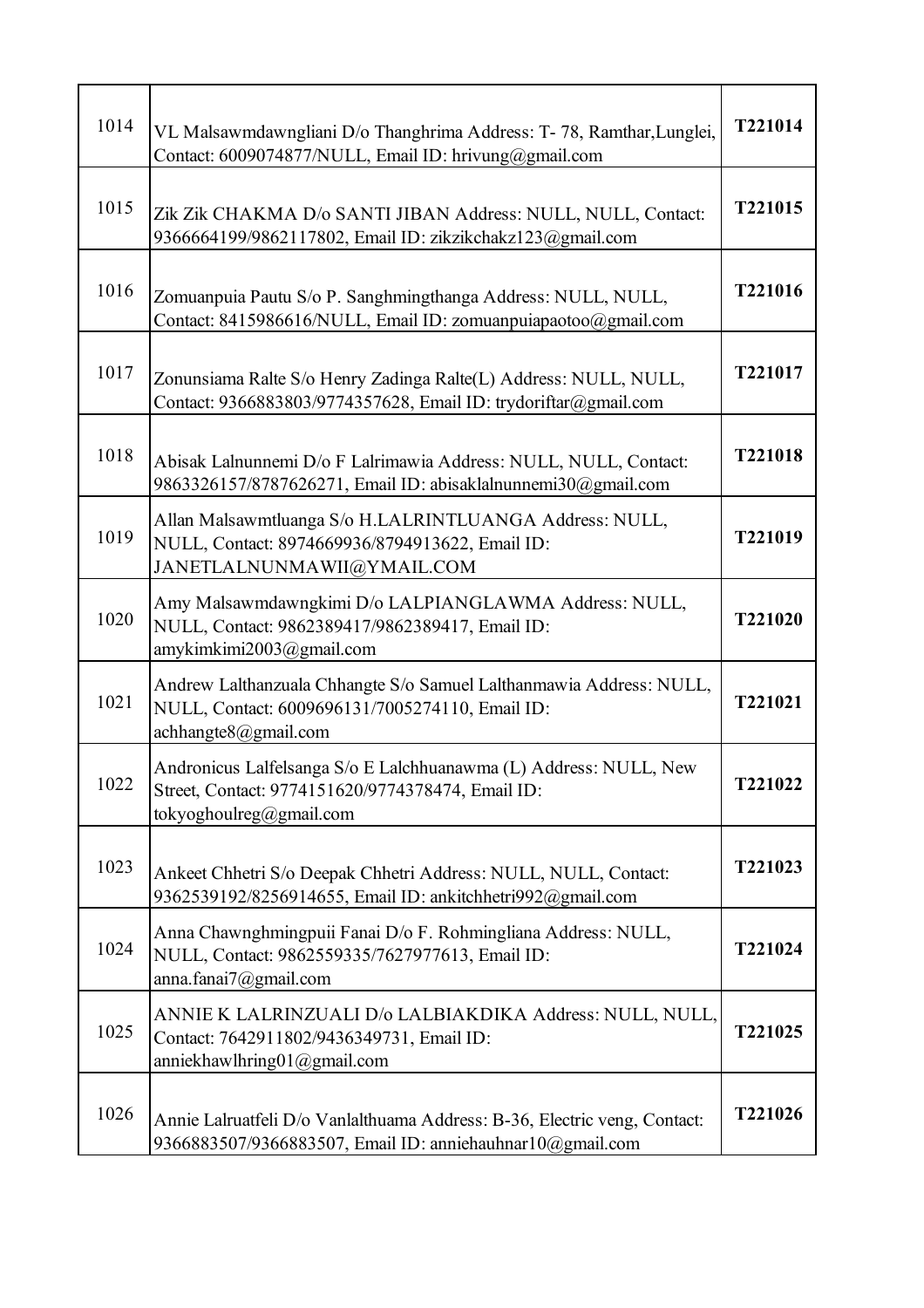| 1027 | B LALTHAKIMI D/o B.LALHNUNA Address: NULL, NULL, Contact:<br>8837346359/9362641145, Email ID: mamibualteng9@gmail.com                     | T221027        |
|------|-------------------------------------------------------------------------------------------------------------------------------------------|----------------|
| 1028 | B. Vanlalmuanawma S/o B.LALREMSIAMA Address: NULL, NULL,<br>Contact: 6009971051/NULL, Email ID: boitlungmuanawma@gmail.com                | T221028        |
| 1029 | B.Lalbiakzuali D/o B.LALHMUNSIAMA Address: 31, Sikulpuikawn,<br>Contact: 8794828232/9366312050, Email ID:<br>bawitlungbiakzuali@gmail.com | T221029        |
| 1030 | B.Lalchhanhima S/o B.Lalthanmawia Address: NULL, NULL, Contact:<br>7005064563/9436148290, Email ID: bunghai.lalchhanhima@gmail.com        | T221030        |
| 1031 | B. Vanlalchhanchhuahi D/o B. Robuanga Address: NULL, NULL, Contact:<br>7628052545/9863748909, Email ID: chhanteibawitlung7@gmail.com      | T221031        |
| 1032 | Babie Varhlupuii D/o A Khawlrimawia Address: NULL, Lower Chanmari,<br>Contact: 8794958643/9774996263, Email ID: hpbabie@gmail.com         | T221032        |
| 1033 | Baby Lalchhandami D/o Lalhmunmawia Address: NULL, NULL, Contact:<br>8794043291/9402585974, Email ID: babylalchhandami@gmail.com           | T221033        |
| 1034 | Baby Lalremruati D/o Vanlallawmkima Address: NULL, Kulikawn,<br>Contact: 8787528020/NULL, Email ID: babieralte0707@gmail.com              | T221034        |
| 1035 | Benjamina S/o St. Ramvuana Address: 11, Zarkawt, Contact:<br>9362600720/9862404757, Email ID: benjaminsathing22@gmail.com                 | <b>T221035</b> |
| 1036 | Biakhmingthangi Sailo D/o Lalbiakzuala Sailo Address: NULL, Select,<br>Contact: 8257949426/9089527018, Email ID: hhisailo15@gmail.com     | T221036        |
| 1037 | Bibiana Laltlankimi D/o David Laltlanhlua Address: NULL, NULL,<br>Contact: 8731034811/9612178596, Email ID: auhmunb@gmail.com             | T221037        |
| 1038 | Bieralai Chozah S/o C Vahlo Address: NULL, NULL, Contact:<br>7629970698/6033155502, Email ID: Bieralaichozah@gmail.com                    | T221038        |
| 1039 | C LALHLIMAWMI D/o C LALDANZIRA Address: NULL, NULL,<br>Contact: 7628869019/9077257935, Email ID:<br>awmawmichhakchhuak038@gmail.com       | T221039        |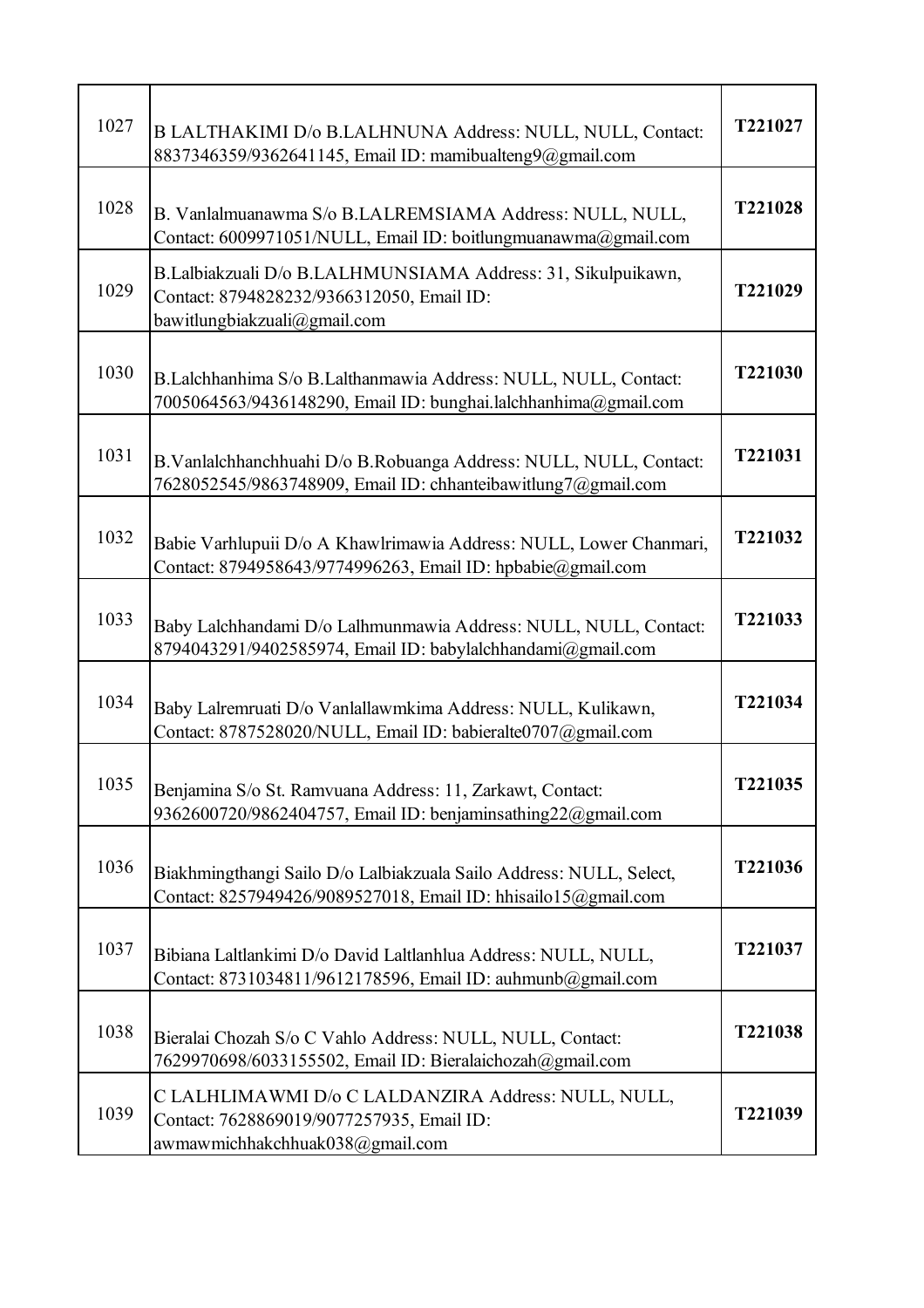| 1040 | C LALHMINGFAKA S/o C. LALRAMSIAMA Address: Dv- 13E,<br>DINTHAR, Contact: 9862122871/9612320734, Email ID:<br>hmingfaka02@gmail.com                        | T221040 |
|------|-----------------------------------------------------------------------------------------------------------------------------------------------------------|---------|
| 1041 | C Lalthangzeli D/o C Lalmuanthanga Address: NULL, NULL, Contact:<br>7629801189/8730977647, Email ID: mamithangzeli@gmail.com                              | T221041 |
| 1042 | C Laltlanmawii D/o C.Lalhmingmawia Address: NULL, NULL, Contact:<br>9612194218/9436391384, Email ID: laltlanmawiichhangte27@gmail.com                     | T221042 |
| 1043 | C. BIEHNIESA S/o C. BEIRANGIA Address: NULL, NULL, Contact:<br>9612005809/7085843730, Email ID: bbiehniesachozah@gmail.com                                | T221043 |
| 1044 | C. Ramdintluangi D/o C. Lalrotluanga (L) Address: C-46, Chanmari,<br>Contact: 9862120551/9612514121, Email ID:<br>nonoichhakchhuak7@gmail.com             | T221044 |
| 1045 | C. Zonunsangi D/o C. Lalnunkima Address: NULL, NULL, Contact:<br>8257057915/9436142648, Email ID: nauteichawngthu13@gmail.com                             | T221045 |
| 1046 | C. Laldawngmuana S/o C.THANGPHUNGA Address: A11C,<br>BETHLEHEM, Contact: 7630074011/NULL, Email ID:<br>dawngteachinzah@gmail.com                          | T221046 |
| 1047 | C.Lalhmangaihzuali D/o C.Lalchhanzova Address: HNo-254,<br>Diakkawn, Kolasib, Contact: 9366002854/9615446268, Email ID:<br>clalhmangaihzuali413@gmail.com | T221047 |
| 1048 | C.Lalremruati D/o C.Vanlalpeka Address: NULL, NULL, Contact:<br>9362880422/8974287250, Email ID: lalremruatir46@gmail.com                                 | T221048 |
| 1049 | C.Lalremtluangi D/o C.Lalthanliana Address: NULL, NULL, Contact:<br>7005653654/8414964489, Email ID: chhangtetluangi4@gmail.com                           | T221049 |
| 1050 | C.Lalrinfeli D/o C. Ramthangzauva Address: Sz A 30a, A.L Road<br>Zemabawk North, Contact: 9863193735/9863193735, Email ID:<br>lalrinf27@gmail.com         | T221050 |
| 1051 | C.lalruatfeli D/o Lalmalsawma chhangte Address: NULL, NULL, Contact:<br>6009687063/6009687063, Email ID: clalruatfeli51@gmail.com                         | T221051 |
| 1052 | C.Lalruatfeli D/o C.Lalnunnema Address: NULL, NULL, Contact:<br>9863307600/8730098249, Email ID: clalruatfeli026@gmail.com                                | T221052 |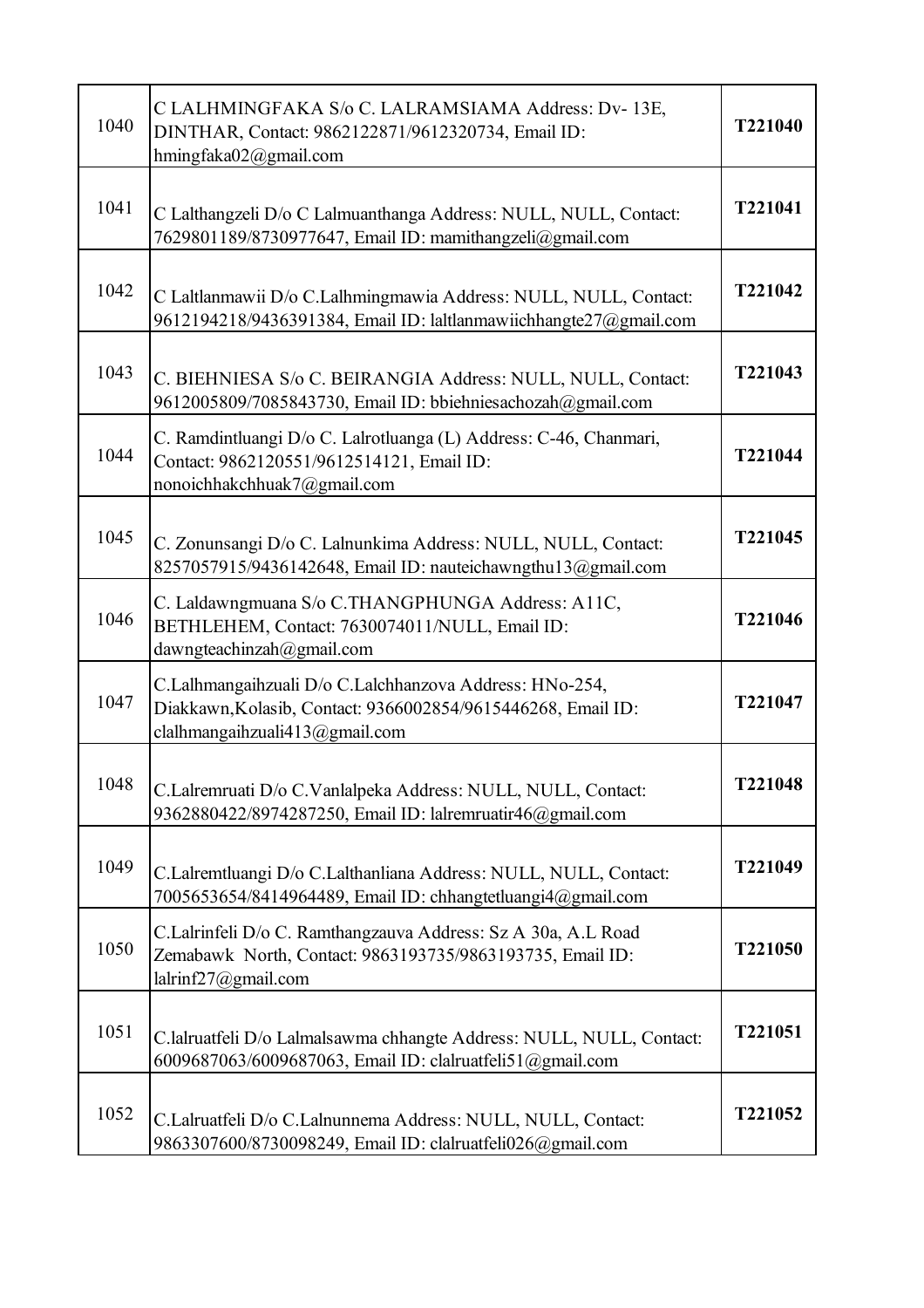| 1053 | C.LALRUATSANGI D/o C.LALNUNKIMA Address: B-74, MAC<br>DONALD HILL, ZARKAWT, Contact: 8132833544/9436144546, Email<br>ID: clalruatsangi4@gmail.com                                 | T221053 |
|------|-----------------------------------------------------------------------------------------------------------------------------------------------------------------------------------|---------|
| 1054 | C.Lawmsangzuali D/o C.Lalnghinglova Address: B4-22, Falkland veng,<br>Contact: 7628872971/8014536019, Email ID: lszchhakchhuak@gmail.com                                          | T221054 |
| 1055 | C.Malsawmzuala S/o David C.Lalrinmawia Address: h/no 3, Thenzawl,<br>Contact: 7628859159/6009707632, Email ID: emesramos4@gmail.com                                               | T221055 |
| 1056 | Caroline Lalruatdiki D/o Benjamin Lalhmachhuana Address: T-35, New<br>Diakkawn, Contact: 6009982886/8729963562, Email ID:<br>carolinelalruatdiki $3@g$ mail.com                   | T221056 |
| 1057 | Chansangi D/o Lalhmunsiama (L) Address: NULL, Chawnpui, Ebenezer<br>thlen hma, Chawnpui, Ebenezer thlen hma, Contact:<br>7005445740/7005712409, Email ID: chansangi1112@gmail.com | T221057 |
| 1058 | Chawngmawii D/o Lawmkima Address: NULL, NULL, Contact:<br>6009966220/8257989536, Email ID: chawngmawiir@gmail.com                                                                 | T221058 |
| 1059 | Chawngthanchami D/o C.Ramthanhawla Address: NULL, NULL, Contact:<br>6009158577/NULL, Email ID: chamichawngthu7@gmail.com                                                          | T221059 |
| 1060 | Christina Lalnunchhuangi D/o Lalremruata Ralte Address: NULL, NULL,<br>Contact: 8259944620/8259944620, Email ID: ctina9188@gmail.com                                              | T221060 |
| 1061 | Christina Lalremruati D/o H. Lalramnghaka Address: A96, Ramhlun<br>Venglai, Contact: 9362637858/9863984159, Email ID:<br>christinalalremruati26@gmail.com                         | T221061 |
| 1062 | Christina Laltleipuii D/o Jerome Lalliansanga Address: NULL, NULL,<br>Contact: 8714093585/9862982579, Email ID:<br>christinalaltleipuii $13@g$ mail.com                           | T221062 |
| 1063 | CHRISTO H TIMOTHY S/o H J SINGH Address: NULL, NULL,<br>Contact: 6009227804/8974244574, Email ID:<br>CHRISTOMAMA02@GMAIL.COM                                                      | T221063 |
| 1064 | Christopher Zothankima Pachuau S/o P.C Malsawmkima (L) Address:<br>NULL, Saron Veng, Near Basketball COURT, Contact:<br>8575927309/8414053541, Email ID: vegilnero@gmail.com      | T221064 |
| 1065 | Clara Lalawmpuii D/o John Lalchungnunga Address: 122, Tumpui veng,<br>Contact: 9863115931/NULL, Email ID: clarakhawlhring77@gmail.com                                             | T221065 |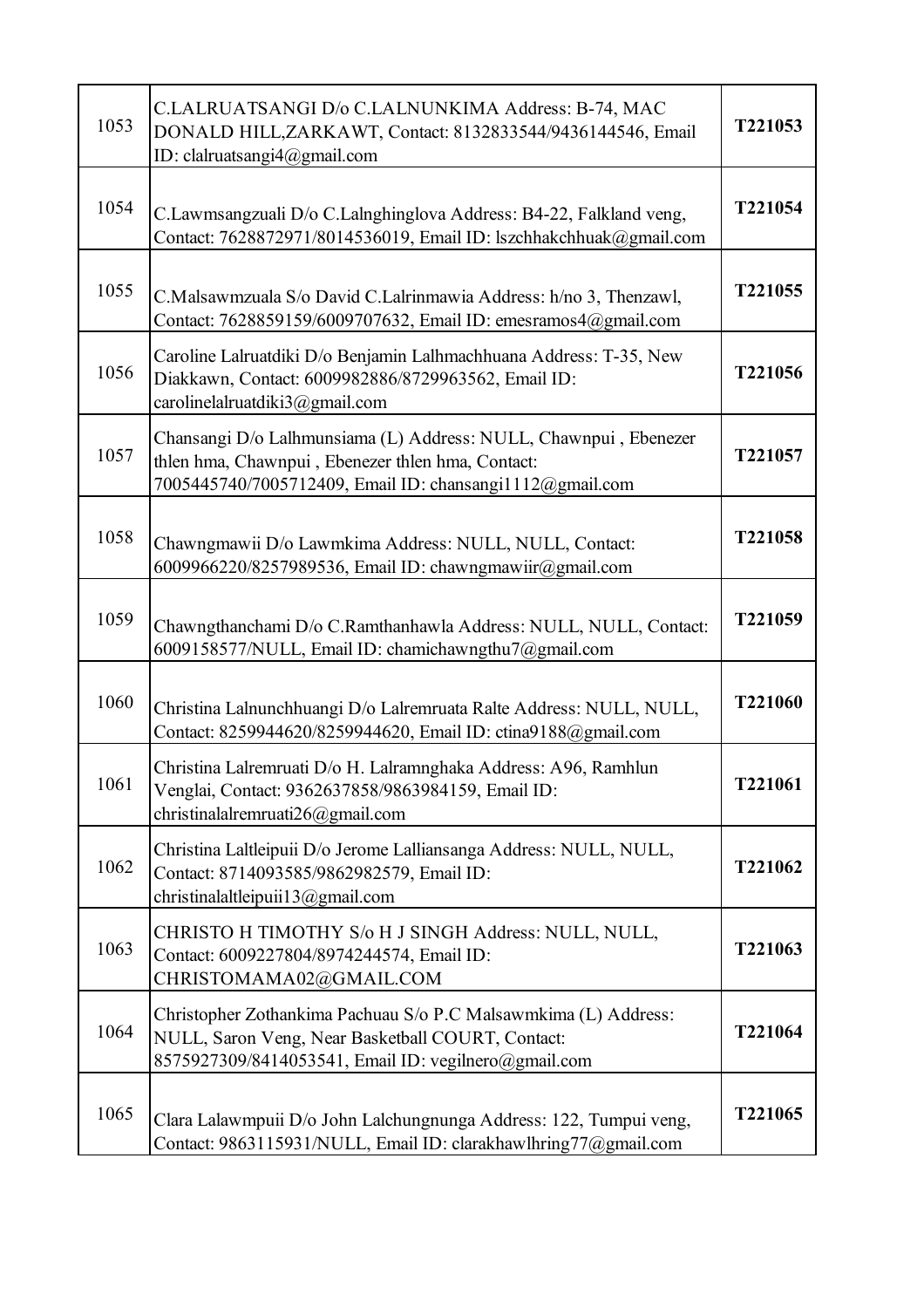| 1066 | Collin Beichhitha S/o Pheitha Lava Address: A-50, College vaih, Siaha,<br>Contact: 9436746971/7629064063, Email ID: collin27lava@gmail.com               | T221066 |
|------|----------------------------------------------------------------------------------------------------------------------------------------------------------|---------|
| 1067 | Crystal Lalruatdiki D/o H Lalremsanga Address: NULL, NULL, Contact:<br>6909488735/9862737395, Email ID: Crystallalruatdiki@gmail.com                     | T221067 |
| 1068 | Daisy Lawmsangkimi D/o K. Lalmuankima Address: NULL, NULL,<br>Contact: 7085914066/7085914066, Email ID: DaisyLcolney@gmail.com                           | T221068 |
| 1069 | David Lalfakzuala S/o Zonunsanga Address: 2C/011, Kulikawn, Contact:<br>6909590270/9862268207, Email ID: davidlfza123@gmail.com                          | T221069 |
| 1070 | Deborah Lalhriatpuii D/o Vanlalhruaia Address: NULL, NULL, Contact:<br>9774761821/6009097573, Email ID: deborahlalhriatpuii8@gmail.com                   | T221070 |
| 1071 | Deborah Malsawmkimi D/o Samuel Laldinmawia Address: NULL, NULL,<br>Contact: 8415038126/8415038126, Email ID: deborahmsk054@gmail.com                     | T221071 |
| 1072 | Deborah Vanlalrohlupuii D/o J Sapkhuma Address: N-243, Durtlang Leitan,<br>Contact: 9402522915/9862717359, Email ID:<br>deborahvanlalrohlupuii@gmail.com | T221072 |
| 1073 | Donmuankim D/o G. Thanzau Address: NULL, NULL, Contact:<br>7627914587/7627914587, Email ID: mkguite08@gmail.com                                          | T221073 |
| 1074 | Doris Lalhruaipuii D/o Laldingliana (L) Address: NULL, NULL, Contact:<br>8729964003/9436366268, Email ID: hruaiidoris@gmail.com                          | T221074 |
| 1075 | Elizabeth Malsawmtluangi D/o Chalhuaia Address: NULL, NULL, Contact:<br>8794974458/6009283004, Email ID:<br>Malsawmtluangielizabeth9@gmail.com           | T221075 |
| 1076 | Emily Ramnunsangi D/o Hmangaihsanga Address: C-57/A, Ramthar Tlang<br>Veng, Contact: 6909407246/9863746625, Email ID:<br>emilysangsangi408@gmail.com     | T221076 |
| 1077 | Eric Lalrinfela S/o Lalthanmawia Address: NULL, NULL, Contact:<br>9862904889/9862530995, Email ID: ricfela5@gmail.com                                    | T221077 |
| 1078 | Esther Lalramchhuani D/o C.VANLALHLUNA Address: A/18,<br>TUIKUAL SOUTH, Contact: 8119952271/9863350352, Email ID:<br>estherchinzah1@gmail.com            | T221078 |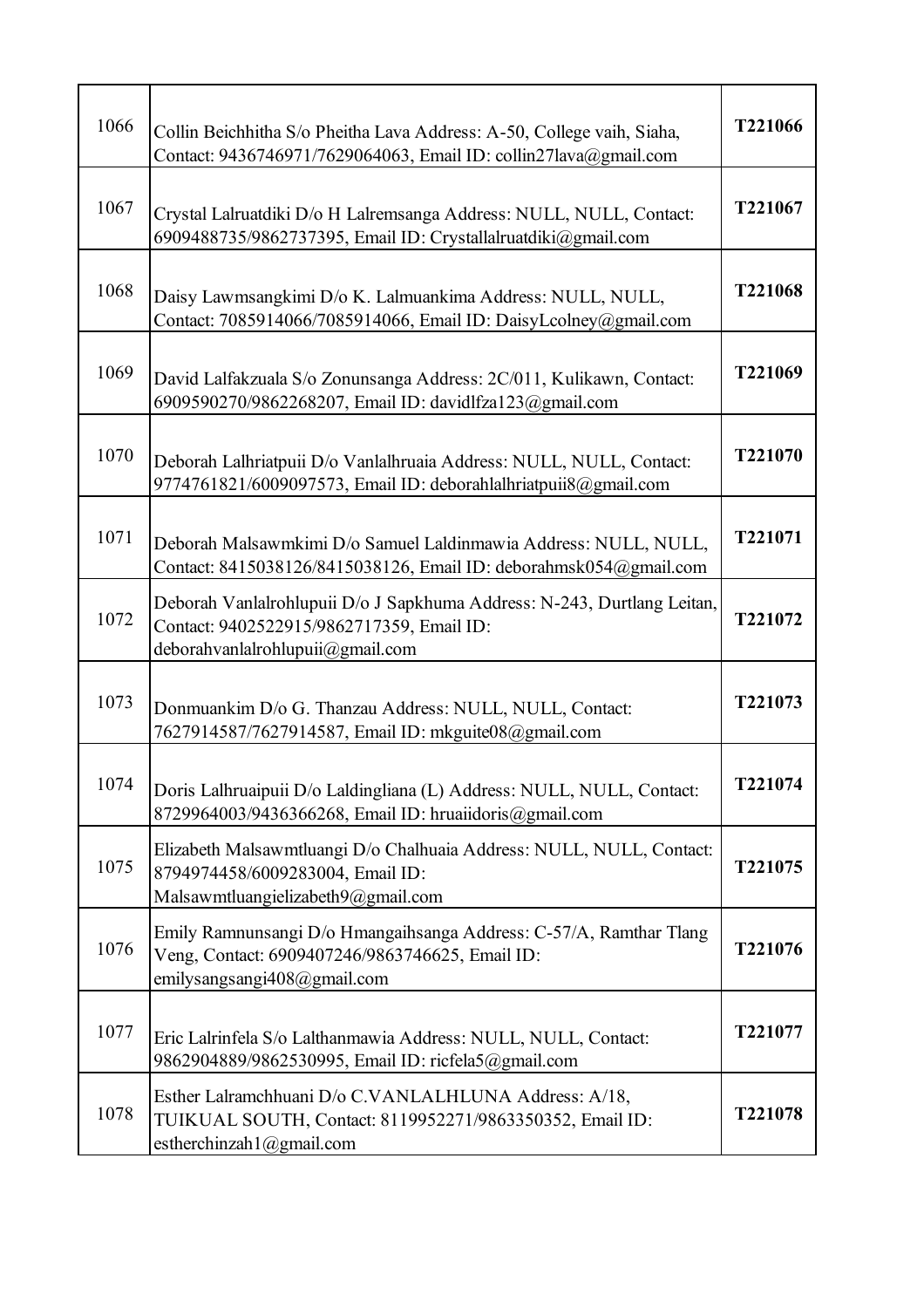| 1079 | Esther Lalrinkimi D/o Beinohro Address: NULL, NULL, Contact:<br>9863485126/8257802879, Email ID: estherlalrinkimi5@gmail.com                                               | T221079        |
|------|----------------------------------------------------------------------------------------------------------------------------------------------------------------------------|----------------|
| 1080 | Esther Ramnunsangi D/o PS Lalremruata(L) Address: DK-30A, Dinthar<br>veng, Aizawl, Contact: 6009945724/8798043199, Email ID:<br>$\text{rms}200027$ @gmail.com              | T221080        |
| 1081 | Esther Vanlalruatsaki D/o LALHUMA (L) Address: NULL, NULL,<br>Contact: 9089457998/9863336007, Email ID: estherralte27@gmail.com                                            | T221081        |
| 1082 | Evelyn KT Byhnasohnei D/o K Liabei 'L' Address: 135, Zawngling,<br>Contact: 8415050520/9741919664, Email ID: evelynkt03@gmail.com                                          | T221082        |
| 1083 | F ZOTHANPUII D/o F. LALCHAWIMAWIA Address: NULL, NULL,<br>Contact: 9383316823/9856918550, Email ID: mathanifanail 1@gmail.com                                              | T221083        |
| 1084 | F. Lalramvenpuia S/o F. Lallawmawma Address: NULL, IGNOU Regional<br>Centre, Main Road, Republic Veng, Contact: 9366228932/9862353163,<br>Email ID: fvenpuia2000@gmail.com | T221084        |
| 1085 | F.Lalhminghlui D/o F.Zirrosiama Address: NULL, NULL, Contact:<br>7005100295/6909138496, Email ID: bawihifanai3@gmail.com                                                   | T221085        |
| 1086 | F.LALNUNSIAMI D/o F.LALROPUIA Address: NULL, NULL, Contact:<br>9378044112/8974591051, Email ID: mampuiiflalnunsiami@gmail.com                                              | T221086        |
| 1087 | F. Vanlalnghahmawii D/o F.VANLALAWMA Address: NULL, Sangau -<br>2, Contact: 8413882707/6009838628, Email ID:<br>moimoiifanchun@gmail.com                                   | <b>T221087</b> |
| 1088 | FANCY MIHLO D/o M LALFAKA Address: 145A, SIAHA, Contact:<br>8837465941/9436590224, Email ID: fancymihlo@gmail.com                                                          | T221088        |
| 1089 | Fc Beinawhsah S/o Fc Mahmo Address: NULL, NULL, Contact:<br>8787887038/8118946548, Email ID: nawsafachhai@gmail.com                                                        | T221089        |
| 1090 | FC Vanlalpeka S/o FC Zohmingliana(L) Address: A-74/1, Aizawl, Contact:<br>8416091746/7628072051, Email ID: fcpeka88@gmail.com                                              | T221090        |
| 1091 | FELINA LALRUATFELI D/o LALREMKIMA(L) Address: NULL,<br>NULL, Contact: 9862306789/9774139209, Email ID:<br>felinapachuau11@gmail.com                                        | T221091        |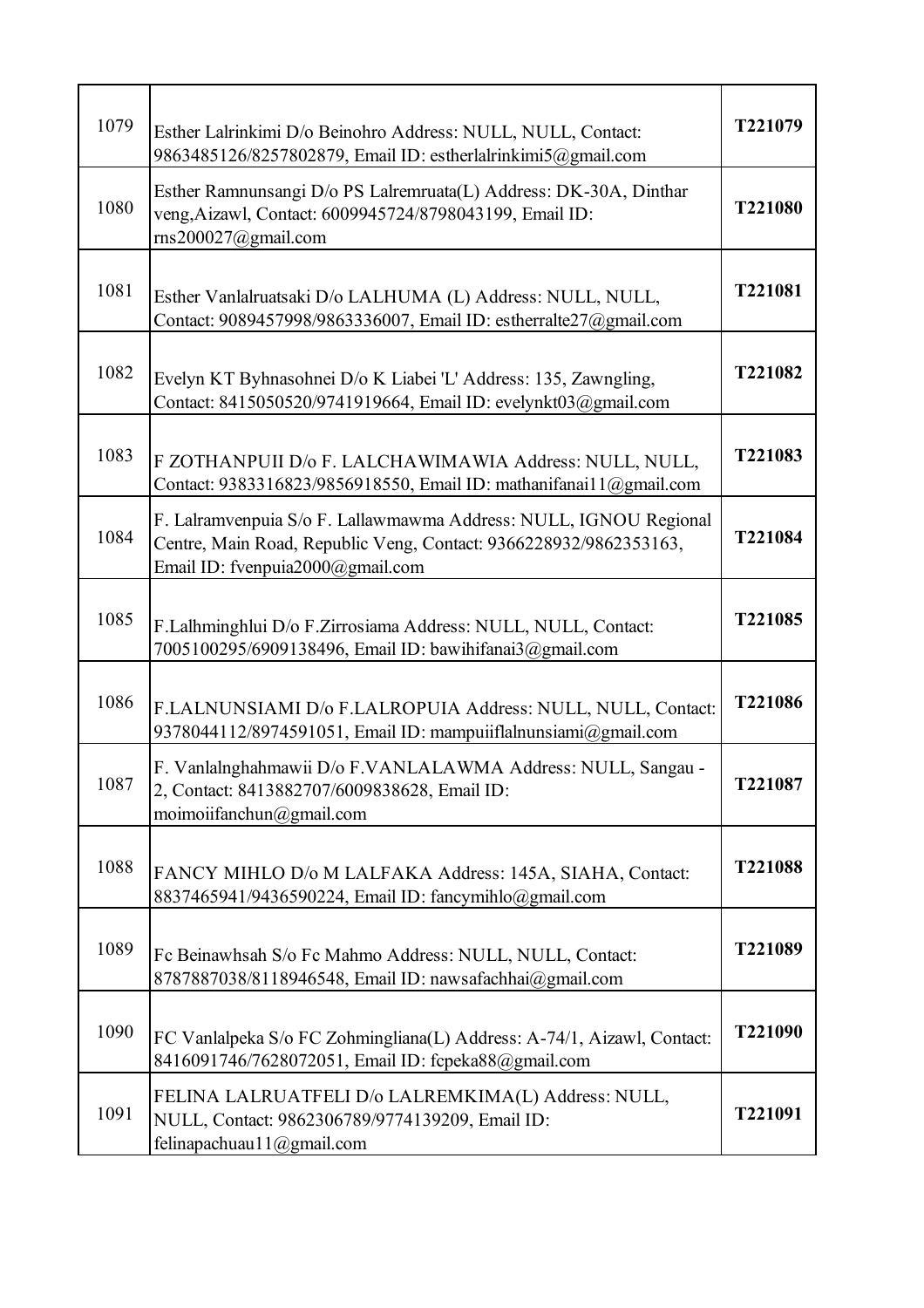| 1092 | Florence Lalrindiki D/o LALRAWNGBAWLA Address: NULL, NULL,<br>Contact: 8257861151/6009737047, Email ID: florencerindiki11@gmail.com                 | T221092 |
|------|-----------------------------------------------------------------------------------------------------------------------------------------------------|---------|
| 1093 | Genevieve Zosangpuii D/o J.K Zosangliana Address: NULL, NULL,<br>Contact: 7005328341/9612152800, Email ID: genevievezote@gmail.com                  | T221093 |
| 1094 | Grace Lalchharsangi D/o H Lalramhluna Address: NULL, NULL, Contact:<br>7005861012/8575570046, Email ID: grace05hawhai@gmail.com                     | T221094 |
| 1095 | Grace Malsawmzuali D/o Dr Pachuau Lalmalsawma Address: NULL,<br>NULL, Contact: 9436195535/7085146882, Email ID:<br>idspmizoram@gmail.com            | T221095 |
| 1096 | Grace Saihlupuii Sailo D/o Lalrothara Sailo Address: NULL, NULL,<br>Contact: 6009869406/8414830989, Email ID: grace62sailo@gmail.com                | T221096 |
| 1097 | Gracy Laldingpuii D/o RC Laldingluaia Address: NULL, NULL, Contact:<br>9863166382/NULL, Email ID: dingpuiigrace@gmail.com                           | T221097 |
| 1098 | Gracy Malsawmchhungi Hmar D/o Lalsangzuala Address: MT-59,<br>Aizawl, Melthum, Contact: 7630875378/NULL, Email ID:<br>gracyhmar $21$ @gmail.com     | T221098 |
| 1099 | H Lalduhsaki D/o H Zathuama Address: Dkn24, Diakkawn, Kolasib,<br>Contact: 9612695410/8413019370, Email ID: duhsaki004@gmail.com                    | T221099 |
| 1100 | H Lalngaihawmi D/o H Laldailova (L) Address: Z-52, Venglai, Contact:<br>7628872617/NULL, Email ID: aangaihi7@gmail.com                              | T221100 |
| 1101 | H Laltluangkimi D/o H Zathuama Address: Dkn24, Diakkawn, Kolasib,<br>Contact: 8787685395/NULL, Email ID: laltluangkimi2004@gmail.com                | T221101 |
| 1102 | H. Lalawmpuii D/o Lalthansanga Hmar Address: H/No 106/E, Chanmari<br>West, Contact: 8794649614/9862386246, Email ID:<br>Lalawmpuiihmar013@gmail.com | T221102 |
| 1103 | H. Lalhmingmuana S/o H. Lalringngheta Address: H/No 40, Bawngkawn,<br>Contact: 8413989484/9862326294, Email ID: hmingmuanalal9@gmail.com            | T221103 |
| 1104 | H.Lalfakawmi D/o H.Lalzirliana Address: NULL, NULL, Contact:<br>9862305024/9862570797, Email ID: hlalfakawmi7@gmail.com                             | T221104 |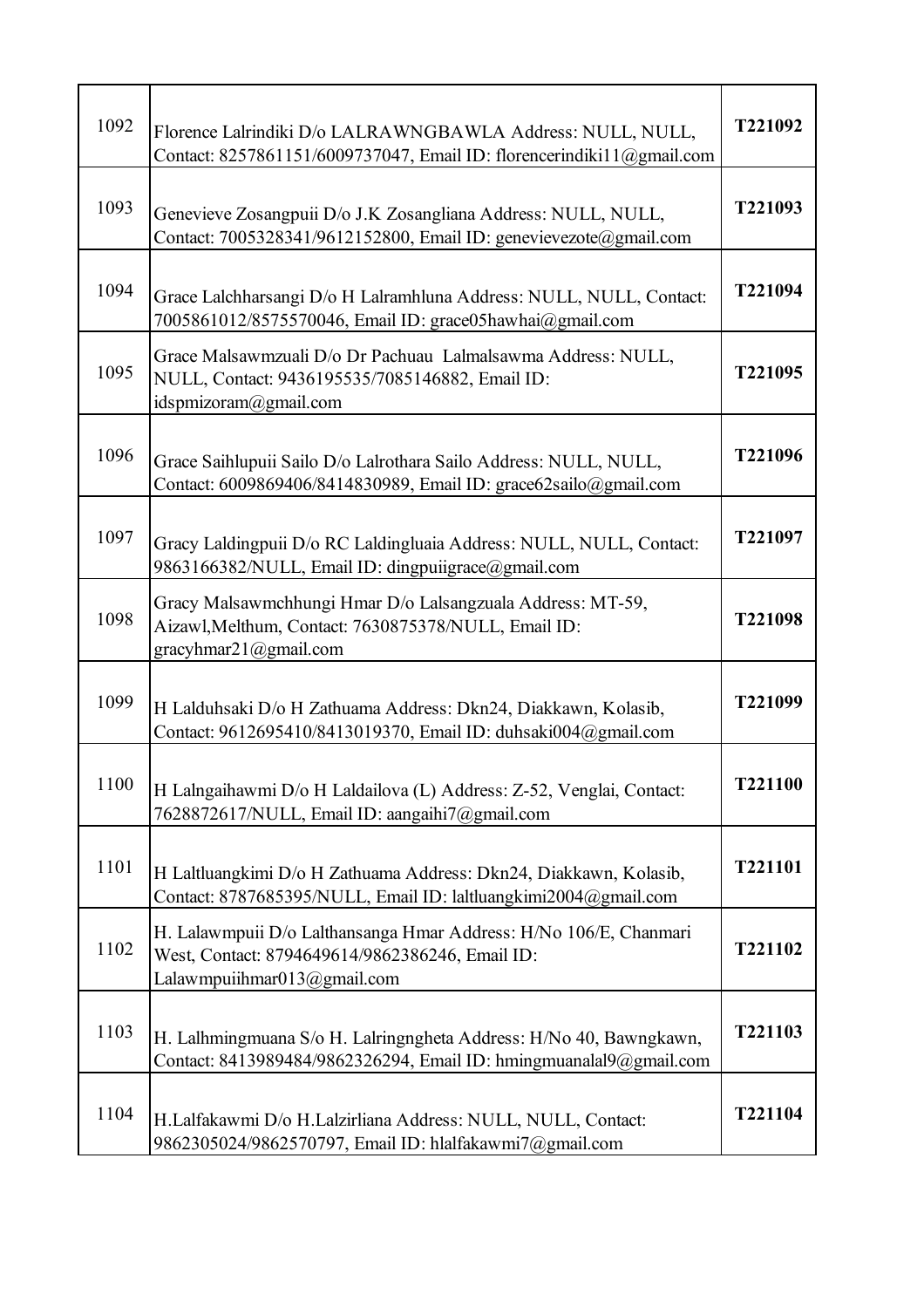| 1105 | H.Lalhmachhuani D/o H.Lalramnghaka Address: 10, Z-khel colony, Notun<br>Bosti, Contact: 8638280490/9774712921, Email ID:<br>estherlhmar9@gmail.com                           | T221105 |
|------|------------------------------------------------------------------------------------------------------------------------------------------------------------------------------|---------|
| 1106 | H.Lalvenpuii D/o H.Lalhmingsanga Address: NULL, NULL, Contact:<br>9485409461/8118942638, Email ID: nopuiahmar26@gmail.com                                                    | T221106 |
| 1107 | H.Thuamrosanga S/o Hmingthansanga Hauzel Address: F/A-6, Falkland,<br>Aizawl, Contact: 9612765723/8259936205, Email ID:<br>sangtehauzel01@gmail.com                          | T221107 |
| 1108 | HANA LALTHAKIMI D/o LALTHAWMLIANA Address: NULL,<br>NULL, Contact: 8259874161/8259848272, Email ID:<br>hanalalthakimi5881@gmail.com                                          | T221108 |
| 1109 | Hannah Lalngaihzuali D/o Isaac Lalhmachhuana Address: NULL, NULL,<br>Contact: 8787826113/7085220214, Email ID:<br>onlyhanaprivate1994@gmail.com                              | T221109 |
| 1110 | Hatnunnem Gangte D/o Vintor Pauminlien Gangte (L) Address: NULL,<br>New Colony 4, Near Don Boaco School, Contact:<br>8794202430/9862109984, Email ID: Kamlalgangte@gmail.com | T221110 |
| 1111 | HB KHOPATHA S/o H Vachhua Address: NULL, NULL, Contact:<br>8413831307/8014003566, Email ID: khopathahlytlo@gmail.com                                                         | T221111 |
| 1112 | HMANGAIHSANGI D/o LALVENCHHUNGA(L) Address: NULL,<br>NULL, Contact: 9366262822/8974770406, Email ID:<br>raltehmangaihsangi12@gmail.com                                       | T221112 |
| 1113 | Imrina Begum Laskar D/o Anawar hussain Address: NULL, Thuampui,<br>Contact: 7642807591/9774782343, Email ID: imrinalaskar4@gmail.com                                         | T221113 |
| 1114 | Isaac Lalmawizuala S/o R Lalkailuia Address: NULL, NULL, Contact:<br>7005427420/NULL, Email ID: ralteisaac24@gmail.com                                                       | T221114 |
| 1115 | Isak Lalramtiama S/o Lalnunmawia Address: NULL, Vl/d-604, Lad road,<br>Contact: 8414085501/8787312388, Email ID: isakwralte@gmail.com                                        | T221115 |
| 1116 | J LALROCHAMI D/o R LALTHANTLUANGA Address: NULL, NULL,<br>Contact: 7629061136/NULL, Email ID: jchamchami@gmail.com                                                           | T221116 |
| 1117 | J Lalthazuala S/o J Lungmuama Address: NULL, NULL, Contact:<br>7630081948/NULL, Email ID: thaajawngte@gmai.com                                                               | T221117 |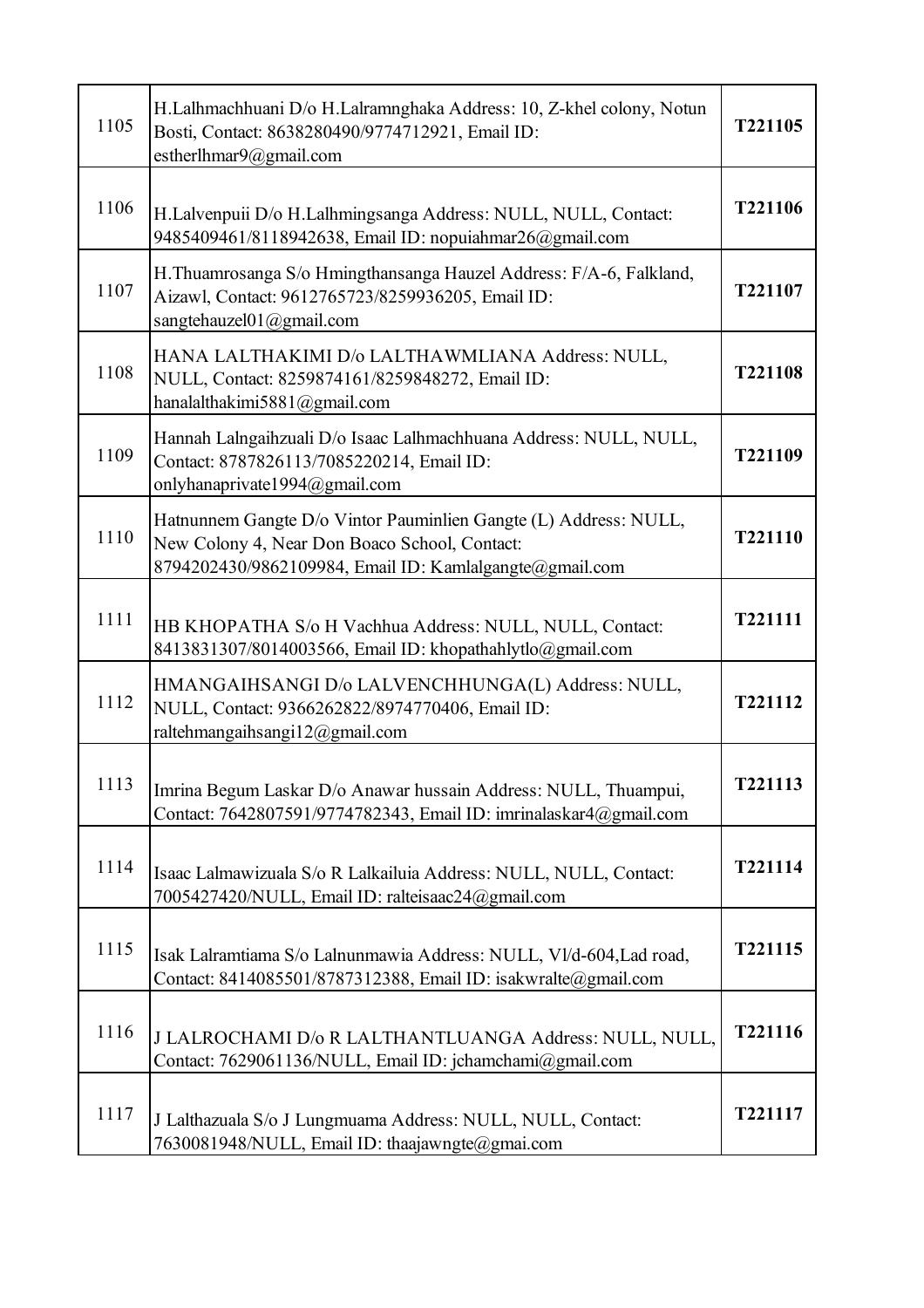| 1118 | J. H. LALAWWMPUII D/o J.H. LALRINDIKA Address: NULL, NULL,<br>Contact: 6009954304/9862363621, Email ID: jhawmpuii9997@gmail.com                                                                     | T221118        |
|------|-----------------------------------------------------------------------------------------------------------------------------------------------------------------------------------------------------|----------------|
| 1119 | J. Hanani D/o J. Hasa Address: NULL, NULL, Contact:<br>9366872013/8413032102, Email ID: jhananijothyu@gmail.com                                                                                     | T221119        |
| 1120 | J. Lalrempuii D/o J. Lianngura Address: V-23, Ramthar Veng, Lunglei,<br>Mizoram, Contact: 7640917930/9436157657, Email ID:<br>rempuii555@gmail.com                                                  | T221120        |
| 1121 | J. Lalrinmawia S/o J. Lalremruata Address: 187, Field Veng, Mamit,<br>Contact: 6009038720/6009038720, Email ID: rin2alibra@gmail.com                                                                | T221121        |
| 1122 | Jefferson R. Laldintluanga S/o R.LALMUANZOVA Address: NULL,<br>Electric Veng, T.K.V, T.K.V, Contact: 9366667142/8132812230, Email ID:<br>jeffrenthlei25@gmail.com                                   | T221122        |
| 1123 | Jeho Hmingropuia S/o Jonathana Address: 33, State Veng Vairengte,<br>Contact: 9366403046/8798564902, Email ID: gbmikasa@gmail.com                                                                   | T221123        |
| 1124 | Jeho Lalbiakdika S/o Lalhmangaiha (L) Address: NULL, NULL, Contact:<br>9862181824/9366520959, Email ID: samnghaktea@gmail.com                                                                       | T221124        |
| 1125 | Jelati C. Topaw D/o C. Sachho Address: A1, C/o Joel Joseph Denga,<br>Registrar High Court, Luangmual Government Complex, Aizawl, Contact:<br>9862555753/9436159122, Email ID: jelatitopaw@gmail.com | T221125        |
| 1126 | Jennet Vanlalthlani D/o Laldinkima Address: NULL, NULL, Contact:<br>9862510472/8794281887, Email ID: janetvanlalthlanirenthlei@gmail.com                                                            | <b>T221126</b> |
| 1127 | Jennifer Lalduhawmi D/o Ricky Lalhmachhuana Address: NULL, NULL,<br>Contact: 7640078781/9436144156, Email ID: raltejennifer317@gmail.com                                                            | T221127        |
| 1128 | Jenny H Lalthatluangi D/o Lalsangluaia Address: NULL, NULL, Contact:<br>9366228523/NULL, Email ID: hlalthatluangi@gmail.com                                                                         | T221128        |
| 1129 | Jessica K.Lalhmingmawii D/o K.Lalthlamuana Address: NULL, NULL,<br>Contact: 9863146336/6009045480, Email ID:<br>anpanmanbingpate $@$ gmail.com                                                      | T221129        |
| 1130 | Jessica Lalawmpuii D/o Vanlalhruaia Ralte Address: NULL, NULL,<br>Contact: 8730819190/8730095172, Email ID:<br>jessicalalawmpuii.11@gmail.com                                                       | T221130        |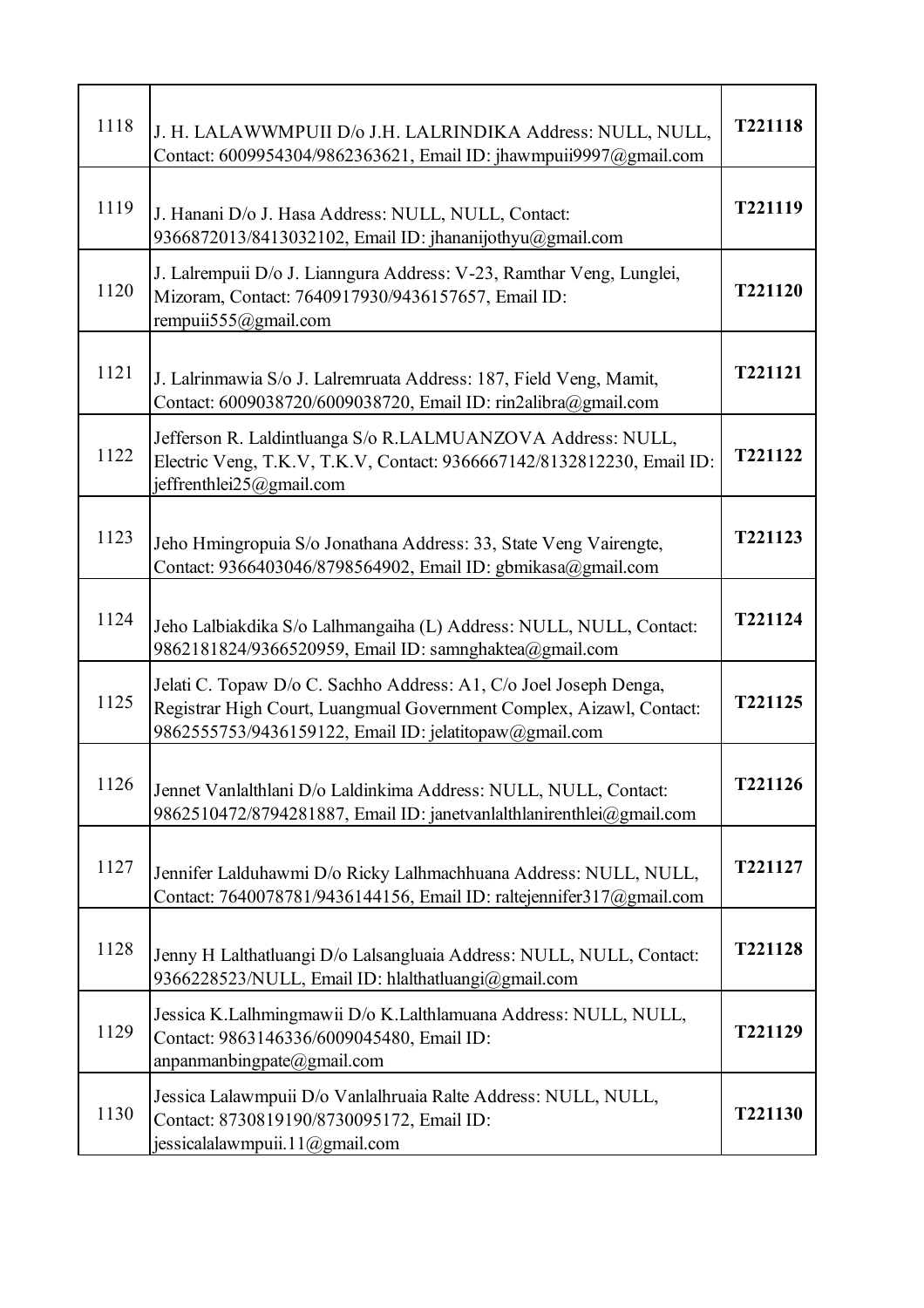| 1131 | Jessica Lalnundami D/o William Lalremruata Address: NULL, NULL,<br>Contact: 8414892738/NULL, Email ID: lalnundamij@gmail.com                                           | T221131        |
|------|------------------------------------------------------------------------------------------------------------------------------------------------------------------------|----------------|
| 1132 | Jessica Lalruatdiki D/o Pc. Lalmuanpuia (L) Address: Ripans, Girls hostel 2,<br>Zemabawk, Contact: 8837031936/9362300356, Email ID:<br>jessicapachuau 1 $1$ @gmail.com | T221132        |
| 1133 | Jessica Zonunmawii D/o J Lalmalsawma Address: NULL, NULL, Contact:<br>9863186599/7005282270, Email ID: Jessicazonunmawii17@gmail.com                                   | T221133        |
| 1134 | John Lalremruata S/o Rev. Vanmawia Address: NULL, NULL, Contact:<br>7423079681/9856088103, Email ID: johnchh57@gmail.com                                               | T221134        |
| 1135 | John Lalrinliana S/o F.Lalringngheta(L) Address: NULL, NULL, Contact:<br>7085416486/7085416486, Email ID: johnlalrinliana444@gmail.com                                 | T221135        |
| 1136 | John Vanlalremruata S/o Rochangliana Address: H/No 56, Bawngkawn,<br>Contact: 6009579415/9774451144, Email ID: chawnzojv@gmail.com                                     | T221136        |
| 1137 | Joseph Lalhlimawma S/o Vanlalmawiia Chhangte Address: , , Contact:<br>9383211721/9383211722, Email ID: kakshihatake923@gmail.com                                       | T221137        |
| 1138 | Joseph Lalramhlua S/o Lalsawirema Address: NULL, NULL, Contact:<br>9182188710/9863258315, Email ID: nawntawt@gmail.com                                                 | T221138        |
| 1139 | Joseph Remruatsanga S/o H.Lalrinawma Address: NULL, NULL, Contact:<br>705980997/6033088920, Email ID: josj6524@gmail.com                                               | <b>T221139</b> |
| 1140 | Joshua K Laltlanzova S/o Robbie K laltlanmawia Address: NULL, NULL,<br>Contact: 9362224536/8794053379, Email ID:<br>joshualaltlanzova770@gmail.com                     | T221140        |
| 1141 | Joshua Vanlalrengpuia S/o Vanlalchhanhima (L) Address: NULL, NULL,<br>Contact: 8794780720/9862746049, Email ID: joshuavlrp@gmail.com                                   | T221141        |
| 1142 | Judith Lalhmingsangi D/o Robert Lalbiakfela Address: NULL, NULL,<br>Contact: 8413042152/NULL, Email ID: judithlalhmingsangi3@gmail.com                                 | T221142        |
| 1143 | Judy Lalnunsiami D/o C Vanlangheta Address: NULL, NULL, Contact:<br>7628970784/9591693783, Email ID: judylalnunsiami@gmail.com                                         | T221143        |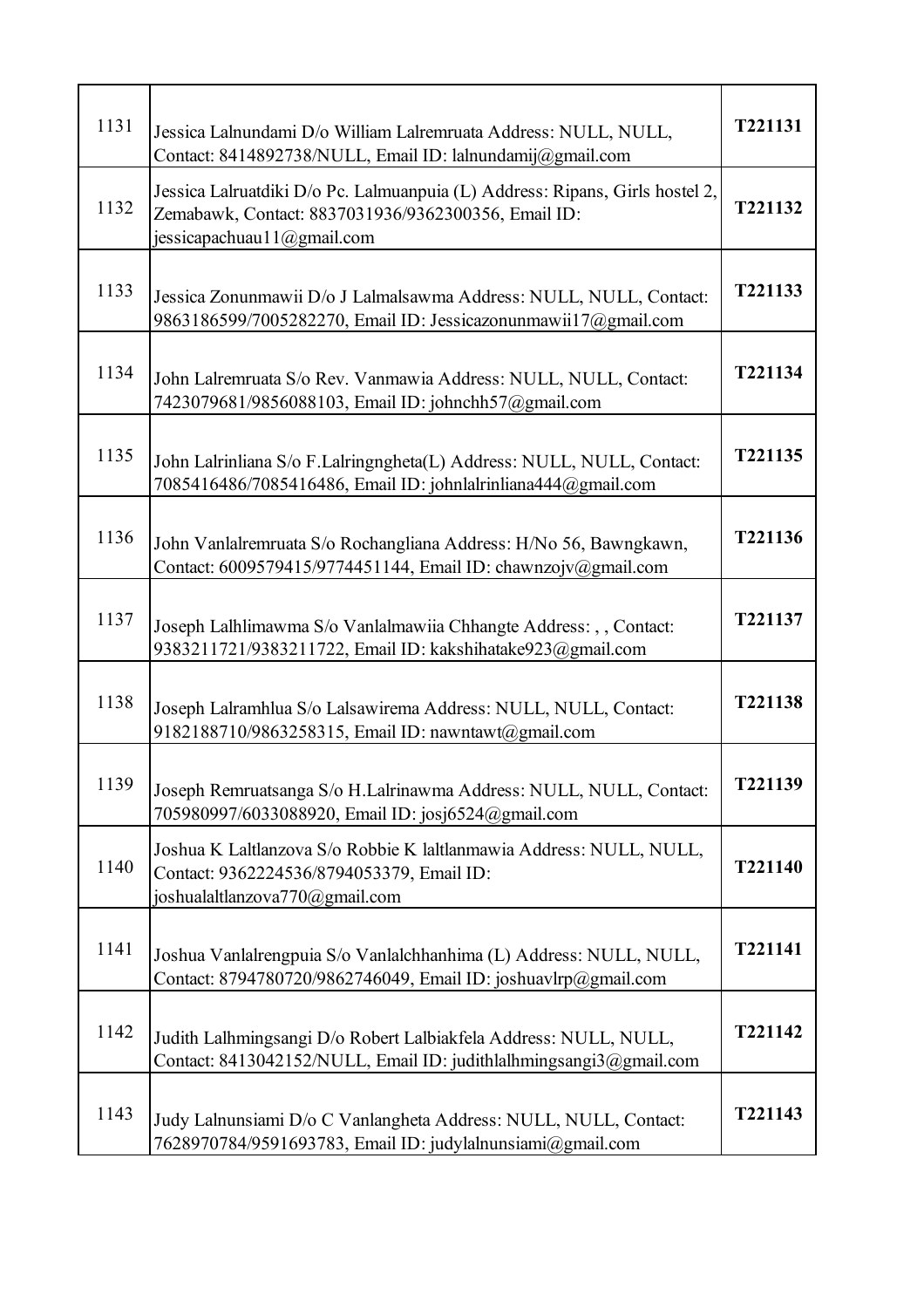| 1144 | Juliet Lalrinpuii D/o Vanlalngheta Address: NULL, NULL, Contact:<br>9366765358/NULL, Email ID: ralte4751@gmail.con                          | T221144 |
|------|---------------------------------------------------------------------------------------------------------------------------------------------|---------|
| 1145 | K Lalhlimpuii D/o K Lalrochama Address: NULL, NULL, Contact:<br>8119910260/8974390785, Email ID: lalhlimpuii2414@gmail.com                  | T221145 |
| 1146 | K Lalhriatpuii D/o Vanlalruata Address: L-19/B, Laipuitlang, Contact:<br>9436198258/9615441899, Email ID: vielark@gmail.com                 | T221146 |
| 1147 | K Lalrammawii D/o K Laltlawmlova Address: NULL, NULL, Contact:<br>7628004557/9862738623, Email ID: khaimichho13@gmail.com                   | T221147 |
| 1148 | K Rammawizuali D/o Vankhawpuithara Address: NULL, NULL, Contact:<br>6909484989/9862327158, Email ID: moimoiikholhring11@gmail.com           | T221148 |
| 1149 | K VABEILAISA S/o K NGIACHHO Address: NULL, NEW LATY,<br>Contact: 7629866355/9612128326, Email ID: vabeilaisa71@gmail.com                    | T221149 |
| 1150 | K. Lalremmawii D/o K. Lalrem Mawii Address: A-20, Durtlang north,<br>Contact: 9383063093/9383063093, Email ID: rmawii771@gmail.com          | T221150 |
| 1151 | K. Lalrinzuali D/o K. Lalrinthanga Address: A 48, Vengchung Serchhip,<br>Contact: 7628889798/9863733672, Email ID: rinzkhiangte93@gmail.com | T221151 |
| 1152 | K.Lalfakzuali D/o K.Vanlalzika Address: NULL, NULL, Contact:<br>8258007731/9612899714, Email ID: zualikhiangte720@gmail.com                 | T221152 |
| 1153 | K.LALNUNSANGI D/o K DANIELA Address: NULL, NULL, Contact:<br>9862006101/9436384344, Email ID: sangikuki@gmail.com                           | T221153 |
| 1154 | K.Lalnunzir D/o K.Malsawmtluanga Address: NULL, NULL, Contact:<br>6009181675/9774324639, Email ID: anunikhiangte10@gmail.com                | T221154 |
| 1155 | K.Lalramsiami D/o K.Lalhlimpuia Address: NULL, NULL, Contact:<br>8787629574/NULL, Email ID: kramsiami@gmail.com                             | T221155 |
| 1156 | K.LALSANGPUII D/o DANNY MALSAWMA Address: NULL, NULL,<br>Contact: 9366018549/8415094470, Email ID:<br>sangpuiikhiangte21143@gmail.com       | T221156 |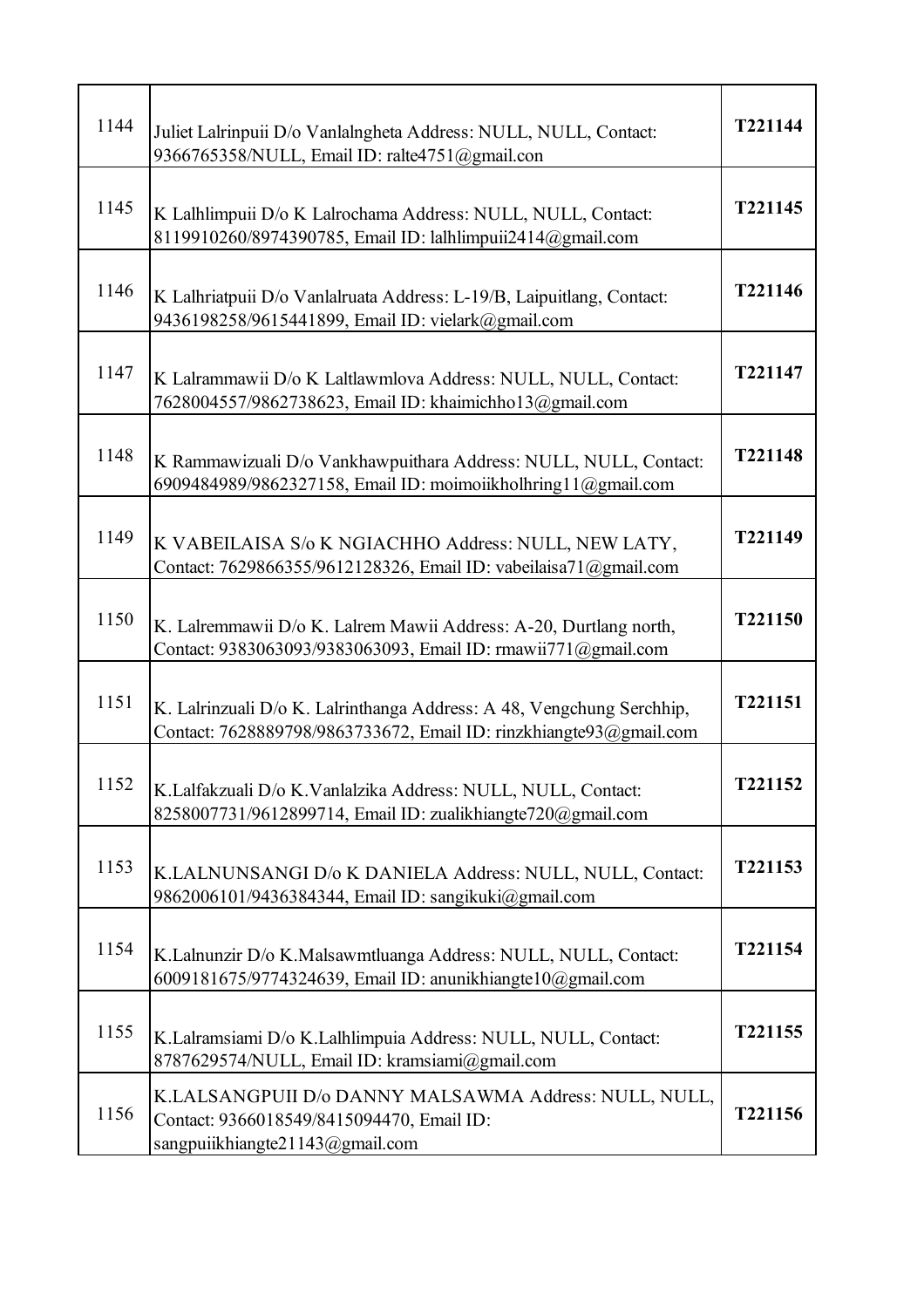| 1157 | K. Vanlalruatpuii D/o K. Vandawngliana Address: NULL, NULL, Contact:<br>7085496198/8837326862, Email ID: Puipuii257@gmail.com                                           | T221157 |
|------|-------------------------------------------------------------------------------------------------------------------------------------------------------------------------|---------|
| 1158 | K.ZODINTLUANGA S/o K.LALDINGLIANA Address: NULL, NULL,<br>Contact: 6009164625/6009164625, Email ID: zodina1403@gmail.com                                                | T221158 |
| 1159 | K.Zoremsangi D/o K.Lalhmangaiha Address: 176, Khawhai, Contact:<br>8119957072/8119957072, Email ID: zoremikhiangte9@gmail.com                                           | T221159 |
| 1160 | Kevin Lalremruata Chhangte S/o Dr. Lalawmpuia Chhangte Address:<br>NULL, NULL, Contact: 8729801124/9862345827, Email ID:<br>kevinchhangte03@gmail.com                   | T221160 |
| 1161 | Khumlalvena S/o LS Thanga Address: NULL, NULL, Contact:<br>8794147210/9863117887, Email ID: khumlalvena@gmail.com                                                       | T221161 |
| 1162 | K LALRINKIMI D/o Lalrinawma Address: NULL, NULL, Contact:<br>6009936972/8787764887, Email ID: rinkimikhiangte2612@gmail.com                                             | T221162 |
| 1163 | L.T.C Lalhlimpuii D/o A.C LALROENGA Address: NULL, NULL,<br>Contact: 7085879138/9362602710, Email ID: lalhlimpuiimimi@gmail.com                                         | T221163 |
| 1164 | LALAWMPUIA S/o LAITHUAMA Address: NULL, Tlangnuam, Mual<br>Veng, H No:348, Mual Veng, Tlangnuam., Contact:<br>7641026218/9863410347, Email ID: oparenthlei983@gmail.com | T221164 |
| 1165 | Lalawmpuii D/o K.Malsawmtluanga Address: NULL, NULL, Contact:<br>6009299967/9366148521, Email ID: omomikhiangte09@gmail.com                                             | T221165 |
| 1166 | LALBIAKSANGI D/o C.ZOHMINGTHANGA Address: A-24/6, Electric<br>Veng, Contact: 8787707394/8729823864, Email ID:<br>bsichawngthu01@gmail.com                               | T221166 |
| 1167 | Lalchhankimi D/o G. Lalchhanhima Address: NULL, NULL, Contact:<br>9362597968/8730098971, Email ID: cmrskimjunmyeon@gmail.com                                            | T221167 |
| 1168 | Laldawngkimi Khiangte D/o Dr K Lalhmachhuana Address: MZ-02/15 C-1<br>Hno-190, Chanmari, Contact: 7629065650/9436147553, Email ID:<br>khiangtek7@gmail.com              | T221168 |
| 1169 | Laldinpuii D/o Robert Sangtluanga (L) Address: NULL, NULL, Contact:<br>8787790349/NULL, Email ID: dindinilaldinpui@gmail.com                                            | T221169 |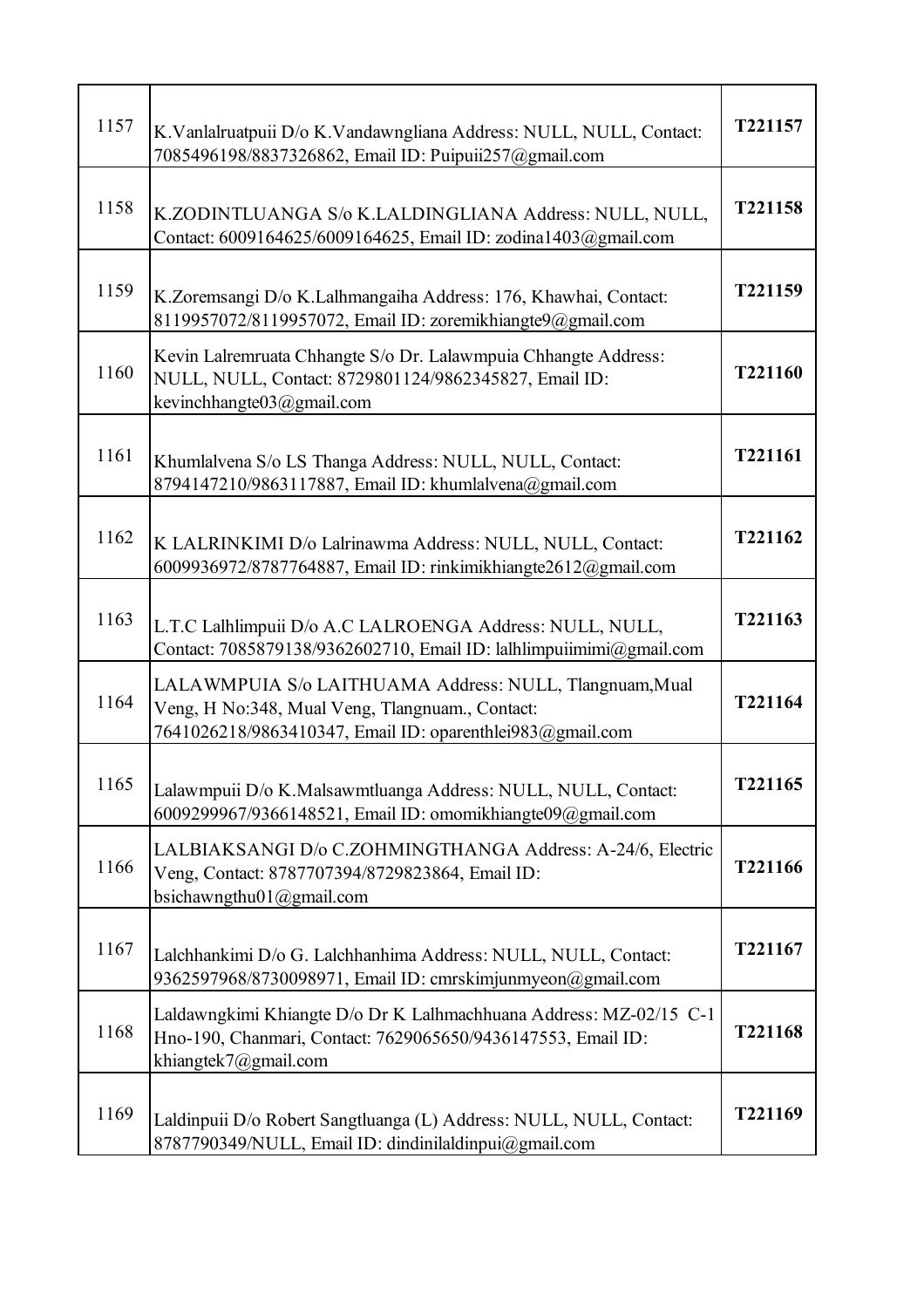| 1170 | Laldinpuii D/o Lalpeklawma Address: NULL, NULL, Contact:<br>6009594553/8794301460, Email ID: cherputdinpuii@gmail.com                              | T221170 |
|------|----------------------------------------------------------------------------------------------------------------------------------------------------|---------|
| 1171 | Lalduhsaki D/o R. Lalrinmawia (L) Address: NULL, NULL, Contact:<br>8414088972/NULL, Email ID: akimatheo@gmail.com                                  | T221171 |
| 1172 | Lalengruali D/o C. Llduhchuanga Address: NULL, Zion Veng,<br>Ajjakkakksnss, Contact: 8132014159/NULL, Email ID:<br>nuteichhakchhuak99@gmail.com    | T221172 |
| 1173 | Lalenkawli D/o S.Khaia Address: NULL, NULL, Contact:<br>8259884633/8794580207, Email ID: enkawli216@gmail.com                                      | T221173 |
| 1174 | Lalenkawli D/o Lallungmuana Address: NULL, NULL, Contact:<br>9856437809/8787666182, Email ID: enkawlihmar5@gmail.com                               | T221174 |
| 1175 | Lalfakawma Khithie S/o K Beichhua Address: T/Mr-2, Tuikhuahtlang,<br>Contact: 8119098571/NULL, Email ID: lalfakawmakhithie@gmail.com               | T221175 |
| 1176 | Lalfakawmi D/o H Pahlira Address: A/76, Sihphir Venghlun, Contact:<br>8413805442/7005419057, Email ID: fakihmar2@gmail.com                         | T221176 |
| 1177 | Lalhlimpuia Ralte S/o Daniel Ralte Address: 32, New Siaha West, Contact:<br>9863035782/6033152344, Email ID: joelcolney9@gmail.com                 | T221177 |
| 1178 | Lalhmangaihi D/o Thanghlunsanga Address: NULL, NULL, Contact:<br>7641818607/9436774577, Email ID: mawialekrenthlei30@gmail.com                     | T221178 |
| 1179 | Lalhmangaihsangi D/o NIL Address: NULL, NULL, Contact:<br>8132976312/9362595313, Email ID: Hmarhmangaihsangi@gmail.com                             | T221179 |
| 1180 | Lalhmangaihsangi D/o Lalbiaklawma Address: NULL, NULL, Contact:<br>7005055653/7005055653, Email ID: lalhmangaihsangi200@gmail.com                  | T221180 |
| 1181 | Lalhmangaihtluangi D/o VANLALNEMA Address: NULL, NULL,<br>Contact: 8794255471/8794255471, Email ID:<br>tluangikhawlhring17@gmail.com               | T221181 |
| 1182 | Lalhmangaihzeli D/o Vanlalpeka(L) Address: Y 1/24, Chhinga veng,<br>Contact: 8414887389/8414887389, Email ID:<br>lalhmangaihzelichhangte@gmail.com | T221182 |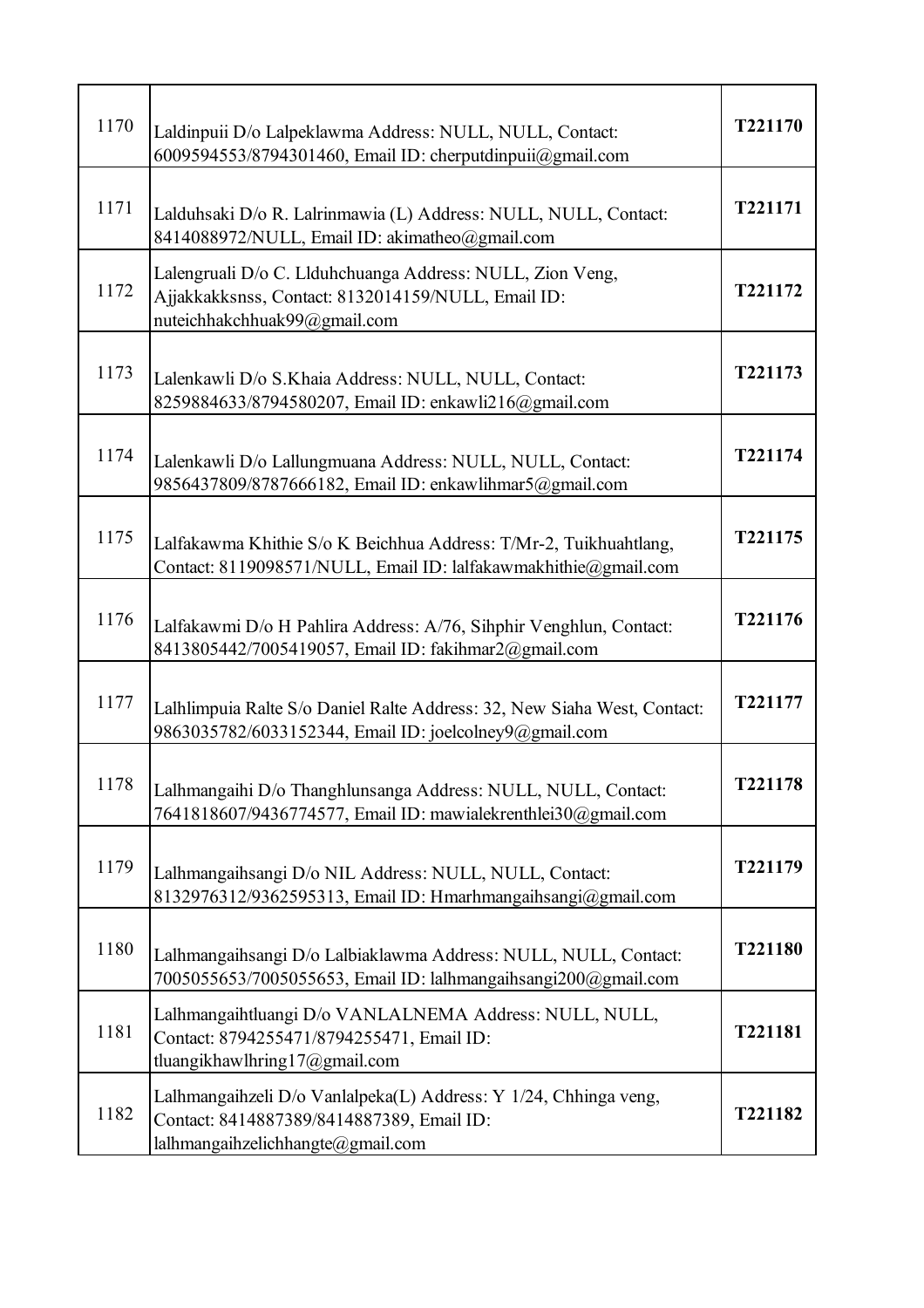| 1183 | LALHMINGMAWII D/o LALCHHUANAWMA (L) Address: NULL,<br>NULL, Contact: 9612655856/9436153341, Email ID:<br>chhanteiic@gmail.com                | T221183 |
|------|----------------------------------------------------------------------------------------------------------------------------------------------|---------|
| 1184 | LALHMINGMAWII D/o RAMTHANGA Address: NULL, NULL,<br>Contact: 7085208140/NULL, Email ID: htei11246@gmail.com                                  | T221184 |
| 1185 | Lalhmingmawii Pachuau D/o Zaihmingthanga Pachuau Address: NULL,<br>NULL, Contact: 8730073638/NULL, Email ID: amandapach23@gmail.com          | T221185 |
| 1186 | Lalhmunsiami D/o C. Vanlalngheta Address: Vh/C2-3, Venghnuai, Contact:<br>9862832933/9862378834, Email ID: chhakchhuaklalhmunsiami@gmail.com | T221186 |
| 1187 | Lalhriatpuia S/o P Lianngura Address: N-001, Haulawng, Contact:<br>9366105047/9863726583, Email ID: lalhriatpuialalhriatpuia499@gmail.com    | T221187 |
| 1188 | Lalhriatpuii D/o Lalmalsawma Address: NULL, NULL, Contact:<br>9856889915/9862670144, Email ID: puiirenthlei3171@gmail.com                    | T221188 |
| 1189 | Lalhriatsaka Rokhum S/o Lalthafala Rokhum Address: NULL, NULL,<br>Contact: 9863137367/9863137367, Email ID:<br>lalhriatsakarokhum@gmail.com  | T221189 |
| 1190 | Lalhruaisangi D/o T.Lalhuthanga Address: C-10, New Serchhip, Venglai,<br>Contact: 6009352097/9089802848, Email ID: lalhruaisangi15@gmail.com | T221190 |
| 1191 | Lalhruaitluangi D/o J.H.Zodinsanga Address: NULL, NULL, Contact:<br>7640994173/7005574354, Email ID: lalhruaitluangijh14@gmail.com           | T221191 |
| 1192 | Lalhruaizeli D/o Lalchawimawia Address: LK'A'27, Kanan, Contact:<br>8794077373/7005993622, Email ID: hruaizelii@gmail.com                    | T221192 |
| 1193 | Lalhruaizeli D/o Ngurdailova Address: NULL, NULL, Contact:<br>9863113320/8416096755, Email ID: hruaizelichinzah11@gmail.com                  | T221193 |
| 1194 | Lalhunhermawii D/o C Chalmawia Address: NULL, NULL, Contact:<br>8414916038/9612193465, Email ID: lalhunhermawiichinzah@gmail.com             | T221194 |
| 1195 | Lallawmawma S/o Lalbiaknia Address: NULL, NULL, Contact:<br>8794785350/8415063979, Email ID: omomteadagunner@gmail.com                       | T221195 |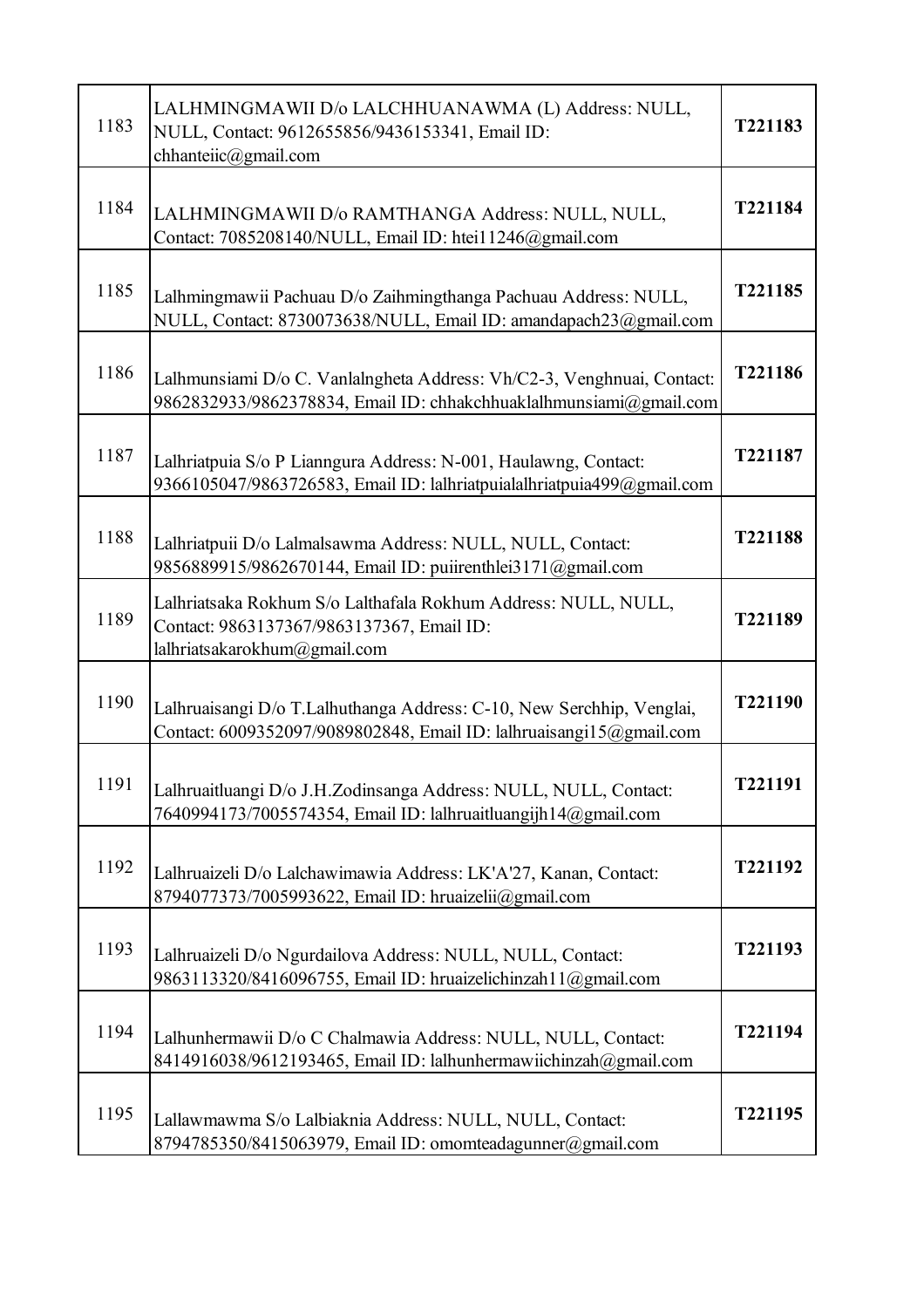| 1196 | Lallawmawmi D/o Lalchhandama Address: A-5, Electric veng chung,<br>Contact: 9366651279/9612328565, Email ID: lawmilawmi912@gmail.com               | T221196 |
|------|----------------------------------------------------------------------------------------------------------------------------------------------------|---------|
| 1197 | Lallawmkima Chhangte S/o Saithangpuia Address: NULL, NULL, Contact:<br>8974194675/9436195061, Email ID: feblka321123@gmail.com                     | T221197 |
| 1198 | Lallawmkimi D/o Zairemthanga Address: V-129, Serchhip Vengchung,<br>Contact: 9863732776/9612196297, Email ID: kimkimi5803@gmail.com                | T221198 |
| 1199 | Lallawmkimi D/o VL Malsawmtluanga Address: NULL, NULL, Contact:<br>8798562774/8575257828, Email ID: lallawmkimikawlni57@gmail.com                  | T221199 |
| 1200 | Lallawmpuii D/o Lalfakmawia Address: 61, Luangmual, Contact:<br>8415047849/8794173187, Email ID: lawmpuiifanch@gmail.com                           | T221200 |
| 1201 | LALLAWMZUALA S/o Lalchhuanawma(L) Address: NULL, NULL,<br>Contact: 9366186569/9436153341, Email ID: chhanteiic@gmail.com                           | T221201 |
| 1202 | Lallawmzuali D/o Zorammuana Address: NULL, NULL, Contact:<br>8413042029/9436374322, Email ID: zualbawihi2613@gmail.com                             | T221202 |
| 1203 | Lallawmzuali Zote D/o Jones Lalbiakthanga Address: NULL, NULL,<br>Contact: 8787412256/8974835186, Email ID: lallawmzuali2001@gmail.com             | T221203 |
| 1204 | LALLIANPUII D/o VANLALNGHAKA Address: NULL, NULL,<br>Contact: 8258901686/NULL, Email ID: raltelalnunpuii7@gmail.com                                | T221204 |
| 1205 | Lalmalsawmhlui D/o Lalnghengpuia Address: NULL, NULL, Contact:<br>8876712803/9436150449, Email ID: vanlalhminghluiparte@gmail.com                  | T221205 |
| 1206 | Lalmalsawmi Renthlei D/o Rodinsanga Renthlei Address: NULL, NULL,<br>Contact: 8794234549/9774637968, Email ID:<br>lalmalsawmirenthlei371@gmail.com | T221206 |
| 1207 | LALMUANKIMA S/o KB THANGA Address: NULL, NULL, Contact:<br>7641029074/7005609141, Email ID: kimapachuau28@gmail.com                                | T221207 |
| 1208 | Lalmuanpuia S/o Malsawmkima Address: , , Contact:<br>9366488410/8794116014, Email ID: tebdamn@gmail.com                                            | T221208 |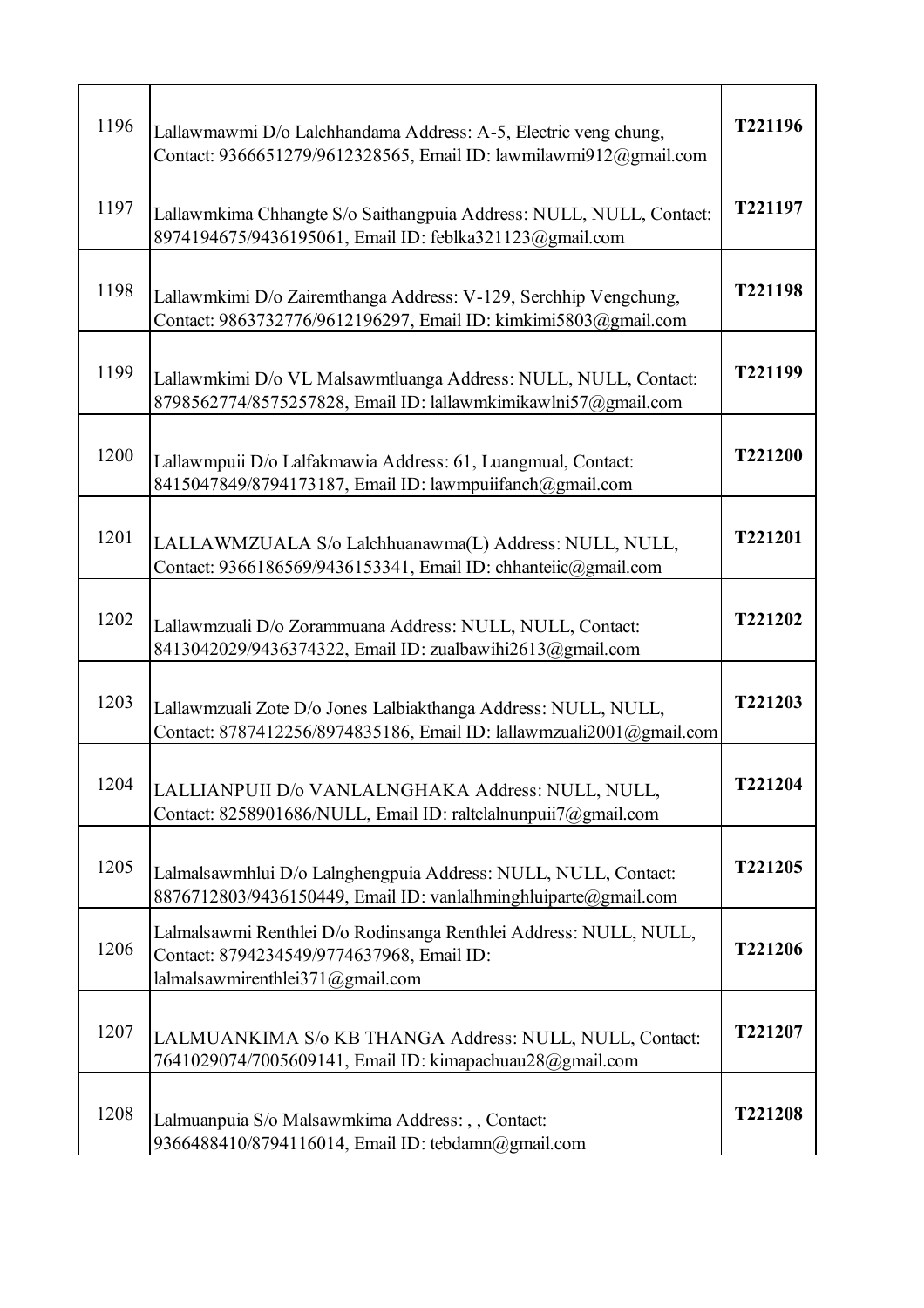| 1209 | Lalmuanpuii D/o C Rothangpuia Address: NULL, NULL, Contact:<br>6009936549/7005401894, Email ID: lalmuanpuii2003@gmail.com                              | T221209 |
|------|--------------------------------------------------------------------------------------------------------------------------------------------------------|---------|
| 1210 | Lalmuansanga S/o Lallianpuia Pachuau Address: NULL, NULL, Contact:<br>6009314741/7005724148, Email ID: muanapachuau662001@gmail.com                    | T221210 |
| 1211 | lalmuansanga khawlhring S/o K.lalramchhana Address: N-25, Zuangtui,<br>Contact: 6009771463/6009771463, Email ID:<br>lalmuansangakhawlhring97@gmail.com | T221211 |
| 1212 | LALMUANSANGI D/o LALRINGZELA Address: NULL, NULL,<br>Contact: 6009396540/9366049631, Email ID: lmsisolo@gmail.com                                      | T221212 |
| 1213 | Lalngaihzuali D/o Lalremruata Address: 44, Bazarveng, Mamit, Contact:<br>6009940221/8974305340, Email ID: ngaihzuali237@gmail.com                      | T221213 |
| 1214 | LALNUNCHAMI D/o F. Lalthangliana Address: NULL, NULL, Contact:<br>8132846545/9612324325, Email ID: lalnunchami048@gmail.com                            | T221214 |
| 1215 | LALNUNCHAMI D/o K.L.REMSANGA Address: NULL, NULL,<br>Contact: 9485092119/8794895495, Email ID:<br>lalnunchamikhiangte2002@gmail.com                    | T221215 |
| 1216 | Lalnunmawii Chawngthu D/o VL Awmpuia Address: NULL, NULL,<br>Contact: 8876017974/6001854926, Email ID:<br>chawngthulalnunmawii9@gmail.com              | T221216 |
| 1217 | Lalnunsangi D/o Lalringliana Address: NULL, NULL, Contact:<br>9362628498/NULL, Email ID: lalnunsangiasangi33@gmail.com                                 | T221217 |
| 1218 | Lalnunthari D/o Ramngaihzuala Address: , , Contact:<br>9774696488/9007272529, Email ID: lalnuntharitochhawng123@gmail.com                              | T221218 |
| 1219 | Lalnuntluangi Ralte D/o R Lalthazuala Address: NULL, NULL, Contact:<br>9863301756/9862331488, Email ID: eintyralte@gmail.com                           | T221219 |
| 1220 | LALNUNZAWMI D/o KHAWPUITHARA Address: NULL, NULL,<br>Contact: 7630927127/9436955709, Email ID:<br>tetebawihitetebawihi@gmail.com                       | T221220 |
| 1221 | Lalnunziri D/o Vanlalmalsawma Address: NULL, NULL, Contact:<br>916009581179/8794631632, Email ID: Nunziriaug15@gmail.com                               | T221221 |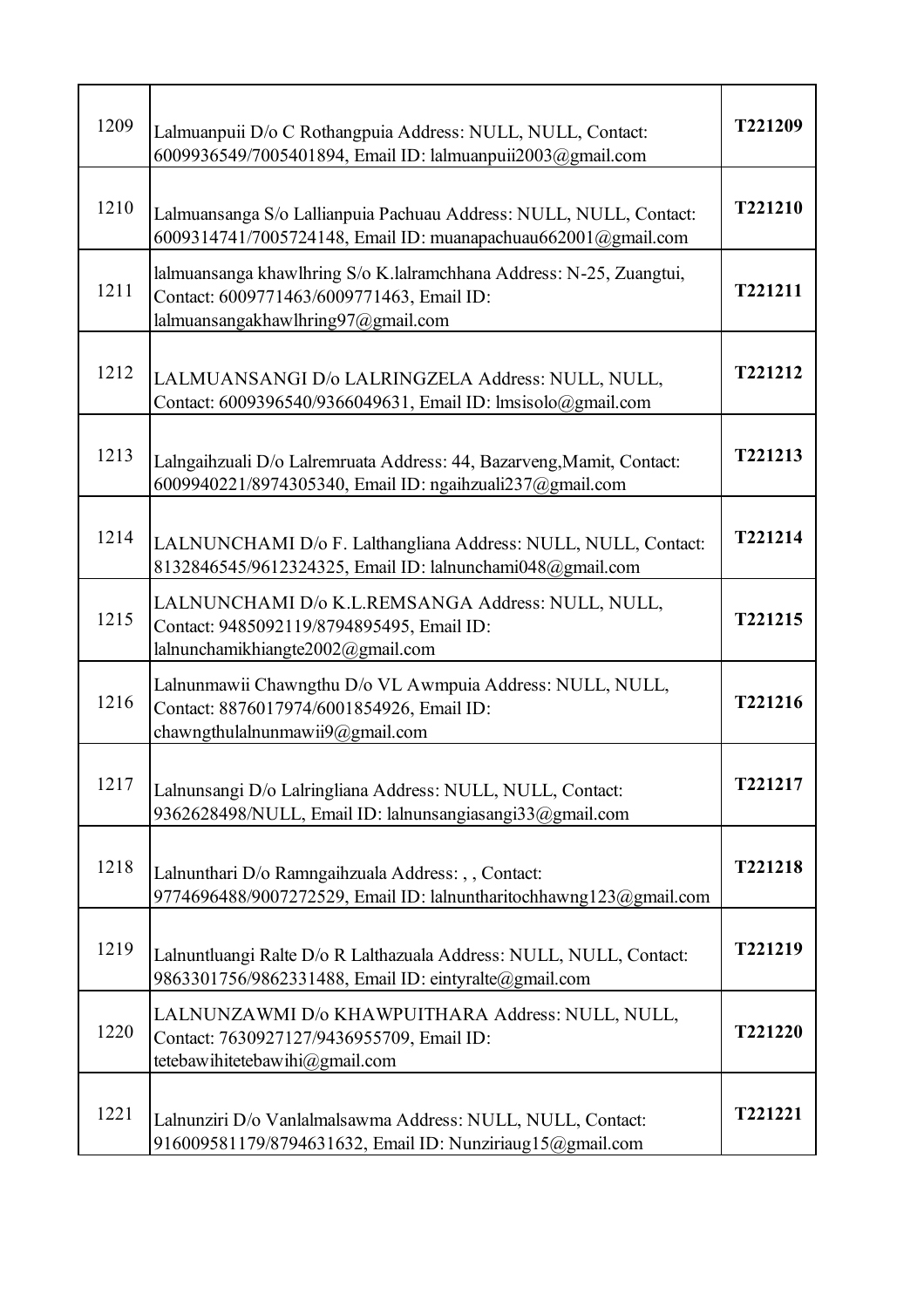| 1222 | Lalramchhana S/o Ngurnghinglova Address: A-014, Serchhip, Contact:<br>6909590027/6909590027, Email ID: www.lalramchhana@gmail.com                                             | T221222 |
|------|-------------------------------------------------------------------------------------------------------------------------------------------------------------------------------|---------|
| 1223 | Lalramchhani D/o Abrahama Address: 99/B, Chanmari, Contact:<br>7085582465/7085582465, Email ID: lalramchhanimarch2002@gmail.com                                               | T221223 |
| 1224 | LALRAMCHUANI D/o KHAWPUITHARA Address: NULL, NULL,<br>Contact: 6909701293/9436955709, Email ID: lalramchuani24@gmail.com                                                      | T221224 |
| 1225 | Lalramnghahmawii D/o Lalchungnunga Address: NULL, NULL, Contact:<br>6909588330/9366073936, Email ID: brendaguite4901@gmail.com                                                | T221225 |
| 1226 | Lalramnghaka S/o Lalnunenga Address: T - 28, Thakthing Veng, Contact:<br>9612128958/9366516698, Email ID: kiravangchhia@gmail.com                                             | T221226 |
| 1227 | Lalramnghaki D/o Joseph Laltanpuia Address: A-436, Tuikual South,<br>Contact: 9612192011/9862356587, Email ID: sarahchhangte36@gmail.com                                      | T221227 |
| 1228 | Lalramnghaki D/o Hmingthanzuala Address: NULL, Mission Veng D-29<br>Aizawl, Aizawl, Contact: 6909702422/9436352722, Email ID:<br>khualsimnghaki@gmail.com                     | T221228 |
| 1229 | LALRAMTHARI D/o LALTLANMAWIA Address: NULL, NULL,<br>Contact: 7085533467/8415882020, Email ID:<br>chhakchhuaknonoi2003@gmail.com                                              | T221229 |
| 1230 | Lalrautsanga S/o Rozuala Chhangte Address: NULL, B-153, Tuikual South,<br>Aizawl, B-mual, Chuanhnuai, Contact: 8974340391/9615436310, Email ID:<br>rschhangte $04@g$ mail.com | T221230 |
| 1231 | Lalremruati Ralte D/o Zaithangmawia Address: V/C-42, Vaivakawn,<br>Contact: 7005026661/9612329681, Email ID: remruati.ralte26@gmail.com                                       | T221231 |
| 1232 | Lalremsanga S/o Vanlalsiama tochhawng Address: T-7/1, Bethlehem<br>Vengthlang, Contact: 6009966001/8014386986, Email ID:<br>lalremsanga043@gmail.com                          | T221232 |
| 1233 | LALREMSANGPUII D/o MC.THANTLIRA (L) Address: 187, Meisatla-<br>1, Siaha, Contact: 8974170290/8257804533, Email ID:<br>lalremsangpuiisangsangi@gmail.com                       | T221233 |
| 1234 | Lalrinawma S/o Vanlalvuana Address: NULL, NULL, Contact:<br>9436555865/9436384379, Email ID: rinaetlar@gmail.com                                                              | T221234 |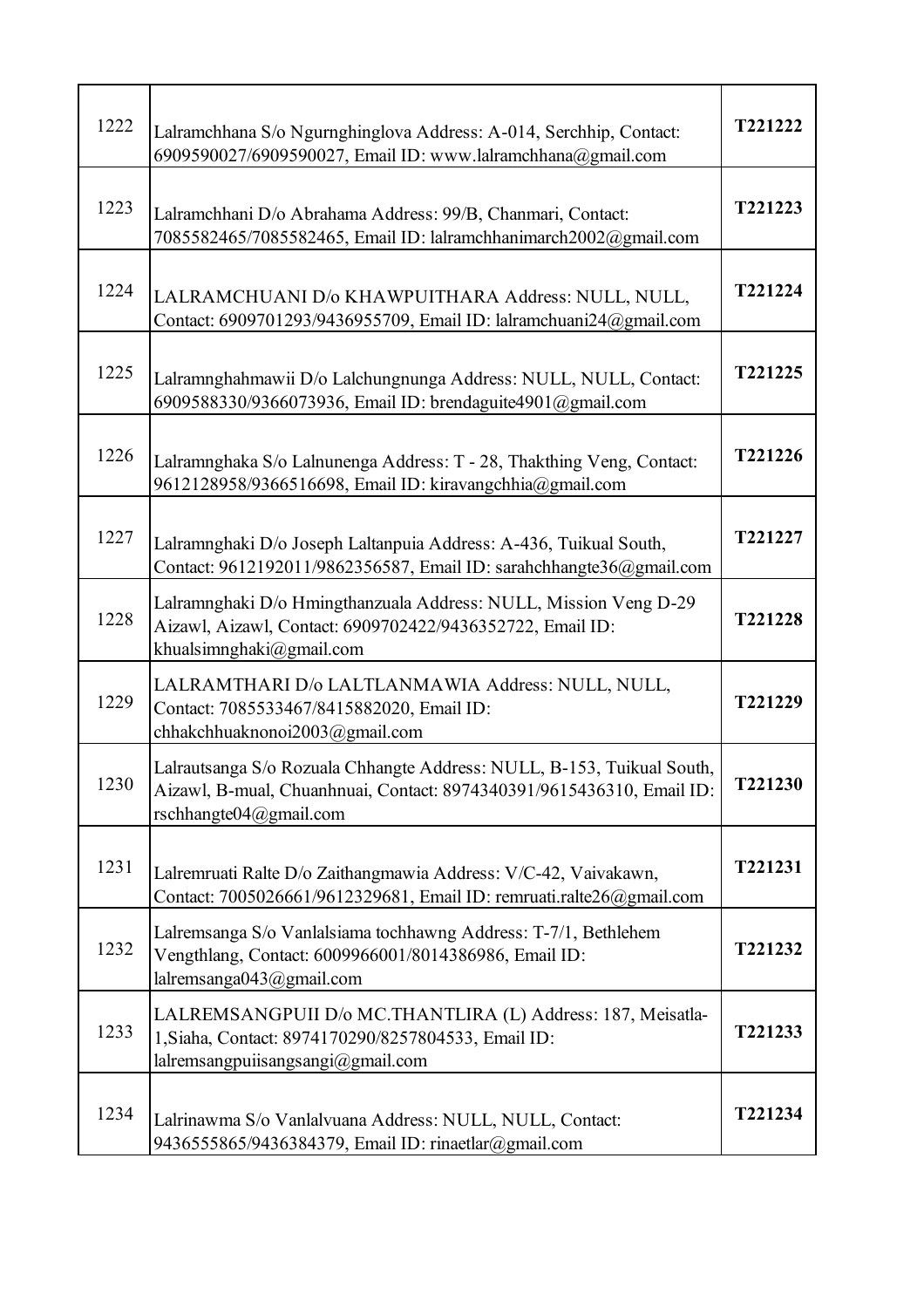| 1235 | Lalrinchhani D/o C.Vanengmawia Address: NULL, NULL, Contact:<br>9362878256/9863431258, Email ID: chhani11.28@gmail.com                                                                                      | T221235        |
|------|-------------------------------------------------------------------------------------------------------------------------------------------------------------------------------------------------------------|----------------|
| 1236 | Lalrinchhani Sailo D/o Zothanglura Sailo Address: B-47/4, Dawrpui<br>Vengthar, Contact: 6009279317/9077798606, Email ID:<br>Lrcsailo3600@gmail.com                                                          | T221236        |
| 1237 | Lalrinchhungi D/o Kapliana Address: VH/C4-10, Venghnuai, Contact:<br>7628064314/7628064314, Email ID: rinchhungih@gmail.com                                                                                 | T221237        |
| 1238 | LALRINDIKA S/o LALRINTLUANGA Address: NULL, NULL,<br>Contact: 9863771897/9863771897, Email ID: dikalalrindika919@gmail.com                                                                                  | T221238        |
| 1239 | LALRINDIKI D/o RS LALRINSANGA Address: NULL, NULL, Contact:<br>6009665623/8794173126, Email ID: lalrind8@gmail.com                                                                                          | T221239        |
| 1240 | Lalrindiki D/o Lalbiaktluanga (L) Address: , , Contact:<br>8258866583/8837295920, Email ID: didikijinhlawng35@gmail.com                                                                                     | T221240        |
| 1241 | Lalrinfela S/o Duhzuala(L) Address: NULL, NULL, Contact:<br>9774150419/9863678946, Email ID: lalrinfela0112@gmail.com                                                                                       | T221241        |
| 1242 | Lalrinfela S/o Zohmingliana Taitea Address: D-23, Zarkawt, Near basketball<br>court, D-23, Zarkawt, PWD tlang, Near basketball court, Contact:<br>6009105811/9436195150, Email ID: lalrinfela2727@gmail.com | T221242        |
| 1243 | Lalrinfela S/o Lalbiakhluna Address: NULL, Zuangtui, Contact:<br>9366823204/NULL, Email ID: lpsycho48@gmail.com                                                                                             | <b>T221243</b> |
| 1244 | Lalrinfeli D/o Lalnunhlima Sailo Address: NULL, NULL, Contact:<br>9366075467/9436957605, Email ID: rinteisailo2@gmail.com                                                                                   | T221244        |
| 1245 | Lalrinhlua Khawlhring S/o Hmangaihzauva Address: Y-74, Ramhlun South,<br>Contact: 8787346241/9862169724, Email ID:<br>khawlhringrinhlua04@gmail.com                                                         | T221245        |
| 1246 | Lalrinhlui D/o Lalremmawia Address: NULL, NULL, Contact:<br>9366651739/8794557140, Email ID: Lalrinhluipachuau31@gmail.com                                                                                  | T221246        |
| 1247 | Lalrinmawii Zadeng D/o Z Lalhmangaiha Address: NULL, NULL, Contact:<br>8794848202/9862566393, Email ID: zadengrinmawii@gmail.com                                                                            | T221247        |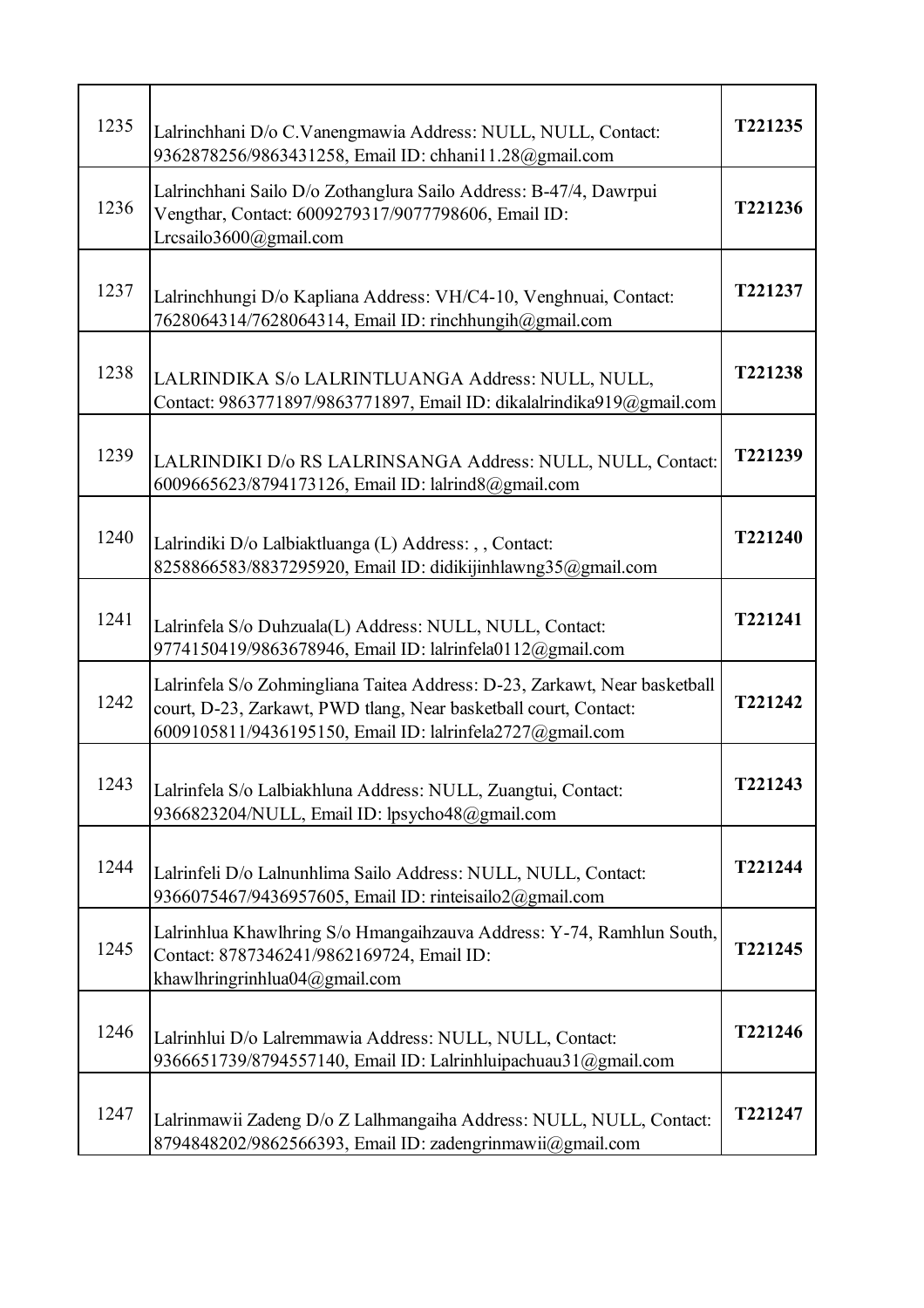| 1248 | Lalrinsangi D/o Chanchinliana Address: , , Contact:<br>8258058991/8729944579, Email ID: lalrinsangisangsangi3@gmail.com                                             | T221248 |
|------|---------------------------------------------------------------------------------------------------------------------------------------------------------------------|---------|
| 1249 | Lalrintluanga S/o Lalrinzuala Address: NULL, NULL, Contact:<br>7085135136/7005024003, Email ID: darins446@gmail.com                                                 | T221249 |
| 1250 | Lalrintluangi D/o Laldingliana Address: NULL, NULL, Contact:<br>9362602148/9862361824, Email ID: lalrintluangi201@gmail.com                                         | T221250 |
| 1251 | Lalrintluangi D/o Lawmtluanga Address: NULL, NULL, Contact:<br>9612573583/9612573583, Email ID: rintluangilalrintluangi3217@gmail.com                               | T221251 |
| 1252 | Lalrohlupuii D/o Zolianmawia Address: NULL, NULL, Contact:<br>9863207827/9862161885, Email ID: lalrohlupuii0@gmail.com                                              | T221252 |
| 1253 | Lalroluahi D/o Lalrinzuala Address: NULL, NULL, Contact:<br>7085135250/8732060690, Email ID: roluahilal@gmail.com                                                   | T221253 |
| 1254 | Lalrosiama Ralte S/o Zolianmawia Address: NULL, NULL, Contact:<br>7085521664/6033123991, Email ID: lalrosiamaralte00@gmail.com                                      | T221254 |
| 1255 | Lalrozama S/o Lalrothuama Address: NULL, NULL, Contact:<br>8119001923/8415928773, Email ID: auziezara@gmail.com                                                     | T221255 |
| 1256 | Lalrozami Pachuau D/o Lalsanglura Address: NULL, NULL, Contact:<br>9863751499/9774441407, Email ID: rozamipachuau27@gmail.com                                       | T221256 |
| 1257 | Lalruatdika Rokhum S/o Lalthafala Rokhum Address: NULL, NULL,<br>Contact: 9863444059/9863444059, Email ID: rokhumruatdika@gmail.com                                 | T221257 |
| 1258 | Lalruatfela Pautu S/o Lalfakawma Address: Y, Y-125 / Ramhlun South,<br>Ramhlun Post Office, Contact: 7085203573/9077545768, Email ID:<br>pautulalruatfela@gmail.com | T221258 |
| 1259 | LALRUATFELI D/o Vanlalpari Sailo Address: 2/139, Kulikawn, Contact:<br>8974202799/9862914615, Email ID: sailoruatfeli9@gmail.com                                    | T221259 |
| 1260 | Lalruatfeli D/o Lalchhuankima Address: NULL, Edenthar, Contact:<br>9774850518/6033088572, Email ID: ruatf63@gmail.com                                               | T221260 |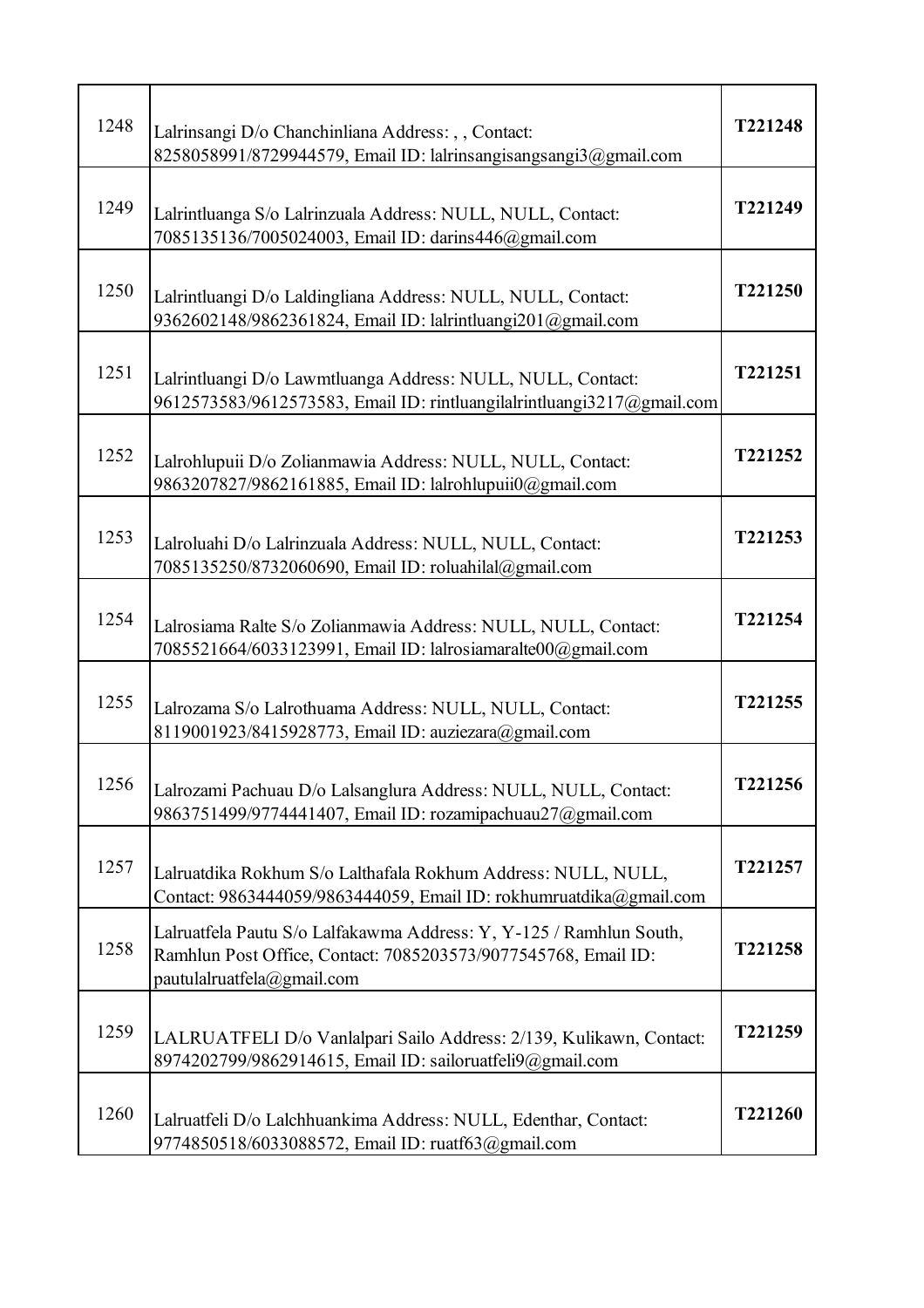| 1261 | LALRUATFELI D/o LALBIAKSANGA Address: NULL, NULL,<br>Contact: 6009203915/NULL, Email ID: ruatfelisailo62@gmail.com                                                        | T221261 |
|------|---------------------------------------------------------------------------------------------------------------------------------------------------------------------------|---------|
| 1262 | Lalruatfeli Pautu D/o Lalrinnunga Address: NULL, NULL, Contact:<br>8413802740/8794632076, Email ID: fellypau23@gmail.com                                                  | T221262 |
| 1263 | Lalruatfeli Sailo D/o Lalhlupuia Sailo Address: NULL, NULL, Contact:<br>9863641708/NULL, Email ID: ruatfeli.sailo21@gmail.com                                             | T221263 |
| 1264 | Lalruatkima S/o Thanglura L Address: , , Contact:<br>8787586352/9863362094, Email ID: qruata@gmail.com                                                                    | T221264 |
| 1265 | Lalruatkimi D/o Biakenga Address: B-99a, Armed Veng South, Contact:<br>7005737193/9436151702, Email ID: kimkimi0911@gmail.com                                             | T221265 |
| 1266 | Lalruatkimi D/o D. Lalrinliana Address: NULL, NULL, Contact:<br>6009153991/8415009448, Email ID: lalruatkimi718@gmail.com                                                 | T221266 |
| 1267 | Lalruatngheta S/o Dony Lalawmpuia Address: A-IIB/27(a), Chaltlang salem<br>veng ,Springside colony, Contact: 7005729149/8575327988, Email ID:<br>ruatabudgie@gmail.com    | T221267 |
| 1268 | Lalruatpuii kawlni D/o Ronghingliana kawlni Address: NULL, NULL,<br>Contact: 9863177013/NULL, Email ID: nunuikawni13@gmail.com                                            | T221268 |
| 1269 | Lalruatsanga S/o Rozuala Chhangte Address: NULL, B-153, Tuikual South,<br>Aizawl, B-mual, Chuanhnuai, Contact: 8974340391/9615436310, Email ID:<br>rschhangte04@gmail.com | T221269 |
| 1270 | Lalruatsangi D/o Daniala Address: NULL, Lengte high school, lengte,<br>Contact: 6009968146/6009440051, Email ID: katyralte9@gmail.com                                     | T221270 |
| 1271 | Lalruattluanga S/o Vanlalnghaka Address: NULL, NULL, Contact:<br>8794381737/6033109131, Email ID: awmteiawmteicck48@gmail.com                                             | T221271 |
| 1272 | Lalruattluanga Ralte S/o Ramdinsanga Ralte Address: NULL, NULL,<br>Contact: 9612315215/9436141520, Email ID:<br>lalruattluangaralte215@gmail.com                          | T221272 |
| 1273 | Lalsangpuii Sailo D/o Lalthuama Sailo Address: KB-29, Bawngkawn,<br>Contact: 8119075892/9362603299, Email ID: sangpuiisailo190@gmail.com                                  | T221273 |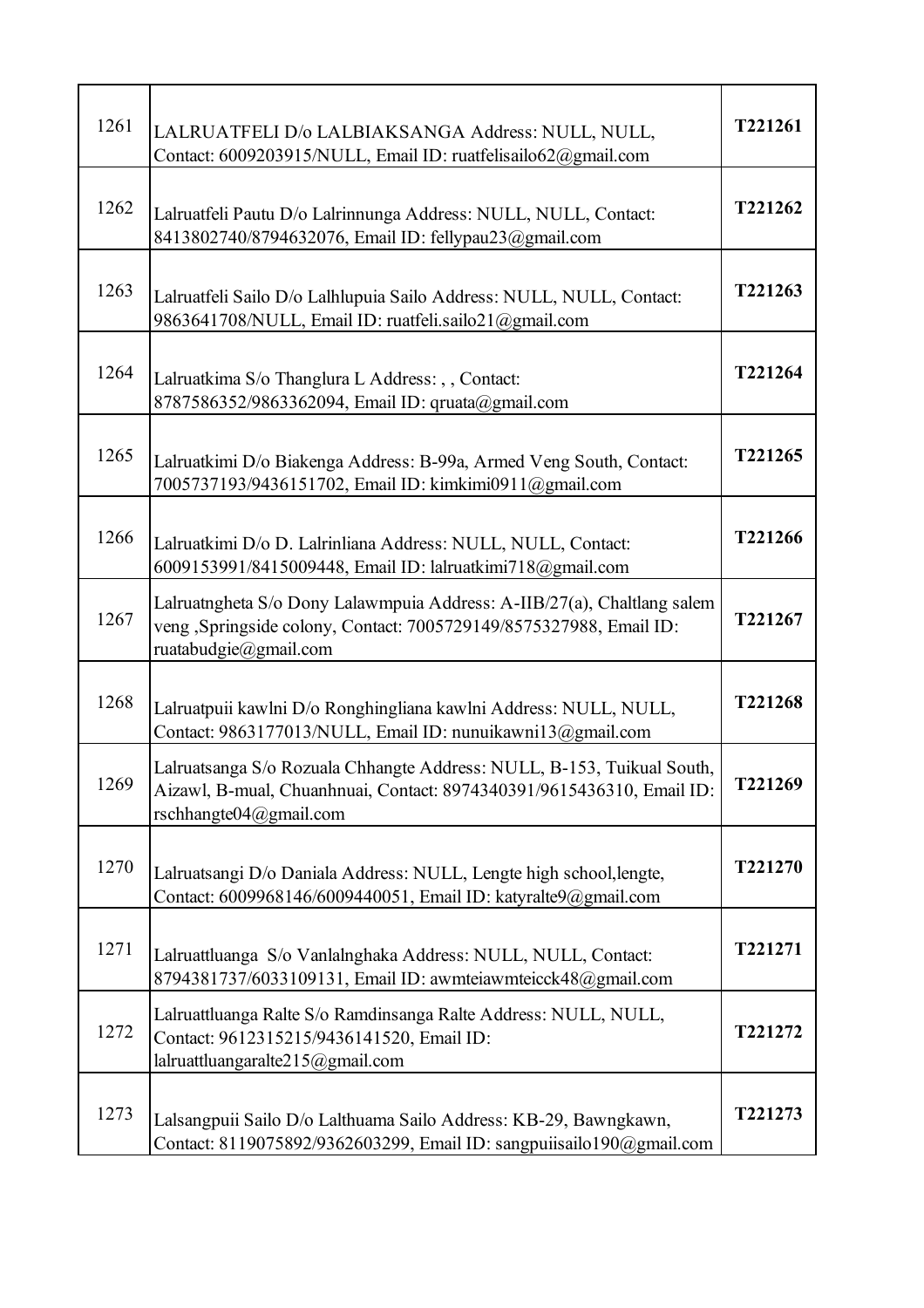| 1274 | Lalthanhlua Renthlei S/o LALROPUIA Address: NULL, NULL, Contact:<br>9612104275/NULL, Email ID: lalthana2003@gmail.com                             | T221274 |
|------|---------------------------------------------------------------------------------------------------------------------------------------------------|---------|
| 1275 | Lalthanpuii D/o B. Lalchhuanzika Address: B47, Chanmari, Aizawl,<br>Contact: 9089316003/6009864418, Email ID: mathanpuii13@gmail.com              | T221275 |
| 1276 | LALTHANSANGA S/o F.LALDUHA(L) Address: NULL, NULL,<br>Contact: 7640887648/NULL, Email ID: jfanai61@gmail.com                                      | T221276 |
| 1277 | Lalthansangi D/o Lawmawma Address: NULL, NULL, Contact:<br>8787704512/9436146184, Email ID: sangsangi8874@gmail.com                               | T221277 |
| 1278 | Lalthansiami Chhakchhuak D/o C.Laldinsanga Address: NULL, NULL,<br>Contact: 8798562796/7395832654, Email ID:<br>lalthansiamichhakchhuak@gmail.com | T221278 |
| 1279 | Lalthazuali D/o Laltanngaia Address: NULL, NULL, Contact:<br>8131980598/NULL, Email ID: cindylivnat@gmail.con                                     | T221279 |
| 1280 | Lalthuthlungdiki D/o R Chawngkuma Thiek Address: 12, Bawngkawn,<br>Contact: 8413932615/6909157533, Email ID: ebethdiki123@gmail.com               | T221280 |
| 1281 | Laltlanhlui D/o Lalnunmawia Address: NULL, NULL, Contact:<br>8415039567/8415039567, Email ID: laltlanhluichawnghlut@gmail.com                     | T221281 |
| 1282 | Laltlanmawii Sailo D/o Lalpuiliana Sailo Address: NULL, NULL, Contact:<br>7005229850/8257078452, Email ID: moemoie11@gmail.com                    | T221282 |
| 1283 | Laltlansangi D/o B.Lalsangkima Address: NULL, NULL, Contact:<br>7627964163/9862303632, Email ID: tlansangiselate@gmail.com                        | T221283 |
| 1284 | Laltlanthangi Pachuau D/o PC VANLALLURA Address: NULL, NULL,<br>Contact: 8794825810/8794825810, Email ID: tlanipachuau65@gmail.com                | T221284 |
| 1285 | Laltluangzeli D/o Zonundanga Address: NULL, Zarkawt, Contact:<br>7005067553/8014447294, Email ID: Midnightflyerr07@gmail.com                      | T221285 |
| 1286 | Lalvensangi D/o Lalbiakfela Address: 78, Zawlnuam, Vengpui, Contact:<br>7641037038/6909495308, Email ID: lalvensangitochhawng121@gmail.com        | T221286 |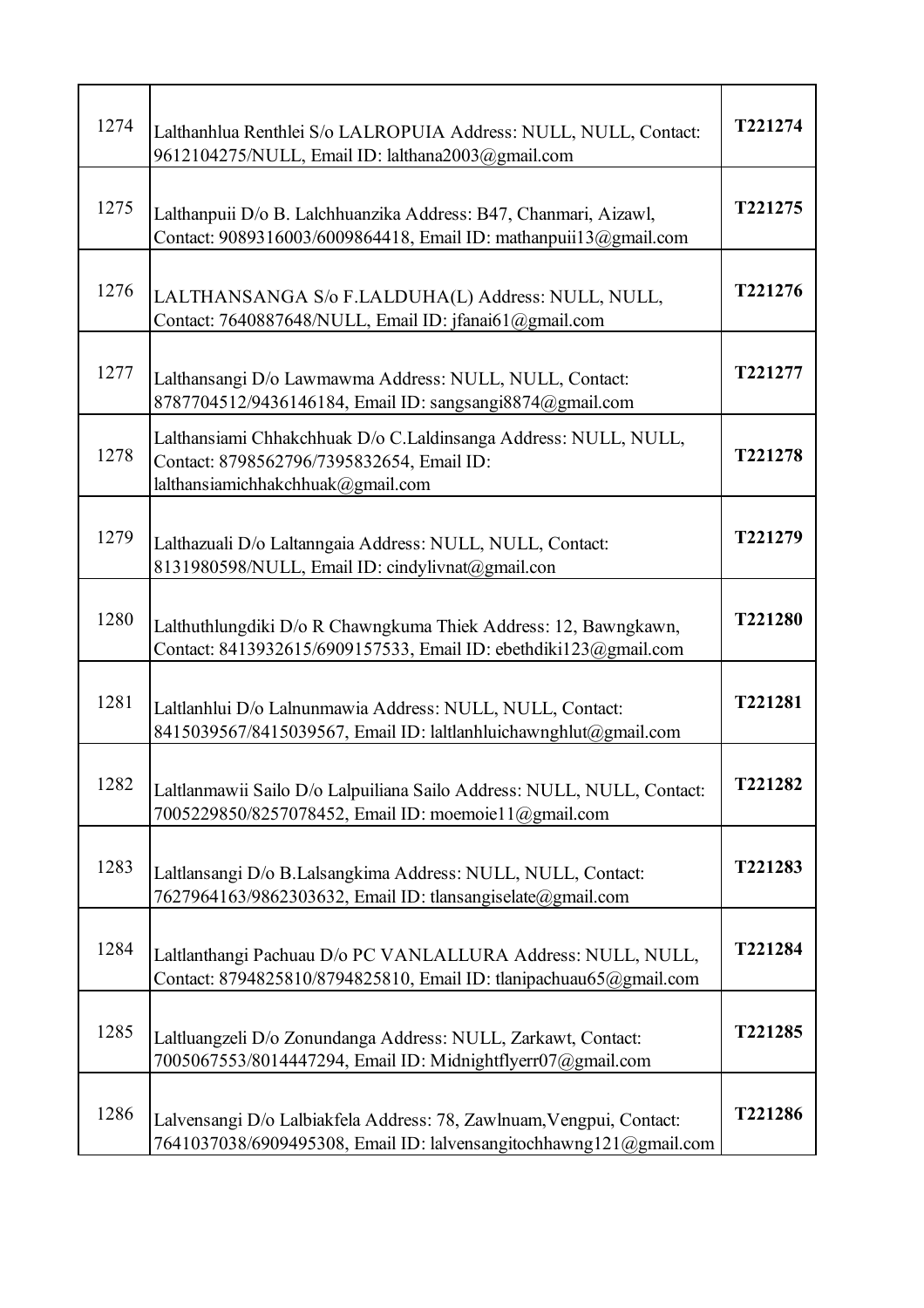| 1287 | LARINAWMI D/o T.H. Vanlallawmsanga Address: NULL, NULL,<br>Contact: 9863458026/8974574017, Email ID:<br>rinawmipachuau27@gmail.com        | T221287        |
|------|-------------------------------------------------------------------------------------------------------------------------------------------|----------------|
| 1288 | Lawmzuala Ralte S/o Aldrin Lalrempuia Ralte Address: NULL, NULL,<br>Contact: 9871350115/9436156260, Email ID: lawmzualaralte26@gmail.com  | T221288        |
| 1289 | LC NANCY D/o LC LAWKHEI Address: NULL, ZAWNGLING, AB<br>VAIH, AB, Contact: 8414886114/9436590224, Email ID:<br>lcnancy153@gmail.com       | T221289        |
| 1290 | Liansangpuii D/o P Vanhmingthanga Address: NULL, NULL, Contact:<br>8787506453/9615523132, Email ID: sangsangiphutin@gmail.com             | T221290        |
| 1291 | Lucy Lawmkimi D/o N K Dala Address: NULL, NULL, Contact:<br>9485023459/7085924992, Email ID: lucyzote17@gmail.com                         | T221291        |
| 1292 | Lungtiawii D/o Lalbiaktluanga Address: H/no-196, Tlangnuam, Aizawl,<br>Contact: 6909098517/9862538448, Email ID: awiteigemini29@gmail.com | T221292        |
| 1293 | Lydia Malsawmdawngsangi D/o Samuel Lalmalsawma Address: NULL,<br>NULL, Contact: 8787383956/6909542392, Email ID:<br>lydiamsdsi@gmail.com  | T221293        |
| 1294 | M. S Dawngkima S/o Lalrohluna (L) Address: NULL, NULL, Contact:<br>9863065319/9774745827, Email ID: msakhawlhring62@gmail.com             | T221294        |
| 1295 | Malsawmdawngkima S/o H. Rodingliana Address: NULL, NULL, Contact:<br>9366676051/8014336544, Email ID: amandanenei35@gmail.com             | <b>T221295</b> |
| 1296 | Malsawmdawngliani D/o Vanlalvunga Address: NULL, NULL, Contact:<br>8258085961/9862907584, Email ID: mshlawndo35@gmail.com                 | T221296        |
| 1297 | Malsawmdawngliani D/o J.ZAKHUMA Address: M/E-10B,<br>CHALTLANG, Contact: 9362645361/NULL, Email ID:<br>malsawmdawngliani05@gmail.com      | T221297        |
| 1298 | Malsawmdawngzeli D/o C Zohmangaiha Address: NULL, NULL, Contact:<br>8794721756/NULL, Email ID: lalthak79@gmail.com                        | T221298        |
| 1299 | Malsawmdawngzuala S/o Laldosiama Address: M-209, Tuithiang, Contact:<br>8415898066/8575710956, Email ID: Jerretkells@gmail.com            | T221299        |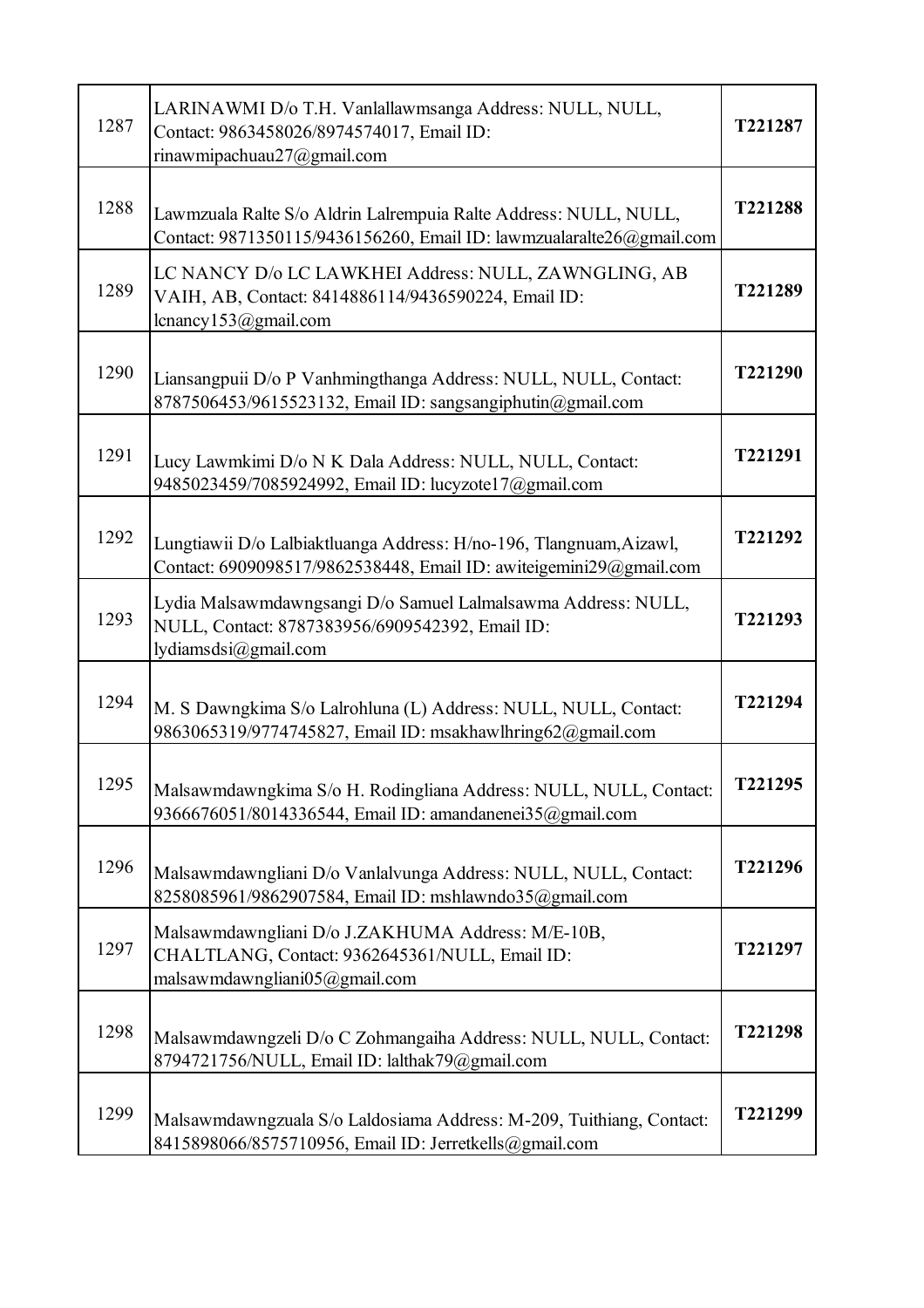| 1300 | Malsawmdawngzuali D/o Sangkima Address: NULL, Sihphir Kawnveng,<br>Contact: 6909487422/8014444125, Email ID:<br>Malsawmdawngzualipachuau@gmail.com                  | T221300 |
|------|---------------------------------------------------------------------------------------------------------------------------------------------------------------------|---------|
| 1301 | Malsawmpuii D/o Zairemthanga Address: NULL, NULL, Contact:<br>8131980520/9436155100, Email ID: malsawmi13ers@gmail.com                                              | T221301 |
| 1302 | Malsawmtluanga S/o T. B Ramliana Address: NULL, 15, NEAR<br>TUIKHUR, Contact: 7630073289/8731033249, Email ID:<br>mstluanga12102002@gmail.com                       | T221302 |
| 1303 | Malsawmtluangi D/o MS Dawngliana Ralte Address: NULL, NULL,<br>Contact: 9362383655/7005491505, Email ID: msjahau14@gmail.com                                        | T221303 |
| 1304 | Malsawmzuala S/o Malsawmtluanga Address: NULL, NULL, Contact:<br>7640837513/7640837513, Email ID: mazualtea2@gmail.com                                              | T221304 |
| 1305 | Malsawmzuali Fanai D/o Lalremruata Fanai Address: NULL, NULL,<br>Contact: 6909892213/6909892213, Email ID:<br>fanaimalsawmzuali $818@g$ mail.com                    | T221305 |
| 1306 | Malsawmzuali Renthlei D/o R Robuanga Address: NULL, C-IV 104<br>chawlhhmun near Solomons temple, Contact: 9366182740/9336176840,<br>Email ID: malsawmi759@gmail.com | T221306 |
| 1307 | Maria Lalnunmawii D/o Darchhuanthanga Address: , , Contact:<br>7085754026/9862369655, Email ID: marianunmawii08@gmail.com                                           | T221307 |
| 1308 | Marina Lalduhawmi D/o Vanlalruata Address: S-30, Zuangtui, Contact:<br>7641928513/7005977322, Email ID: duduawmi@gmail.com                                          | T221308 |
| 1309 | Mary Vanlalbeli D/o H Lairosiama Address: NULL, Mission Veng D-29<br>Aizawl, Aizawl, Contact: 8731098401/9436379039, Email ID:<br>maryhnyaloom@gmail.com            | T221309 |
| 1310 | Melody Lalthasangi D/o Lalrinzuala Address: Sec III/111, Chawlhhmun,<br>Aizawl, Contact: 8837047142/8787823071, Email ID:<br>melodylalthasangimelody@gmail.com      | T221310 |
| 1311 | Memphis Vannunmawii D/o Lalrinsanga Address: NULL, Ramhlun<br>Venglai, Contact: 8974228372/8974228372, Email ID:<br>memphisvnm@gmail.com                            | T221311 |
| 1312 | MERCY LALHRIATPUII D/o Lallungmuana Address: NULL, NULL,<br>Contact: 8257948778/9862358005, Email ID:<br>mercylalhriatpuii10@gmail.com                              | T221312 |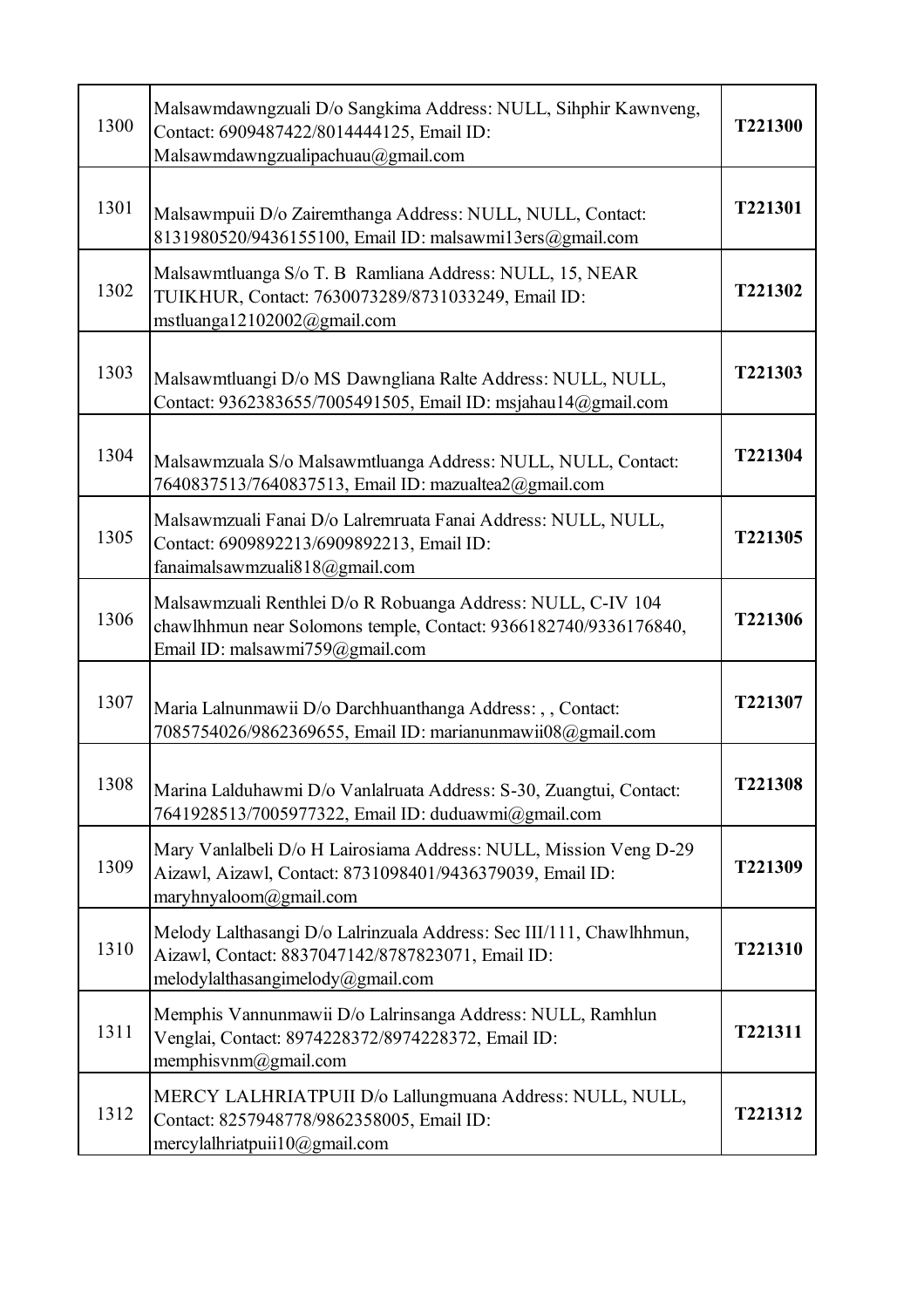| 1313 | Miriami Lalmalsawmi D/o Zoramthanga Address: NULL, NULL, Contact:<br>7896652849/9862007628, Email ID: miriamirenthlei@gmail.com                                 | T221313 |
|------|-----------------------------------------------------------------------------------------------------------------------------------------------------------------|---------|
| 1314 | Moses C Lalfakawma S/o Freddie Lalhmingliana Address: , , Contact:<br>6009466041/8974801685, Email ID: mosesa20@gmail.com                                       | T221314 |
| 1315 | Moses Vanlalhmingmawia S/o PH Rama Address: NULL, F-108/C<br>SECTION - IV CHANMARI, Contact: 8794211103/8257804306, Email<br>ID: moseslalhmingmawia23@gmail.com | T221315 |
| 1316 | Nancy Lalhmangaihzuali D/o Ramdinmawia Address: VA 81/3, Vaivakawn<br>Zohnuai, Contact: 9774150591/9774150591, Email ID:<br>nancylalhmangaihzuali30@gmail.com   | T221316 |
| 1317 | Nancy Lalrinchhani Renthlei D/o Zoramchhana Renthlei Address: NULL,<br>NULL, Contact: 6009237439/6009368748, Email ID:<br>nancyrenthlei110@gmail.com            | T221317 |
| 1318 | NC LALNGAIHZUALI D/o Nc Zonunsanga Address: NULL, NULL,<br>Contact: 9366671614/8974743275, Email ID: lalngaihzualinc@gmail.com                                  | T221318 |
| 1319 | Nemsangpuii D/o Mangzathanga Address: D/Z -3, Dinthar, Contact:<br>6909491080/9366113343, Email ID: sangpuiihiangzung@gmail.com                                 | T221319 |
| 1320 | Neo R Zohmingthanga S/o Samuel R Vanchunga Address: NULL, NULL,<br>Contact: 9366408775/NULL, Email ID: renthleineo@gmail.com                                    | T221320 |
| 1321 | Ngurnunmawia Sailo S/o LALRINLIANA SAILO Address: NULL,<br>NULL, Contact: 9366009456/NULL, Email ID:<br>mawimawiteasailo@gmail.com                              | T221321 |
| 1322 | Ngurzikpuii Sailo D/o LALSAILOVA Address: NULL, NULL, Contact:<br>9862327974/NULL, Email ID: ngurzikpuiis@gmail.com                                             | T221322 |
| 1323 | Nicky Malsawmzuala S/o Vanlalhuala (L) Address: A-30/C, Luangmual,<br>Aizawl, Contact: 8731801792/7005315981, Email ID:<br>malsawmsuala@gmail.com               | T221323 |
| 1324 | NIDHI CHHETRI D/o NEETA LIMBU Address: NULL, NULL, Contact:<br>9863808367/NULL, Email ID: nidhichhetri30@gmail.com                                              | T221324 |
| 1325 | Noel Lalbiaknii D/o Pc Lalbiaktluanga Address: NULL, NULL, Contact:<br>7642808915/9862454715, Email ID: noellalbiaknii2000@gmail.com                            | T221325 |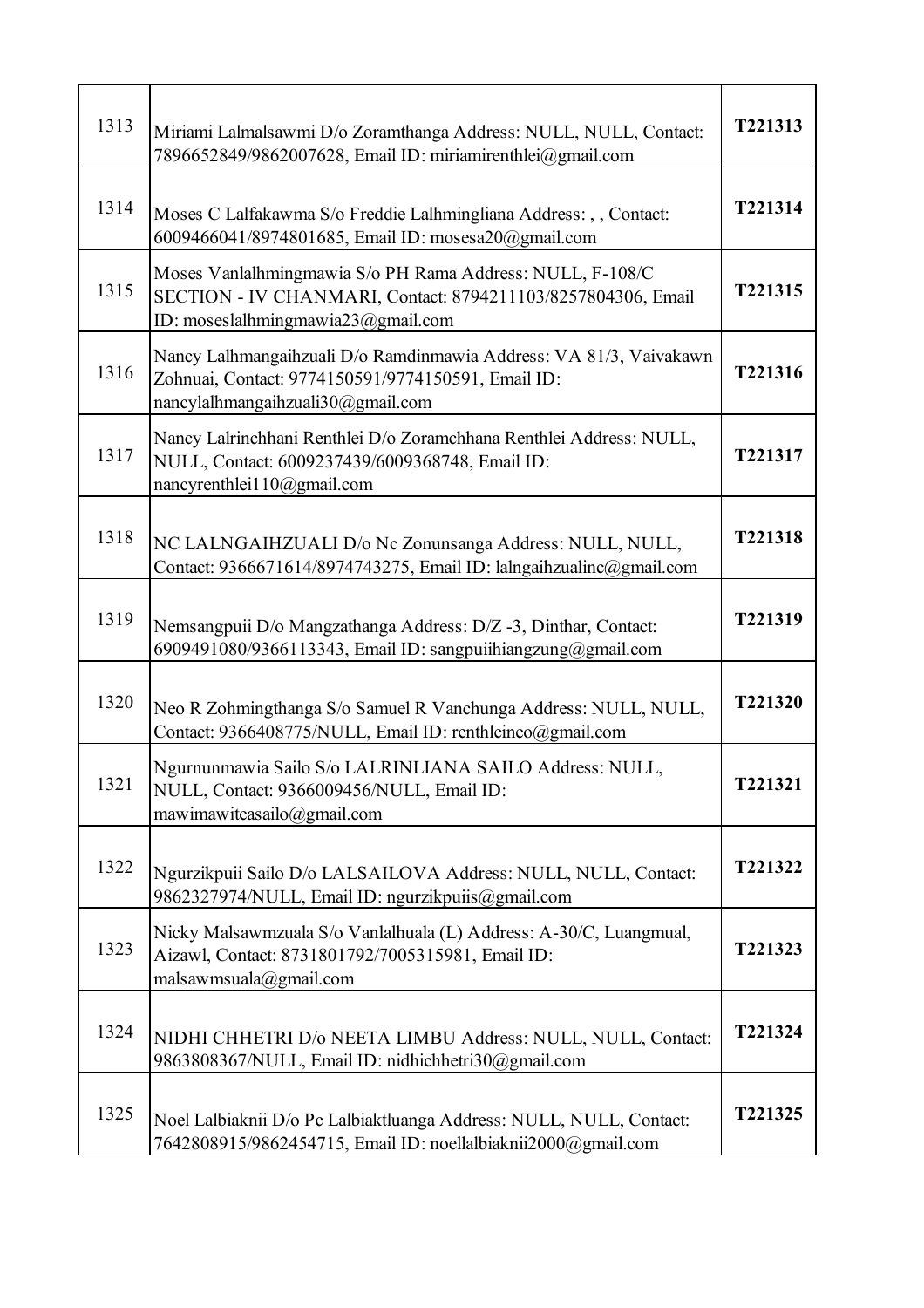| 1326 | Nuntharbeiseia S/o R Thanmawia Address: 172, Chhuanthar Tlangnuam,<br>Contact: 7085890881/8787835255, Email ID: ntbeiseia93119@gmail.com               | T221326        |
|------|--------------------------------------------------------------------------------------------------------------------------------------------------------|----------------|
| 1327 | Oliver Lalthangzuali D/o H. Pathanga Address: V103, Chanmari West,<br>Vanapa Section, Contact: 8974878551/6033124586, Email ID:<br>hlonceu22@gmail.com | T221327        |
| 1328 | P.C. Lalrinhlui D/o Lalbiakkima (L) Address: NULL, NULL, Contact:<br>8258901552/9089282833, Email ID: lalrinhlui37@gmail.com                           | T221328        |
| 1329 | PC Lalchhuanmawii D/o PC MS Dawngliana (L) Address: Y-39, Armed<br>Veng, Contact: 8132925197/8787498374, Email ID:<br>mawiipc $67$ @gmail.com          | T221329        |
| 1330 | PC Lalhmangaihi D/o Lalchhandama Address: NULL, NULL, Contact:<br>7627990182/NULL, Email ID: pachuauhmangaihi20@gmail.com                              | T221330        |
| 1331 | PC LALHMINGHLUI D/o PC LALMUANPUIA Address: NULL,<br>NULL, Contact: 8415895990/9612136114, Email ID:<br>bbawihipachuau5@gmail.com                      | T221331        |
| 1332 | PC Ngurliantluangi D/o PC Zairemmawia Address: NULL, Vengchung<br>Serchhip, Contact: 7085496189/9862914039, Email ID:<br>tluangipc149@gmail.com        | T221332        |
| 1333 | PC Vansangpuii D/o PC Lalhruaitluanga Address: NULL, NULL, Contact:<br>6909689772/8131987701, Email ID: sangpuiipachuau41@gmail.com                    | T221333        |
| 1334 | Phoebe Vanlalhriati D/o Laltlanliana Address: NULL, NULL, Contact:<br>9383314675/8731996240, Email ID: pachuauphoebe@gmail.com                         | <b>T221334</b> |
| 1335 | PP Bethsebi Lalhriatpuii D/o PP Pahu Address: NULL, NULL, Contact:<br>6909495221/9862275322, Email ID: ppbethsebi@gmail.com                            | T221335        |
| 1336 | Priscilla Chhangte D/o Lalbiakliana Chhangte Address: , , Contact:<br>9862552643/9436191724, Email ID: priscillachhangte34@gmail.com                   | T221336        |
| 1337 | Priscilla Lalmalsawmi D/o Lalzawmpuia Address: NULL, NULL, Contact:<br>8413035413/8415845487, Email ID: priscillalalmalsawmi3@gmail.com                | T221337        |
| 1338 | Priscilla.Lalhlimpuii D/o B.Lalthanghulha Address: NULL, NULL, Contact:<br>6909713235/6009947681, Email ID: priscillalalhlimpuii83@gmail.com           | T221338        |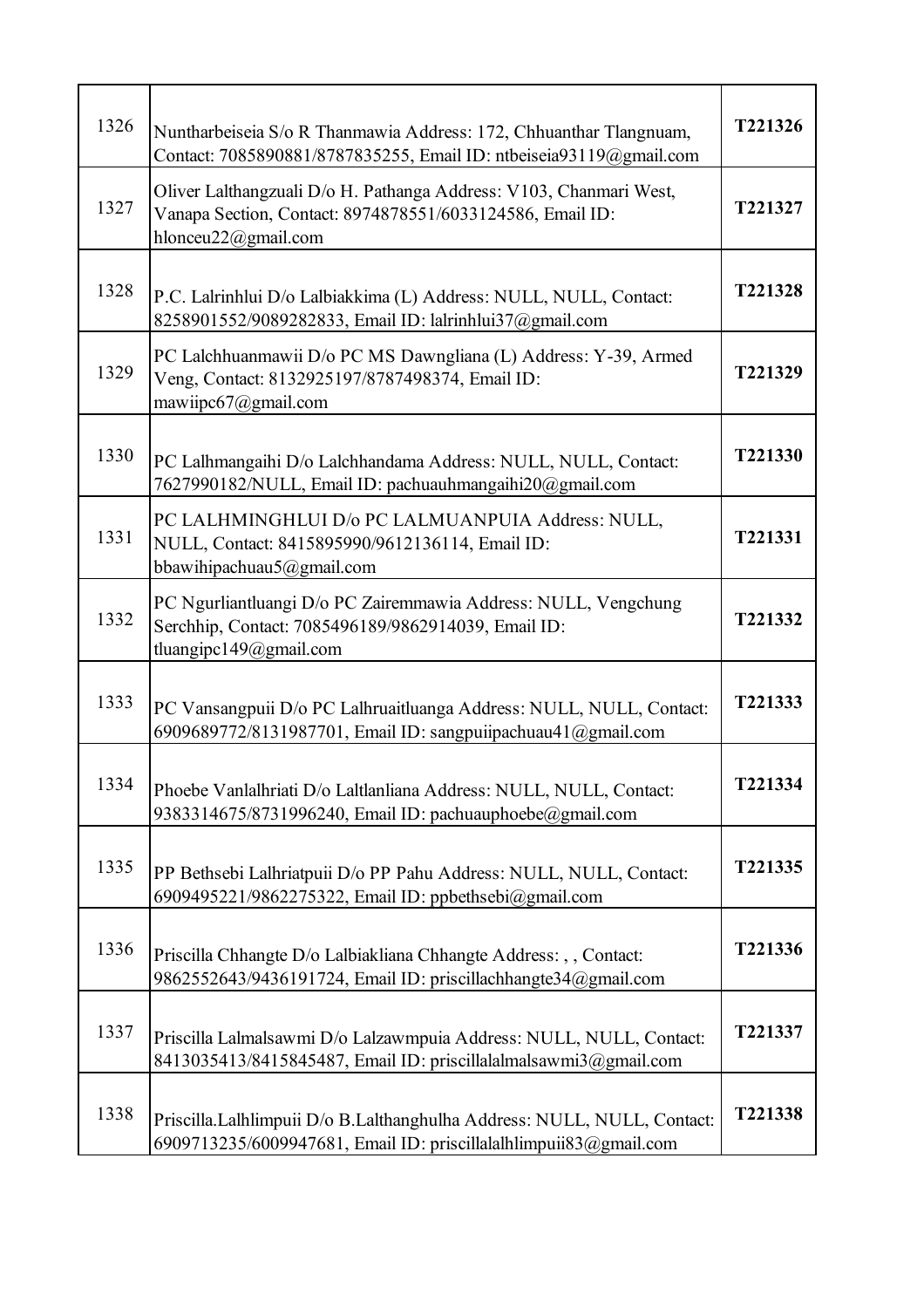| 1339 | R Lalbiakkimi D/o R Chhunthianga Address: NULL, NULL, Contact:<br>8257003150/9362299576, Email ID: kimralte01@gmail.com                             | T221339 |
|------|-----------------------------------------------------------------------------------------------------------------------------------------------------|---------|
| 1340 | R Lalhruaitluangi D/o John Lalrinpuia Address: NULL, NULL, Contact:<br>6009093221/NULL, Email ID: zauchahruaii@gmail.com                            | T221340 |
| 1341 | R LALRAMTHAR D/o R LALREMLIANA(L) Address: NULL, NULL,<br>Contact: 8798764495/9862244946, Email ID: teteiralte2718@gmail.com                        | T221341 |
| 1342 | R LALREMRUATI D/o KROSTHANGMEKA Address: NULL, NULL,<br>Contact: 9612670338/NULL, Email ID: nonoiralte688@gmail.com                                 | T221342 |
| 1343 | R. Lalrinsangi D/o R. Zirtluanga Address: NULL, NULL, Contact:<br>6033153183/NULL, Email ID: rrinsangi2025@gmail.com                                | T221343 |
| 1344 | R. LALTLANMAWII D/o LALROHLUA Address: NULL, e-77 zonuam<br>aizawl mizoram, Contact: 6909836108/9862305153, Email ID:<br>renthleiandrea08@gmail.com | T221344 |
| 1345 | R. Vanlalpeki D/o S.R.Kaphranga Address: NULL, NULL, Contact:<br>9863328773/9856600450, Email ID: pekpekiralte25@gmail.com                          | T221345 |
| 1346 | R.Laldinpuii D/o Zorammawia Address: 299, Thenzawl, Contact:<br>8413938359/NULL, Email ID: dindinilaldinpuii21@gmail.com                            | T221346 |
| 1347 | R.Lalhriatzuali D/o R.Lalramchuana Address: D/A-151, Thingsulthliah,<br>Contact: 8837078872/8731070206, Email ID:<br>hriatzualirenthlei54@gmail.com | T221347 |
| 1348 | R.Zodinliana S/o R.Lalhmachhuana Address: NULL, NULL, Contact:<br>9362223080/9862958915, Email ID: dindinarenthlei38@gmail.com                      | T221348 |
| 1349 | RAMENGI TLANGTE D/o H. LALBIAKZAUVA Address: NULL,<br>NULL, Contact: 9862825082/9863918030, Email ID:<br>sangpuiicck@gmail.com                      | T221349 |
| 1350 | Ramengmawii D/o H. Hrangmawia Address: C-39/B, Upper Republic,<br>Contact: 8732030194/7085453382, Email ID:<br>mawimawiihranglung@gmail.com         | T221350 |
| 1351 | RAMHMACHHUANI D/o RAMNGHINGLOVA (L) Address: N-19B/3,<br>CHAWNPUI, Contact: 9612556657/9863714759, Email ID:<br>tuki221102@gmail.com                | T221351 |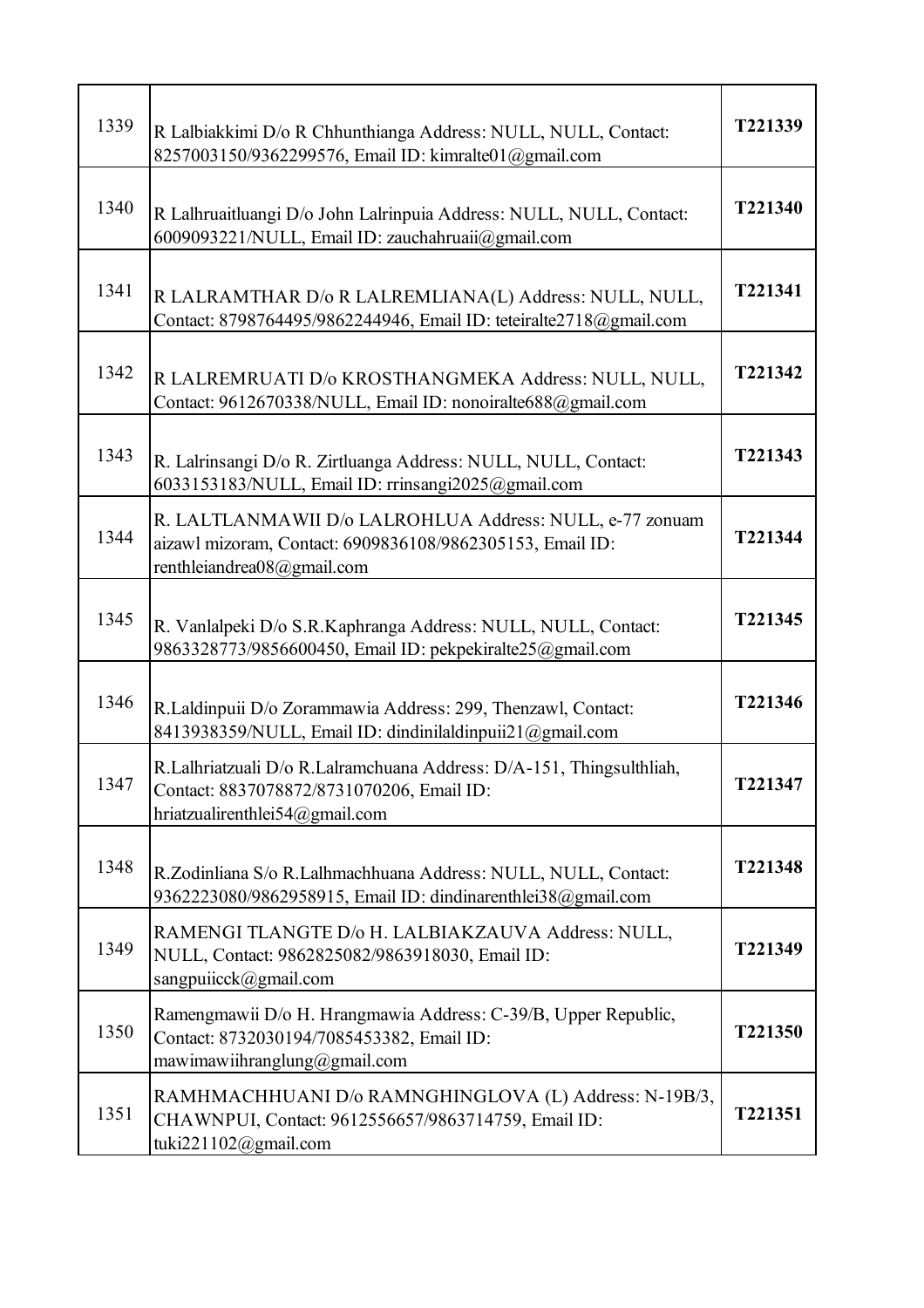| 1352 | Ramngaihawma S/o J. Lalchharliana Address: NULL, NULL, Contact:<br>8131947524/8730843704, Email ID: awmteapachuau345@gmail.com          | T221352 |
|------|-----------------------------------------------------------------------------------------------------------------------------------------|---------|
| 1353 | Rebec Lalruatdiki D/o B.Lalhnuna Address: 179, Lawngtlai 3, Contact:<br>9362597197/9436148222, Email ID: rebeclalruatdiki12@gmail.com   | T221353 |
| 1354 | Rebek Lalchhantluangi D/o Lalhlira Address: NULL, NULL, Contact:<br>7640813276/9862957628, Email ID: rebeklalchhantluangi@gmail.com     | T221354 |
| 1355 | REMLALLIANA S/o LALRAMMUANA Address: NULL, NULL,<br>Contact: 6909494550/9863295705, Email ID: pachuaurema98@gmail.com                   | T221355 |
| 1356 | Remruatpuii Pautu D/o P. Lianzama Address: NULL, NULL, Contact:<br>9366720378/NULL, Email ID: puiipautu3@gmail.com                      | T221356 |
| 1357 | Reuben Lalrinngheta S/o Lalremsiama Address: NULL, NULL, Contact:<br>8798169179/8974466870, Email ID: reubenlalrinngheta4@gmail.com     | T221357 |
| 1358 | Reuben Vanlalduata S/o D Dawngliana (L) Address: NULL, NULL,<br>Contact: 9612511422/9774895738, Email ID: rinpuiijongte22@gmail.com     | T221358 |
| 1359 | Rody Lalramtansangi D/o Lalchunglura Address: 172, TuipuiD, Contact:<br>9873013192/7630927202, Email ID: rodylrkhiangte@gmail.com       | T221359 |
| 1360 | ROHLUPUII D/o H.PAZAWNA Address: NULL, AIZAWL,, Contact:<br>8787658799/9862927621, Email ID: rohlupuii853@gmail.com                     | T221360 |
| 1361 | Rohlupuii D/o Vanlalkima Address: 74/B-ch, West Phaileng, Contact:<br>8974855068/8787856496, Email ID: puipuiirohlupuii04@gmail.com     | T221361 |
| 1362 | Rohlupuii D/o Vanrambeiseia (L) Address: NULL, NULL, Contact:<br>8415002723/9862310254, Email ID: puifanai32@gmail.com                  | T221362 |
| 1363 | ROHLUPUII HNAMTE D/o Lallawmkima Hnamte Address: NULL,<br>NULL, Contact: 9863489960/9366221813, Email ID:<br>biaklianiralte55@gmail.com | T221363 |
| 1364 | Romalsawmsanga S/o C.Biakchunga Address: 2/114B, kulikawn, Contact:<br>8798563570/8732815793, Email ID: zadinglianichinzah@gmail.com    | T221364 |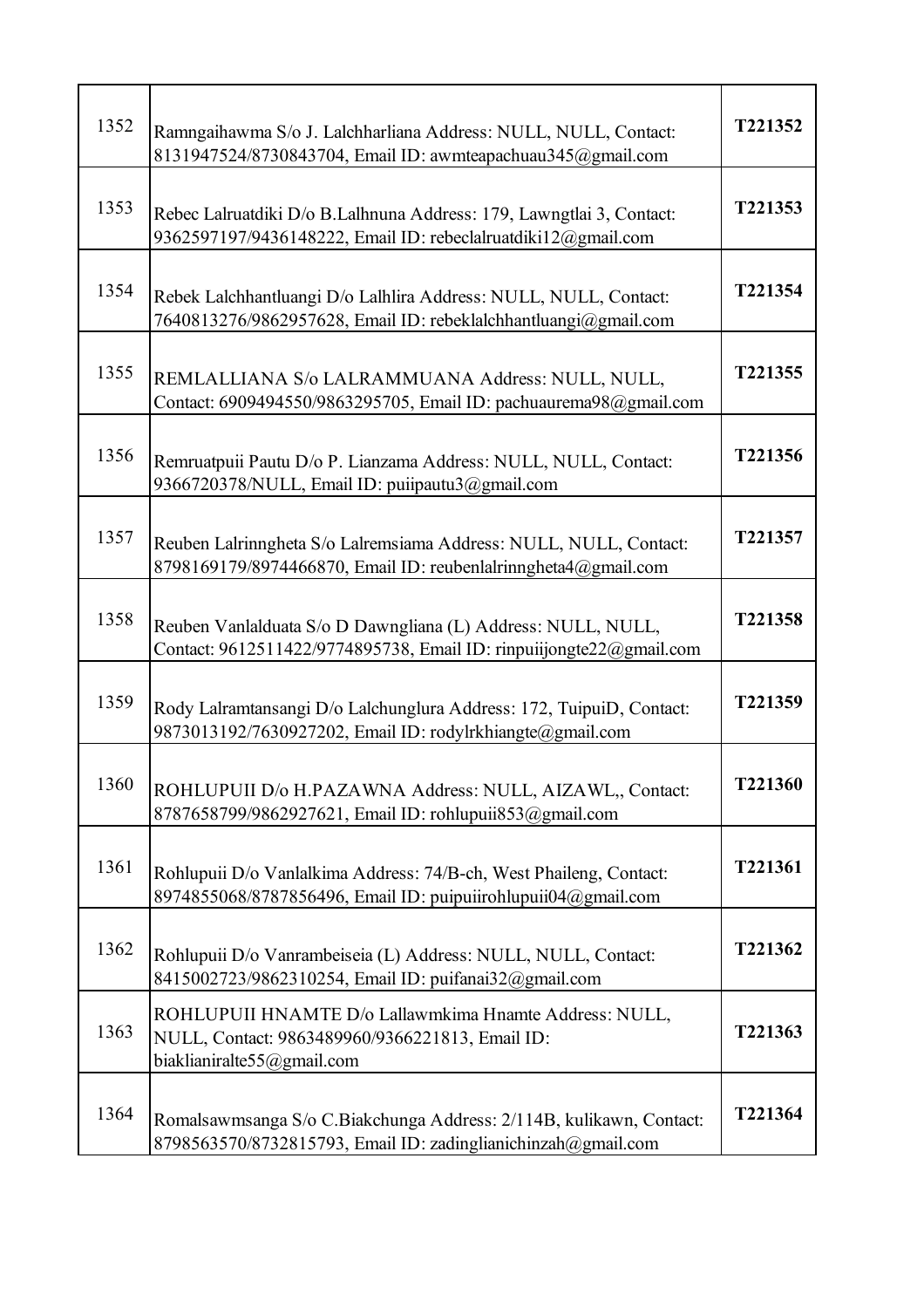| 1365 | Ronan Lalnunsanga S/o R.Lalrohlua Address: NULL, NULL, Contact:<br>9366221166/7085626918, Email ID: miraclem741@gmail.com                          | T221365 |
|------|----------------------------------------------------------------------------------------------------------------------------------------------------|---------|
| 1366 | Rose Lalhruaitluangi D/o Lalthanfela Address: NULL, NULL, Contact:<br>7628870117/8974149343, Email ID: Roseralte00@gmail.com                       | T221366 |
| 1367 | Roseline Lalmalsawmi D/o Philip Lalramhluna Address: D-11, Tuikual<br>North, Contact: 9862682667/NULL, Email ID:<br>aria25aprilbawitlung@gmail.com | T221367 |
| 1368 | Ruby Lalrinngheti D/o PC Lalhmingmawia (L) Address: NULL, NULL,<br>Contact: 8730071720/9862607055, Email ID: rubylalrinngheti8@gmail.com           | T221368 |
| 1369 | Ruth Lalruatfeli D/o Lalnunzara Address: E-781, Sihphir, Contact:<br>8131990857/9615384375, Email ID: lalruatfeliruth@gmail.com                    | T221369 |
| 1370 | Ruth R.C Ruati D/o R.C Lalthlamuana L Address: NULL, NULL, Contact:<br>9863011590/7641804084, Email ID: ralte6322@gmail.com                        | T221370 |
| 1371 | Ruthi Vansangkimi D/o Lalthangmawia Address: 339, College Veng,<br>Contact: 7641931243/7641931243, Email ID:<br>ruthivansangkimir@gmail.com        | T221371 |
| 1372 | S LALRINMAWII D/o S ROPIANGA Address: 121 B, TUIVAMIT,<br>Contact: 9863472456/NULL, Email ID: slalrinmawii48@gmail.com                             | T221372 |
| 1373 | S. Malsawmtluangi D/o S.Pathy Address: NULL, NULL, Contact:<br>6909493847/8787833802, Email ID: malsawmtluangisolo123@gmail.com                    | T221373 |
| 1374 | SABNAM THAPA D/o Krishan Kumar Thapa Address: NULL, NULL,<br>Contact: 6009634752/NULL, Email ID: sabnamthapa48@gmail.com                           | T221374 |
| 1375 | Saitluangpuii D/o Lalsangzuala Address: L-2/B, Laipuitlang, Contact:<br>8798565357/9436365232, Email ID: mathiamichhangte@gmail.com                | T221375 |
| 1376 | Samantha Lalhriatzuali D/o Hmangaihsanga Address: NULL, NULL,<br>Contact: 9863452079/9436711106, Email ID:<br>lalhriatzualisamantha@gmail.com      | T221376 |
| 1377 | Samuel Lalruatfela S/o Timothy Lalchhuanawma Address: NULL, NULL,<br>Contact: 6009292935/8119938536, Email ID: felasamuel428@gmail.com             | T221377 |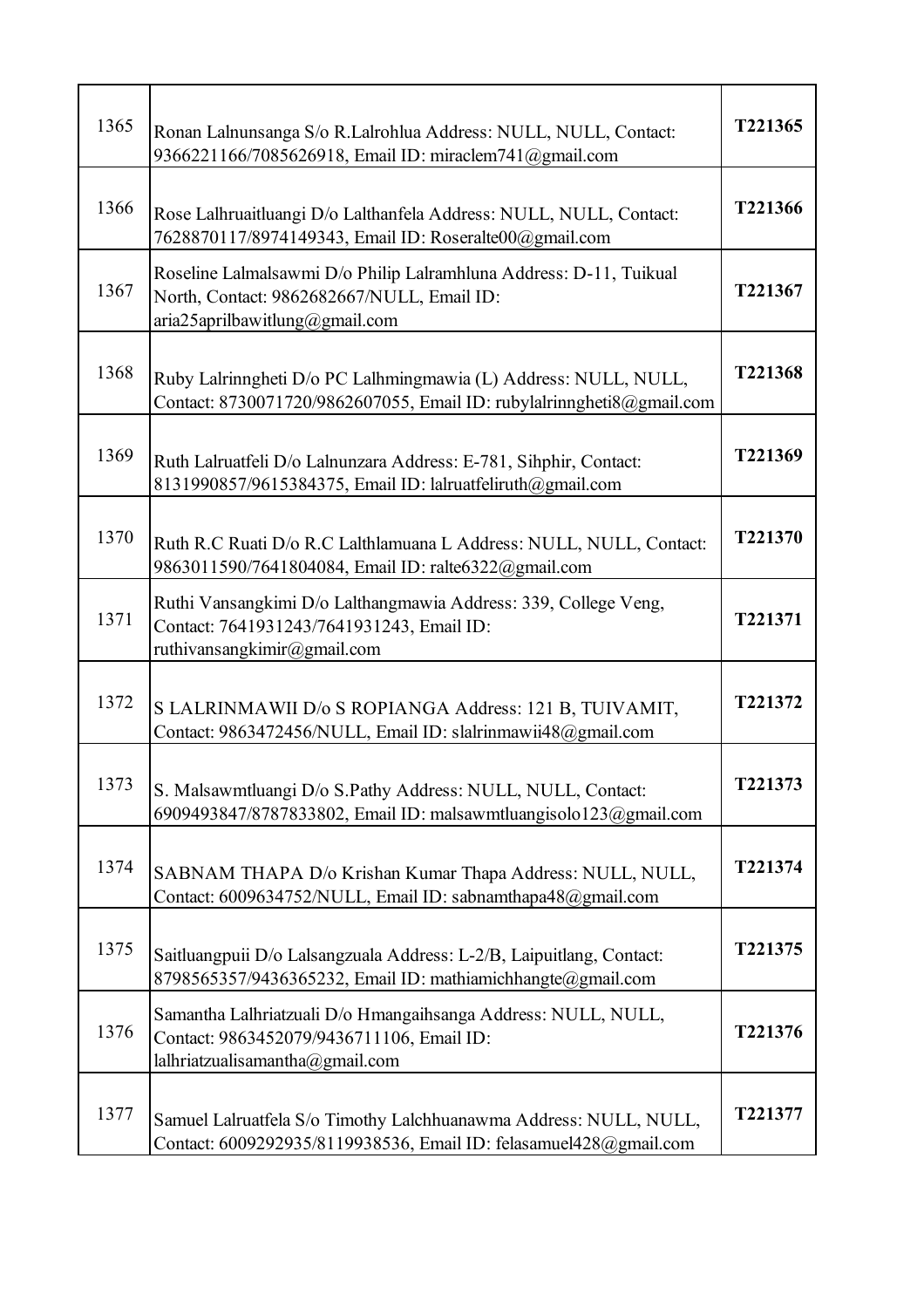| 1378 | Samuel Lawmsangzuala S/o Rev.Lalsangbera Address: NULL, NULL,<br>Contact: 8413885088/9862672390, Email ID: lszasamuel@gmail.com                   | T221378 |
|------|---------------------------------------------------------------------------------------------------------------------------------------------------|---------|
| 1379 | Shalom Chhuansangi D/o K Lalmuanpuia Address: NULL, NULL, Contact:<br>9366020461/9774634684, Email ID: shalomchhuanangi@gmailcom                  | T221379 |
| 1380 | Shelly Lallawmsangi D/o S. K. Das Address: NULL, NULL, Contact:<br>8416079300/8787566054, Email ID: shellyedu18@gmail.com                         | T221380 |
| 1381 | Shivam Kumar Safi S/o MOTI RAM SAFI Address: NULL, NULL,<br>Contact: 9485080395/7005672714, Email ID:<br>shivamkumarsafi29@gmail.com              | T221381 |
| 1382 | Soyeena Chakma D/o Gyana Ranjan Chakma Address: VA-38B/-4,<br>Vaivakawn, Contact: 9077834629/8729976735, Email ID:<br>soyeenachakma@gmail.com     | T221382 |
| 1383 | T Laldingliani D/o T. Lalrinliana Address: NULL, electric veng, champhai,<br>Contact: 7085484291/6033153314, Email ID: t.laldingliani24@gmail.com | T221383 |
| 1384 | T Lalruatkimi D/o Zohmingliana (L) Address: NULL, NULL, Contact:<br>9362633054/7005746695, Email ID: lalruatkimi2002@gmail.com                    | T221384 |
| 1385 | T VANLALROPUII D/o LALENGZAMA Address: NULL, NULL,<br>Contact: 8014671955/NULL, Email ID: ropuiitlau22@Gmail.com                                  | T221385 |
| 1386 | T. ZOTHANSANGI D/o T. LALHMANGAIHA Address: T - 50,<br>THAKTHING TLANG, Contact: 9863297745/NULL, Email ID:<br>sangsangisangi2006@gmail.com       | T221386 |
| 1387 | T.JENIFER HNEISIA D/o T.PAKHAI Address: A-18, Tuikual south,<br>Contact: 6909624201/7630072881, Email ID: jenifertlapyu@gmail.com                 | T221387 |
| 1388 | T.Lalhluzuali D/o Vankhawpuihluna Address: NULL, NULL, Contact:<br>6009209007/8794908116, Email ID: hluzualitlau@gmail.com                        | T221388 |
| 1389 | T.Zonunmawii D/o T.Zoramthara (L) Address: NULL, NULL, Contact:<br>8415094396/9436154595, Email ID: zonunmawiituallawt380@gmail.com               | T221389 |
| 1390 | Teresa Lalchhanhimi D/o M.S Dawngliana Address: NULL, NULL,<br>Contact: 8731802812/9612462522, Email ID: khawlhringteresa@gmail.com               | T221390 |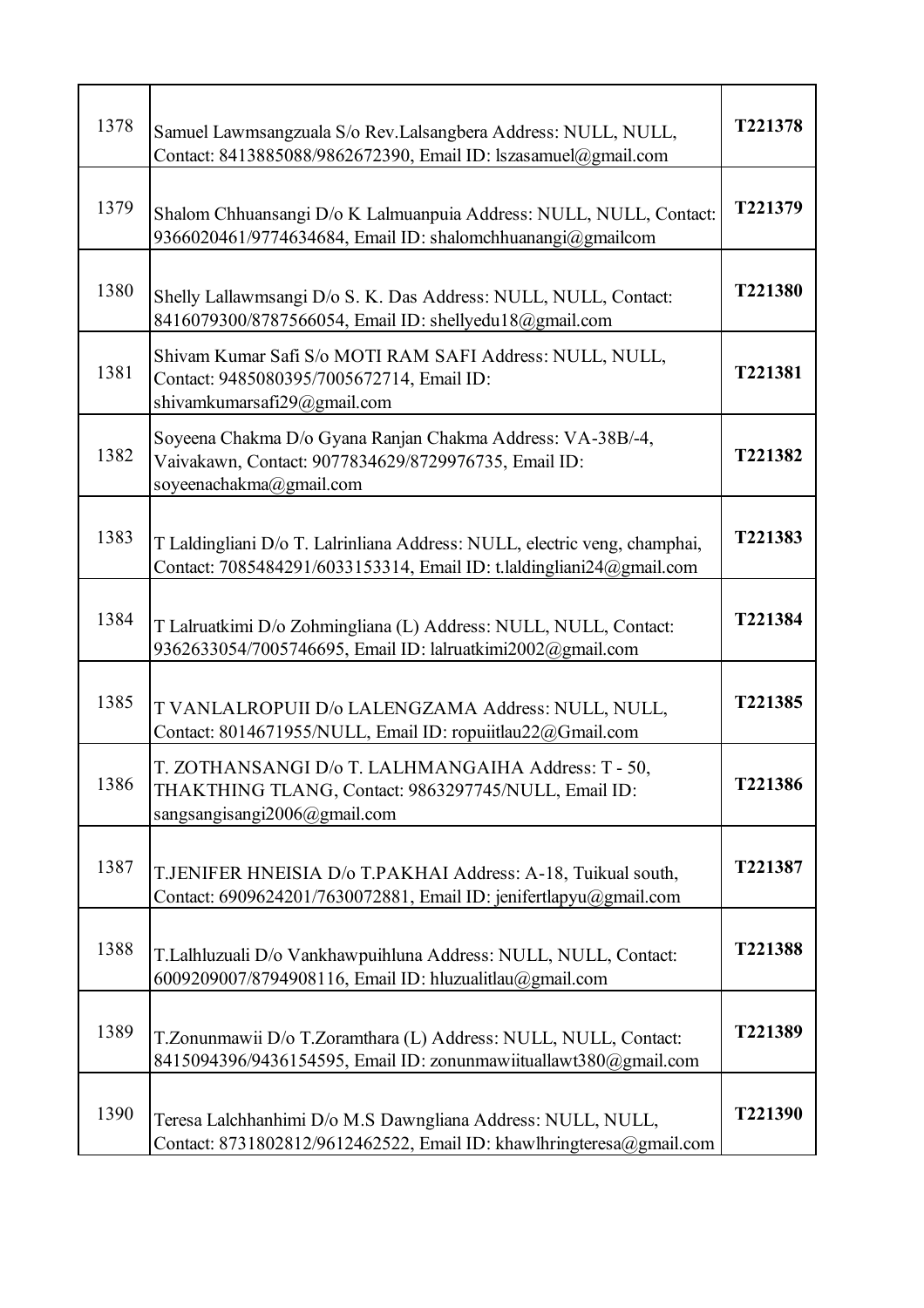| 1391 | Thasangzela Ralte S/o Lalawmpuia Ralte (L) Address: VB 64/2, Vaivakawn,<br>Contact: 7005813645/9612714454, Email ID: thasangzela7@gmail.com                 | T221391 |
|------|-------------------------------------------------------------------------------------------------------------------------------------------------------------|---------|
| 1392 | THLAMUANPUIA S/o Zarzoliana Address: NULL, NULL, Contact:<br>6009969976/8794314331, Email ID: mama9oct@gmail.com                                            | T221392 |
| 1393 | Timothy Lalrinfela S/o Jonathan Thangmawizuala Address: NULL, NULL,<br>Contact: 7630063926/7630063926, Email ID: timothyrinfela02@gmail.com                 | T221393 |
| 1394 | TT LALNUNPUIA S/o TT ZOTHANSANGA Address: NULL, NULL,<br>Contact: 709945290/6009983825, Email ID: nunpuiat524@gmail.com                                     | T221394 |
| 1395 | V Lalthlamuani D/o V Lalkima Address: NULL, NULL, Contact:<br>7629058995/7629058995, Email ID: muanithlatei@gmail.com                                       | T221395 |
| 1396 | V.HMANGAIHZUALI D/o V.LAILIANKIMA Address: NULL, NULL,<br>Contact: 7005002248/9862507707, Email ID: vhmangaihi1907@gmail.com                                | T221396 |
| 1397 | V.L.Malsawmtluanga S/o Lalchhuanmawia Address: NULL, NULL,<br>Contact: 7005273266/9862385258, Email ID: malazote32@gmail.com                                | T221397 |
| 1398 | V.L.Nunchami D/o P.C.Lalthantluanga Address: NULL, NULL, Contact:<br>8787492015/9856887878, Email ID: cham2i1738@gmail.com                                  | T221398 |
| 1399 | V.LALROHLUI D/o V.LALDUHAWMA Address: 112,<br>RAHSIVENG, LUNGLEI, Contact: 6033084718/9863968460, Email ID:<br>lalrohlui706@gmail.com                       | T221399 |
| 1400 | VANLALAWMPUIA S/o ZORAMHERMAWIA Address: NULL,<br>NULL, Contact: 8413038488/NULL, Email ID:<br>awmapachuau123@gmail.com                                     | T221400 |
| 1401 | Vanlalawmpuii D/o Thangliankhuma Address: NULL, NULL, Contact:<br>6009159011/9863134274, Email ID: vlawmpuii11@gmail.com                                    | T221401 |
| 1402 | Vanlalawmpuii D/o Vanlalthafala Siakeng Address: Rsc-17/A, Ramhlun<br>Sports Complex, Contact: 7628880191/7628880191, Email ID:<br>awmawmisiakeng@gmail.com | T221402 |
| 1403 | Vanlalbeiseia S/o Lalhmangaiha Address: NULL, NULL, Contact:<br>9862238512/9862238512, Email ID:<br>vanlalbeiseiachinzah13072003@gmail.com                  | T221403 |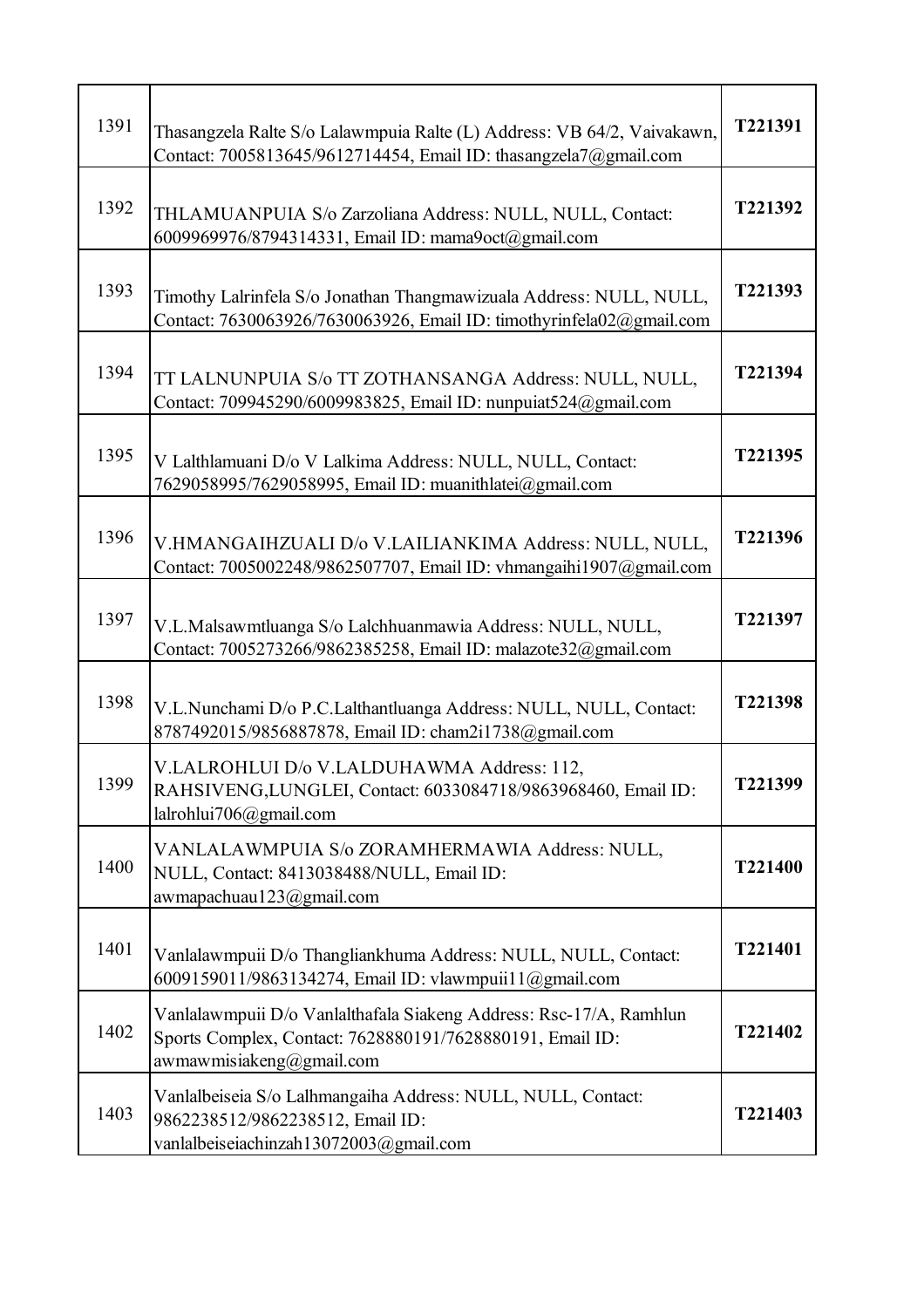| 1404 | Vanlalbiakhlui D/o R.Lalthianghlima Address: NULL, NULL, Contact:<br>9366043762/9436353631, Email ID: biakhluibi@gmail.com                    | T221404 |
|------|-----------------------------------------------------------------------------------------------------------------------------------------------|---------|
| 1405 | Vanlalchhanchhuaha S/o Lallawmzuala Address: NULL, NULL, Contact:<br>8119967252/9612615292, Email ID: chhanteasinstrv@gmail.com               | T221405 |
| 1406 | Vanlalengmawia S/o Lungawia Address: J/33, Dawrpui, Contact:<br>9862237876/7043916643, Email ID: nuntluanga64@gmail.com                       | T221406 |
| 1407 | Vanlalhmangaihzuali D/o Lalchhanhima Address: KL-A/2(a), Zemabawk,<br>Contact: 9362639788/9612320350, Email ID: hmangaihi0918@gmail.com       | T221407 |
| 1408 | Vanlalhriati Kawlni D/o V L REMTLUANGA (L) Address: DT-85/B,<br>Aizawl, Contact: 9862716477/9774795840, Email ID:<br>vlhriati2020@gmail.com   | T221408 |
| 1409 | Vanlalhriatpuii D/o H.Vanlalvela Address: NULL, NULL, Contact:<br>9366207485/9366207485, Email ID: hauhenghriatpuii@gmail.com                 | T221409 |
| 1410 | VANLALHRIATPUII D/o H. Vanlalvela Address: NULL, NULL,<br>Contact: 9366207485/9612038852, Email ID: hauhenghriatpuii@gmail.com                | T221410 |
| 1411 | Vanlalhriatpuii D/o Kamthawnliana Address: NULL, NULL, Contact:<br>8729844060/9366608978, Email ID: lyansukte2@gmail.com                      | T221411 |
| 1412 | Vanlalhriatpuii D/o Lalrinmawia Address: N-105, Bungkawn YMA Road,<br>Contact: 6909839643/9862533257, Email ID: hriatpuii1703@gmail.com       | T221412 |
| 1413 | Vanlalhriatrengi Ralte D/o LALREMTLUANGA Address: NULL, NULL,<br>Contact: 9863140592/9612801011, Email ID:<br>vanlalhriatrengiralte@gmail.com | T221413 |
| 1414 | Vanlalhruaia S/o H. Lalmawia Address: NULL, NULL, Contact:<br>8415027039/8730926073, Email ID: vlhhruaitea@gmail.com                          | T221414 |
| 1415 | Vanlalmuankimi D/o V lalsawmkima Address: NULL, NULL, Contact:<br>9774195712/9612652475, Email ID: lalmuankimikimkimi09@gmail.com             | T221415 |
| 1416 | Vanlalmuanpuia S/o Dr. V.R.Hmachhuana Address: NULL, NULL,<br>Contact: 8258895296/8787681955, Email ID: vanlalmuanpuia3@gmail.com             | T221416 |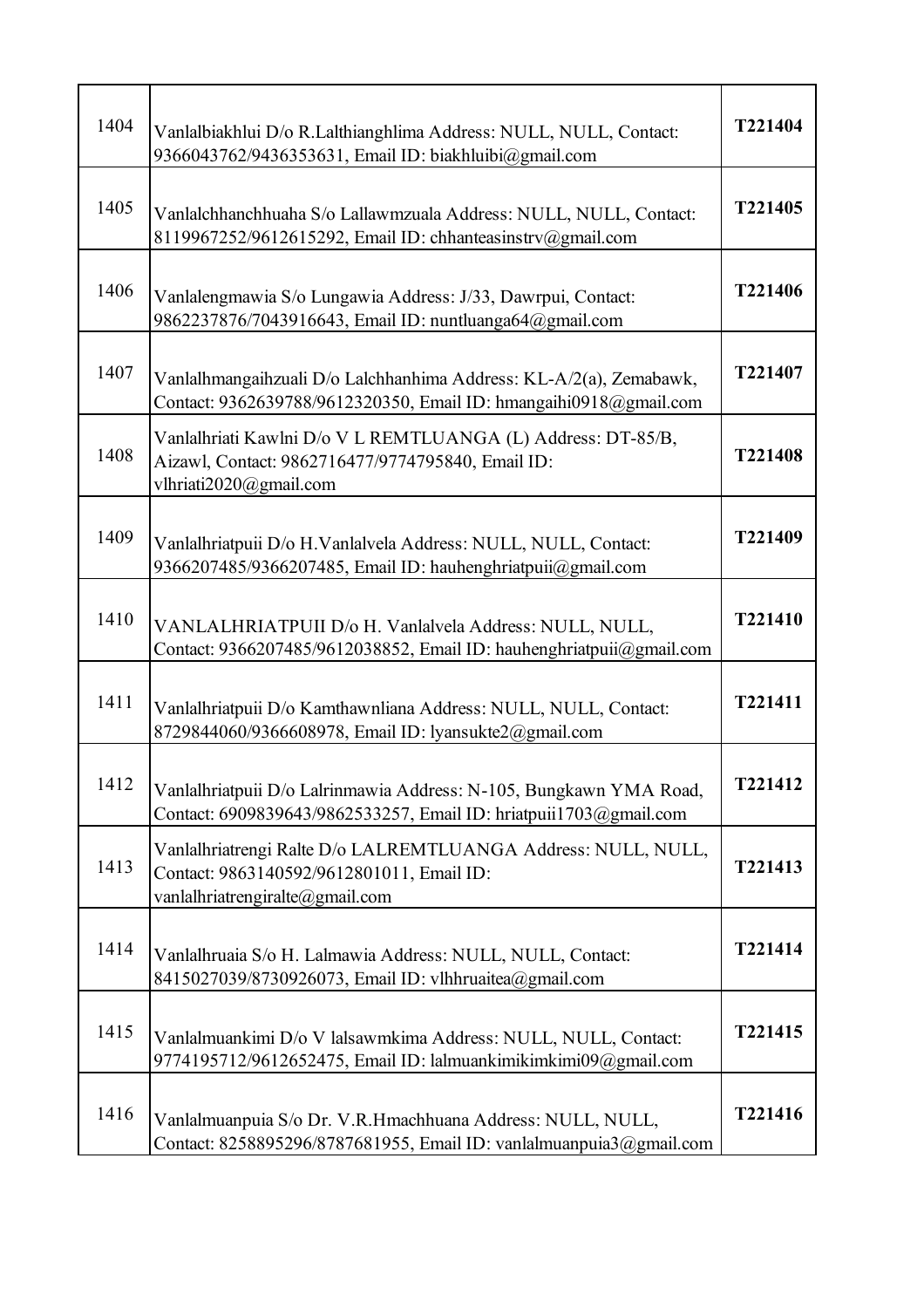| 1417 | Vanlalmuanpuii Sailo D/o Lalsangzela Sailo Address: NULL, NULL,<br>Contact: 9366945445/9862379893, Email ID: sailomuanpuii43@gmail.com                   | T221417 |
|------|----------------------------------------------------------------------------------------------------------------------------------------------------------|---------|
| 1418 | Vanlalmuansangi Sailo D/o Lalsangzela Sailo Address: D-62(A), Tuikual<br>North, Contact: 8837294186/9862379893, Email ID:<br>sailomuansangkoii@gmail.com | T221418 |
| 1419 | Vanlalnghaki D/o Vanlalpianga Address: NULL, NULL, Contact:<br>7628892628/9862359317, Email ID: nghakiikhiangte@gmail.com                                | T221419 |
| 1420 | Vanlalnunnemi D/o R. Lalawmpuia Address: NULL, T-83, Chanmari,<br>Contact: 9362593873/8787339800, Email ID:<br>raltevanlalnunnemi@gmail.com              | T221420 |
| 1421 | Vanlalpeka Chhakchhuak S/o C. Thanthuama Address: NULL, NULL,<br>Contact: 6909493854/NULL, Email ID:<br>vanlalpekachhakchhuak39@gmail.com                | T221421 |
| 1422 | VANLALPEKHLUA S/o K.L.REMSANGA Address: NULL, NULL,<br>Contact: 8256948479/9862387905, Email ID:<br>mateteakhiangte1110@gmail.com                        | T221422 |
| 1423 | Vanlalremruatpuii D/o Vanlalringa Bawitlung Address: NULL, NULL,<br>Contact: 8794242748/9436199881, Email ID: remyxchris@gmail.com                       | T221423 |
| 1424 | Vanlalrengpuii Kawlni D/o Lalpawlliana Kawlni Address: NULL, NULL,<br>Contact: 9863122532/9362623550, Email ID: rengikawlni@gmail.com                    | T221424 |
| 1425 | Vanlalruatdiki D/o Zoramthanga Address: B-6, Ramthar Veng, Aizawl,<br>Contact: 8414079119/NULL, Email ID: ruatdiki0811@gmail.com                         | T221425 |
| 1426 | Vanlalthafala S/o Lalduhawma Address: NULL, NULL, Contact:<br>8794214945/9612756996, Email ID: fala13june@gmail.com                                      | T221426 |
| 1427 | Vanlalthafamkimi D/o Vanlalzuia Address: NULL, NULL, Contact:<br>9863088557/8729951931, Email ID: raltekimkimyee@gmail.com                               | T221427 |
| 1428 | Vanlaltlana S/o Lalthakima Address: RK Boys Hostel, Ramhlun South,<br>Aizawl, Contact: 7629859691/7629859691, Email ID:<br>matlanahlawnmual@gmail.com    | T221428 |
| 1429 | Vanrengpuii D/o F.Lallungmuana Address: Type-3 unit-5, Zemabawk,<br>Contact: 8732059247/9862533232, Email ID: vanrengpuii30@gmail.com                    | T221429 |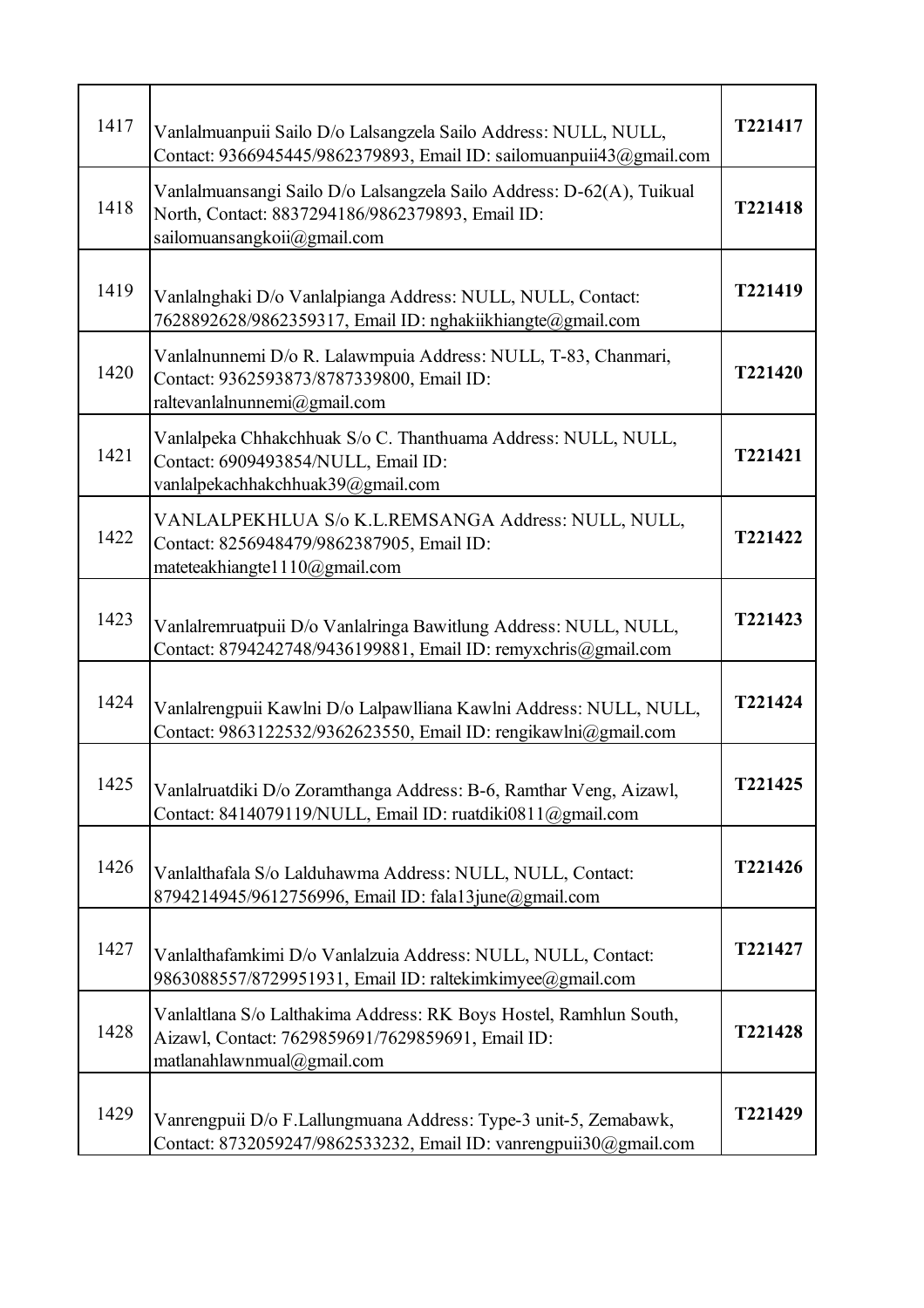| 1430 | Vasti Lalhruaitluangi D/o A. Laldingliana Address: NULL, NULL, Contact:<br>9612756120/8014156958, Email ID: vastylalhruaitluangi@g.mail.com     | T221430 |
|------|-------------------------------------------------------------------------------------------------------------------------------------------------|---------|
| 1431 | VB Reikhei Phiapi S/o VB HASA PHIAPI Address: NULL, NULL,<br>Contact: 7628079224/8730098003, Email ID: vbreikhei@gmail.com                      | T221431 |
| 1432 | VL Remnghaki D/o H.Lalliana Address: NULL, NULL, Contact:<br>7629055152/8014954060, Email ID: teremikion@gmail.com                              | T221432 |
| 1433 | VL Rengpuii Sailo D/o Saidingliana Sailo Address: NULL, NULL, Contact:<br>8787811075/9612318516, Email ID: vanlalrengpuiisailo@gmail.com        | T221433 |
| 1434 | VT Pahnothai Noha D/o V.Beikhotly Address: NULL, NULL, Contact:<br>7629877810/7629877810, Email ID: nohavyutuchho@gmail.com                     | T221434 |
| 1435 | Watson Malsawmtluanga S/o Joseph Zonunsanga(L) Address: NULL,<br>NULL, Contact: 9366029441/NULL, Email ID: watsonmsa@gmail.com                  | T221435 |
| 1436 | William Lalrinhlua S/o Lalrinchhana (L) Address: NULL, NULL, Contact:<br>9863459305/9862758026, Email ID: williampautu8@gmail.com               | T221436 |
| 1437 | Zodinpuii D/o Malsawmdawngliana Address: NULL, NULL, Contact:<br>6909704139/9436385254, Email ID: zodinpuiimami011@gmail.com                    | T221437 |
| 1438 | Zodinsanga S/o Tlangthanliana Address: NULL, NULL, Contact:<br>8730002156/NULL, Email ID: zodinsanga27@gmail.com                                | T221438 |
| 1439 | Zomuanpuia S/o Lalbiakdika (L) Address: NULL, NULL, Contact:<br>9774213252/9774031710, Email ID: anniemalsawmi22@gmail.com                      | T221439 |
| 1440 | Zorammuana S/o Vanlalhruaia Address: NULL, NULL, Contact:<br>6009805131/6862726902, Email ID: sladersmith1@gmail.com                            | T221440 |
| 1441 | Zorempuia S/o H Lallawmzuala Address: C-58, Darngawn Veng<br>Khawzawl, Contact: 9362595732/9862711749, Email ID:<br>rempuiahrahsel308@gmail.com | T221441 |
| 1442 | Zoremsangi D/o Lalthangliana Address: NULL, NULL, Contact:<br>7085905570/9862646563, Email ID: zh270900@gmail.com                               | T221442 |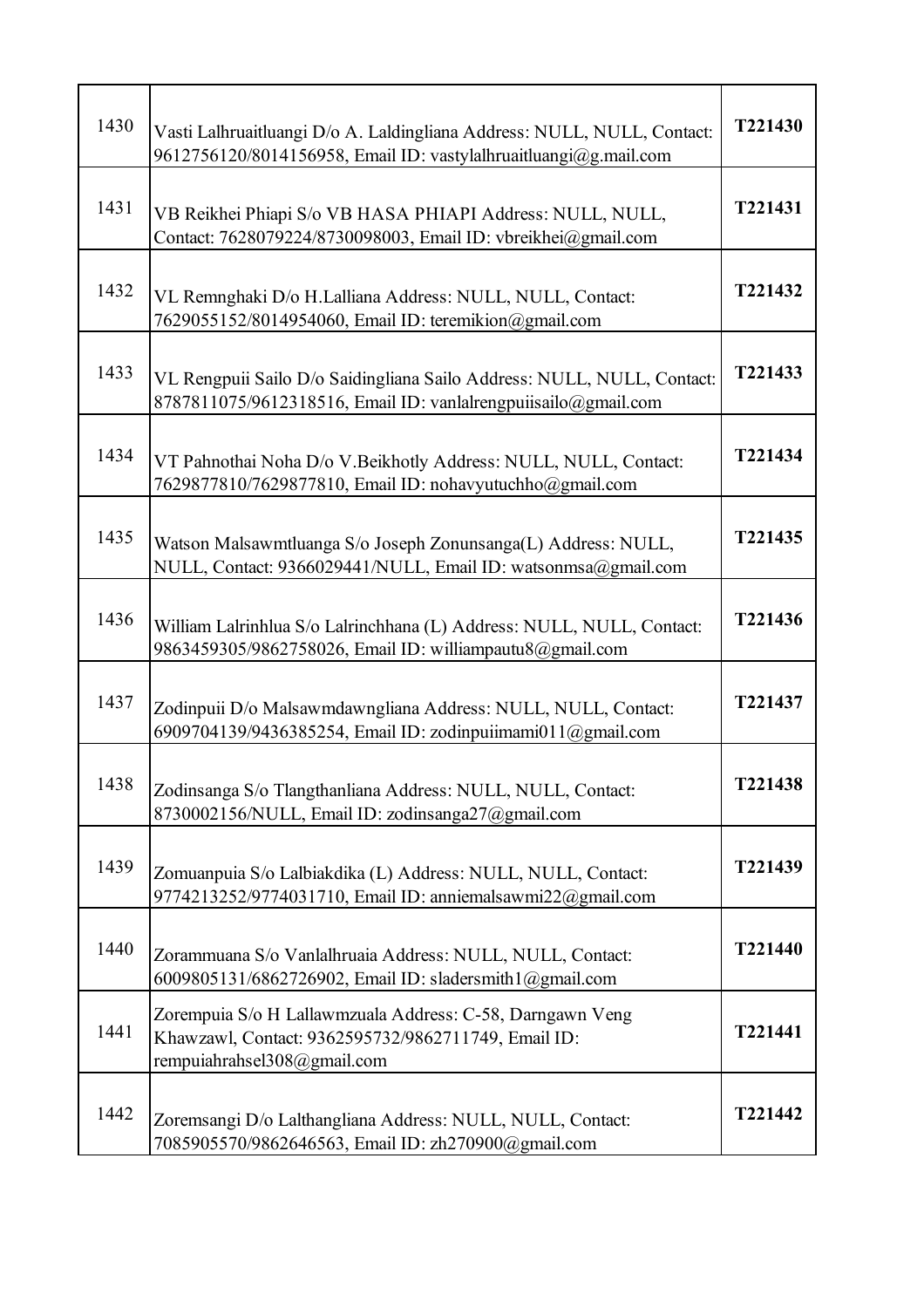| 1443 | Zorintluangi D/o Lalhmunsiama Address: NULL, NULL, Contact:<br>7629876354/9862601181, Email ID: zorinirenthlei@gmail.com                                                | T221443 |
|------|-------------------------------------------------------------------------------------------------------------------------------------------------------------------------|---------|
| 1444 | Zosangpuii D/o Sailoliana Address: NULL, NULL, Contact:<br>7642024174/NULL, Email ID: sangpuiisailo16@gmail.com                                                         | T221444 |
| 1445 | Zothankimi Rokhum D/o Lalsailova Rokhum Address: NULL, Mission<br>Veng D-29 Aizawl, Aizawl, Contact: 8794920430/9615913898, Email ID:<br>zothankimirokhum2003@gmail.com | T221445 |
| 1446 | Emanuel Lalvenhimi D/o Ramdinthara Address: NULL, NULL, Contact:<br>6009828603/7630088780, Email ID: emmarenthlei424@gmail.com                                          | T221446 |
| 1447 | J. Lawmsangzuala S/o J. Vanlalsiama Address: NULL, NULL, Contact:<br>9862846499/NULL, Email ID: jvanlalsiama8@gmail.com                                                 | T221447 |
| 1448 | Lallianzuali D/o H.Lalrammawia Address: A-67, ITI veng, Contact:<br>7005066643/8132811809, Email ID: zualiii05@gmail.com                                                | T221448 |
| 1449 | Lalrinnungi Chhangte D/o Lalhmingliana (L) Address: NULL, NULL,<br>Contact: 8259836681/7630010295, Email ID: rinnungict@gmail.com                                       | T221449 |
| 1450 | Laltlansangi D/o Lalrorelpuia Address: NULL, NULL, Contact:<br>9436189229/9862819079, Email ID: april.sangsangi@gmail.com                                               | T221450 |
| 1451 | Nation C. Vabeipaduasa S/o C Laldanthlanga Address: NULL, NULL,<br>Contact: 7005660386/NULL, Email ID: lalruatsangatea@gmail.com                                        | T221451 |
| 1452 | F Lalhruaisanga S/o Lalnangliana Address: NULL, K - 44, Near radio gate<br>stel, Contact: 8794772110/NULL, Email ID: sammyzeo7@gmail.com                                | T221452 |
| 1453 | Lalrinmawii Ralte D/o R L Krosthanga Address: NULL, NULL, Contact:<br>9402379082/NULL, Email ID: rinmawiiralte02@gmail.com                                              | T221453 |
| 1454 | Raphael Lalramhluna S/o Zoramsanga (L) Address: NULL, Dinthar, Dinthar<br>near delhivery, Contact: 8794147833/8014681170, Email ID:<br>lalramhlunarafael14@gmail.com    | T221454 |
| 1455 | Christina Lalthathangi D/o Vanlallawta Address: NULL, NULL, Contact:<br>7085540847/9863061943, Email ID: christinsnunui818@gmail.com                                    | T221455 |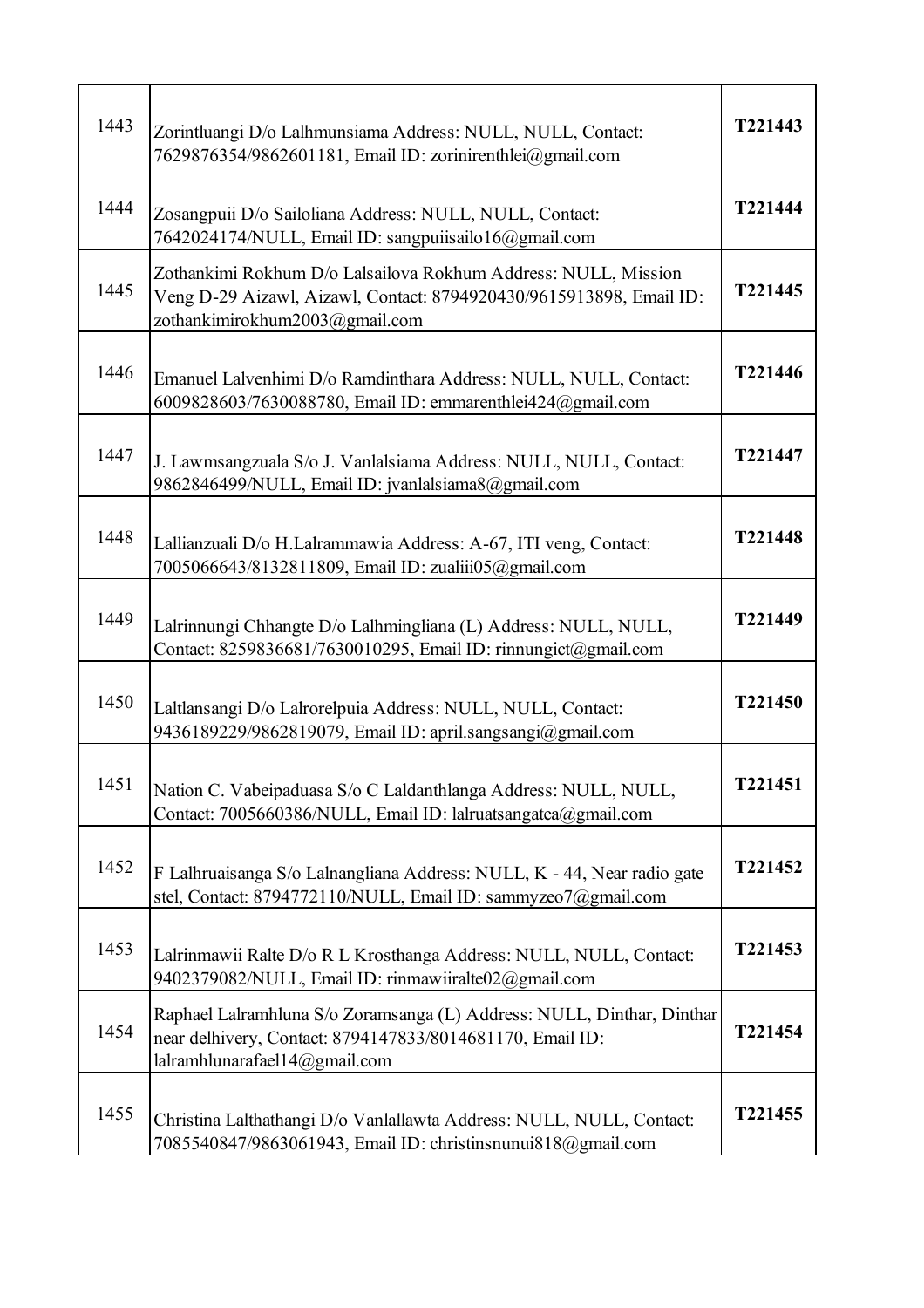| 1456 | H.Lalremthanga S/o H.Lalremsanga Address: NULL, NULL, Contact:<br>6009929736/9862771175, Email ID: mamahauhnar3@gmail.com                                                    | T221456 |
|------|------------------------------------------------------------------------------------------------------------------------------------------------------------------------------|---------|
| 1457 | Lalbiaksanga S/o Lalramliana Address: NULL, ST. PAULS HIGHER<br>SECONDARY SCHOOL, AIZAWL, MIZORAM, Contact:<br>9362539830/9366104350, Email ID: biakshrahsel@gmail.com       | T221457 |
| 1458 | Biaklawmawmi D/o Lalhmangaihzuala Address: C-58, Kawnpui, Contact:<br>6909593889/6033204341, Email ID: omomyee170@gmail.com                                                  | T221458 |
| 1459 | H Zonunfeli D/o H.Lalrinnunga Address: NULL, Khawzawl darngawn<br>veng, Contact: 9862175044/9862175044, Email ID:<br>hzonunfeli4@gmail.com                                   | T221459 |
| 1460 | Sangthanmawii D/o Zodinsanga Address: 38, Dampui, Contact:<br>9863641747/7628970634, Email ID: sangthanmawii@gmail.com                                                       | T221460 |
| 1461 | Jerry Lalmuanzela S/o Lalmuanchhana Address: NULL, NULL, Contact:<br>6009934822/NULL, Email ID: jlalmuanzela@gmail.com                                                       | T221461 |
| 1462 | Lallianpuii D/o Lalthanzama (L) Address: NULL, NULL, Contact:<br>8259819289/8132849889, Email ID: lianpuiipuipuii@gmail.com                                                  | T221462 |
| 1463 | Deborah MS Dawngkimi D/o VL Hualhi a Address: NULL, NULL,<br>Contact: 8787317837/8974950919, Email ID:<br>malsawmdawngkimii99@gmail.com                                      | T221463 |
| 1464 | Vanlallawmawmi D/o H. Lalthangliana Address: 192, Champhai, Contact:<br>7630071125/NULL, Email ID: Vanlallawmawmi0@gmail.com                                                 | T221464 |
| 1465 | Lalnunmawia S/o C.Lalrammawia Address: D-39, Durtlang Mualveng,<br>Contact: 8974120718/8794026208, Email ID: nawnawa2004@gmail.com                                           | T221465 |
| 1466 | Vanlal Remruata S/o P T Zairemmawia Address: NULL, Luangmual,<br>complex peng, Saptawna building, Y/94, Contact: 6009973206/NULL,<br>Email ID: pauturemrema $2@$ gmail.com   | T221466 |
| 1467 | Jonathan Vanneihtluanga S/o J.Lalhruaitluanga khawlhring Address: NULL,<br>Aizawl, Tlungvel, Gate Veng, Contact: 9612558143/8257877480, Email ID:<br>jonavntluanga@gmail.com | T221467 |
| 1468 | C. Lalremruati D/o C. Laltanpuia Address: NULL, NULL, Contact:<br>9612615575/7628971145, Email ID: remruatichenkual03@gmail.com                                              | T221468 |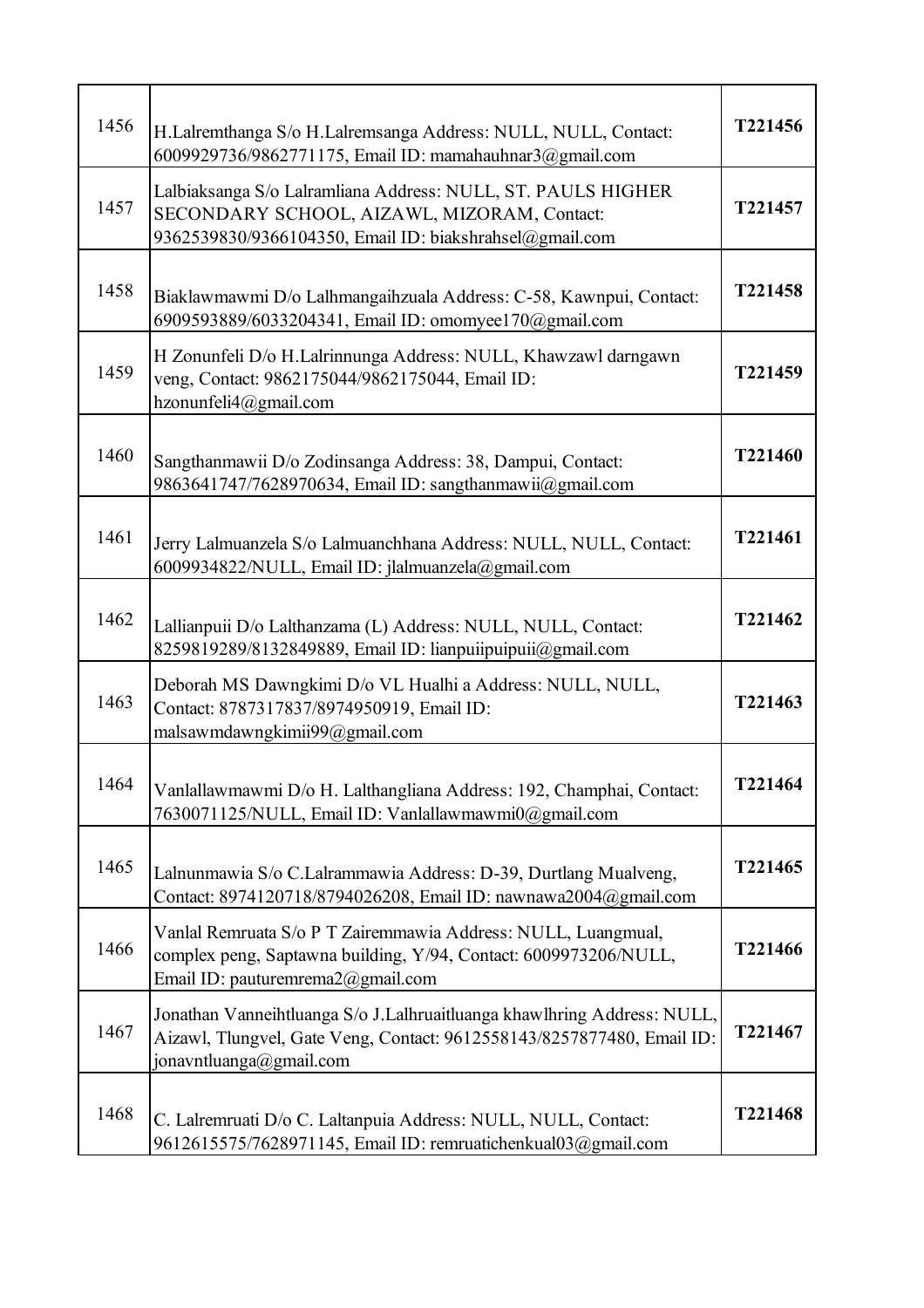| 1469 | Vanlalfela Hauhnar S/o Lalhriattira Address: NULL, NULL, Contact:<br>7005765964/9612169505, Email ID: VanlalfelaHauhnar700@gmail.com                 | T221469 |
|------|------------------------------------------------------------------------------------------------------------------------------------------------------|---------|
| 1470 | Lalruatfeli D/o Lungmuankima Address: NULL, NULL, Contact:<br>8794658560/9366571118, Email ID: hs.lalruatfeli@gmail.com                              | T221470 |
| 1471 | Lal Tanpuia S/o Van Sangliana Address: F/E-3, Falkland, Contact:<br>8729834490/9862273885, Email ID: puipuiajm@gmail.com                             | T221471 |
| 1472 | M. S. Rodintluangpuii D/o F. Zoliansanga Address: NULL, NULL,<br>Contact: 7085495973/7085495973, Email ID: tluangpuiifanai8@gmail.com                | T221472 |
| 1473 | Moses Malsawmhlua S/o C Hranghnuna Address: NULL, NULL, Contact:<br>6909486391/9612832881, Email ID: moseschenkual7@gmail.com                        | T221473 |
| 1474 | Mika TT Beingachha S/o TT PAWLA Address: B-1, HEILI T.AZYU<br>BUILDING, ZONUAM, Contact: 7630060843/8296746305, Email ID:<br>mikathlyutha@gmaail.com | T221474 |
| 1475 | Cindy Lalzarzovi D/o John Lalpianmawia Address: NULL, NULL, Contact:<br>8414902454/9402113033, Email ID: hc.john010@gmail.com                        | T221475 |
| 1476 | Lalhruaitluanga S/o Lalhlima sailo Address: NULL, NULL, Contact:<br>9862426018/9774556536, Email ID: lalhruaitluangasailo784@gmail.com               | T221476 |
| 1477 | Lalramchuana S/o - Address: NULL, NULL, Contact:<br>8974935663/9856229159, Email ID: Ramseychinzah@gmail.com                                         | T221477 |
| 1478 | VT. Krossngiarili D/o VZ. Henry Thapha Address: NULL, Amà 'byu'B',<br>Contact: 6909716270/6909716270, Email ID: krossngia@gmail.com                  | T221478 |
| 1479 | Rebek Lalrinfeli D/o H.Lalhuapliana Address: 22, Salem Veng, Diakkawn,<br>Contact: 6009134347/8974946102, Email ID: rebeklalrinfeli123@gmail.com     | T221479 |
| 1480 | RTC.Lalthapuii D/o RTC.Ralthankima Address: NULL, NULL, Contact:<br>9362383496/7628895023, Email ID: tekimaralte11@gmail.com                         | T221480 |
| 1481 | J.Lawmsangzuala S/o J.Vanlalsiama Address: NULL, NULL, Contact:<br>9862846499/NULL, Email ID: jvanlalsiama8@gmail.com                                | T221481 |